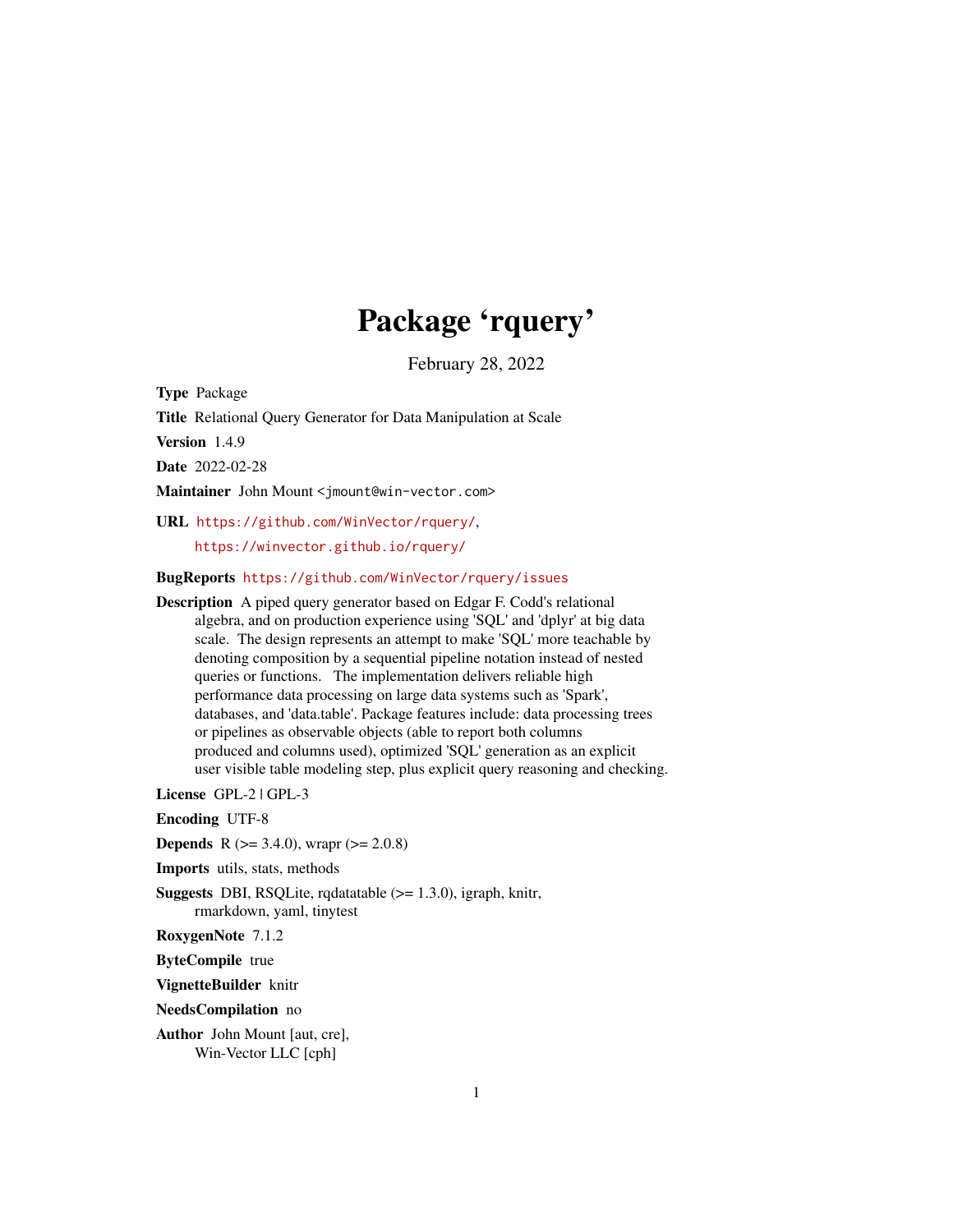Repository CRAN

Date/Publication 2022-02-28 18:00:02 UTC

# R topics documented:

| 4              |
|----------------|
| $\overline{5}$ |
| 6              |
| 8              |
| 9              |
| 10             |
| arrow<br>10    |
| 11             |
| 12             |
| -13            |
| 14             |
| 15             |
| 16             |
| 18             |
| 18             |
| 19             |
| 21             |
| 22             |
| 23             |
| 23             |
| 25             |
| 26             |
| 27             |
| 29             |
| 29             |
| 30             |
| 31             |
| 33             |
| 34             |
| 36             |
| 37             |
| 37             |
| 38             |
| 39             |
| 40             |
| 41             |
| 42             |
| 43             |
|                |
|                |
|                |
| 49             |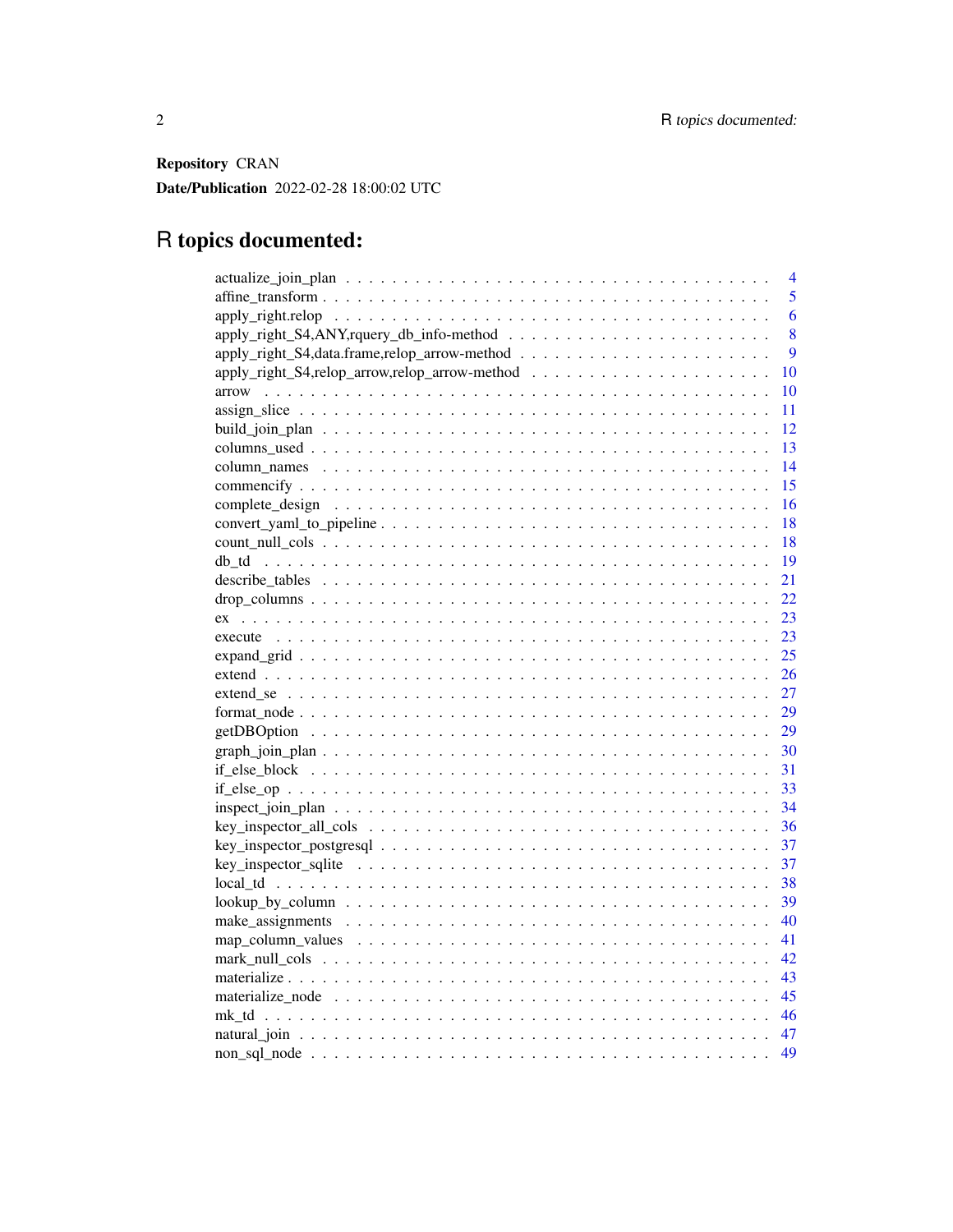|                | 50 |
|----------------|----|
|                | 51 |
|                | 52 |
|                | 53 |
|                | 54 |
|                | 55 |
|                | 56 |
|                | 57 |
|                | 58 |
|                | 59 |
|                | 60 |
|                | 61 |
|                | 62 |
|                | 63 |
|                | 64 |
|                | 64 |
|                | 65 |
|                | 65 |
|                | 66 |
|                | 67 |
|                | 67 |
|                | 69 |
|                |    |
|                |    |
|                | 70 |
|                | 71 |
|                | 72 |
|                | 73 |
|                | 74 |
|                | 75 |
|                | 76 |
|                | 77 |
|                | 77 |
|                | 78 |
|                | 78 |
|                | 79 |
|                | 80 |
|                | 81 |
|                | 82 |
| select columns | 83 |
| select rows    | 84 |
| select_rows_se | 85 |
|                | 86 |
| setDBOption    | 86 |
|                | 87 |
|                | 88 |
|                | 90 |
| tables used    | 92 |
|                | 93 |
|                |    |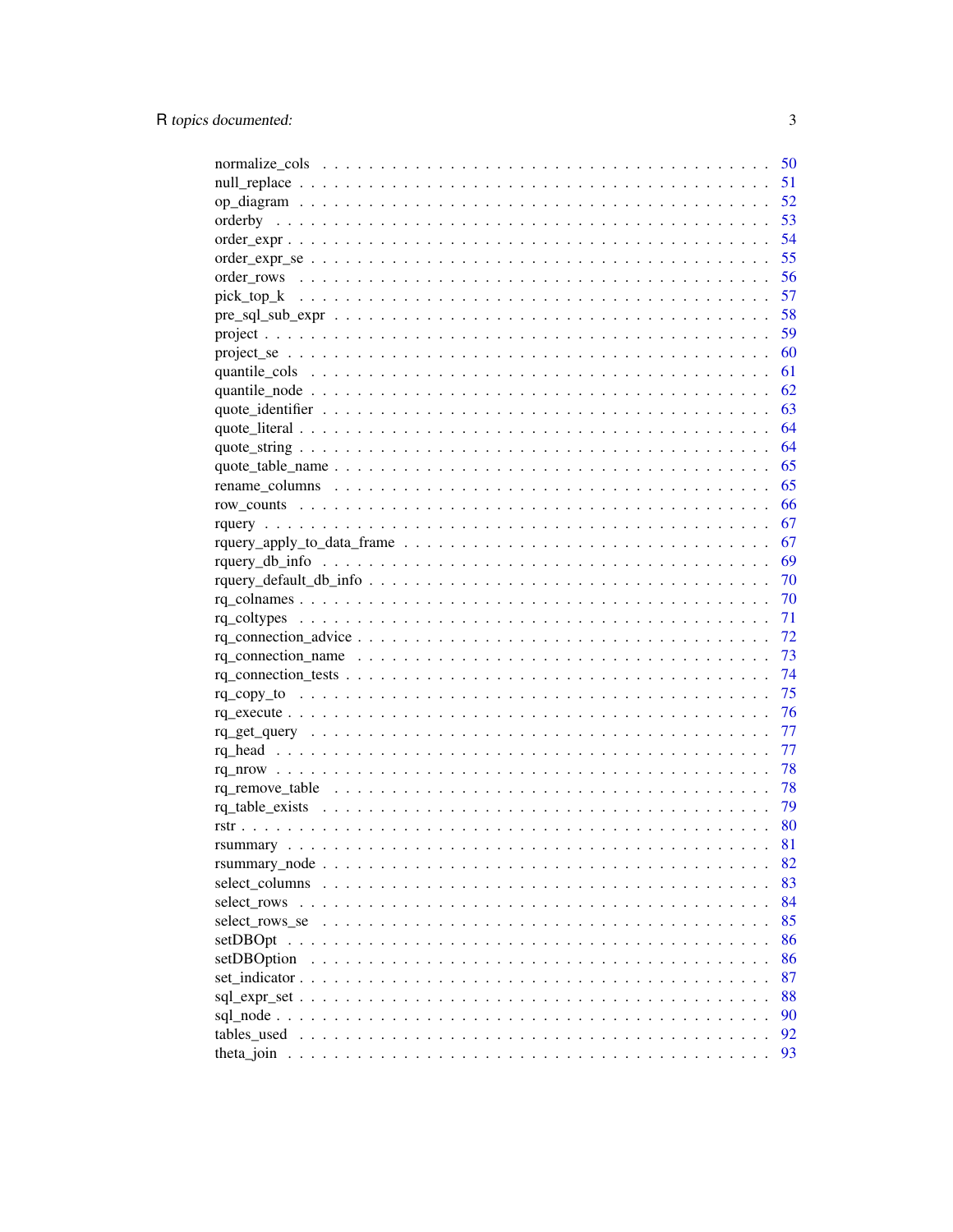<span id="page-3-0"></span>

| Index |  |  |
|-------|--|--|
|       |  |  |
|       |  |  |
|       |  |  |
|       |  |  |
|       |  |  |
|       |  |  |
|       |  |  |

<span id="page-3-1"></span>actualize\_join\_plan *Execute an ordered sequence of left joins.*

# Description

Please see vignette('DependencySorting',package = 'rquery') and vignette('joinController',package= 'rquery') for more details.

### Usage

```
actualize_join_plan(
  columnJoinPlan,
  ...,
  jointype = "LEFT",
  add_ind_cols = FALSE,
  checkColClasses = FALSE
\mathcal{L}
```
# Arguments

|                 | columnJoinPlan columns to join, from build_join_plan (and likely altered by user). Note: no<br>column names must intersect with names of the form table_CLEANEDTABNAME_present. |
|-----------------|---------------------------------------------------------------------------------------------------------------------------------------------------------------------------------|
| $\ddots$        | force later arguments to bind by name.                                                                                                                                          |
| jointype        | character, type of join to perform ("LEFT", "INNER", "RIGHT", ).                                                                                                                |
| add_ind_cols    | logical, if TRUE add indicators showing which tables supplied rows.                                                                                                             |
| checkColClasses |                                                                                                                                                                                 |
|                 | logical if true check for exact class name matches                                                                                                                              |

### Value

join optree

# See Also

[describe\\_tables](#page-20-1), [build\\_join\\_plan](#page-11-1), [inspect\\_join\\_plan](#page-33-1), [graph\\_join\\_plan](#page-29-1)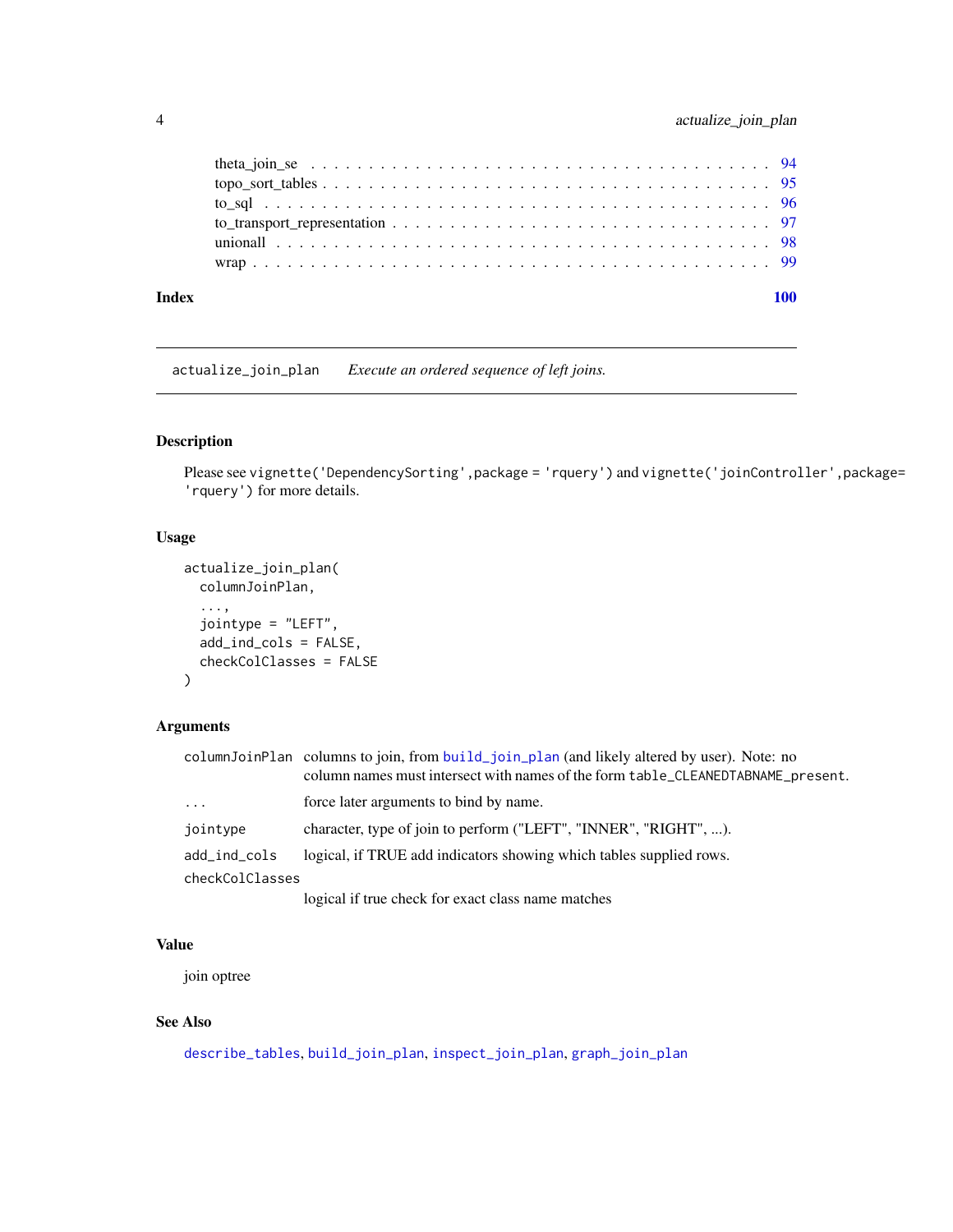### <span id="page-4-0"></span>affine\_transform 5

#### Examples

```
if (requireNamespace("DBI", quietly = TRUE) && requireNamespace("RSQLite", quietly = TRUE)) {
 my_db <- DBI::dbConnect(RSQLite::SQLite(), ":memory:")
 # example data
 DBI::dbWriteTable(my_db,
                    "meas1",
                    data.frame(id= c(1,2),weight= c(200, 120),
                               height= c(60, 14)))
 DBI::dbWriteTable(my_db,
                    "meas2",
                    data.frame(pid= c(2,3),
                               weight= c(105, 110),
                               width= 1)# get the initial description of table defs
 tDesc <- describe_tables(my_db, qc(meas1, meas2))
 # declare keys (and give them consitent names)
 tDesc$keys[[1]] <- list(PatientID= 'id')
 tDesc$keys[[2]] <- list(PatientID= 'pid')
 # build the column join plan
 columnJoinPlan <- build_join_plan(tDesc)
 # decide we don't want the width column
 columnJoinPlan$want[columnJoinPlan$resultColumn=='width'] <- FALSE
 # double check our plan
 if(!is.null(inspect_join_plan(tDesc, columnJoinPlan,
                                checkColClasses= TRUE))) {
   stop("bad join plan")
 }
 # actualize as left join op_tree
 optree <- actualize_join_plan(columnJoinPlan,
                                checkColClasses= TRUE)
 cat(format(optree))
 print(execute(my_db, optree))
 # if(requireNamespace("DiagrammeR", quietly = TRUE)) {
 # DiagrammeR::grViz(op_diagram(optree))
 # }
 DBI::dbDisconnect(my_db)
}
```
affine\_transform *Implement an affine transformaton*

#### Description

Implement an affine transformaton

#### Usage

affine\_transform(source, linear\_transform, offset, ..., env = parent.frame())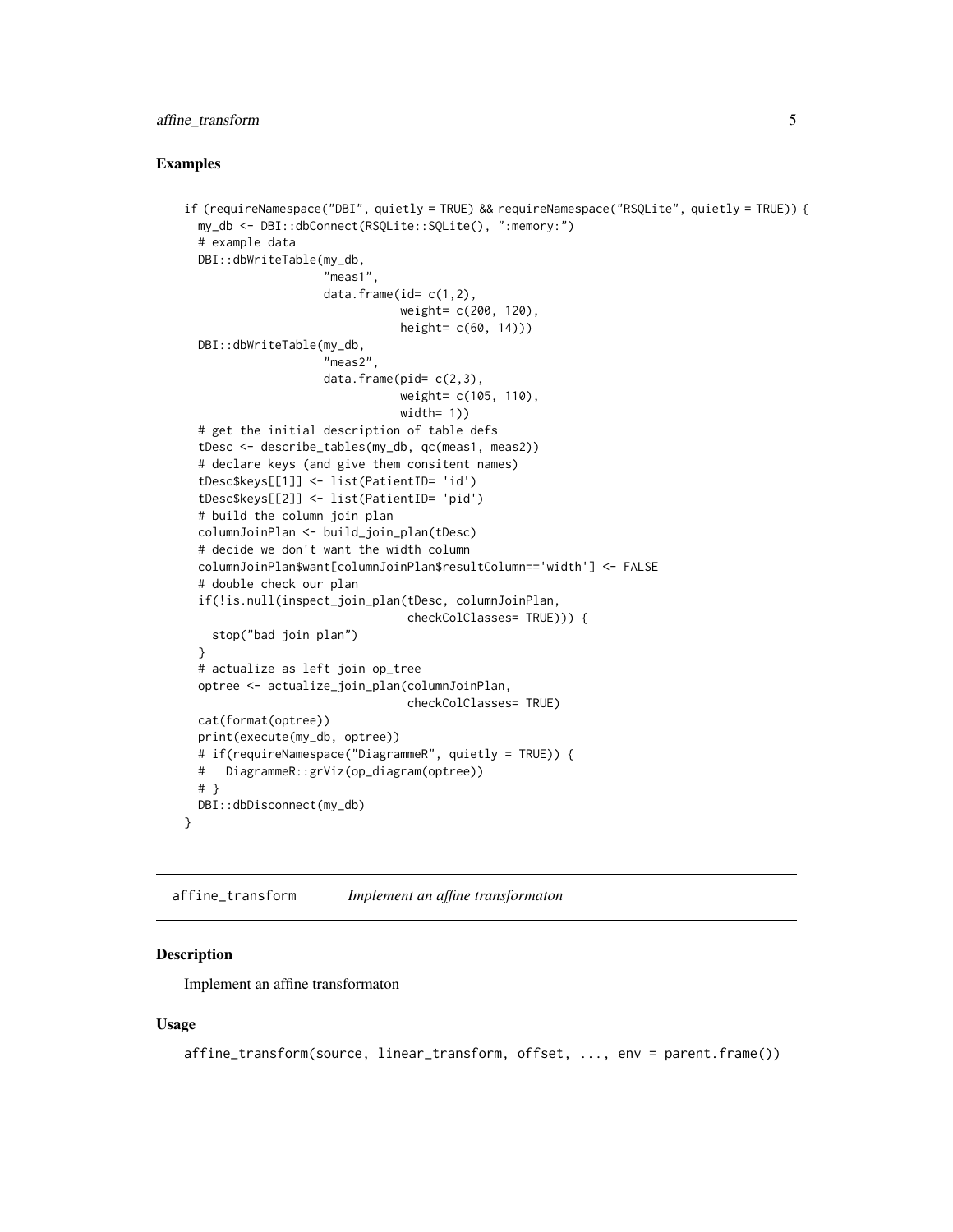### <span id="page-5-0"></span>Arguments

| source                  | relop source (or data.frame source)                                                             |  |
|-------------------------|-------------------------------------------------------------------------------------------------|--|
| linear_transform        |                                                                                                 |  |
|                         | matrix with row names taken from source column names (inputs), and column<br>names are outputs. |  |
| offset                  | vector of offsets with names same as column names of linear transform.                          |  |
| $\cdot$ $\cdot$ $\cdot$ | force later arguments to bind by name                                                           |  |
| env                     | environment to look for values in.                                                              |  |

# Value

relop node

#### Examples

```
if (requireNamespace("DBI", quietly = TRUE) &&
   requireNamespace("RSQLite", quietly = TRUE)) {
 my_db <- DBI::dbConnect(RSQLite::SQLite(), ":memory:")
 d <- data.frame(AUC = 0.6, R2 = 0.2)
 source <- rq_copy_to(my_db, 'd',
                       d,
                       overwrite = TRUE,
                       temporary = TRUE)
  linear_transform <- matrix(c(1 ,1, 2, -1, 1, 0, 0, 0), nrow = 2)
  rownames(linear_transform) <- c("AUC", "R2")
 colnames(linear_transform) <- c("res1", "res2", "res3", "res4")
 offset <- c(5, 7, 1, 0)
 names(offset) <- colnames(linear_transform)
 optree <- affine_transform(source, linear_transform, offset)
 cat(format(optree))
 sql <- to_sql(optree, my_db)
 cat(sql)
 print(DBI::dbGetQuery(my_db, sql))
 print(as.matrix(d) %*% linear_transform + offset)
 DBI::dbDisconnect(my_db)
}
```
apply\_right.relop *Execute pipeline treating pipe\_left\_arg as local data to be copied into database.*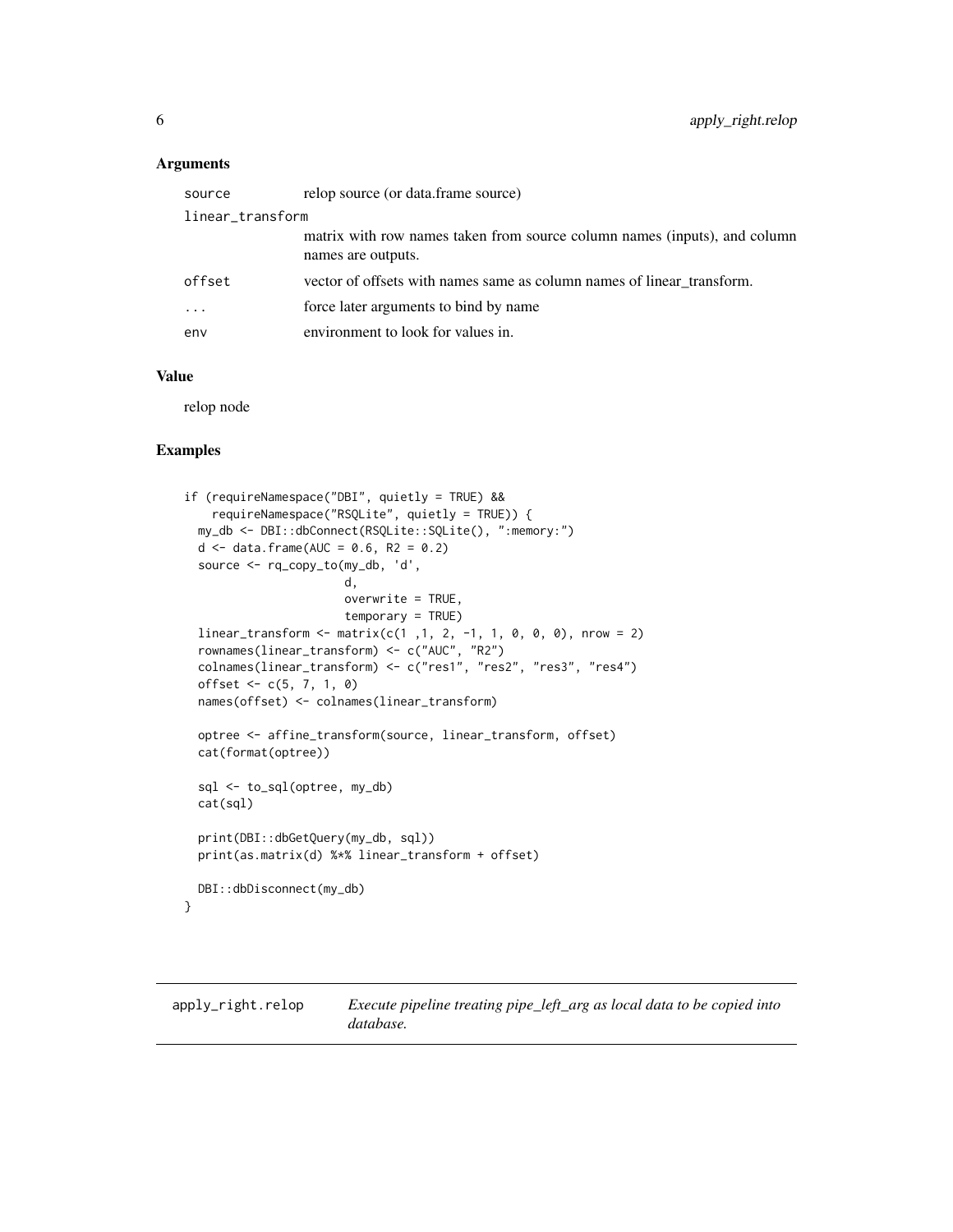# apply\_right.relop 7

### Description

Execute pipeline treating pipe\_left\_arg as local data to be copied into database.

#### Usage

```
## S3 method for class 'relop'
apply_right(
 pipe_left_arg,
 pipe_right_arg,
 pipe_environment,
 left_arg_name,
 pipe_string,
 right_arg_name
\lambda
```
# Arguments

pipe\_left\_arg left argument. pipe\_right\_arg pipe\_right\_arg argument. pipe\_environment environment to evaluate in. left\_arg\_name name, if not NULL name of left argument. pipe\_string character, name of pipe operator. right\_arg\_name name, if not NULL name of right argument.

### Value

data.frame

# See Also

[rquery\\_apply\\_to\\_data\\_frame](#page-66-1)

```
# WARNING: example tries to change rquery.rquery_db_executor option to RSQLite and back.
if (requireNamespace("DBI", quietly = TRUE) && requireNamespace("RSQLite", quietly = TRUE)) {
 # set up example database and
 # db execution helper
 db <- DBI::dbConnect(RSQLite::SQLite(),
                       ":memory:")
 RSQLite::initExtension(db)
 old_o <- options(list("rquery.rquery_db_executor" = list(db = db)))
 # operations pipeline/tree
 optree <- mk_td("d", "x") %.>%
   extend(., y = x*x)
```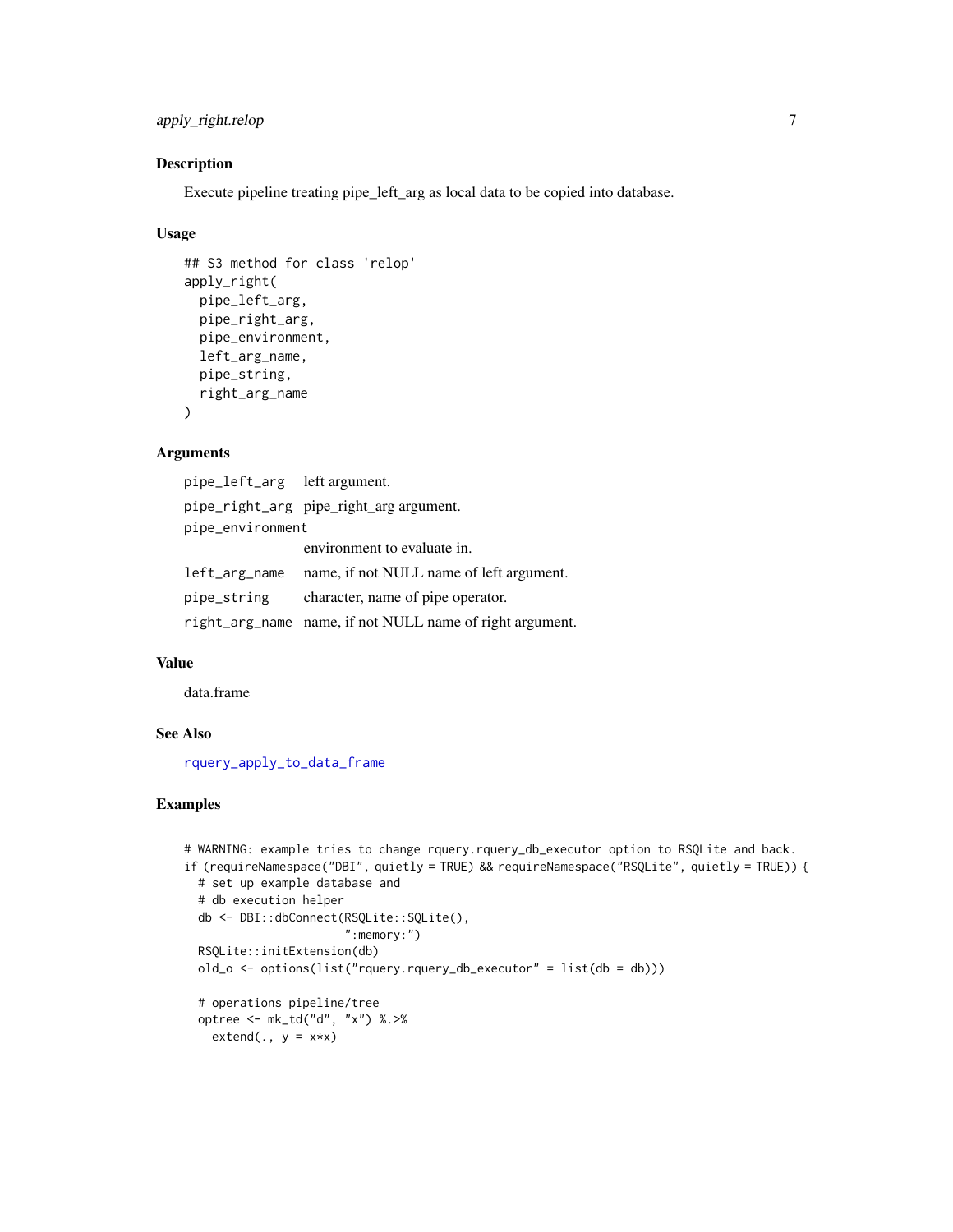```
# wrapr dot pipe apply_right dispatch
 # causes this statment to apply optree
 # to d.
 data.frame(x = 1:3) %. >% optree %. >% print(.)
 # remote example
 rq_copy_to(db, "d",
             data.frame(x = 7:8),
             overwrite = TRUE,
             temporary = TRUE)
 # wrapr dot pipe apply_right dispatch
 # causes this statment to apply optree
 # to db.
 db %.>% optree %.>% print(.)
 # clean up
 options(old_o)
 DBI::dbDisconnect(db)
}
```
apply\_right\_S4,ANY,rquery\_db\_info-method *Apply pipeline to a database.*

### Description

Apply pipeline to a database with relop

# Usage

```
## S4 method for signature 'ANY,rquery_db_info'
apply_right_S4(
 pipe_left_arg,
 pipe_right_arg,
 pipe_environment,
 left_arg_name,
 pipe_string,
 right_arg_name
\lambda
```
# Arguments

pipe\_left\_arg relop operation tree pipe\_right\_arg rquery\_db\_info pipe\_environment environment to evaluate in.

<span id="page-7-0"></span>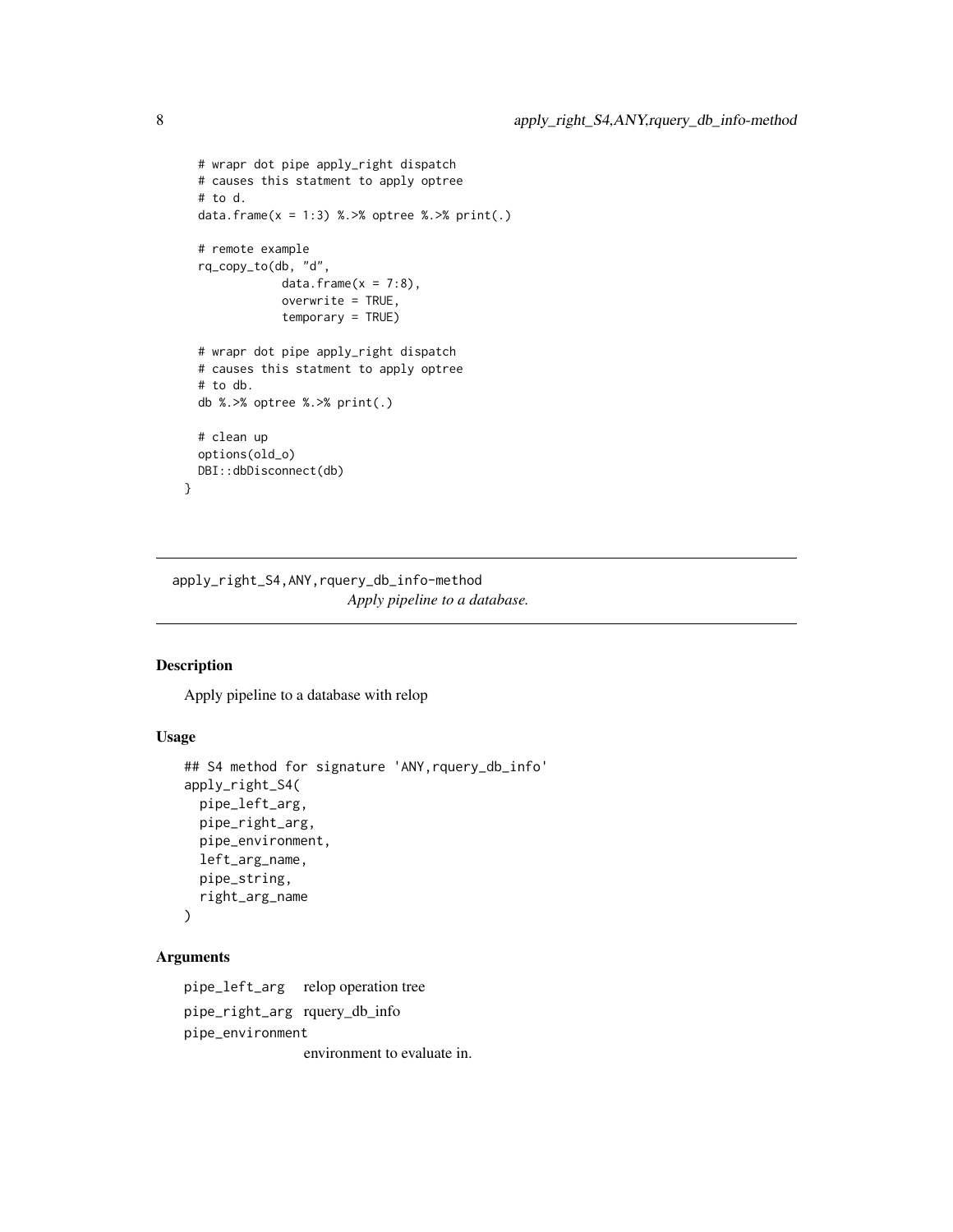<span id="page-8-0"></span>left\_arg\_name name, if not NULL name of left argument. pipe\_string character, name of pipe operator. right\_arg\_name name, if not NULL name of right argument.

# Value

result

apply\_right\_S4,data.frame,relop\_arrow-method *S4 dispatch method for apply\_right.*

#### Description

compose a data.frame and a relop\_arrow class

# Usage

```
## S4 method for signature 'data.frame, relop_arrow'
apply_right_S4(
 pipe_left_arg,
 pipe_right_arg,
  pipe_environment,
  left_arg_name,
 pipe_string,
  right_arg_name
)
```
#### Arguments

pipe\_left\_arg left argument pipe\_right\_arg pipe\_right\_arg argument pipe\_environment environment to evaluate in left\_arg\_name name, if not NULL name of left argument. pipe\_string character, name of pipe operator. right\_arg\_name name, if not NULL name of right argument.

# Value

result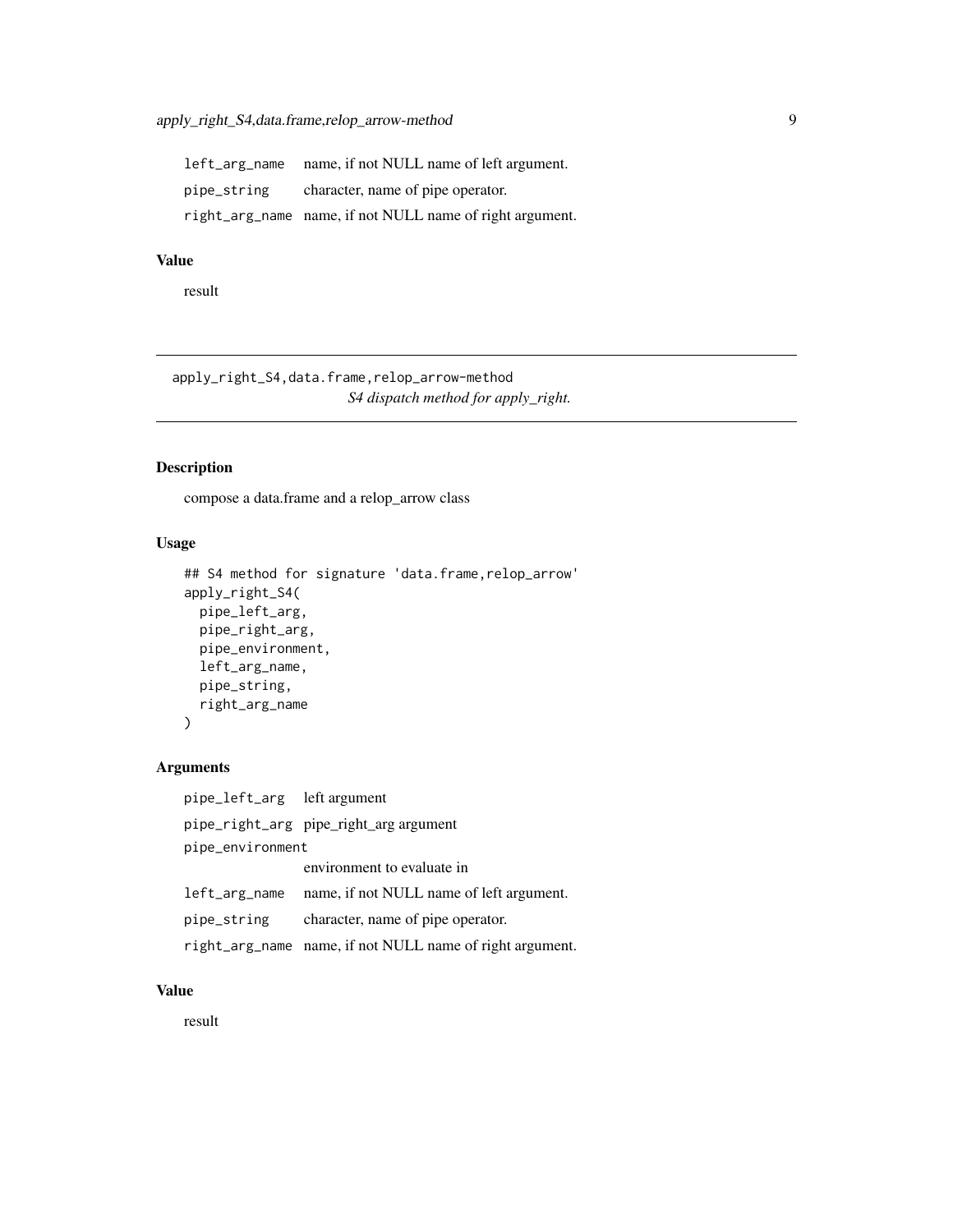<span id="page-9-0"></span>apply\_right\_S4,relop\_arrow,relop\_arrow-method *S4 dispatch method for apply\_right.*

# Description

compose two relop\_arrow classes

# Usage

```
## S4 method for signature 'relop_arrow,relop_arrow'
apply_right_S4(
 pipe_left_arg,
 pipe_right_arg,
 pipe_environment,
 left_arg_name,
 pipe_string,
 right_arg_name
)
```
### Arguments

| pipe_left_arg left argument |                                                          |
|-----------------------------|----------------------------------------------------------|
|                             | pipe_right_arg pipe_right_arg argument                   |
| pipe_environment            |                                                          |
|                             | environment to evaluate in                               |
| left_arg_name               | name, if not NULL name of left argument.                 |
| pipe_string                 | character, name of pipe operator.                        |
|                             | right_arg_name name, if not NULL name of right argument. |

### Value

result

arrow *Data arrow*

# Description

A categorical arrow mapping a table to a table.

# Usage

```
arrow(pipeline, ..., free_table_key = NULL, strict = FALSE)
```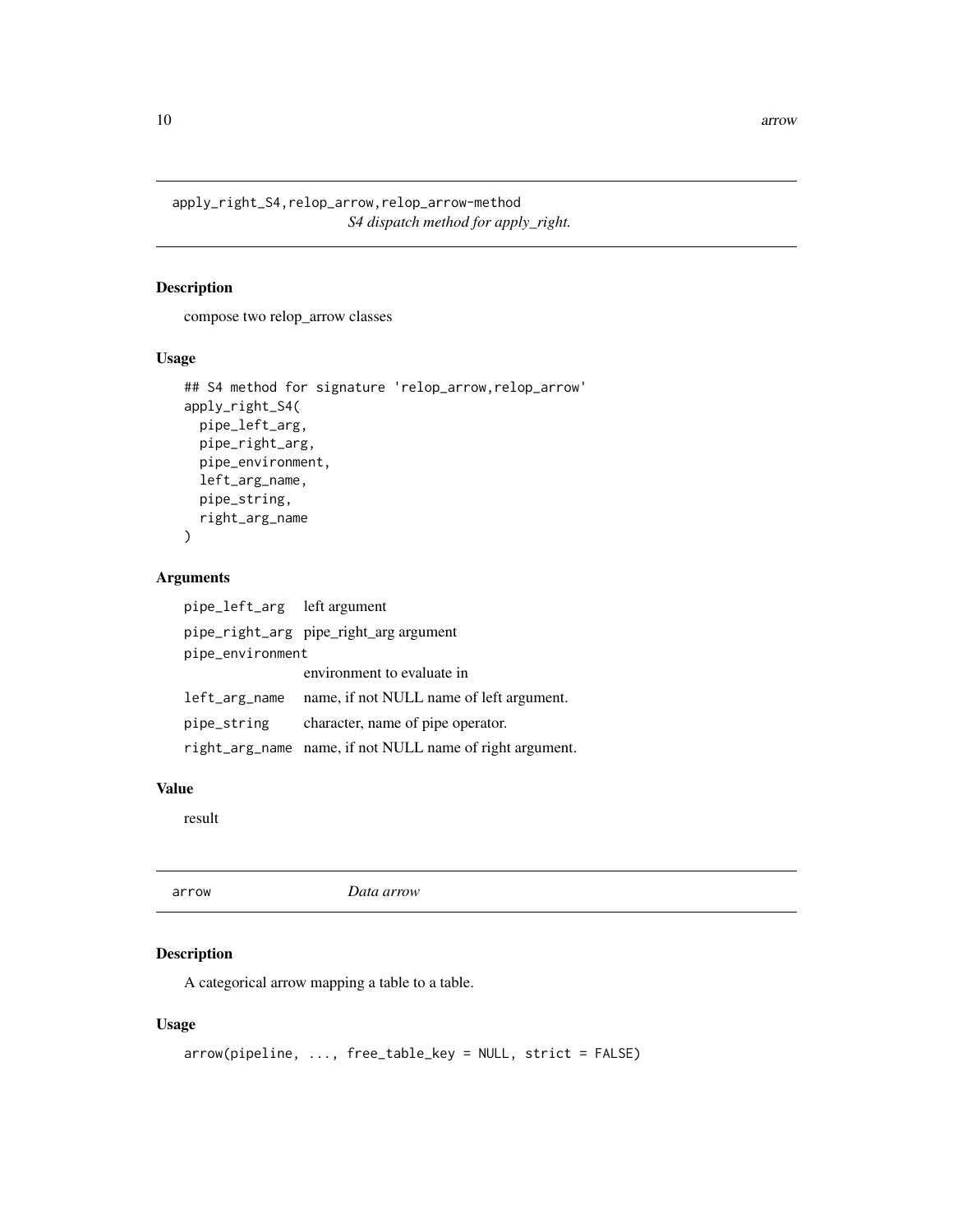# <span id="page-10-0"></span>assign\_slice 11

# Arguments

| pipeline | pipeline with one source table                                        |
|----------|-----------------------------------------------------------------------|
| $\cdots$ | not used, force later argument to be referred to by name.             |
|          | free_table_key name of table to consider free (input) to the pipeline |
| strict   | logical, if TRUE excess columns are considered an error               |

### Value

relop\_arrow wrapping of pipeline

| assign_slice | Assign a value to a slice of data (set of rows meeting a condition, and |
|--------------|-------------------------------------------------------------------------|
|              | specified set of columns).                                              |

# Description

Uses if\_else\_block.

# Usage

```
assign_slice(source, testexpr, columns, value, env = parent.frame())
```
# Arguments

| source   | optree relop node or data.frame.                    |
|----------|-----------------------------------------------------|
| testexpr | character containing the test expression.           |
| columns  | character vector of column names to alter.          |
| value    | value to set in matching rows and columns (scalar). |
| env      | environment to look to.                             |

# Details

Note: ifebtest\_\* is a reserved column name for this procedure.

# Value

optree or data.frame.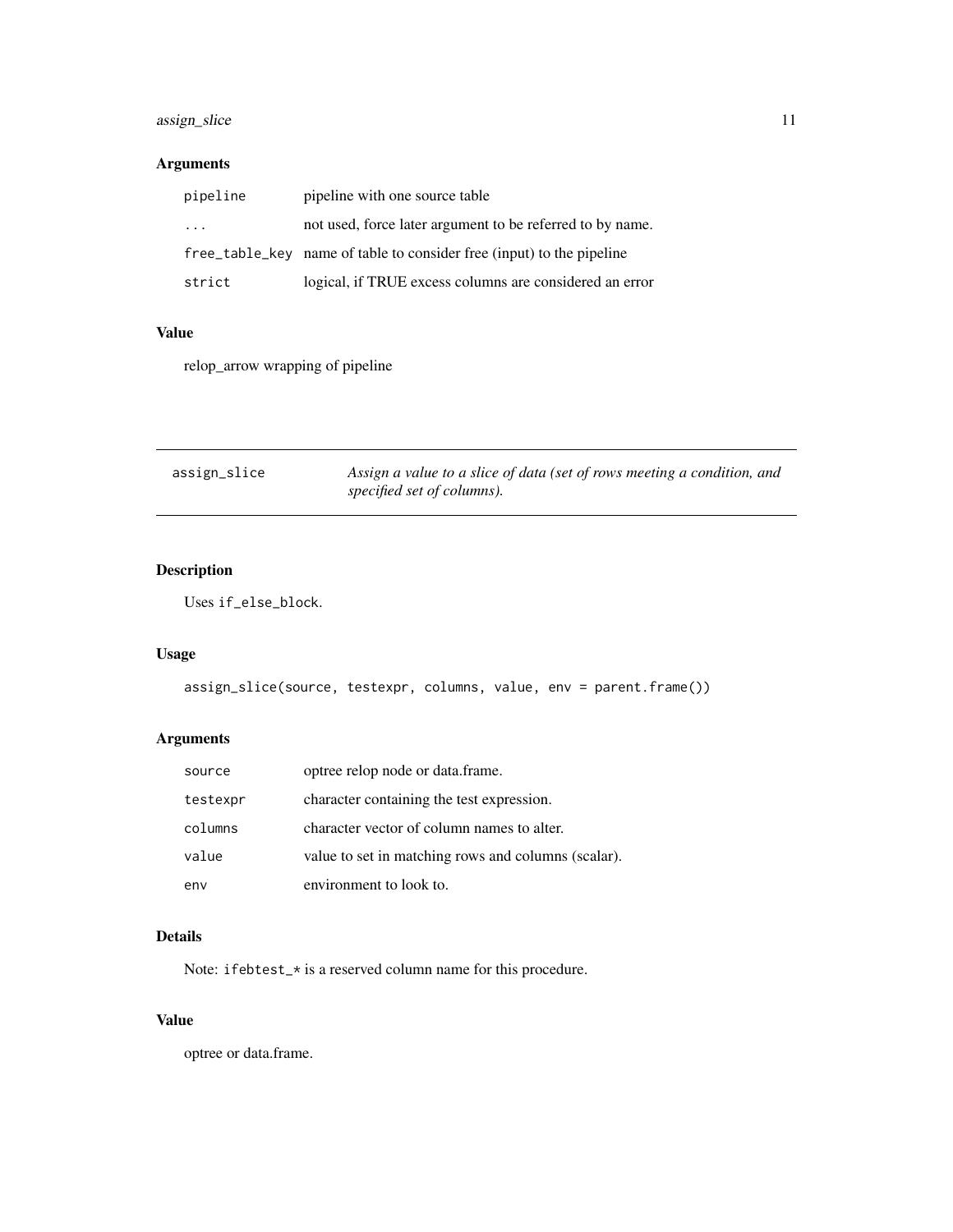# <span id="page-11-0"></span>Examples

```
if (requireNamespace("DBI", quietly = TRUE) && requireNamespace("RSQLite", quietly = TRUE)) {
 my_db <- DBI::dbConnect(RSQLite::SQLite(), ":memory:")
 d <- rq_copy_to(
   my_db,
    'd',
   data.frame(i = c(1, 2, 3, 4, 5, 6, 7, 8, 9, 10),
               a = c(0, 0, 1, 1, 1, 1, 1, 1, 1, 1),b = c(0, 1, 0, 1, 1, 1, 1, 1, 1, 1),r = runif(10),
    temporary=TRUE, overwrite=TRUE)
 optree <- d %.>%
   assign_slice(.,
                 testexpr = qe(r<0.5),
                columns = qc(a, b),value = 2)cat(format(optree))
 sql <- to_sql(optree, my_db)
 cat(sql)
 print(DBI::dbGetQuery(my_db, sql))
 DBI::dbDisconnect(my_db)
}
```
<span id="page-11-1"></span>build\_join\_plan *Build a join plan.*

# Description

Please see vignette('DependencySorting',package = 'rquery') and vignette('joinController',package= 'rquery') for more details.

### Usage

```
build_join_plan(tDesc, ..., check = TRUE)
```
#### Arguments

| tDesc                   | description of tables from describe tables (and likely altered by user). Note:      |
|-------------------------|-------------------------------------------------------------------------------------|
|                         | no column names must intersect with names of the form table_CLEANEDTABNAME_present. |
| $\cdot$ $\cdot$ $\cdot$ | force later arguments to bind by name.                                              |
| check                   | logical, if TRUE check the join plan for consistency.                               |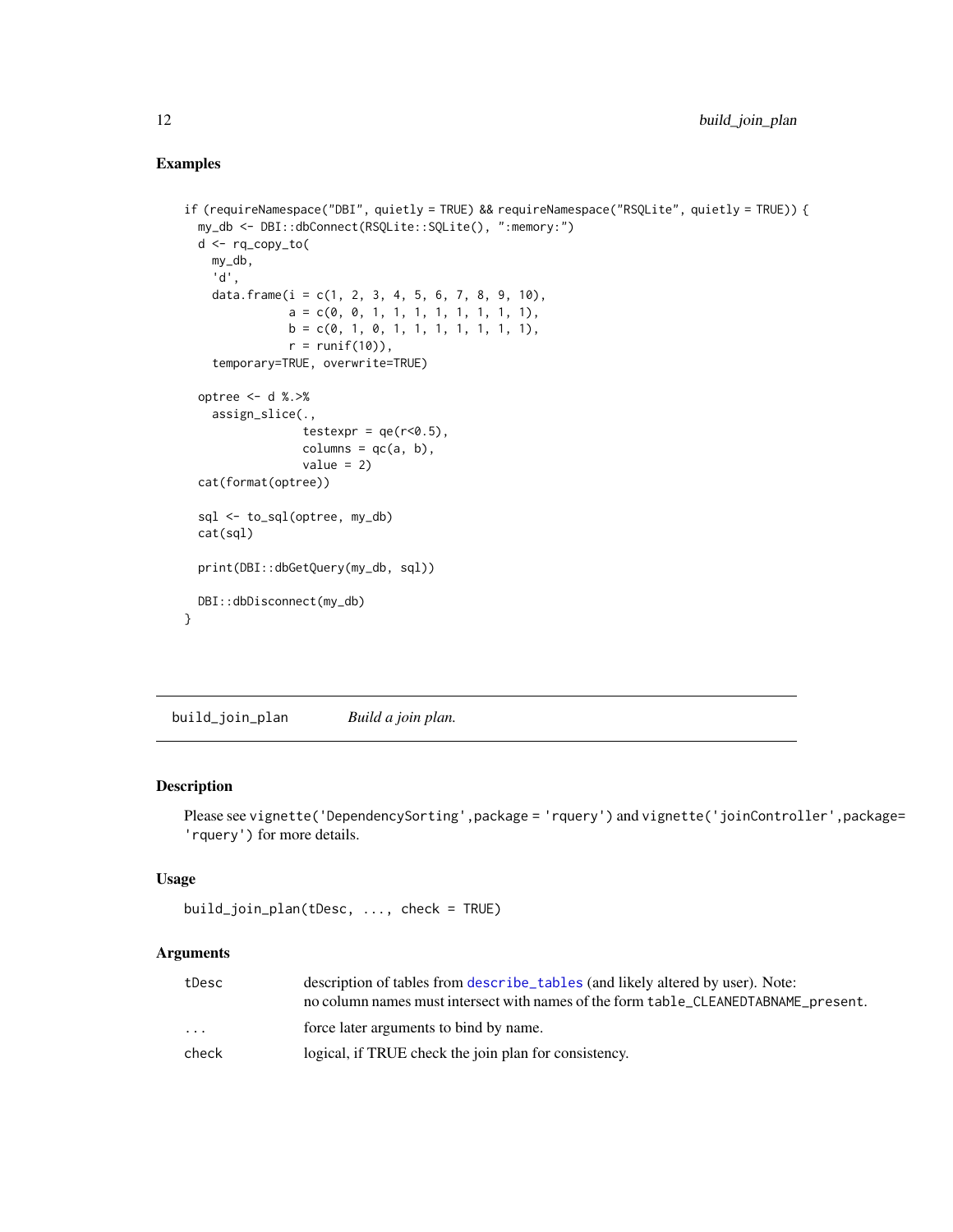# <span id="page-12-0"></span>columns\_used 13

# Value

detailed column join plan (appropriate for editing)

# See Also

[describe\\_tables](#page-20-1), [inspect\\_join\\_plan](#page-33-1), [graph\\_join\\_plan](#page-29-1), [actualize\\_join\\_plan](#page-3-1)

### Examples

```
if (requireNamespace("DBI", quietly = TRUE) && requireNamespace("RSQLite", quietly = TRUE)) {
 my_db <- DBI::dbConnect(RSQLite::SQLite(), ":memory:")
 d <- data.frame(id=1:3, weight= c(200, 140, 98))
 DBI::dbWriteTable(my_db,"d1", d)
 DBI::dbWriteTable(my_db,"d2", d)
 tDesc <- describe_tables(my_db, c("d1", "d2"))
 tDesc$keys[[1]] <- list(PrimaryKey= 'id')
 tDesc$keys[[2]] <- list(PrimaryKey= 'id')
 print(build_join_plan(tDesc))
 DBI::dbDisconnect(my_db)
}
```
columns\_used *Return columns used*

# Description

Return columns used

### Usage

```
columns_used(x, ..., using = NULL)
```
#### Arguments

| $\mathsf{x}$            | rquery operation tree.                                 |
|-------------------------|--------------------------------------------------------|
| $\cdot$ $\cdot$ $\cdot$ | generic additional arguments (not used)                |
| using                   | character, if not NULL set of columns used from above. |

#### Value

vector of table qualified column names.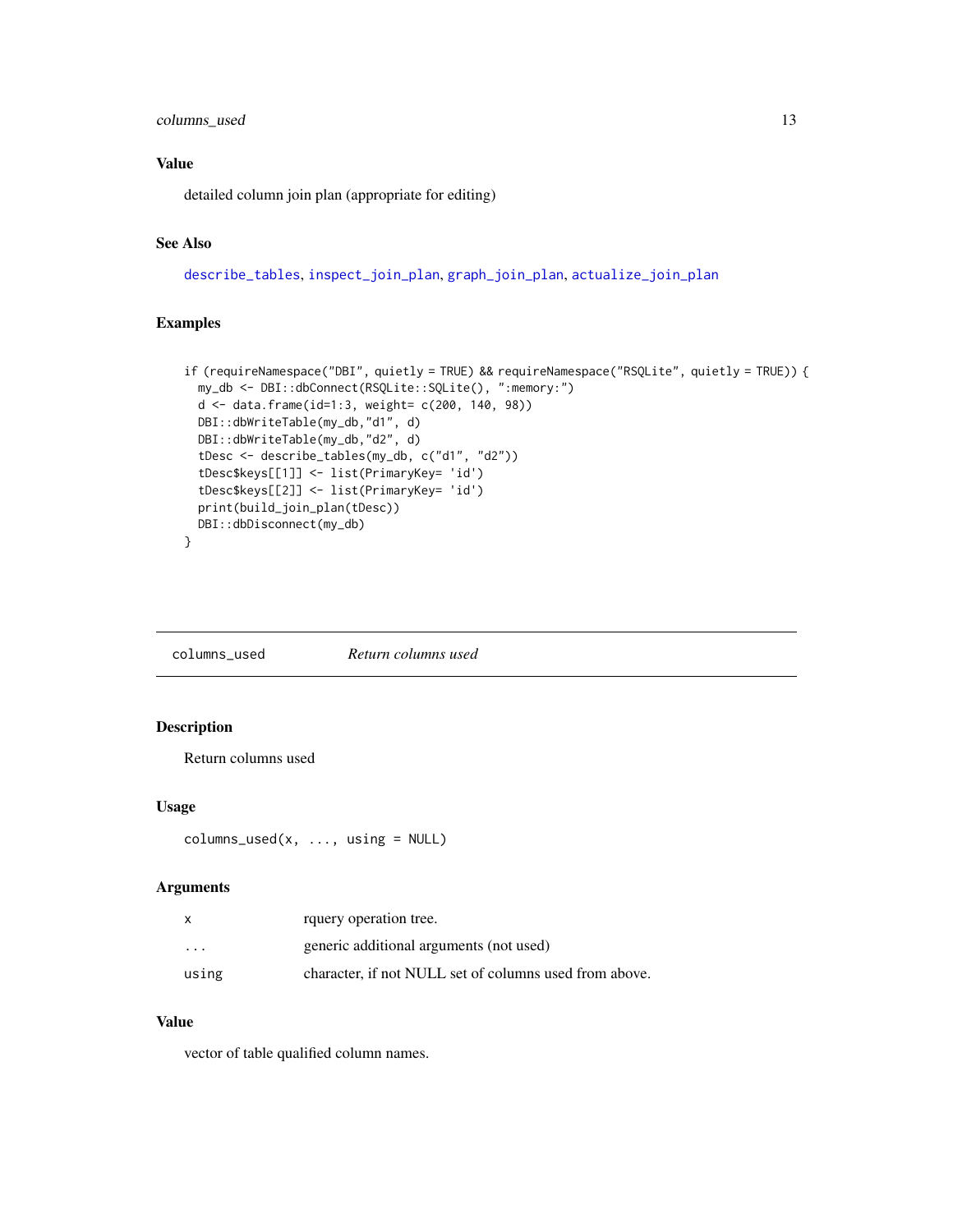#### <span id="page-13-0"></span>Examples

```
if (requireNamespace("DBI", quietly = TRUE) && requireNamespace("RSQLite", quietly = TRUE)) {
 my_db <- DBI::dbConnect(RSQLite::SQLite(), ":memory:")
 d1 <- rq_copy_to(my_db, 'd1',
                    data.frame(AUC = 0.6, R2 = 0.2))
 d2 < -rq_{\text{copy\_to(my_db, 'd2',data.frame(AUC = 0.6, D = 0.3))
 optree <- natural_join(d1, d2, by = "AUC")
 cat(format(optree))
 print(columns_used(optree))
 DBI::dbDisconnect(my_db)
}
```
column\_names *Return column names*

### Description

Return column names

### Usage

column\_names(x, ...)

### Arguments

| X        | rquery operation tree.       |
|----------|------------------------------|
| $\cdots$ | generic additional arguments |

#### Value

vector of column names

```
if (requireNamespace("DBI", quietly = TRUE) && requireNamespace("RSQLite", quietly = TRUE)) {
 my_db <- DBI::dbConnect(RSQLite::SQLite(), ":memory:")
 d1 <- rq_copy_to(my_db, 'd1',
                    data.frame(AUC = 0.6, R2 = 0.2))
 d2 <- rq_copy_to(my_db, 'd2',
                    data.frame(AUC = 0.6, D = 0.3))
 optree <- natural_join(d1, d2, by = "AUC")
 cat(format(optree))
 print(column_names(optree))
 DBI::dbDisconnect(my_db)
}
```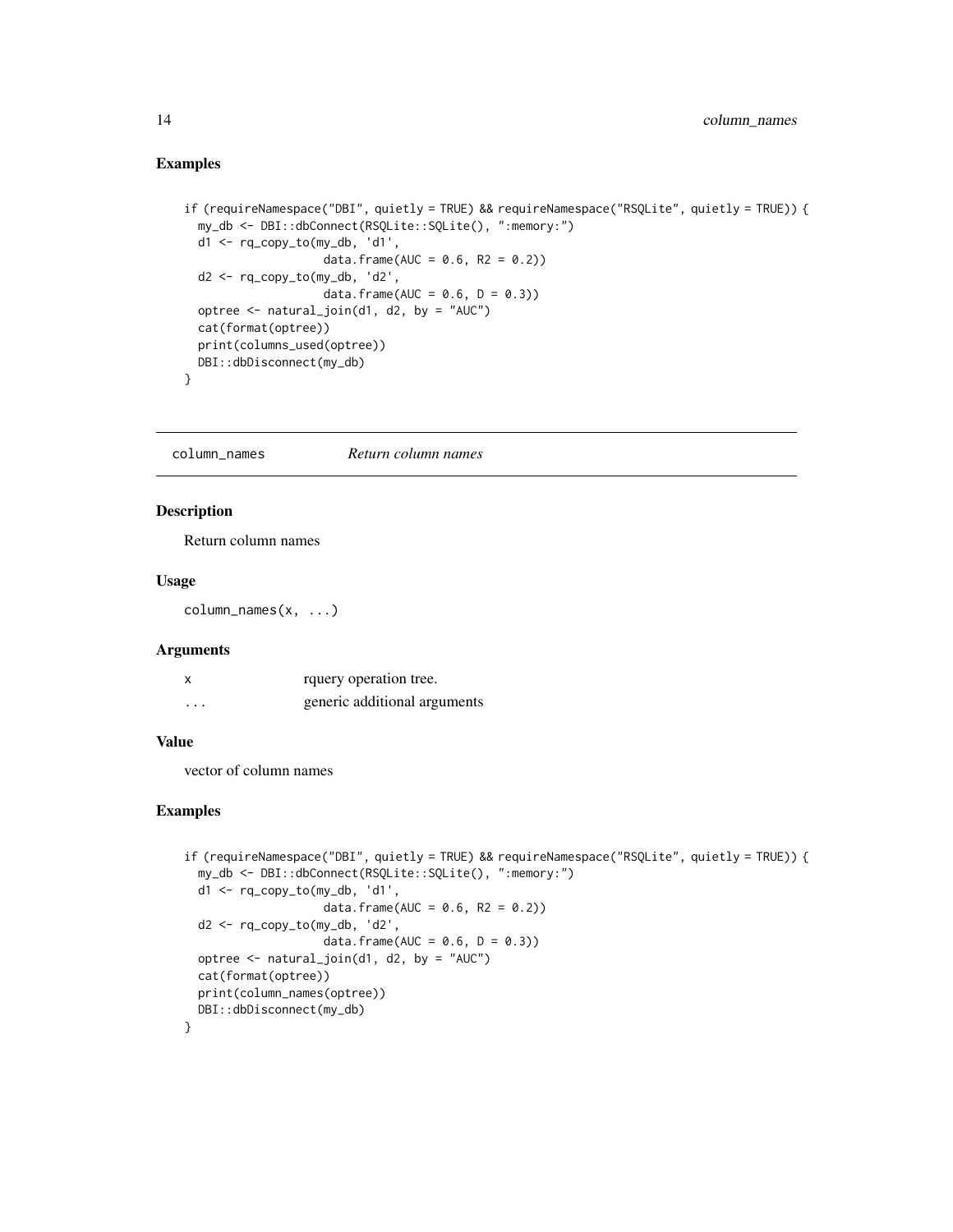<span id="page-14-0"></span>

# Description

Run the data query.

# Usage

```
commencify(
  source,
  optree,
  ...,
  limit = NULL,
  source_limit = NULL,
  overwrite = TRUE,
  temporary = TRUE,
  allow_executor = TRUE,
  temp_source = mk_tmp_name_source("rquery_ex"),
  env = parent.frame()
\mathcal{L}
```
# Arguments

| source         | data.frame or database connecton (rquery_db_info class or DBI connections pre-<br>ferred).         |
|----------------|----------------------------------------------------------------------------------------------------|
| optree         | relop operation tree.                                                                              |
| $\cdots$       | force later arguments to bind by name.                                                             |
| limit          | numeric, if set limit to this many rows during data bring back (not used when<br>landing a table). |
| source_limit   | numeric if not NULL limit sources to this many rows.                                               |
| overwrite      | logical if TRUE drop an previous table.                                                            |
| temporary      | logical if TRUE try to create a temporary table.                                                   |
| allow_executor | logical if TRUE allow any executor set as requery requery executor to be used.                     |
| temp_source    | temporary name generator.                                                                          |
| env            | environment to work in.                                                                            |

# Value

data.frame

### See Also

[execute](#page-22-1)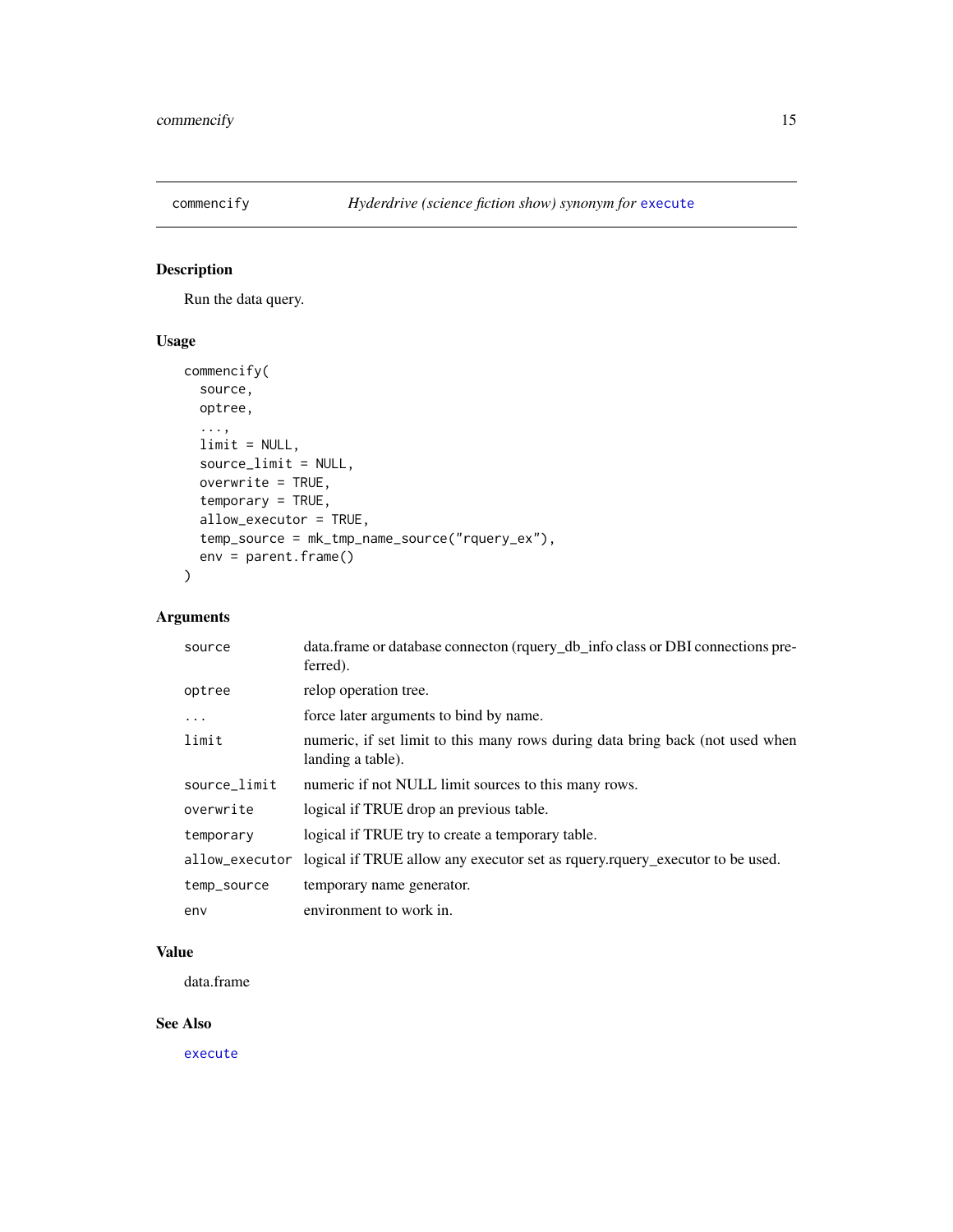### <span id="page-15-0"></span>Examples

```
# WARNING: example tries to change rquery.rquery_db_executor option to RSQLite and back.
if (requireNamespace("DBI", quietly = TRUE) && requireNamespace("RSQLite", quietly = TRUE)) {
 my_db <- DBI::dbConnect(RSQLite::SQLite(), ":memory:")
 old_o <- options(list("rquery.rquery_db_executor" = list(db = my_db)))
 d <- rq_copy_to(my_db, 'd',
                   data.frame(AUC = 0.6, R2 = 0.2))
 optree <- extend_se(d, c("v" %:=% "AUC + R2", "x" %:=% "pmax(AUC,v)"))
 print(optree)
 cat(format(optree))
 v <- execute(my_db, optree)
 print(v)
 v2 \leq - execute(data.frame(AUC = 1, R2 = 2), optree)
 print(v2)
 options(old_o)
 DBI::dbDisconnect(my_db)
}
```
complete\_design *Complete an experimental design.*

# Description

Complete an experimental design.

### Usage

```
complete_design(design_table, data_table)
```
#### Arguments

| design_table | optree or for experimental design. |
|--------------|------------------------------------|
| data_table   | optree for data.                   |

### Value

joined and annotated table optree.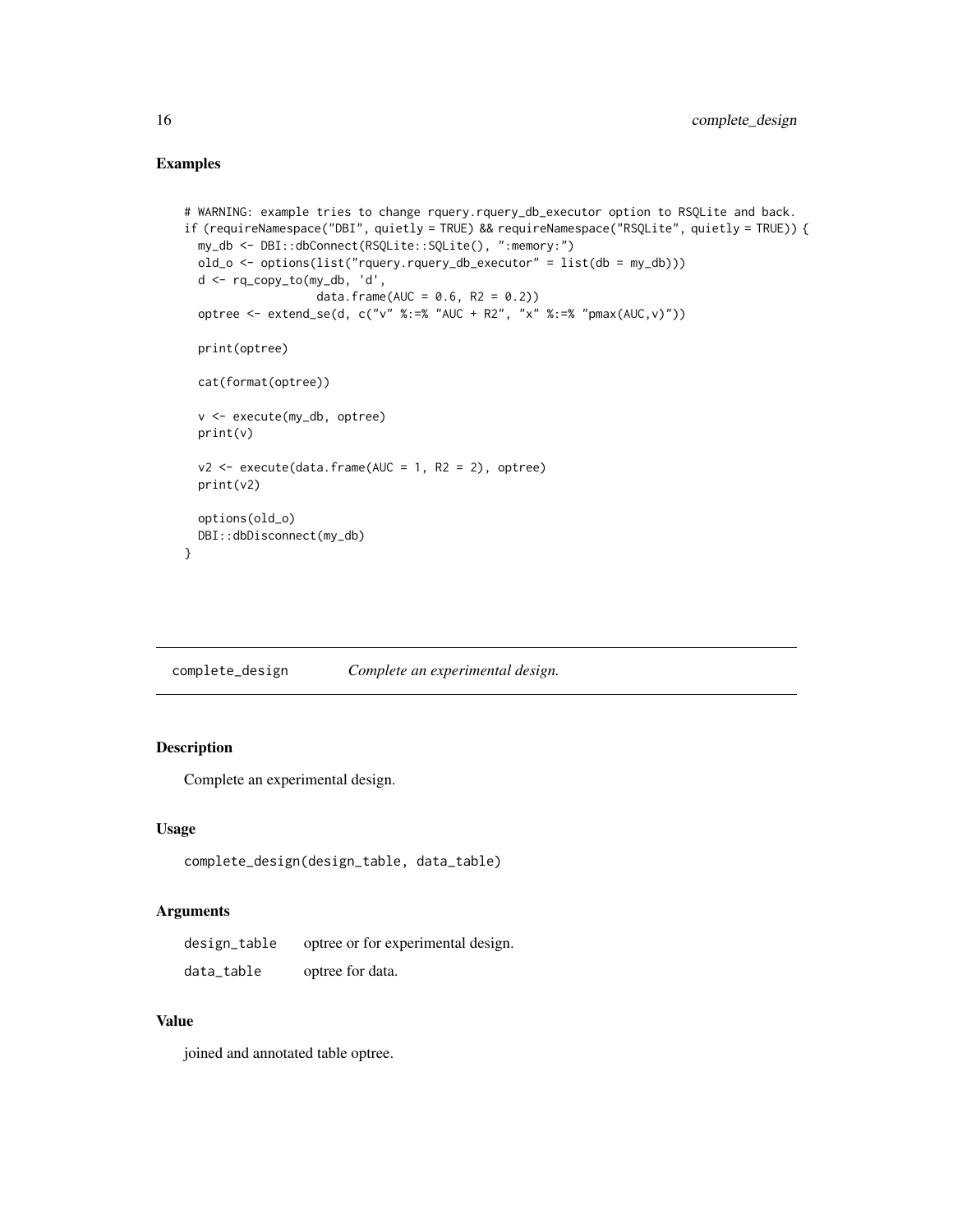# complete\_design 17

```
if (requireNamespace("DBI", quietly = TRUE) &&
   requireNamespace("RSQLite", quietly = TRUE)) {
 my_db <- DBI::dbConnect(RSQLite::SQLite(), ":memory:")
 # example experimental design
 values \le list(nums = 1:3, lets = c("a", "b"))
 design <- expand_grid(my_db, values)
 # not quite matching data
 data <- build_frame(
   "nums", "lets"
     1L , "a" |
     1L , "\,b" |
     77L , "a" | # out of place ID
     2L, "b" |
     3L , "a" |<br>3L , "a" |
     3L , "a" | # duplicated
     3L, "b" )
 data$row_number <- seq_len(nrow(data))
 data <- rq_copy_to(my_db, "data", data)
 # compare/augment
 res <- complete_design(design, data)
 cat(format(res))
 res <- materialize(my_db, res)
 print("completed data design")
 print(execute(my_db, res))
 # look for dups (can use extende_se(partation) on
 # databases with window fns.
 print("duplicate key rows:")
 res %.>%
   project_se(.,
              groupby = column_names(design),
              "count" %:=% "SUM(1)") %.>%
   select_rows_se(., "count>1") %.>%
   execute(my_db, .) %.>%
   print(.)
 # look for data that was not in design
 print("data rows not in design:")
 data %.>%
   natural_join(., res,
                jointype = "LEFT",
                by = column_names(design)) %.>%
   select_rows_se(., "is.na(row_in_design_table)") %.>%
   execute(my_db, .) %.>%
   print(.)
```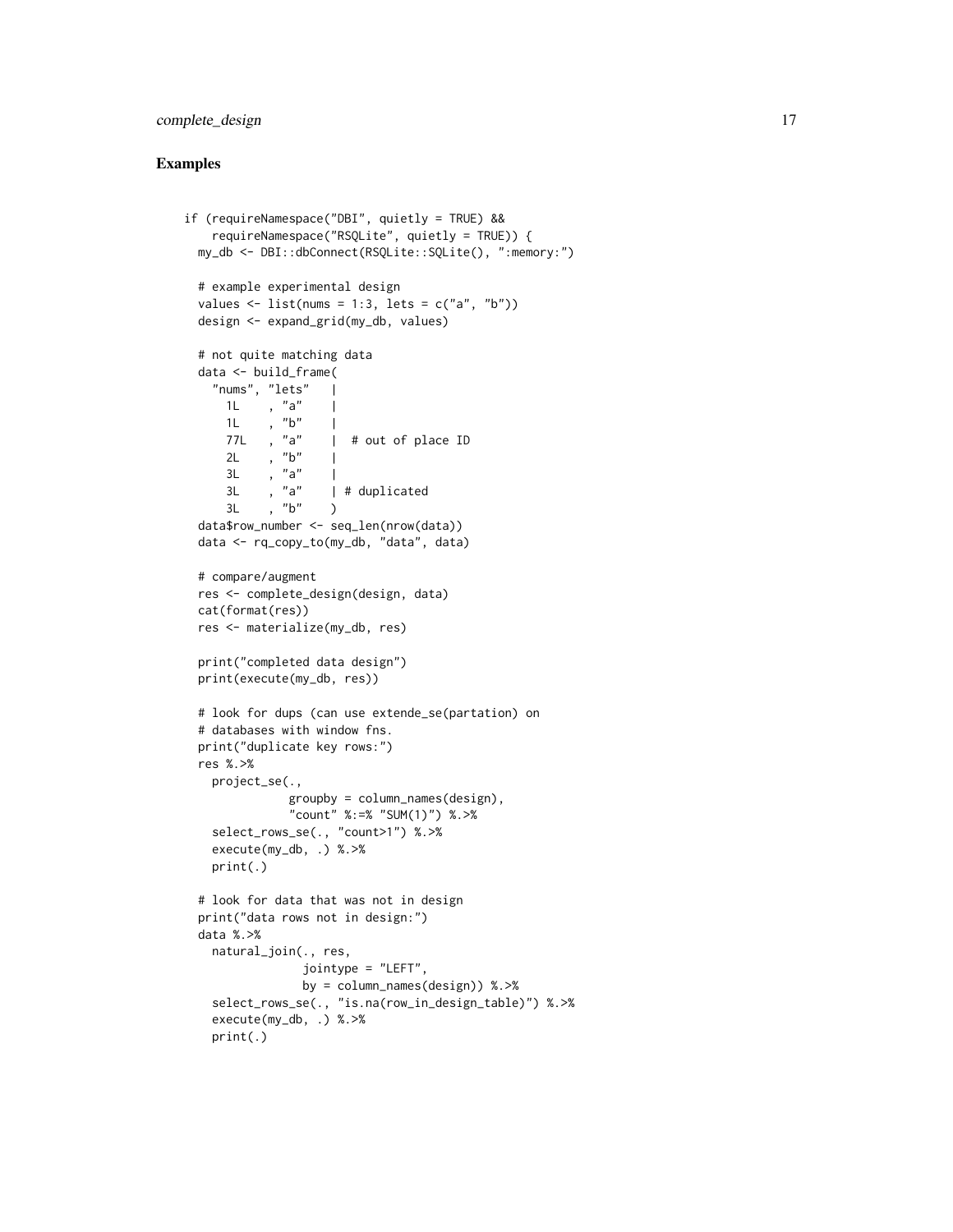```
DBI::dbDisconnect(my_db)
}
```

```
convert_yaml_to_pipeline
```
*Convert a series of simple objects (from YAML deserializaton) to an rquery pipeline.*

# Description

Convert a series of simple objects (from YAML deserializaton) to an rquery pipeline.

### Usage

```
convert_yaml_to_pipeline(rep, ..., source = NULL, env = parent.frame())
```
### Arguments

| rep                     | input objects                                   |
|-------------------------|-------------------------------------------------|
| $\cdot$ $\cdot$ $\cdot$ | not used, force later arguments to bind by name |
| source                  | input rquery node                               |
| env                     | environment to evaluate in                      |

#### Value

rquery operator tree

count\_null\_cols *Count NULLs per row for given column set.*

# Description

Build a query that counts the number of nulls in each row.

### Usage

```
count_null_cols(source, cols, count)
```
# Arguments

| source | incoming rel_op tree or data.frame.  |
|--------|--------------------------------------|
| cols   | character, columns to track          |
| count  | character, column to write count in. |

<span id="page-17-0"></span>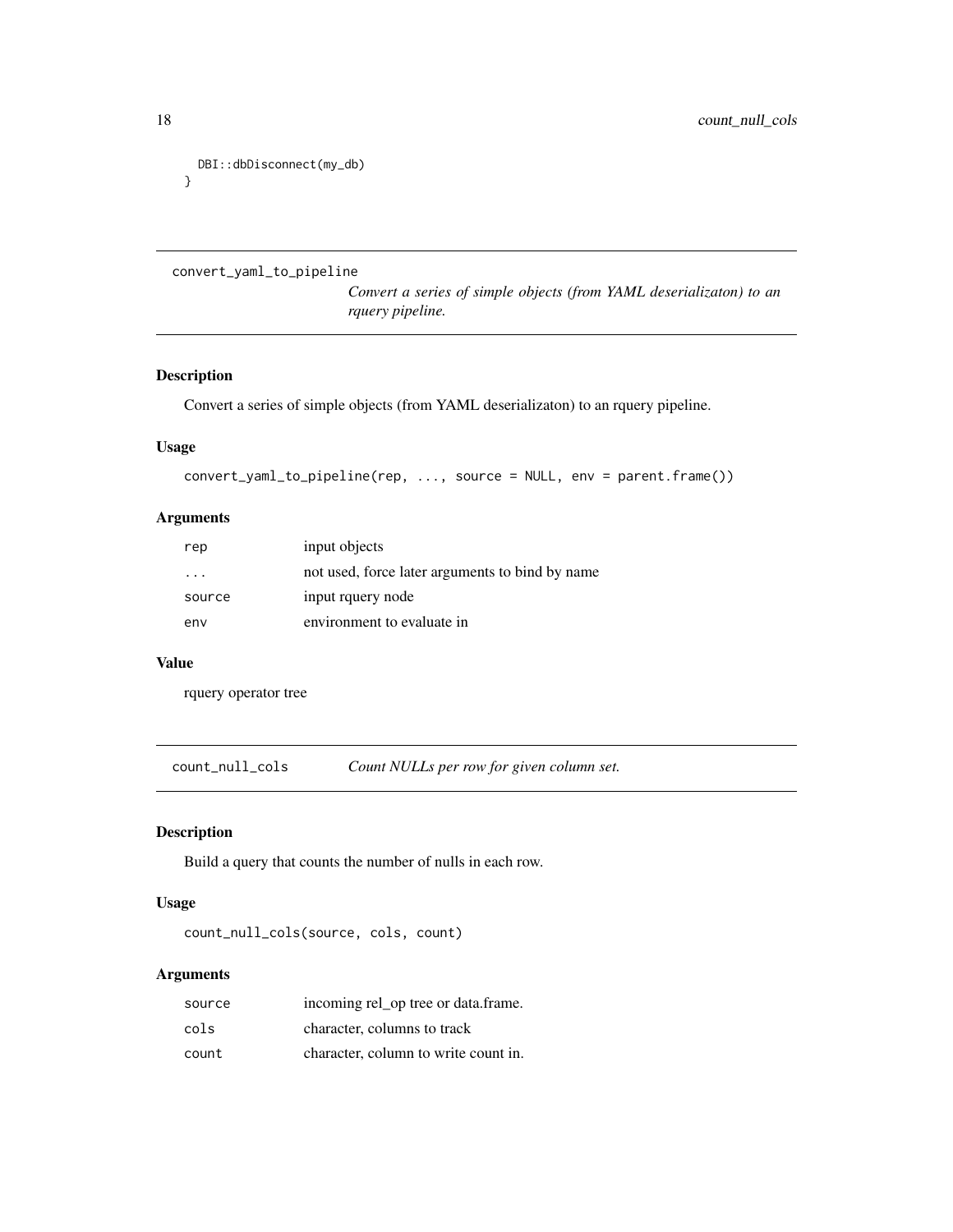<span id="page-18-0"></span> $d\mathbf{b}_\perp d$  19

# Value

rel\_op node or data.frame (depending on input).

### See Also

[null\\_replace](#page-50-1), [mark\\_null\\_cols](#page-41-1)

### Examples

```
# WARNING: example tries to change rquery.rquery_db_executor option to RSQLite and back.
if (requireNamespace("DBI", quietly = TRUE) && requireNamespace("RSQLite", quietly = TRUE)) {
 my_db <- DBI::dbConnect(RSQLite::SQLite(), ":memory:")
 RSQLite::initExtension(my_db)
 old_o <- options(list("rquery.rquery_db_executor" = list(db = my_db)))
 d <- rq_copy_to(my_db, 'd',
                   data.frame(AUC = c(0.6, 0.5, NA),
                              R2 = c(1.0, 0.9, NA))op_tree <- d %.>% count_null_cols(., c("AUC", "R2"), "nnull")
 cat(format(op_tree))
 sql <- to_sql(op_tree, my_db)
 cat(sql)
 print(DBI::dbGetQuery(my_db, sql))
 # ad-hoc mode
 data.frame(AUC=c(1,NA,0.5), R2=c(NA,1,0)) %.>%
     op_tree %.>%
     print(.)
 # cleanup
 options(old_o)
 DBI::dbDisconnect(my_db)
}
```
<span id="page-18-1"></span>db\_td *Construct a table description from a database source.*

# Description

Build structures (table name, column names, and quoting strategy) needed to represent data from a remote table.

#### Usage

```
db_td(db, table_name, ..., qualifiers = NULL, limit_was = 6L)
dbi_table(db, table_name, ..., qualifiers = NULL, limit_was = 6L)
```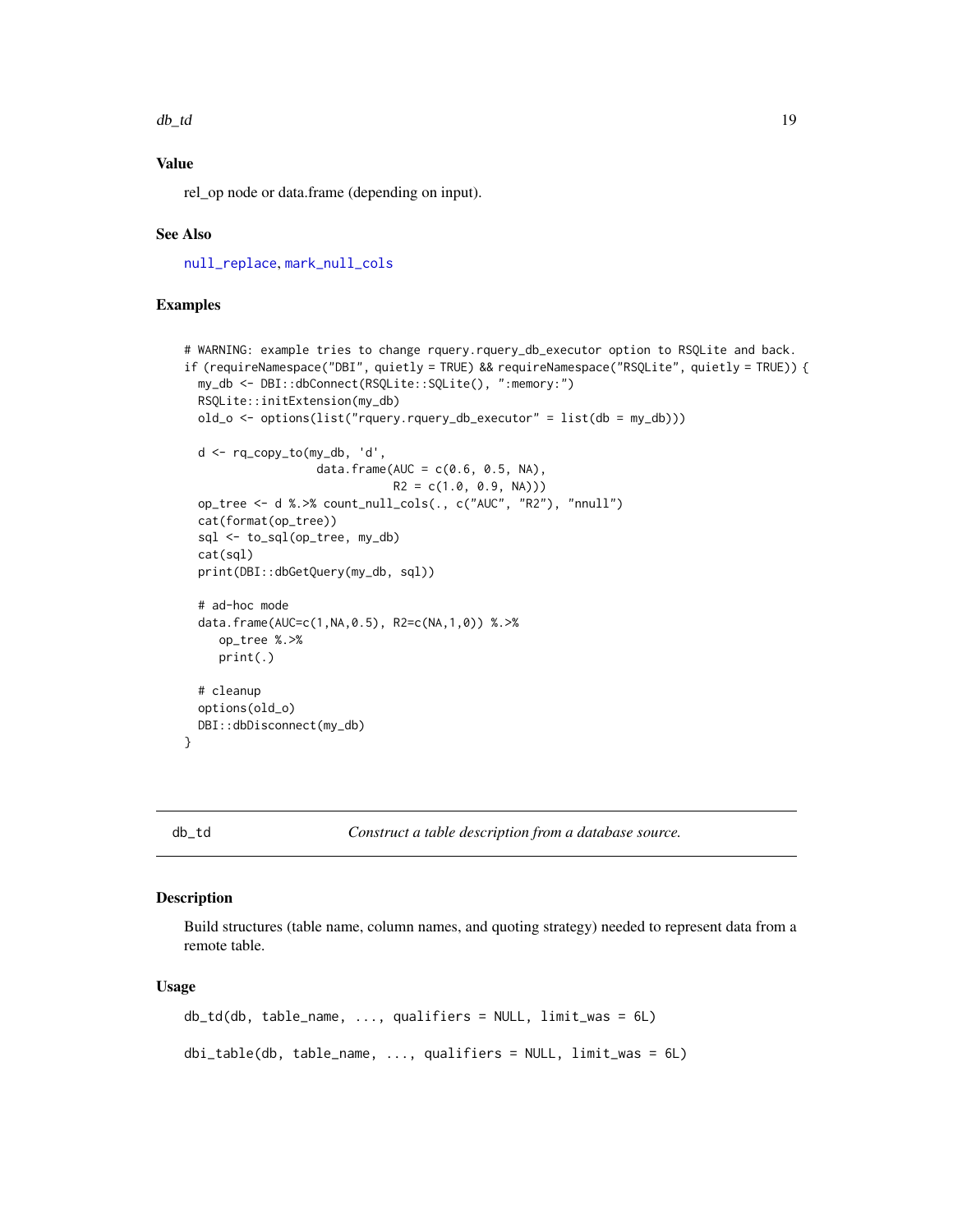#### **Arguments**

| db         | database connection                                                                                                                 |
|------------|-------------------------------------------------------------------------------------------------------------------------------------|
| table_name | name of table                                                                                                                       |
| $\ddotsc$  | not used, force later argument to bind by name                                                                                      |
| qualifiers | optional named ordered vector of strings carrying additional db hierarchy terms,<br>such as schema.                                 |
| limit_was  | optional, row limit used to produce head_sample. If NULL no head_sample is<br>produced and rq_colnames is used to get column names. |

### Details

Note: in examples we use  $rq_{\text{copy\_to}}(x)$  to create data. This is only for the purpose of having easy portable examples. With big data the data is usually already in the remote database or Spark system. The task is almost always to connect and work with this pre-existing remote data and the method to do this is db\_td which builds a reference to a remote table given the table name.

### Value

a relop representation of the data

# Functions

• dbi\_table: old name for db\_td

### See Also

[mk\\_td](#page-45-1), [local\\_td](#page-37-1), [rq\\_copy\\_to](#page-74-1), [materialize](#page-42-1), [execute](#page-22-1), [to\\_sql](#page-95-1)

```
if (requireNamespace("DBI", quietly = TRUE) && requireNamespace("RSQLite", quietly = TRUE)) {
 my_db <- DBI::dbConnect(RSQLite::SQLite(), ":memory:")
 rq_copy_to(my_db,
              'd',
              data.frame(AUC = 0.6, R2 = 0.2),
              overwrite = TRUE,
              temporary = TRUE)
 d <- db_td(my_db, 'd')
 print(d)
 sql \leftarrow to_sql(d, my_db)cat(sql)
 print(DBI::dbGetQuery(my_db, sql))
 cols <- columns_used(d)
 print(cols)
 sql2 \leftarrow to_sql(d, my_db, using = "AUC")cat(sql2)
 print(DBI::dbGetQuery(my_db, sql2))
```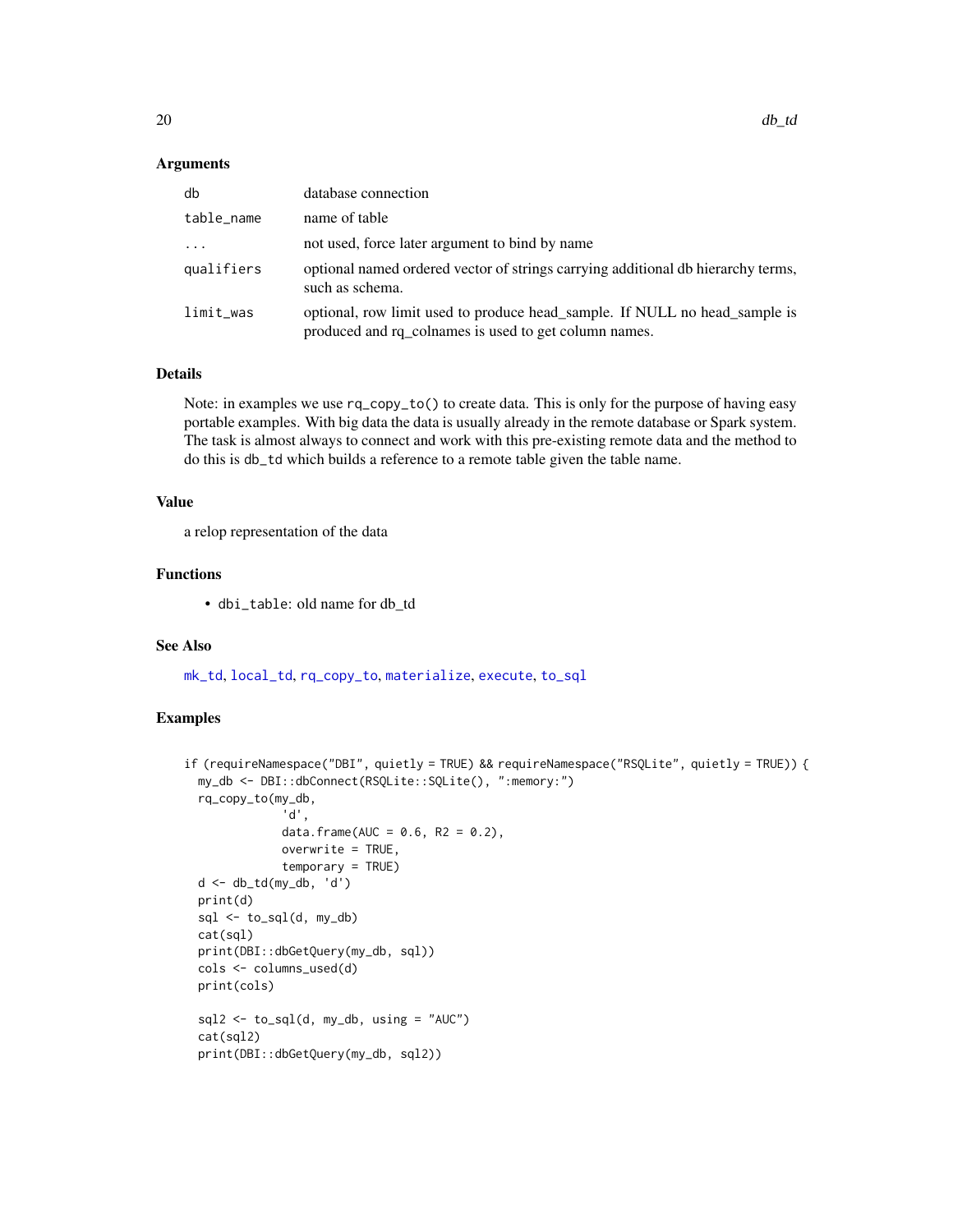# <span id="page-20-0"></span>describe\_tables 21

```
DBI::dbDisconnect(my_db)
}
```
<span id="page-20-1"></span>describe\_tables *Build a nice description of a table.*

#### Description

Please see <https://win-vector.com/2017/05/26/managing-spark-data-handles-in-r/> for details. Note: one usually needs to alter the keys column which is just populated with all columns.

### Usage

```
describe_tables(db, tablenames, ..., keyInspector = key_inspector_all_cols)
```
# Arguments

| db                | database handle                                                |
|-------------------|----------------------------------------------------------------|
| tablenames        | character, names of tables to describe.                        |
| $\cdot\cdot\cdot$ | force later arguments to bind by name.                         |
| keyInspector      | function that determines preferred primary key set for tables. |

### Details

Please see vignette('DependencySorting',package = 'rquery') and vignette('joinController',package= 'rquery') for more details.

# Value

table describing the data.

### See Also

[build\\_join\\_plan](#page-11-1), [graph\\_join\\_plan](#page-29-1), [actualize\\_join\\_plan](#page-3-1)

```
if (requireNamespace("DBI", quietly = TRUE) && requireNamespace("RSQLite", quietly = TRUE)) {
 my_db <- DBI::dbConnect(RSQLite::SQLite(), ":memory:")
 ex <- example_employee_date(my_db)
 print(describe_tables(my_db, ex$tableName,
                         keyInspector = key_inspector_sqlite))
 DBI::dbDisconnect(my_db)
}
```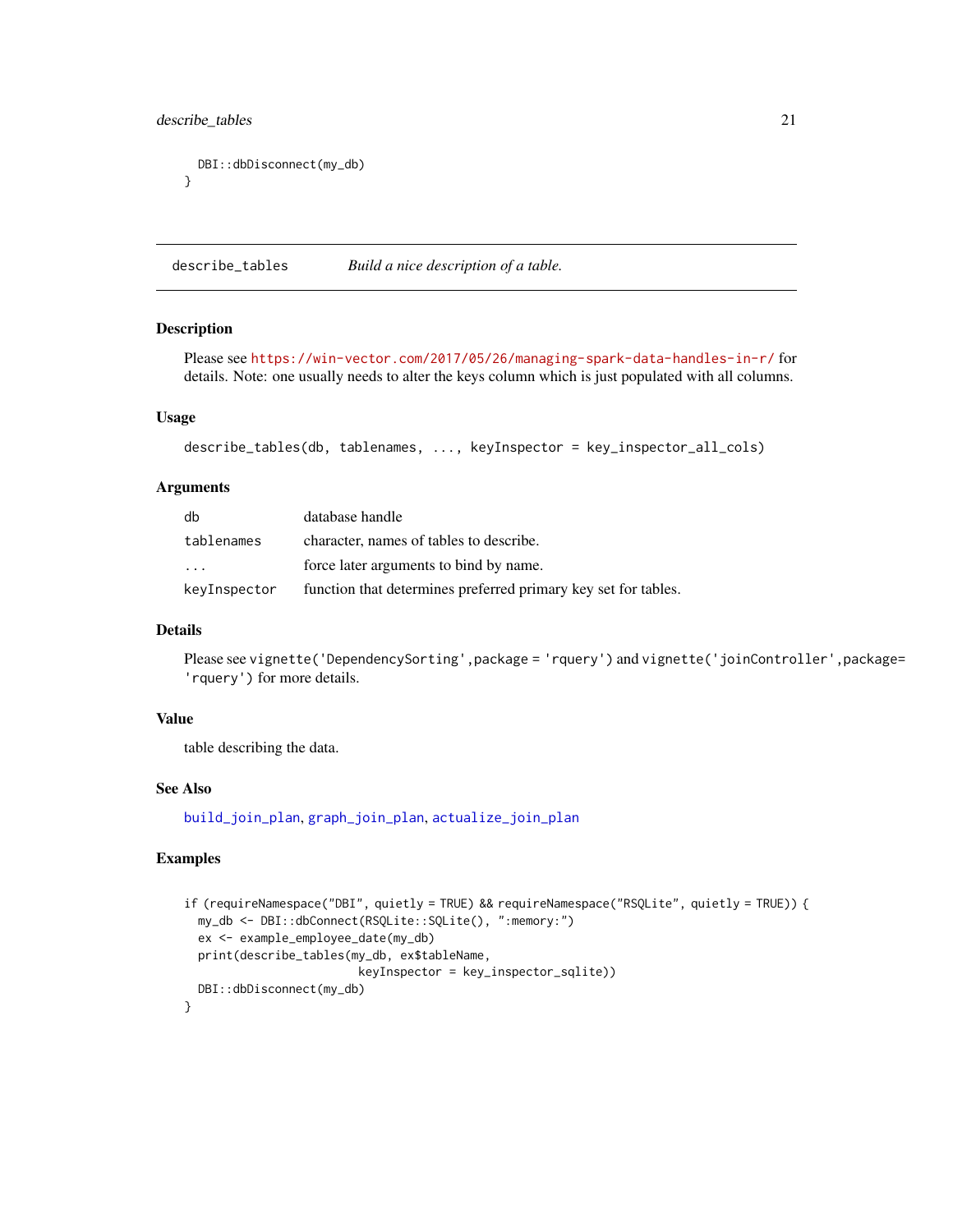<span id="page-21-0"></span>

### Description

Note: must keep at least one column.

#### Usage

```
drop_columns(source, drops, ..., strict = FALSE, env = parent.frame())
```
# Arguments

| source | source to drop columns from.                                          |
|--------|-----------------------------------------------------------------------|
| drops  | list of distinct column names.                                        |
| .      | force later arguments to bind by name                                 |
| strict | logical, if TRUE do check columns to be dropped are actually present. |
| env    | environment to look to.                                               |

### Value

drop columns node.

```
if (requireNamespace("DBI", quietly = TRUE) && requireNamespace("RSQLite", quietly = TRUE)) {
 my_db <- DBI::dbConnect(RSQLite::SQLite(), ":memory:")
 d <- rq_copy_to(my_db, 'd',
                   data.frame(AUC = 0.6, R2 = 0.2))
 optree <- drop_columns(d, 'AUC')
 cat(format(optree))
 sql <- to_sql(optree, my_db)
 cat(sql)
 print(DBI::dbGetQuery(my_db, sql))
 DBI::dbDisconnect(my_db)
}
```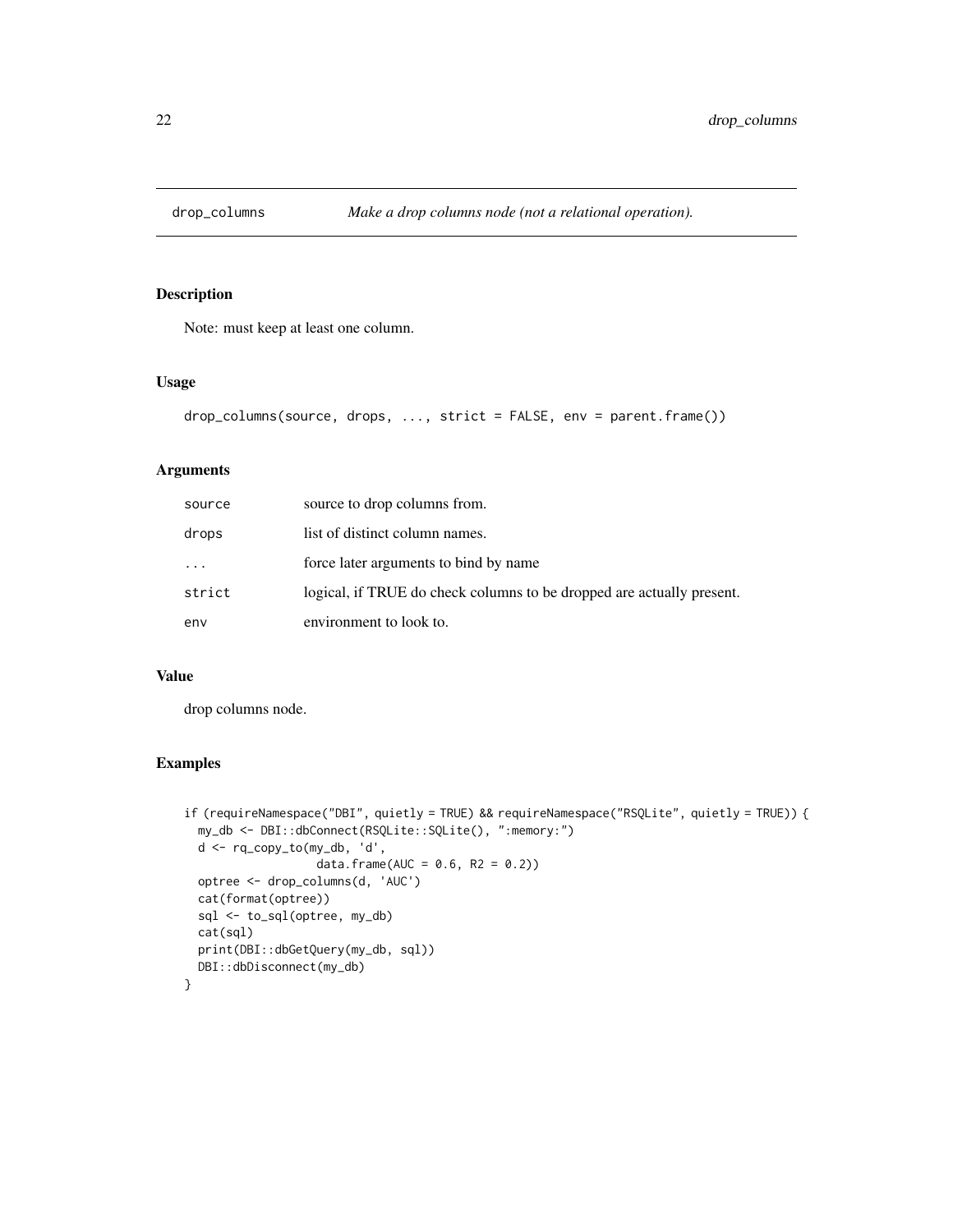# Description

Execute a ops-dag using 'codewrap()' data as values.

### Usage

 $ex(ops, ..., env = parent-frame())$ 

# Arguments

| ops                     | rquery pipeline with tables formed by 'wrap()'.       |
|-------------------------|-------------------------------------------------------|
| $\cdot$ $\cdot$ $\cdot$ | not used, force later argument to be referred by name |
| env                     | environment to work in.                               |

# Value

data.frame result

# Examples

```
if(requireNamespace('rqdatatable')) {
d \le data.frame(x = 1:3, y = 4:6)
d %.>%
  wrap(.) %.>%
  extend(., z := x + y) %. >%ex(.)
}
```
<span id="page-22-1"></span>execute *Execute an operator tree, bringing back the result to memory.*

# Description

Run the data query.

<span id="page-22-0"></span>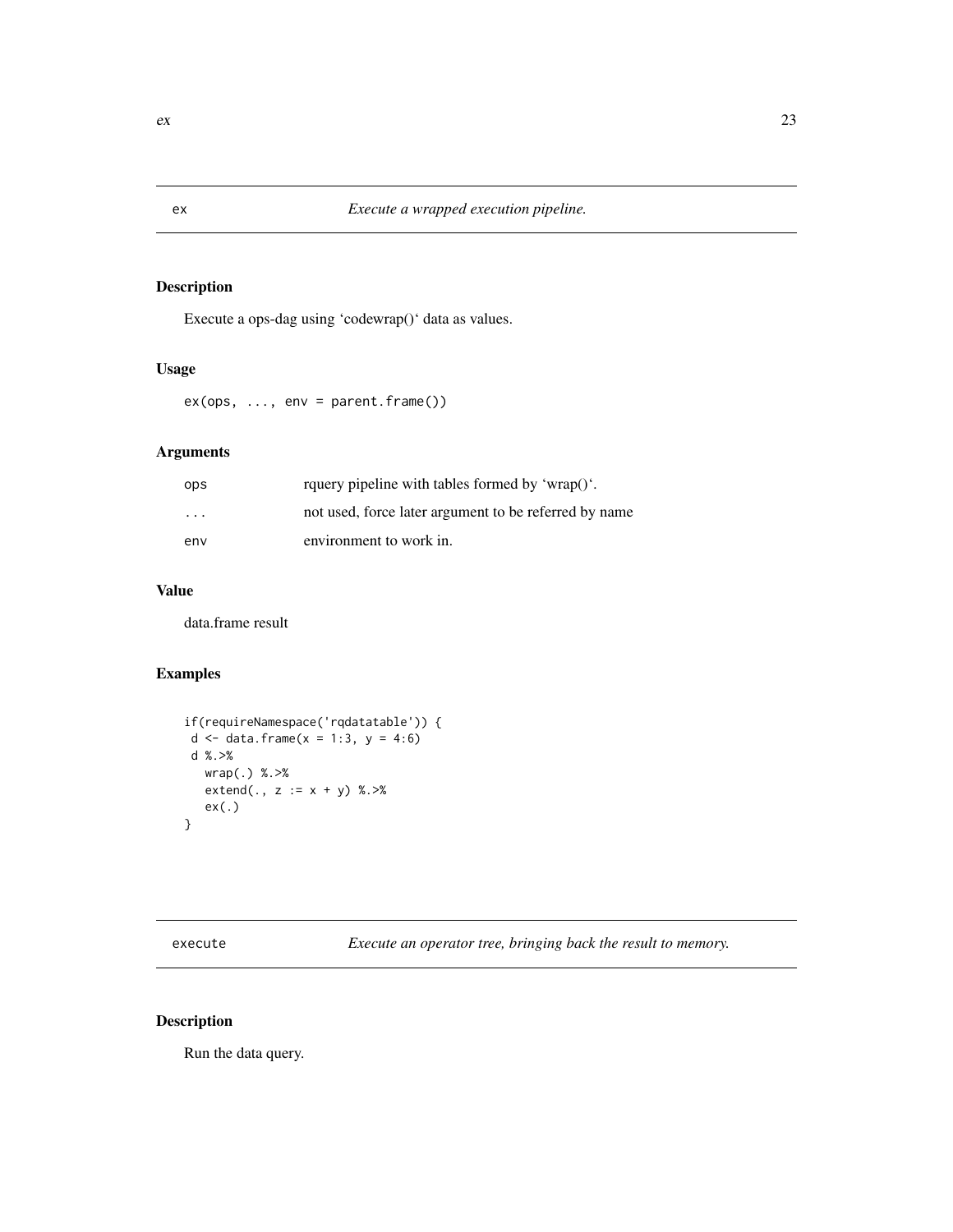#### 24 execute 224 execute 224 execute 224 execute

### Usage

```
execute(
  source,
 optree,
  ...,
  limit = NULL,
  source_limit = NULL,
  overwrite = TRUE,
  temporary = TRUE,
  allow_executor = TRUE,
  temp_source = mk_tmp_name_source("rquery_ex"),
 env = parent.frame()
\mathcal{L}
```
# Arguments

| source         | data.frame or database connecton (rquery_db_info class or DBI connections pre-<br>ferred).         |
|----------------|----------------------------------------------------------------------------------------------------|
| optree         | relop operation tree.                                                                              |
| $\ddots$       | force later arguments to bind by name.                                                             |
| limit          | numeric, if set limit to this many rows during data bring back (not used when<br>landing a table). |
| source_limit   | numeric if not NULL limit sources to this many rows.                                               |
| overwrite      | logical if TRUE drop an previous table.                                                            |
| temporary      | logical if TRUE try to create a temporary table.                                                   |
| allow_executor | logical if TRUE allow any executor set as requery requery executor to be used.                     |
| temp_source    | temporary name generator.                                                                          |
| env            | environment to work in.                                                                            |

### Value

data.frame

### See Also

[materialize](#page-42-1), [db\\_td](#page-18-1), [to\\_sql](#page-95-1), [rq\\_copy\\_to](#page-74-1), [mk\\_td](#page-45-1)

```
# WARNING: example tries to change rquery.rquery_db_executor option to RSQLite and back.
if (requireNamespace("DBI", quietly = TRUE) && requireNamespace("RSQLite", quietly = TRUE)) {
 my_db <- DBI::dbConnect(RSQLite::SQLite(), ":memory:")
 old_o <- options(list("rquery.rquery_db_executor" = list(db = my_db)))
 d <- rq_copy_to(my_db, 'd',
                   data.frame(AUC = 0.6, R2 = 0.2))
 optree <- extend_se(d, c("v" %:=% "AUC + R2", "x" %:=% "pmax(AUC, v)"))
```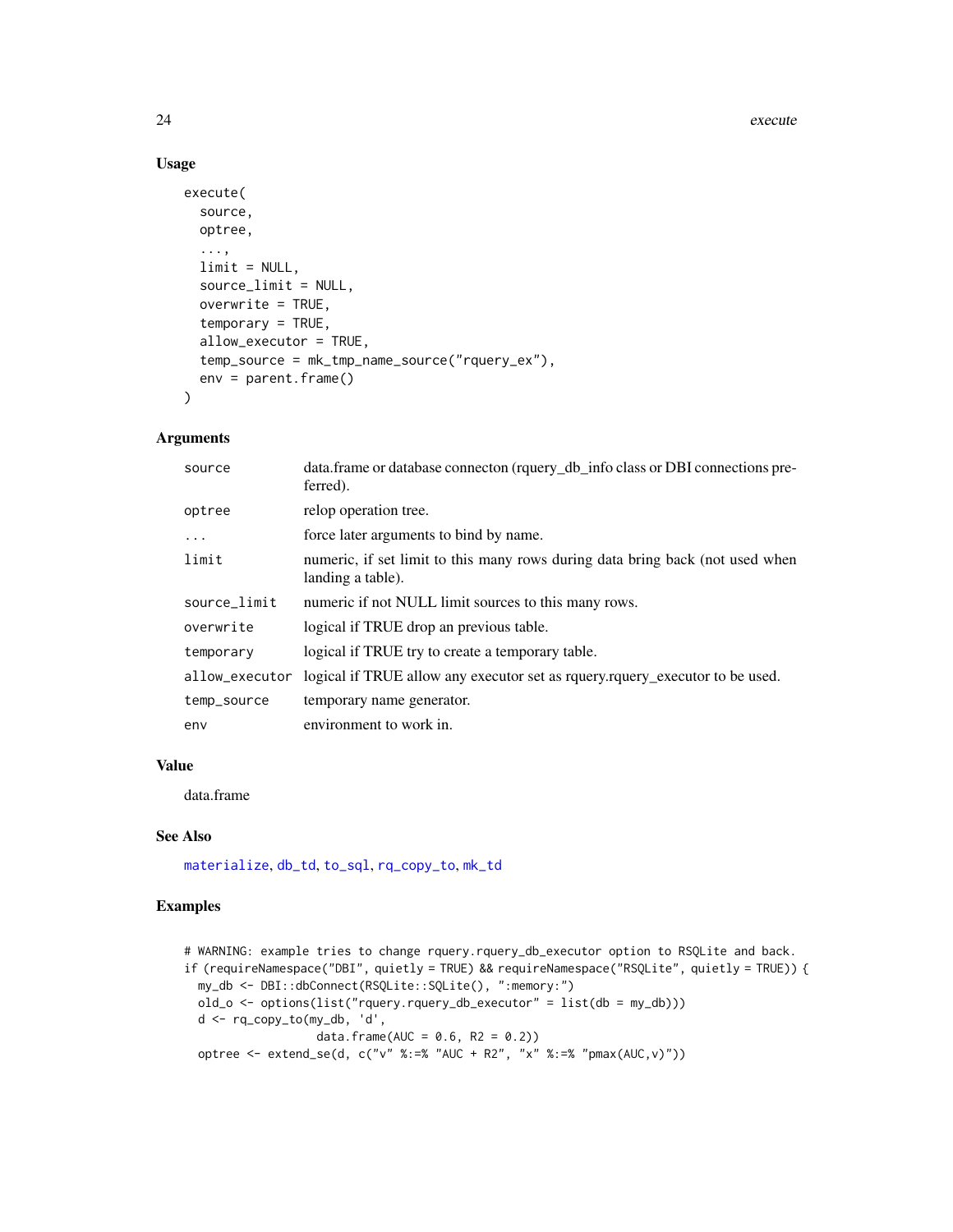# <span id="page-24-0"></span>expand\_grid 25

```
print(optree)
 cat(format(optree))
 v <- execute(my_db, optree)
 print(v)
 v2 \le execute(data.frame(AUC = 1, R2 = 2), optree)
 print(v2)
 options(old_o)
 DBI::dbDisconnect(my_db)
}
```
### expand\_grid *Cross product vectors in database.*

# Description

Cross product vectors in database.

# Usage

```
expand_grid(
 db,
 values,
  ...,
  temporary = TRUE,
  table_name = (wrapr::mk_tmp_name_source("eg"))(),
  qualifiers = NULL
)
```
# Arguments

| db         | database handle                                                                                     |
|------------|-----------------------------------------------------------------------------------------------------|
| values     | named list of value vectors.                                                                        |
| .          | force later arguments to bind by name.                                                              |
| temporary  | logical if TRUE try to make temporary table.                                                        |
| table_name | name to land result as.                                                                             |
| qualifiers | optional named ordered vector of strings carrying additional db hierarchy terms,<br>such as schema. |

### Value

table handle.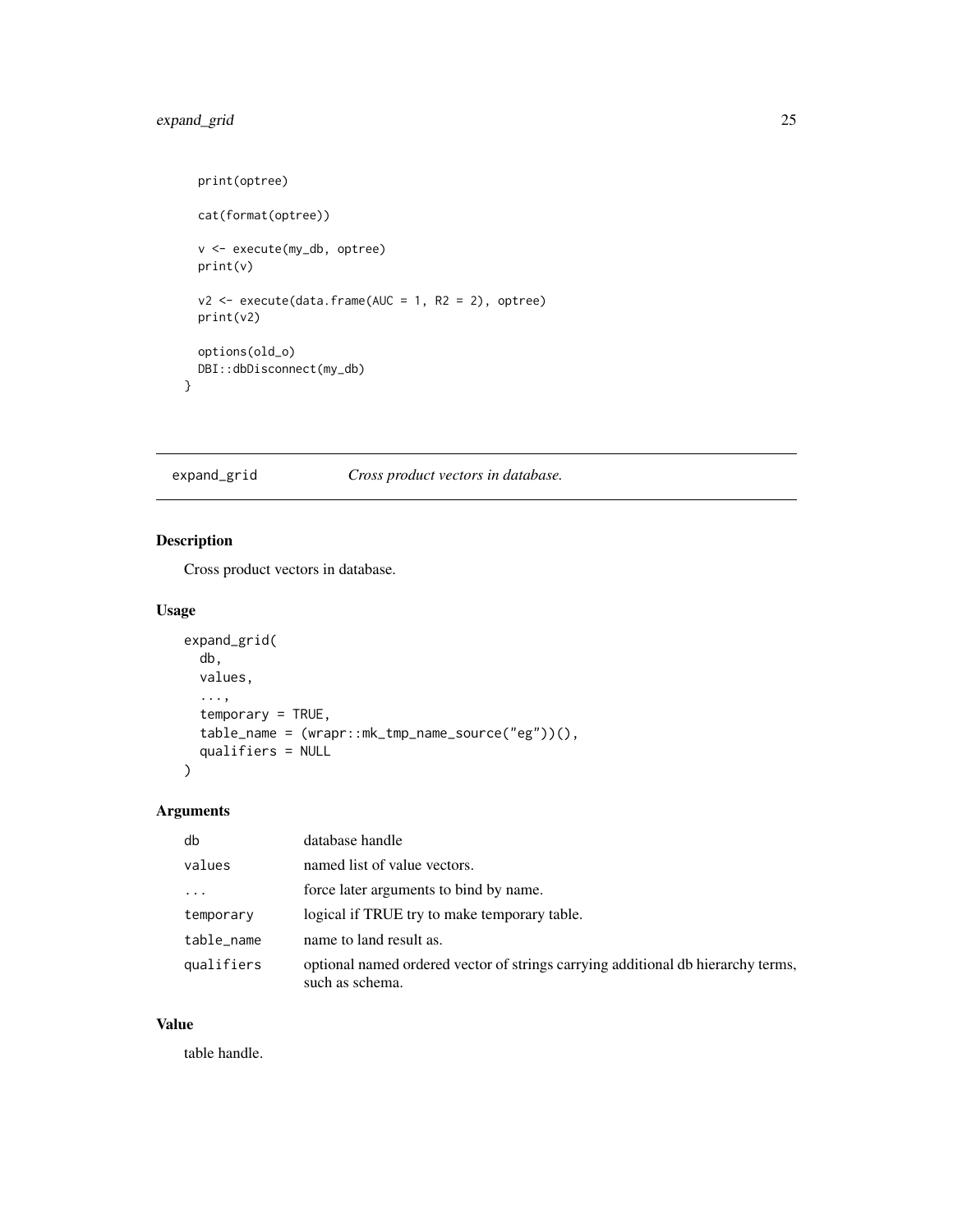# Examples

```
if (requireNamespace("DBI", quietly = TRUE) &&
   requireNamespace("RSQLite", quietly = TRUE)) {
 my_db <- DBI::dbConnect(RSQLite::SQLite(), ":memory:")
 values \le list(nums = 1:3, lets = c("a", "b"))
 res <- expand_grid(my_db, values)
 print(res)
 execute(my_db, res)
 DBI::dbDisconnect(my_db)
}
```
extend *Extend data by adding more columns.*

### Description

Create a node similar to a Codd extend relational operator (add derived columns).

#### Usage

```
extend(
  source,
  ...,
  partitionby = NULL,
  orderby = NULL,
  reverse = NULL,
  display_form = NULL,
  env = parent.frame()
\lambdaextend_nse(
  source,
  ...,
  partitionby = NULL,
  orderby = NULL,
  reverse = NULL,
  display_form = NULL,
  env = parent.frame()
\mathcal{L}
```
# Arguments

| source                  | source to select from.                |
|-------------------------|---------------------------------------|
| $\cdot$ $\cdot$ $\cdot$ | new column assignment expressions.    |
| partitionby             | partitioning (window function) terms. |

<span id="page-25-0"></span>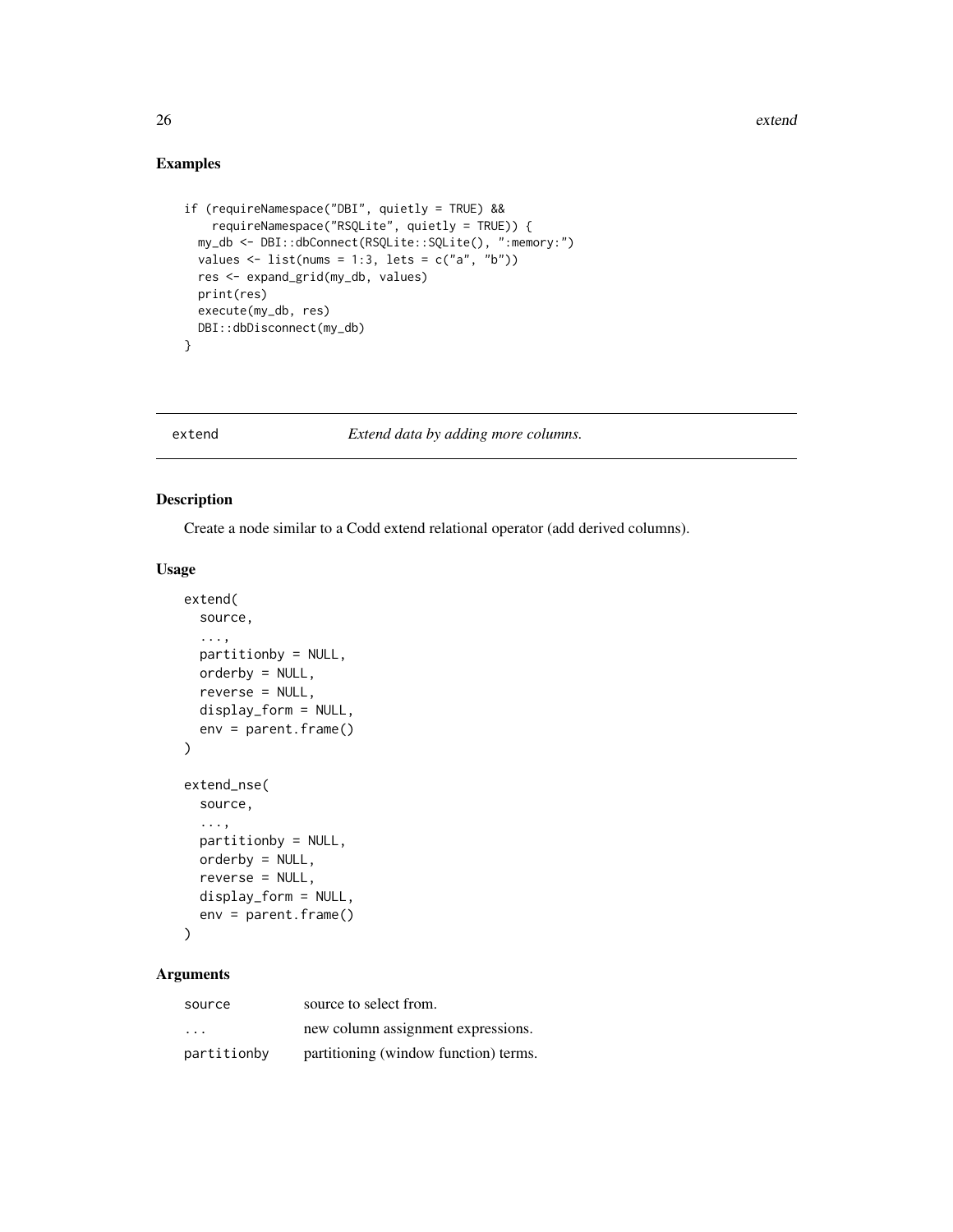#### <span id="page-26-0"></span>extend\_se 27

| orderby      | ordering (in window function) terms.         |
|--------------|----------------------------------------------|
| reverse      | reverse ordering (in window function) terms. |
| display_form | chacter presentation form                    |
| env          | environment to look for values in.           |

# Details

Partitionby and orderby can only be used with a database that supports window-functions (such as PostgreSQL, Spark, and so on).

Supports bquote() .()-style name abstraction with the extenson that - promotes strings to names (please see here: [https://github.com/WinVector/rquery/blob/master/Examples/Substitut](https://github.com/WinVector/rquery/blob/master/Examples/Substitution/Substitution.md)ion/ [Substitution.md](https://github.com/WinVector/rquery/blob/master/Examples/Substitution/Substitution.md)).

Note: if any window/aggregation functions are present then at least one of partitionby or orderby must be non empty. For this purpose partitionby=1 is allowed and means "single partition on the constant 1."

### Value

extend node.

#### Examples

```
if (requireNamespace("DBI", quietly = TRUE) && requireNamespace("RSQLite", quietly = TRUE)) {
 my_db <- DBI::dbConnect(RSQLite::SQLite(), ":memory:")
 d <- rq_copy_to(my_db, 'd',
                   data.frame(AUC = 0.6, R2 = 0.2))
 NEWCOL <- as.name("v")
 NEWVALUE = "zz"
 optree <- extend(d, .(NEWCOL) %:=% ifelse(AUC>0.5, R2, 1.0), .(NEWVALUE) %:=% 6)
 cat(format(optree))
 sql <- to_sql(optree, my_db)
 cat(sql)
 print(DBI::dbGetQuery(my_db, sql))
 DBI::dbDisconnect(my_db)
}
```
<span id="page-26-1"></span>extend\_se *Extend data by adding more columns.*

#### Description

Create a node similar to a Codd extend relational operator (add derived columns).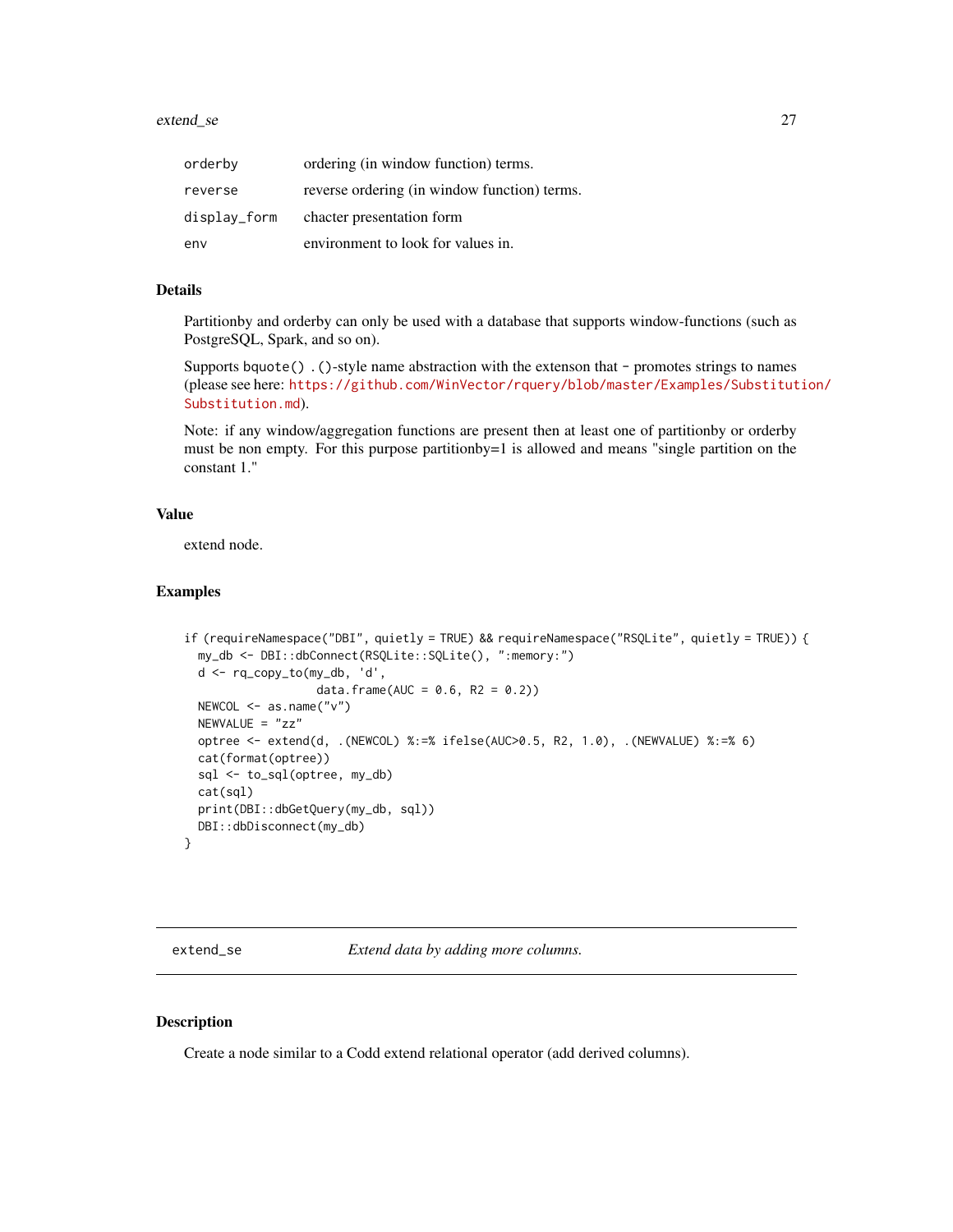### Usage

```
extend_se(
  source,
  assignments,
  ...,
 partitionby = NULL,
 orderby = NULL,
  reverse = NULL,
 display_form = NULL,
  env = parent.frame()
)
```
#### Arguments

| source       | source to select from.                       |
|--------------|----------------------------------------------|
| assignments  | new column assignment expressions.           |
|              | force later arguments to bind by name        |
| partitionby  | partitioning (window function) terms.        |
| orderby      | ordering (in window function) terms.         |
| reverse      | reverse ordering (in window function) terms. |
| display_form | chacter presentation form                    |
| env          | environment to look for values in.           |

#### Details

Partitionby and orderby can only be used with a database that supports window-functions (such as PostgreSQL, Spark and so on).

Note: if any window/aggregation functions are present then at least one of partitionby or orderby must be non empty. For this purpose partitionby=1 is allowed and means "single partition on the constant 1."

### Value

extend node.

```
if (requireNamespace("DBI", quietly = TRUE) && requireNamespace("RSQLite", quietly = TRUE)) {
 my_db <- DBI::dbConnect(RSQLite::SQLite(), ":memory:")
 d <- rq_copy_to(my_db, 'd',
                  data.frame(AUC = 0.6, R2 = 0.2))
 optree <- extend_se(d, c("v" %:=% "AUC + R2", "x" %:=% "pmax(AUC,v)"))
 cat(format(optree))
 sql <- to_sql(optree, my_db)
 cat(sql)
 print(DBI::dbGetQuery(my_db, sql))
```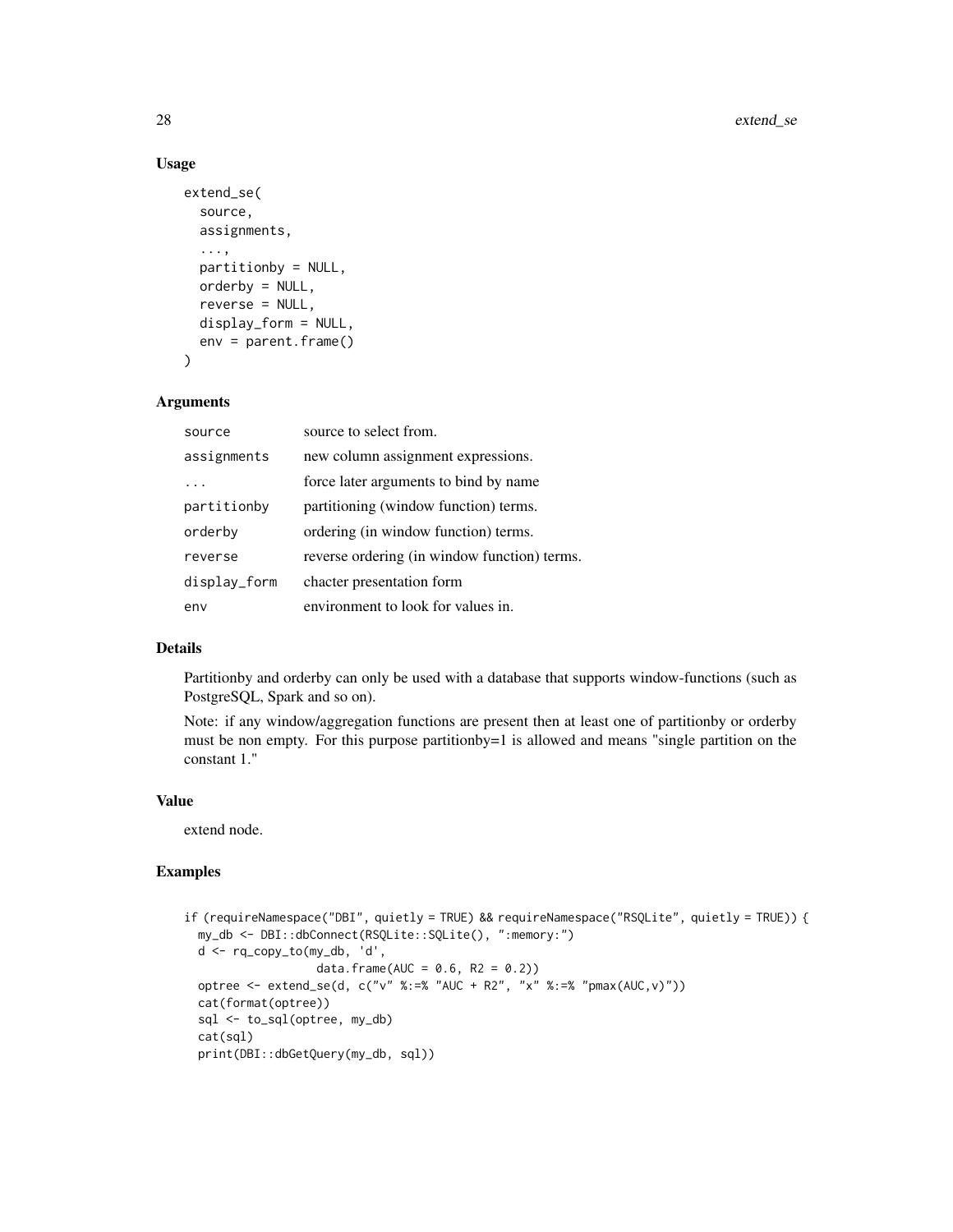# <span id="page-28-0"></span>format\_node 29

```
DBI::dbDisconnect(my_db)
}
```
### format\_node *Format a single node for printing.*

# Description

Format a single node for printing.

### Usage

format\_node(node)

### Arguments

node node of operator tree to be formatted

# Value

character display form of the node

getDBOption *Get a database connection option.*

# Description

Note: we are moving away from global options to options in the DB handle.

# Usage

```
getDBOption(db, optname, default, connection_options = list())
```
# Arguments

|                    | dh      | database connection handle.          |
|--------------------|---------|--------------------------------------|
|                    | optname | character, single option name.       |
|                    | default | what to return if not set.           |
| connection_options |         |                                      |
|                    |         | name list of per connection options. |

# Value

option value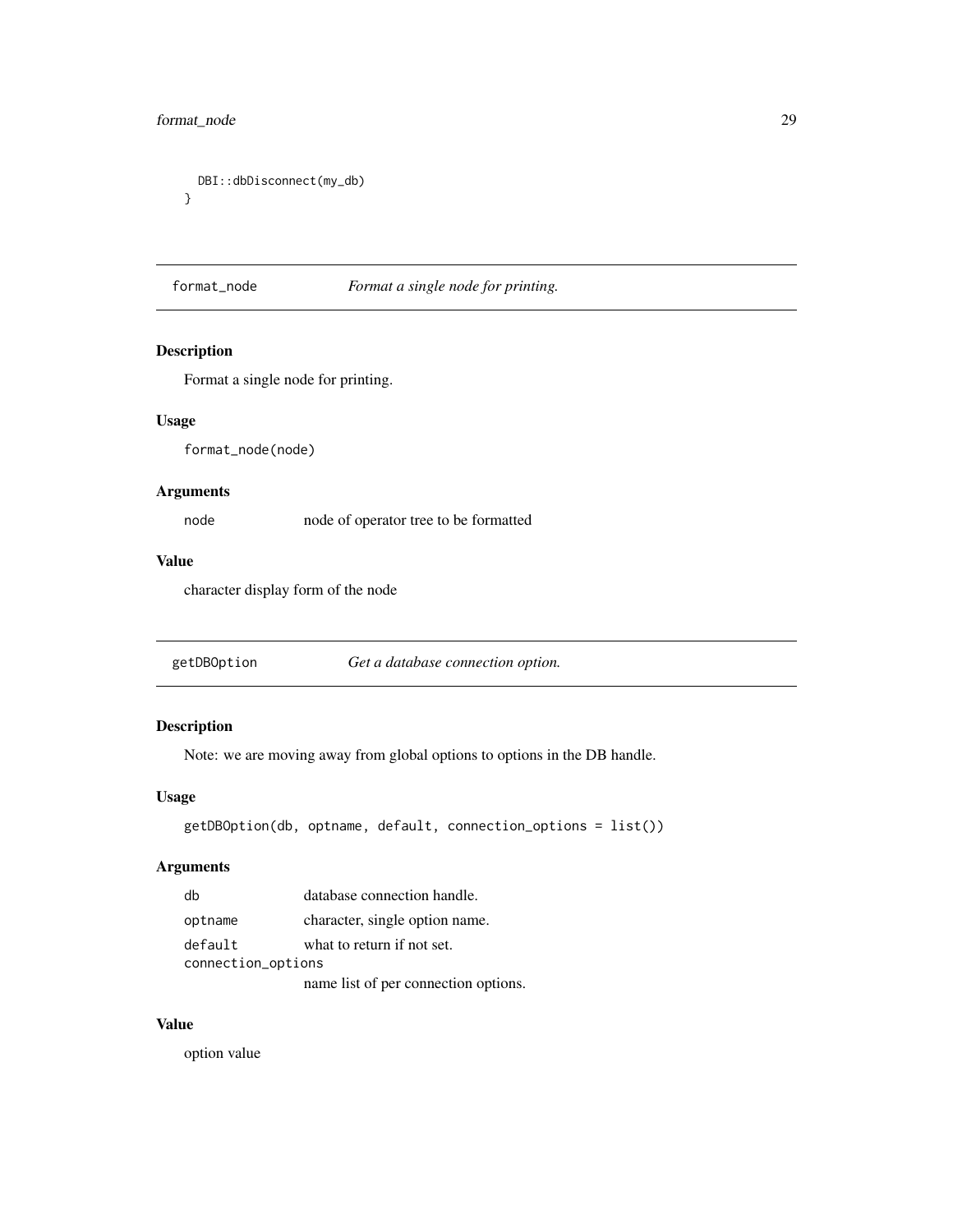### Examples

```
if(requireNamespace("DBI", quietly = TRUE) && requireNamespace("RSQLite", quietly = TRUE)) {
 my_db <- DBI::dbConnect(RSQLite::SQLite(), ":memory:")
 print(getDBOption(my_db, "use_DBI_dbExecute"))
 DBI::dbDisconnect(my_db)
}
```
<span id="page-29-1"></span>graph\_join\_plan *Build a draw-able specification of the join diagram*

### Description

Please see vignette('DependencySorting',package = 'rquery') and vignette('joinController',package= 'rquery') for more details.

### Usage

```
graph_join_plan(columnJoinPlan, ..., groupByKeys = TRUE, graphOpts = NULL)
```
### **Arguments**

columnJoinPlan join plan

| .           | force later arguments to bind by name           |
|-------------|-------------------------------------------------|
| groupByKeys | logical if true build key-equivalent sub-graphs |
| graphOpts   | options for graph Viz                           |

### Value

grViz diagram spec

### See Also

[describe\\_tables](#page-20-1), [build\\_join\\_plan](#page-11-1), [actualize\\_join\\_plan](#page-3-1)

```
if (requireNamespace("DBI", quietly = TRUE) && requireNamespace("RSQLite", quietly = TRUE)) {
 # note: employeeanddate is likely built as a cross-product
 # join of an employee table and set of dates of interest
 # before getting to the join controller step. We call
 # such a table "row control" or "experimental design."
 my_db <- DBI::dbConnect(RSQLite::SQLite(), ":memory:")
 RSQLite::initExtension(my_db)
 tDesc <- example_employee_date(my_db)
```
<span id="page-29-0"></span>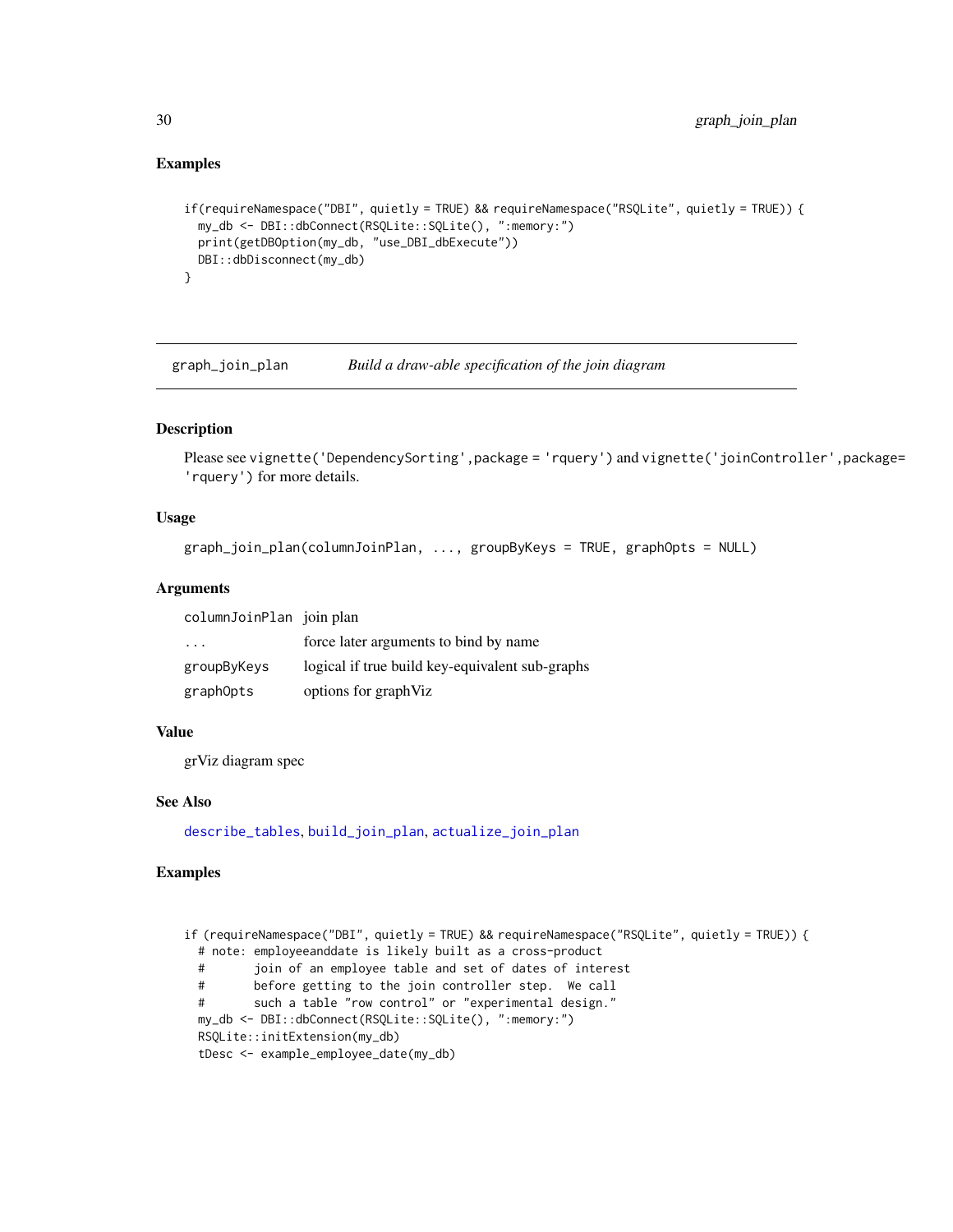```
# fix order by hand, please see rquery::topo_sort_tables for
# how to automate this.
ord <- match(c('employeeanddate', 'orgtable', 'activity', 'revenue'),
             tDesc$tableName)
tDesc <- tDesc[ord, , drop=FALSE]
columnJoinPlan <- build_join_plan(tDesc, check= FALSE)
# unify keys
columnJoinPlan$resultColumn[columnJoinPlan$resultColumn=='id'] <- 'eid'
# look at plan defects
print(paste('problems:',
            inspect_join_plan(tDesc, columnJoinPlan)))
diagramSpec <- graph_join_plan(columnJoinPlan)
# # to render as JavaScript:
# if(requireNamespace("DiagrammeR", quietly = TRUE)) {
# print(DiagrammeR::grViz(diagramSpec))
# }
DBI::dbDisconnect(my_db)
my_db <- NULL
```
<span id="page-30-1"></span>if\_else\_block *Build a sequence of statements simulating an if/else block*if(){}else{}*.*

#### Description

}

This device uses expression-ifelse(,,) to simulate the more powerful per-row block-if(){}else{}. The difference is expression-ifelse(,,) can choose per-row what value to express, whereas block $if()$  } else{ } can choose per-row where to assign multiple values. By simulation we mean: a sequence of quoted mutate expressions are emitted that implement the transform. These expressions can then be optimized into a minimal number of no-dependency blocks by [extend\\_se](#page-26-1) for efficient execution. The idea is the user can write legible code in this notation, and the translation turns it into safe and efficient code suitable for execution either on data.frames or at a big data scale using RPostgreSQL or sparklyr.

#### Usage

```
if_else_block(testexpr, ..., thenexprs = NULL, elseexprs = NULL)
```
#### Arguments

| testexpr  | character containing the test expression.                          |
|-----------|--------------------------------------------------------------------|
| $\ddotsc$ | force later arguments to bind by name.                             |
| thenexprs | named character then assignments (altering columns, not creating). |
| elseexprs | named character else assignments (altering columns, not creating). |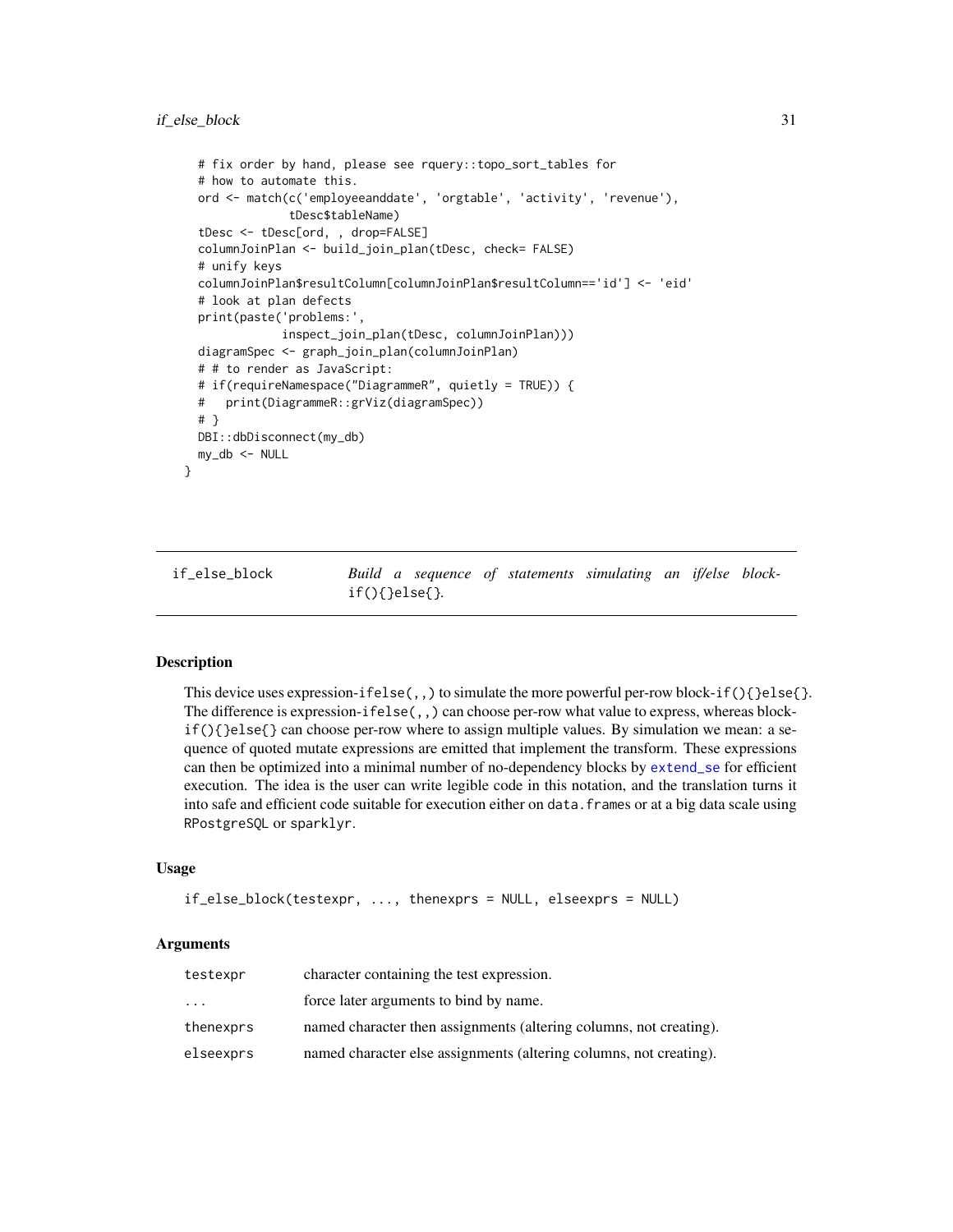### Details

Note: ifebtest\_\* is a reserved column name for this procedure.

### Value

sequence of statements for extend\_se().

### See Also

[if\\_else\\_op](#page-32-1)

```
if (requireNamespace("DBI", quietly = TRUE) && requireNamespace("RSQLite", quietly = TRUE)) {
 # Example: clear one of a or b in any row where both are set.
 # Land random selections early to avoid SQLite bug.
 my_db <- DBI::dbConnect(RSQLite::SQLite(), ":memory:")
 d <- rq_copy_to(
   my_db,
    'd',
   data.frame(i = c(1, 2, 3, 4, 5, 6, 7, 8, 9, 10),
               a = c(0, 0, 1, 1, 1, 1, 1, 1, 1, 1),b = c(0, 1, 0, 1, 1, 1, 1, 1, 1, 1),r = runif(10),
              edited = 0,
    temporary=TRUE, overwrite=TRUE)
 program <- if_else_block(
    testexpr = qe((a+b)=1),
   thenexprs = c(if_else_block(
       testexpr = qe(r \ge 0.5),
       thenexprs = qae(a %:= % 0),
       elseexprs = qae(b %:=% 0),qae(edited %:=% 1)))
 print(program)
 optree <- extend_se(d, program)
 cat(format(optree))
 sql <- to_sql(optree, my_db)
 cat(sql)
 print(DBI::dbGetQuery(my_db, sql))
 # Why we need to land the random selection early
 # for SQLIte:
 q <- "SELECT r AS r1, r AS r2 FROM (
         SELECT random() AS r FROM (
            SELECT * from ( VALUES(1),(2) )
         ) a
```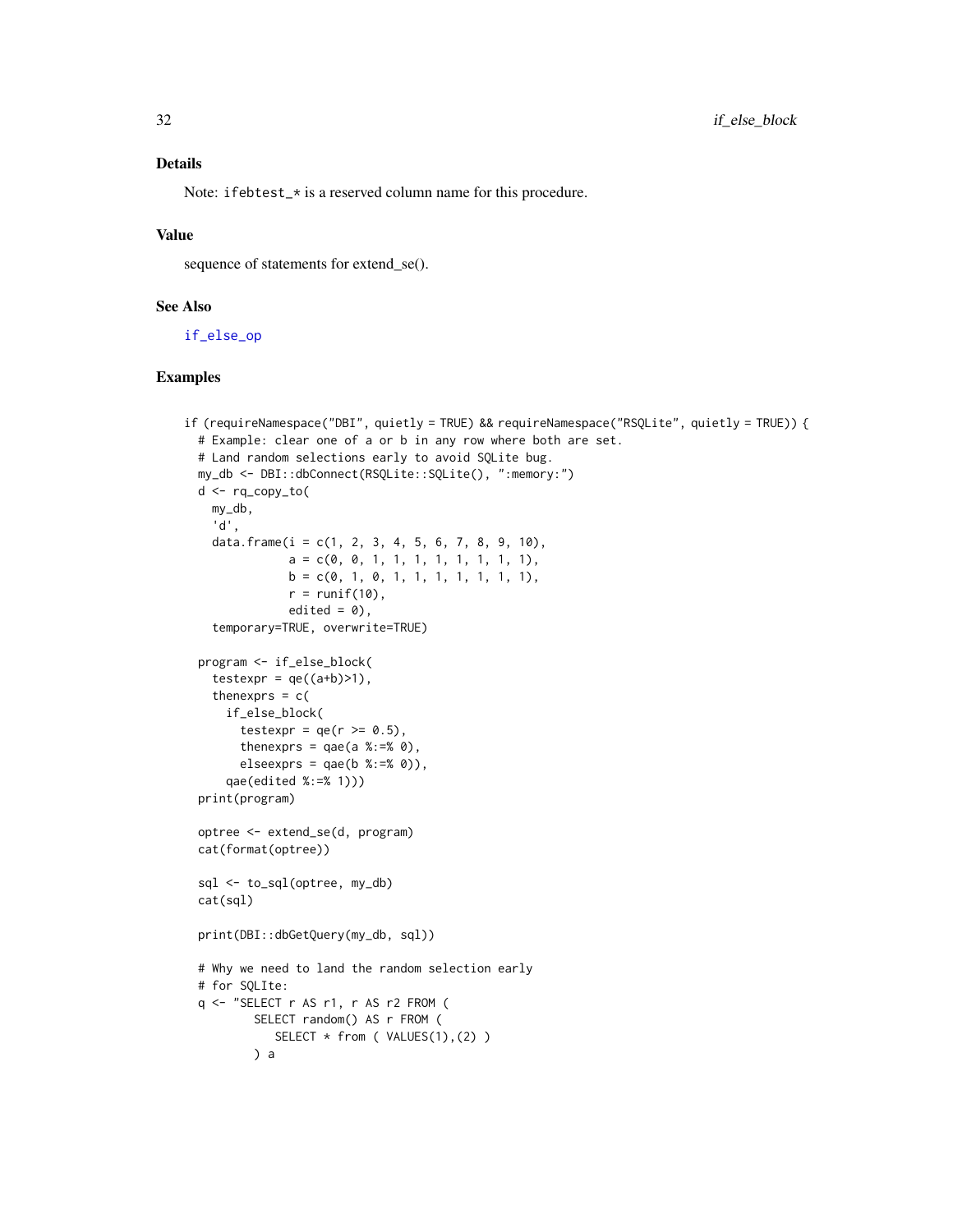```
) b"
 print(DBI::dbGetQuery(my_db, q))
 DBI::dbDisconnect(my_db)
}
```
<span id="page-32-1"></span>if\_else\_op *Build a* relop *node simulating a per-row block-*if(){}else{}*.*

# Description

This device uses expression-ifelse(,,) to simulate the more powerful per-row block-if(){}else{}. The difference is expression-ifelse(,,) can choose per-row what value to express, whereas block $if()$  } else{} can choose per-row where to assign multiple values. By simulation we mean: a sequence of quoted mutate expressions are emitted that implement the transform. These expressions can then be optimized into a minimal number of no-dependency blocks by [extend\\_se](#page-26-1) for efficient execution. The idea is the user can write legible code in this notation, and the translation turns it into safe and efficient code suitable for execution either on data. frames or at a big data scale using RPostgreSQL or sparklyr.

#### Usage

```
if_else_op(
  source,
  testexpr,
  ...,
  thenexprs = NULL,
  elseexprs = NULL,
  env = parent.frame()
)
```
#### Arguments

| source    | optree relop node or data.frame.                                   |
|-----------|--------------------------------------------------------------------|
| testexpr  | character containing the test expression.                          |
| .         | force later arguments to bind by name.                             |
| thenexprs | named character then assignments (altering columns, not creating). |
| elseexprs | named character else assignments (altering columns, not creating). |
| env       | environment to look to.                                            |

#### Details

Note: ifebtest\_\* is a reserved column name for this procedure.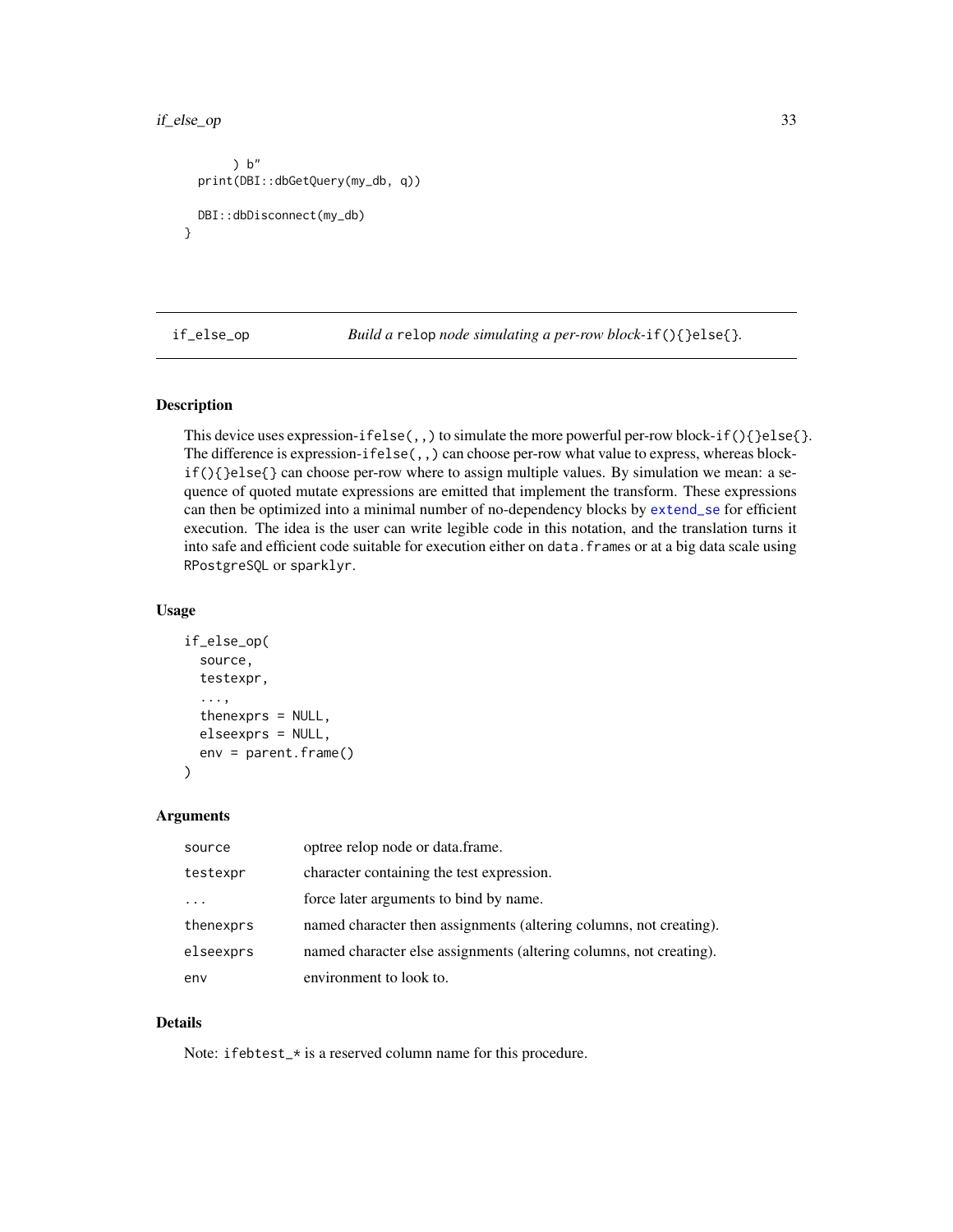### <span id="page-33-0"></span>Value

operator tree or data.frame.

### See Also

[if\\_else\\_block](#page-30-1)

# Examples

```
if (requireNamespace("DBI", quietly = TRUE) && requireNamespace("RSQLite", quietly = TRUE)) {
 # Example: clear one of a or b in any row where both are set.
 my_db <- DBI::dbConnect(RSQLite::SQLite(), ":memory:")
 d <- rq_copy_to(
   my_db,
    'd',
   data.frame(i = c(1, 2, 3, 4, 5, 6, 7, 8, 9, 10),
               a = c(0, 0, 1, 1, 1, 1, 1, 1, 1, 1),b = c(0, 1, 0, 1, 1, 1, 1, 1, 1, 1),edited = NA,
    temporary=TRUE, overwrite=TRUE)
 optree <- d %.>%
    if_else_op(.,
               testexpr = qe((a+b)=1),
               thenexprs = qae(a %:=% 0,
                               b %:=% 0,
                               edited %:=% 1),
               elseexprs = qae(edited %:=% 0))
 cat(format(optree))
 sql <- to_sql(optree, my_db)
 cat(sql)
 print(DBI::dbGetQuery(my_db, sql))
 DBI::dbDisconnect(my_db)
```
}

<span id="page-33-1"></span>inspect\_join\_plan *check that a join plan is consistent with table descriptions.*

### Description

Please see vignette('DependencySorting',package = 'rquery') and vignette('joinController',package= 'rquery') for more details.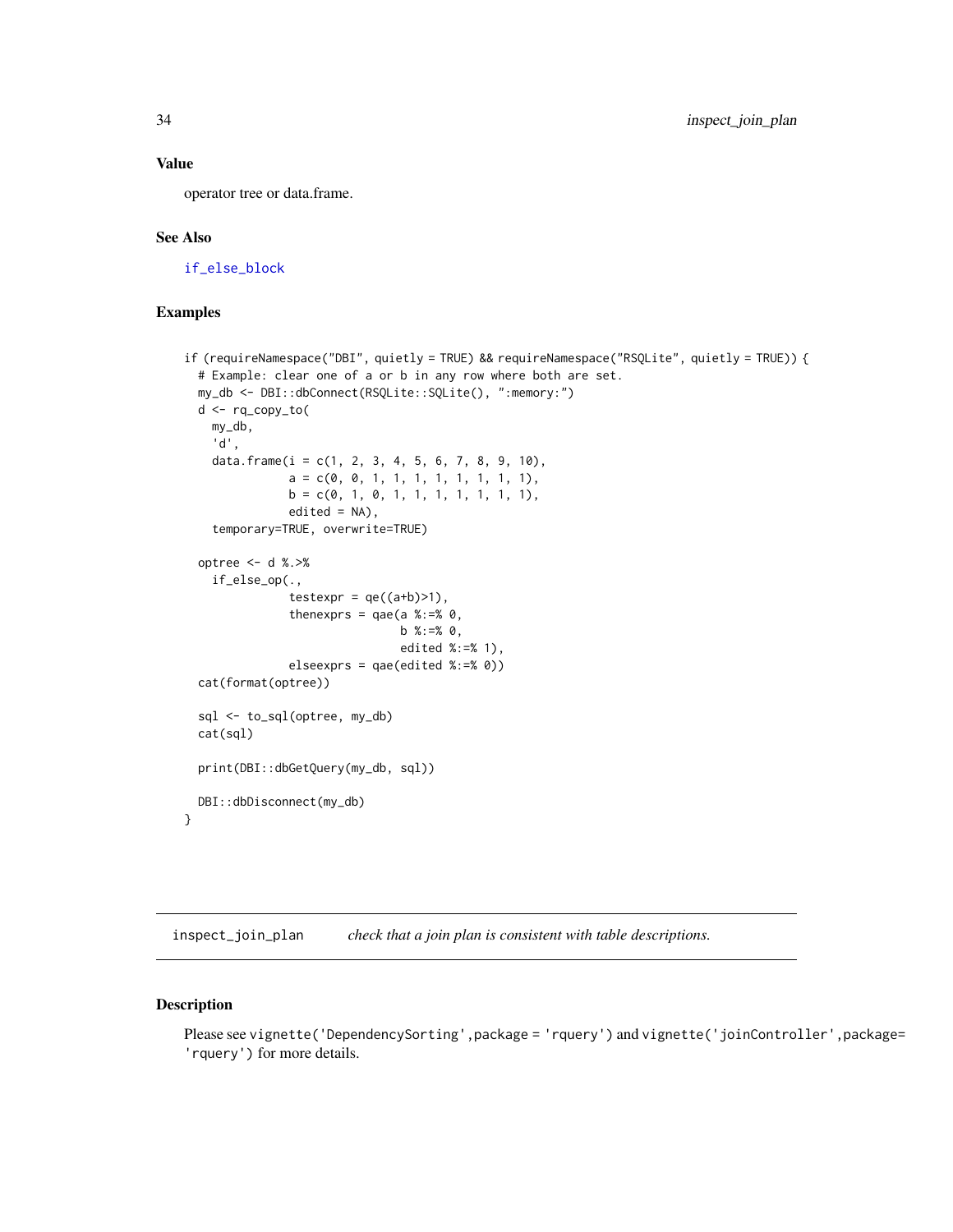#### Usage

```
inspect_join_plan(tDesc, columnJoinPlan, ..., checkColClasses = FALSE)
```
#### Arguments

| tDesc           | description of tables, from describe_tables (and likely altered by user).                                                                                                       |  |
|-----------------|---------------------------------------------------------------------------------------------------------------------------------------------------------------------------------|--|
|                 | columnJoinPlan columns to join, from build_join_plan (and likely altered by user). Note: no<br>column names must intersect with names of the form table_CLEANEDTABNAME_present. |  |
| $\cdot$         | force later arguments to bind by name.                                                                                                                                          |  |
| checkColClasses |                                                                                                                                                                                 |  |
|                 | logical if true check for exact class name matches                                                                                                                              |  |

# Value

NULL if okay, else a string

#### See Also

[describe\\_tables](#page-20-1), [build\\_join\\_plan](#page-11-1), [graph\\_join\\_plan](#page-29-1), [actualize\\_join\\_plan](#page-3-1)

```
if (requireNamespace("DBI", quietly = TRUE) && requireNamespace("RSQLite", quietly = TRUE)) {
 my_db <- DBI::dbConnect(RSQLite::SQLite(), ":memory:")
 # example data
 DBI::dbWriteTable(my_db,
                    "d1",
                    data.frame(id= 1:3,
                               weight= c(200, 140, 98),
                               height= c(60, 24, 12)))
 DBI::dbWriteTable(my_db,
                    "d2",
                    data.frame(pid= 2:3,
                               weight= c(130, 110),
                               width= 1))
 # get the initial description of table defs
 tDesc <- describe_tables(my_db, qc(d1, d2))
 # declare keys (and give them consistent names)
 tDesc$keys[[1]] <- list(PrimaryKey= 'id')
 tDesc$keys[[2]] <- list(PrimaryKey= 'pid')
 # build the join plan
 columnJoinPlan <- build_join_plan(tDesc)
 # confirm the plan
 print(inspect_join_plan(tDesc, columnJoinPlan,
                          checkColClasses= TRUE))
 # damage the plan
 columnJoinPlan$sourceColumn[columnJoinPlan$sourceColumn=='width'] <- 'wd'
 # find a problem
 print(inspect_join_plan(tDesc, columnJoinPlan,
```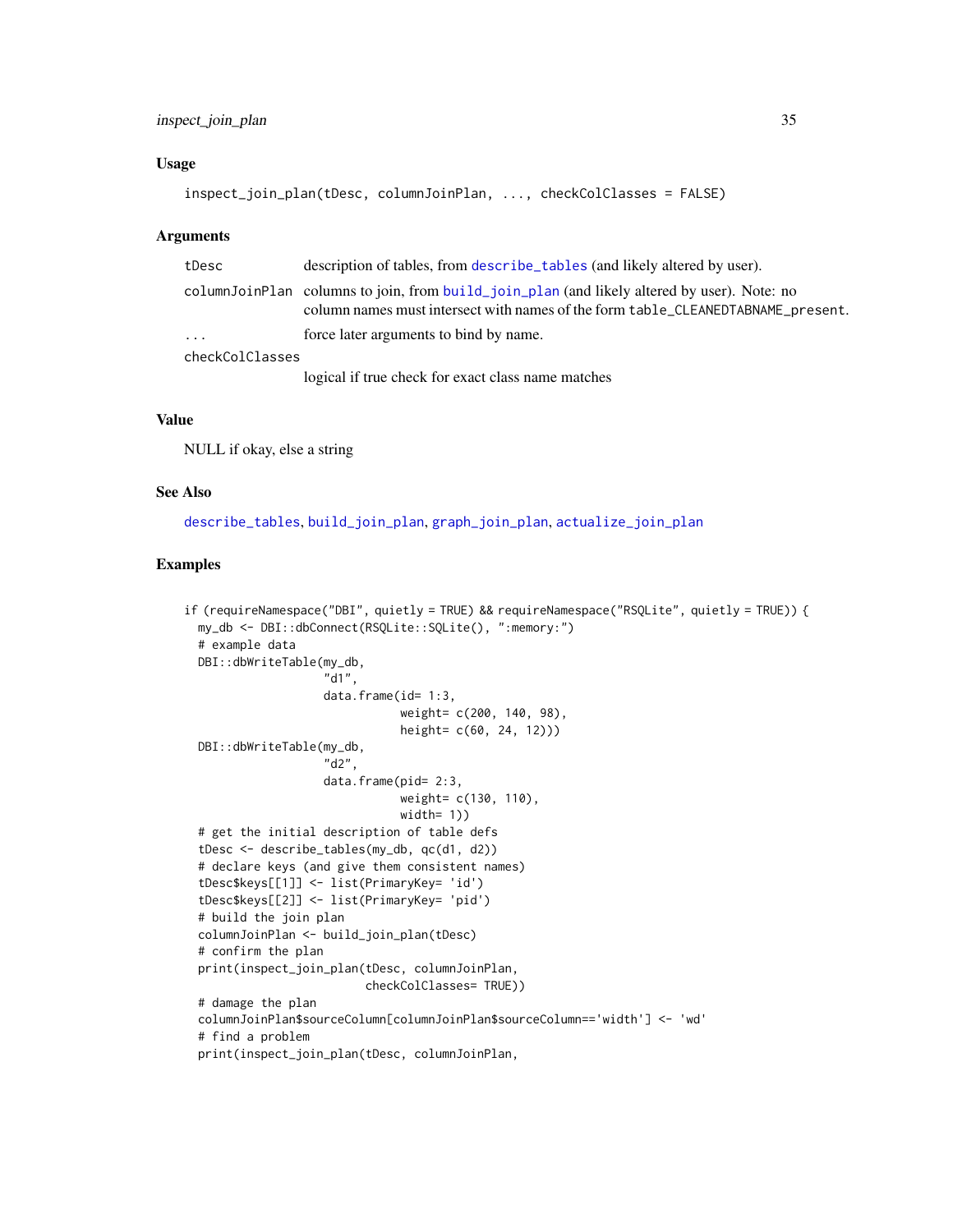```
checkColClasses= TRUE))
 DBI::dbDisconnect(my_db)
}
```
key\_inspector\_all\_cols

*Return all columns as guess of preferred primary keys.*

# Description

Return all columns as guess of preferred primary keys.

### Usage

key\_inspector\_all\_cols(db, tablename)

# Arguments

| db        | database handle          |
|-----------|--------------------------|
| tablename | character, name of table |

### Value

map of keys to keys

### See Also

describe\_tables

```
if (requireNamespace("DBI", quietly = TRUE) && requireNamespace("RSQLite", quietly = TRUE)) {
 my_db <- DBI::dbConnect(RSQLite::SQLite(), ":memory:")
 DBI::dbWriteTable(my_db,
                    "d",
                    data.frame(x=1:3, y=NA))
 print(key_inspector_all_cols(my_db, "d"))
 DBI::dbDisconnect(my_db)
}
```
<span id="page-35-0"></span>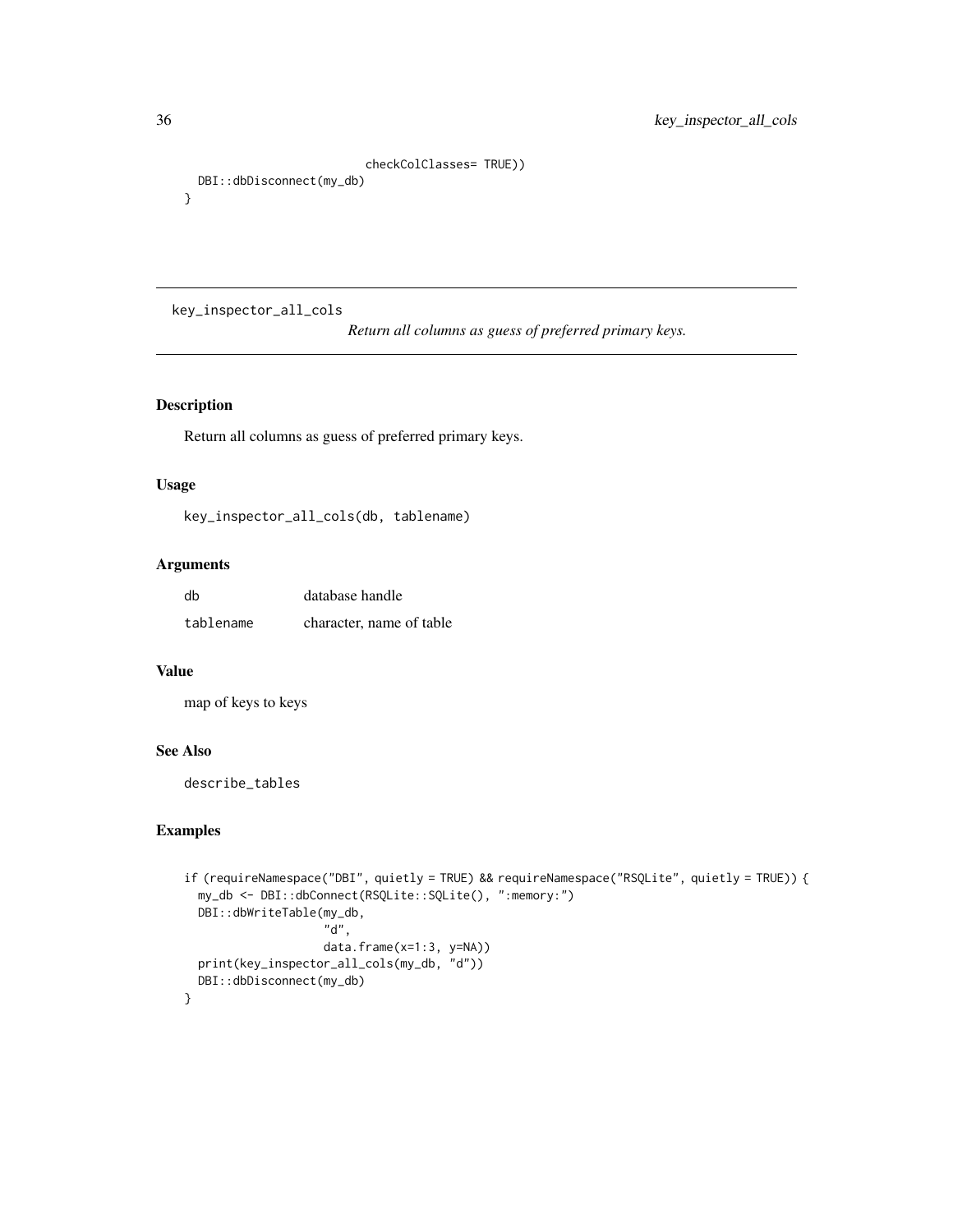key\_inspector\_postgresql

*Return all primary key columns as guess at preferred primary keys for a PostgreSQL handle.*

# Description

Return all primary key columns as guess at preferred primary keys for a PostgreSQL handle.

#### Usage

key\_inspector\_postgresql(db, tablename)

# Arguments

| db        | database handle          |
|-----------|--------------------------|
| tablename | character, name of table |

### Value

map of keys to keys

### See Also

describe\_tables

key\_inspector\_sqlite *Return all primary key columns as guess at preferred primary keys for a SQLite handle.*

### Description

Return all primary key columns as guess at preferred primary keys for a SQLite handle.

### Usage

```
key_inspector_sqlite(db, tablename)
```
# Arguments

| db        | database handle          |
|-----------|--------------------------|
| tablename | character, name of table |

### Value

map of keys to keys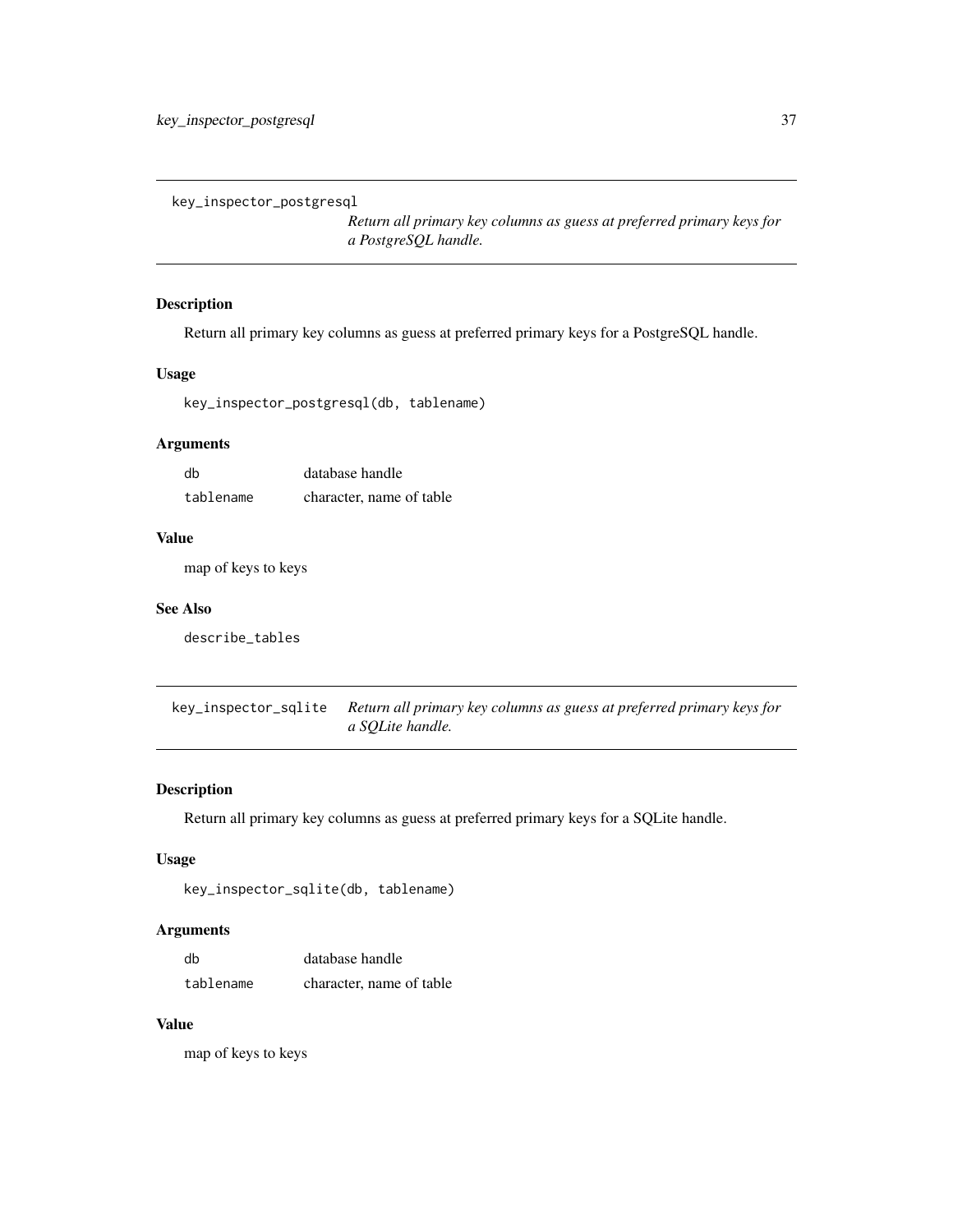# See Also

describe\_tables

### Examples

```
if (requireNamespace("DBI", quietly = TRUE) && requireNamespace("RSQLite", quietly = TRUE)) {
 my_db <- DBI::dbConnect(RSQLite::SQLite(), ":memory:")
 DBI::dbExecute(my_db, "
   CREATE TABLE orgtable (
      eid TEXT,
      date INTEGER,
      dept TEXT,
      location TEXT,
   PRIMARY KEY (eid, date)
   )
    \tilde{''}print(key_inspector_sqlite(my_db, "orgtable"))
 DBI::dbDisconnect(my_db)
}
```
<span id="page-37-0"></span>local\_td *Construct a table description of a local data.frame.*

# Description

Construct a table description of a local data.frame.

# Usage

```
local_td(
  d,
  ...,
 name = NULL,name_source = wrapr::mk_tmp_name_source("rqltd"),
  env = parent.frame()
)
```

| d           | data frame or name of data frame to use as a data source. |
|-------------|-----------------------------------------------------------|
|             | not used, force later arguments to be optional.           |
| name        | if not null name to user for table.                       |
| name_source | temporary name source.                                    |
| env         | environment to work in.                                   |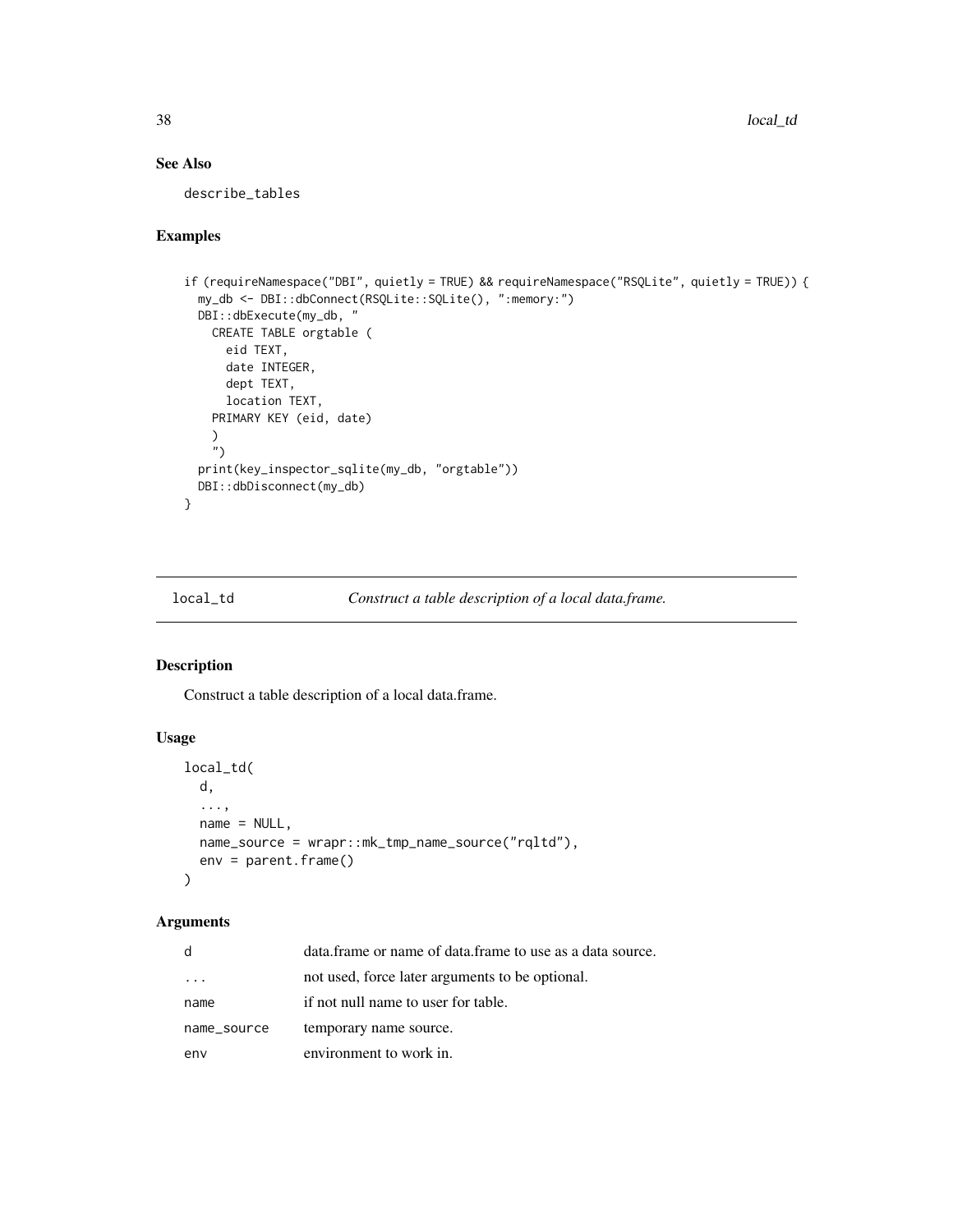lookup\_by\_column 39

# Value

a relop representation of the data

# See Also

[db\\_td](#page-18-0), [mk\\_td](#page-45-0)

# Examples

```
d \leq - data.frame(x = 1)local_td(d)
local_td("d")
local_td(as.name("d"))
local_t d(data.frame(x = 1))d %.>% local_td # needs wrapr 1.5.0 or newer to capture name
```
lookup\_by\_column *Use one column to pick values from other columns.*

# Description

The pick column selects values from the columns it names (per-row).

# Usage

```
lookup_by_column(
  source,
 pick,
 result,
  ...,
  tmp_name_source = wrapr::mk_tmp_name_source("qn"),
  temporary = TRUE,
  qualifiers = NULL,
  f_dt_factory = NULL
)
```
# Arguments

| source                  | source to select from (relop or data.frame).               |
|-------------------------|------------------------------------------------------------|
| pick                    | character scalar, name of column to control value choices. |
| result                  | character scalar, name of column to place values in.       |
| $\cdot$ $\cdot$ $\cdot$ | force later arguments to be bound by name                  |
| tmp_name_source         |                                                            |

wrapr::mk\_tmp\_name\_source(), temporary name generator.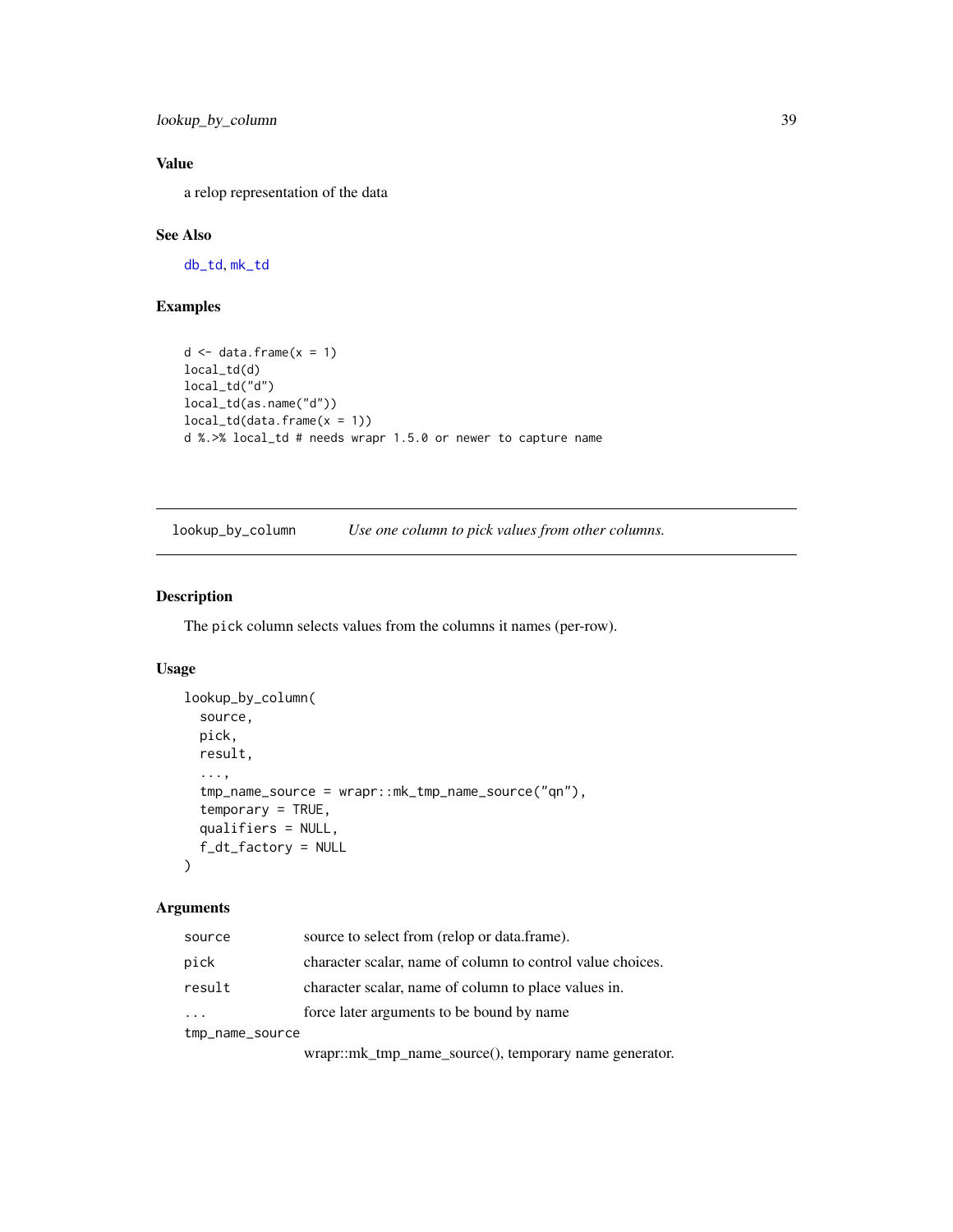| temporary    | logical, if TRUE use temporary tables.                                                                                                                                                                                                                                      |
|--------------|-----------------------------------------------------------------------------------------------------------------------------------------------------------------------------------------------------------------------------------------------------------------------------|
| qualifiers   | optional named ordered vector of strings carrying additional db hierarchy terms,<br>such as schema.                                                                                                                                                                         |
| f_dt_factory | optional signature $f_{dt}$ factory(pick, result) returns function with signature $f_{dt}(d,$<br>nd) where d is a data.table. The point is the function must come from a data.table<br>enabled package. Please see rgdatatable::make_dt_lookup_by_column for<br>an example. |

# Examples

```
df = data frame(x = c(1, 2, 3, 4),y = c(5, 6, 7, 8),choice = c("x", "y", "x", "z"),stringsAsFactors = FALSE)
# library("rqdatatable")
# df %.>%
# lookup_by_column(., "choice", "derived")
if (requireNamespace("DBI", quietly = TRUE) &&
    requireNamespace("RSQLite", quietly = TRUE)) {
  db <- DBI::dbConnect(RSQLite::SQLite(),
                       ":memory:")
  RSQLite::initExtension(db)
  dr <- rq_copy_to(db, "dRemote", df,
                   overwrite = TRUE,
                   temporary = TRUE)
  ops <- dr %.>%
    lookup_by_column(., "choice", "derived")
  cat(format(ops))
  execute(db, ops) %.>%
     print(.)
  DBI::dbDisconnect(db)
}
```
make\_assignments *Make a list of assignments, applying many functions to many columns.*

#### Description

Make a list of assignments, applying each function to each column named. Intended to be used as an argument in extend\_se() or project\_se().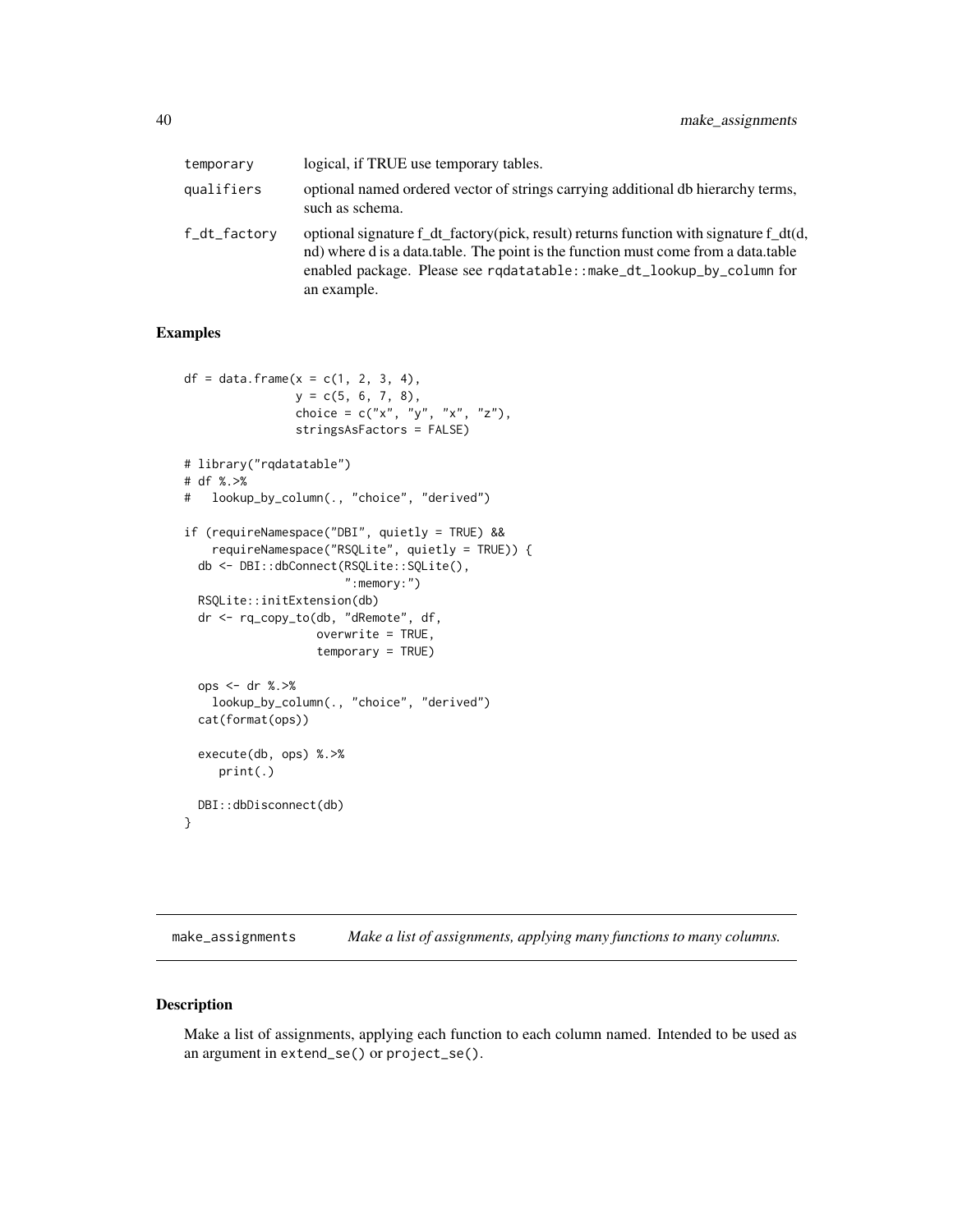# map\_column\_values 41

# Usage

```
make_assignments(columns, funs, ..., sep = "_", prefix = TRUE)
```
# Arguments

| columns | character, vector of column names to take values from.              |
|---------|---------------------------------------------------------------------|
| funs    | character, names of functions to apply.                             |
| .       | not used, forced later parameters to bind by name                   |
| sep     | character, naming separator                                         |
| prefix  | logical, if TRUE place function names prior, else after in results. |

# Examples

assignments <- make\_assignments(c('x', 'y'), c('mean', med = 'median')) print(assignments) ops <- mk\_td('d', c('x', 'y')) %.>% project\_se(., assignments) cat(format(ops))

map\_column\_values *Remap values in a set of columns.*

# Description

Remap values in a set of columns.

#### Usage

```
map_column_values(source, colmap, ..., null_default = FALSE)
```
# Arguments

| source       | optree relop node or data frame.                                          |
|--------------|---------------------------------------------------------------------------|
| colmap       | data.frame with columns column_name, old_value, new_value.                |
| $\cdots$     | force later arguments to bind by name.                                    |
| null_default | logical, if TRUE map non-matching values to NULL (else they map to self). |

# Value

implementing optree or altered data.frame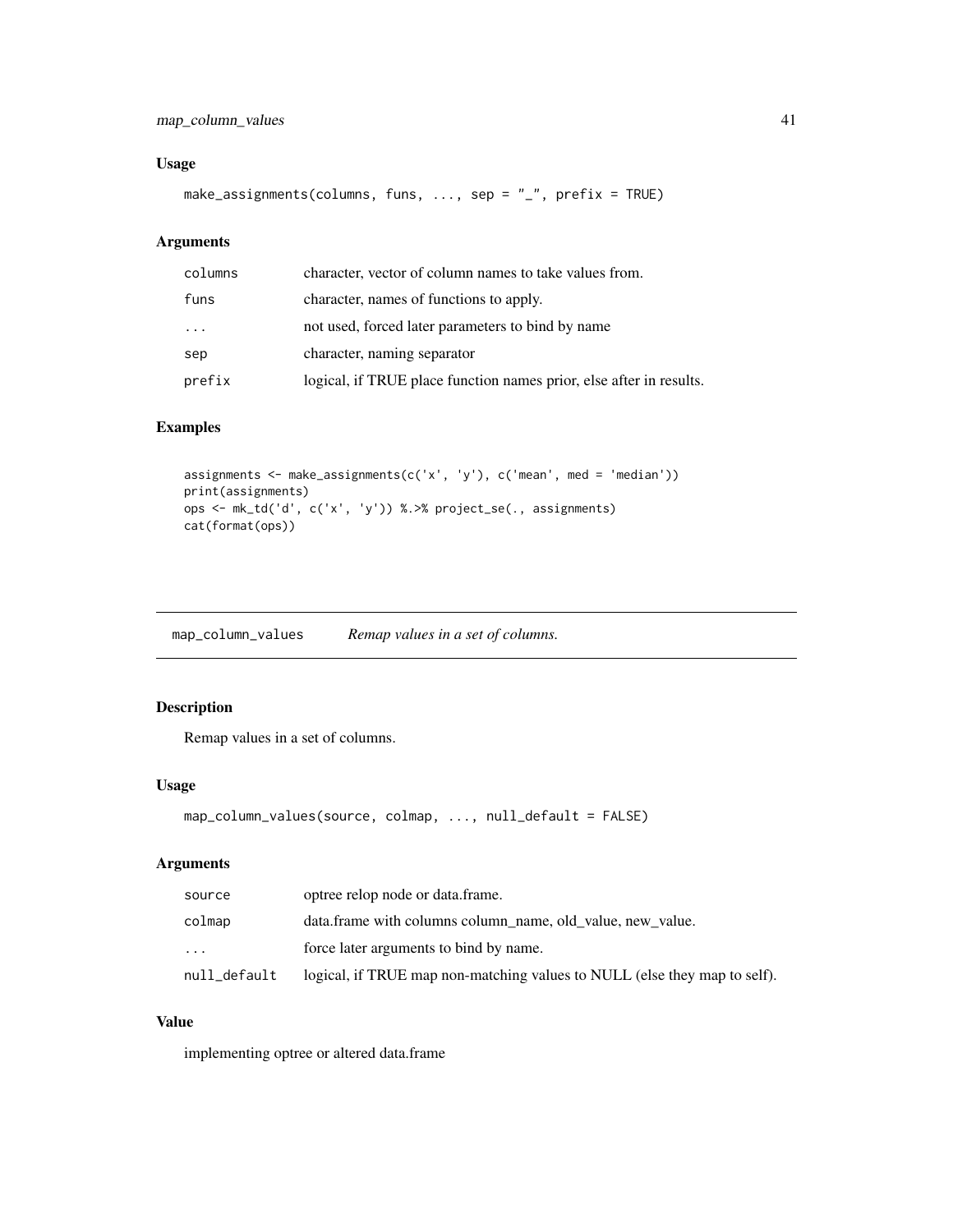# Examples

```
if (requireNamespace("DBI", quietly = TRUE) && requireNamespace("RSQLite", quietly = TRUE)) {
 my_db <- DBI::dbConnect(RSQLite::SQLite(),
                      ":memory:")
 d <- rq_copy_to(my_db, 'd',
                data.frame(a = c("1", "2", "1", "3"),
                         b = c("1", "1", "3", "2"),c = c("1", "2", "3", "4")stringsAsFactors = FALSE),
                temporary = TRUE,
                overwrite = TRUE)
 mp <- build_frame(
     "column_name", "old_value", "new_value" |
     "a" , "1" , "10""a", "2", "20"\sqrt[n]{b} , "1" , "100" |
     "b", "3", "300")
 # example
 op_tree <- d %.>%
   map_column_values(., mp)
 cat(format(op_tree))
 sql <- to_sql(op_tree, my_db)
 cat(sql)
 print(DBI::dbGetQuery(my_db, sql))
 # cleanup
 DBI::dbDisconnect(my_db)
}
```
<span id="page-41-0"></span>mark\_null\_cols *Indicate NULLs per row for given column set.*

#### Description

Build a query that creates NULL indicators for nulls in selected columns.

#### Usage

```
mark_null_cols(source, cols)
```

| source | incoming rel_op tree or data.frame.                                           |
|--------|-------------------------------------------------------------------------------|
| cols   | named character, values are columns to track, names are where to land indica- |
|        | tors.                                                                         |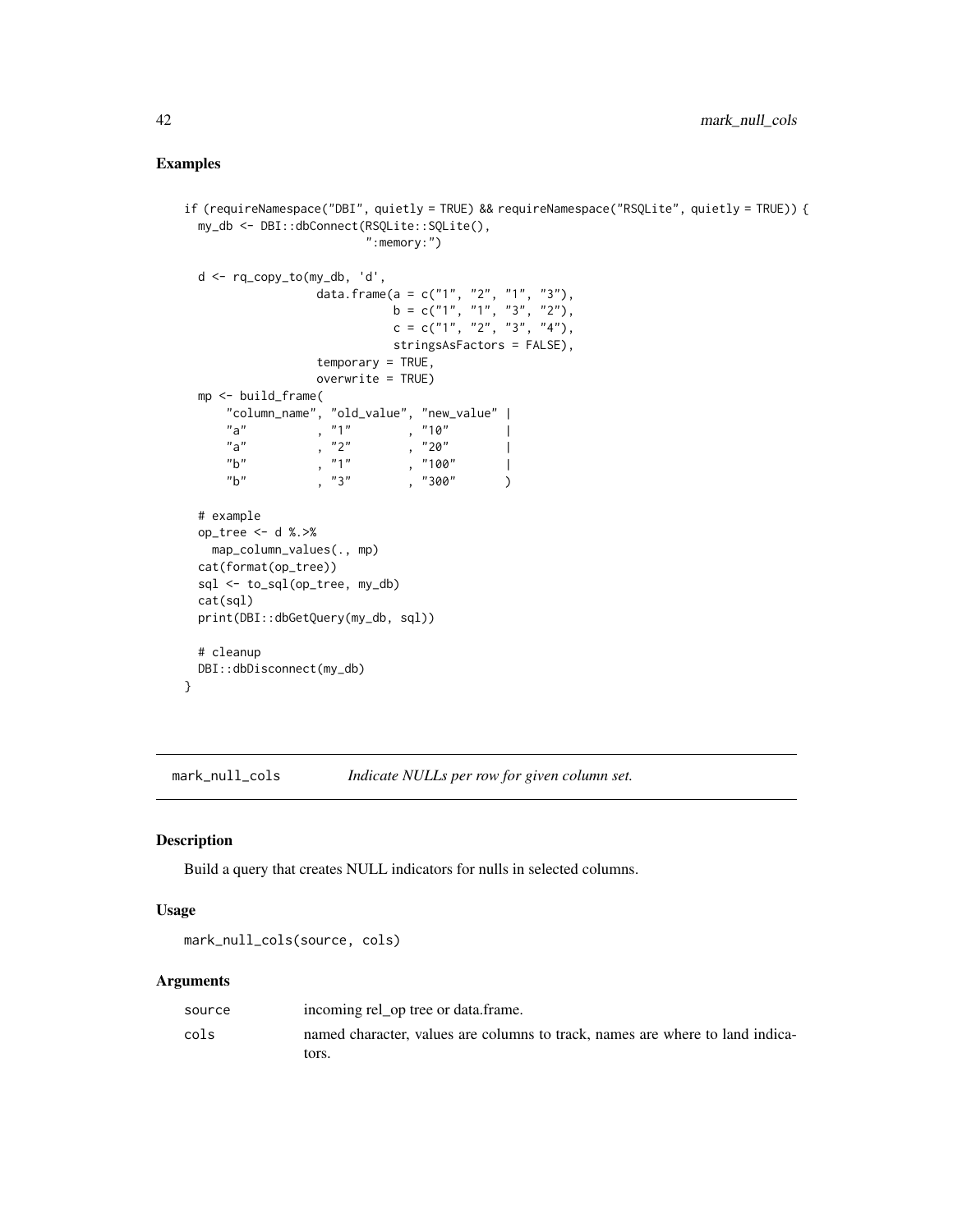#### materialize 43

### Value

rel\_op node or data.frame (depending on input).

#### See Also

[null\\_replace](#page-50-0), [count\\_null\\_cols](#page-17-0)

### Examples

```
# WARNING: example tries to change rquery.rquery_db_executor option to RSQLite and back.
if (requireNamespace("DBI", quietly = TRUE) && requireNamespace("RSQLite", quietly = TRUE)) {
 my_db <- DBI::dbConnect(RSQLite::SQLite(), ":memory:")
 RSQLite::initExtension(my_db)
 old_o <- options(list("rquery.rquery_db_executor" = list(db = my_db)))
 d <- rq_copy_to(my_db, 'd',
                   data.frame(AUC = c(0.6, 0.5, NA),
                              R2 = c(1.0, 0.9, NA))op_tree <- d %.>% mark_null_cols(., qc(AUC_NULL, R2_NULL) %:=%
                                     qc(AUC, R2))
 cat(format(op_tree))
 sql <- to_sql(op_tree, my_db)
 cat(sql)
 print(DBI::dbGetQuery(my_db, sql))
 # ad-hoc mode
 data.frame(AUC=c(1,NA,0.5), R2=c(NA,1,0)) %.>%
    op_tree %.>%
     print(.)
 # cleanup
 options(old_o)
 DBI::dbDisconnect(my_db)
}
```
<span id="page-42-0"></span>materialize *Materialize an optree as a table.*

### Description

Run the data query as a CREATE TABLE AS . Think of as a function that can be applied to relop trees, not as a component to place in pipelines.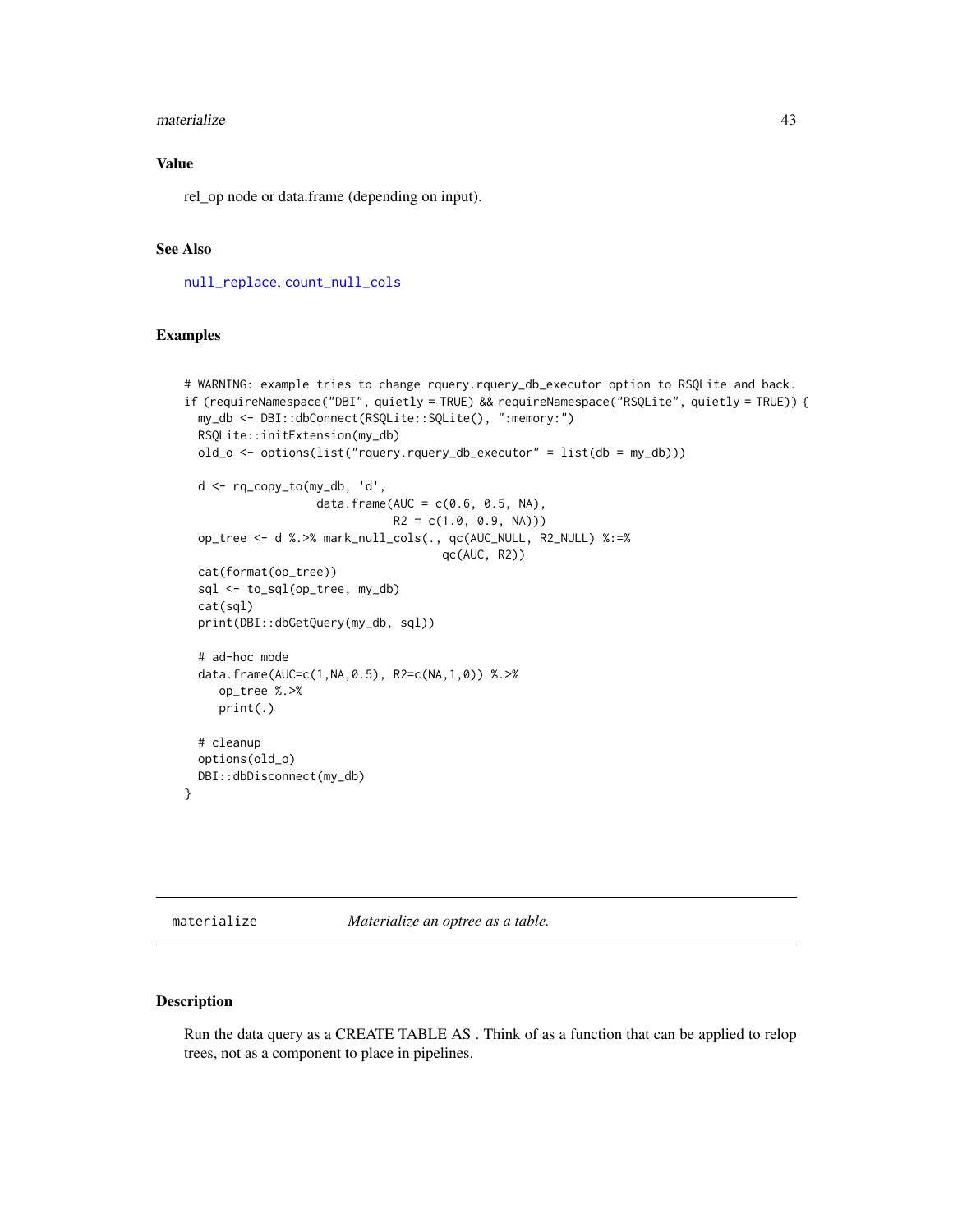#### 44 materialize

# Usage

```
materialize(
 db,
  optree,
  table_name = mk_tmp_name_source("rquery_mat")(),
  ...,
  limit = NULL,
  source_limit = NULL,
  overwrite = TRUE,
  temporary = FALSE,
  qualifiers = NULL
\lambda
```
# Arguments

| db           | database connecton (rquery_db_info class or DBI connections preferred).                             |
|--------------|-----------------------------------------------------------------------------------------------------|
| optree       | relop operation tree.                                                                               |
| table_name   | character, name of table to create.                                                                 |
| $\cdots$     | force later arguments to bind by name.                                                              |
| limit        | numeric if not NULL result limit (to use this, last statement must not have a<br>limit).            |
| source_limit | numeric if not NULL limit sources to this many rows.                                                |
| overwrite    | logical if TRUE drop an previous table.                                                             |
| temporary    | logical if TRUE try to create a temporary table.                                                    |
| qualifiers   | optional named ordered vector of strings carrying additional db hierarchy terms,<br>such as schema. |

# Value

table description

#### See Also

[db\\_td](#page-18-0), [execute](#page-22-0), [to\\_sql](#page-95-0), [rq\\_copy\\_to](#page-74-0), [mk\\_td](#page-45-0)

# Examples

```
if (requireNamespace("DBI", quietly = TRUE) && requireNamespace("RSQLite", quietly = TRUE)) {
 my_db <- DBI::dbConnect(RSQLite::SQLite(), ":memory:")
 d <- rq_copy_to(my_db, 'd',
                  data.frame(AUC = 0.6, R2 = 0.2),
                  temporary = TRUE, overwrite = TRUE)
 optree <- extend_se(d, c("v" %:=% "AUC + R2", "x" %:=% "pmax(AUC,v)"))
 cat(format(optree))
 res <- materialize(my_db, optree, "example")
```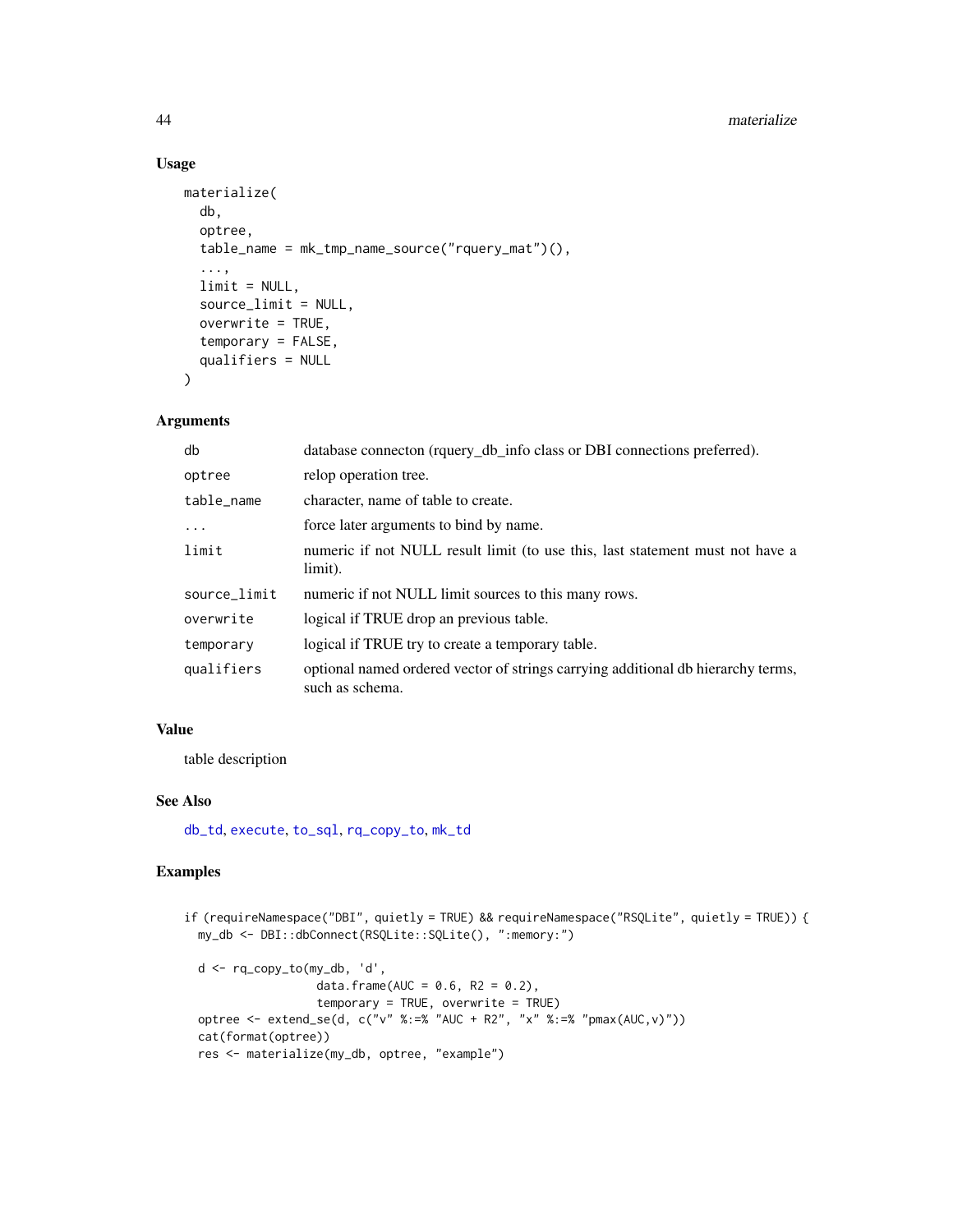# materialize\_node 45

```
cat(format(res))
 sql <- to_sql(res, my_db)
 cat(sql)
 print(DBI::dbGetQuery(my_db, sql))
 DBI::dbDisconnect(my_db)
}
```
materialize\_node *Create a materialize node.*

#### Description

Write results into a specified table. Result is transient, lives only for the duration of the pipeline calculation. This node is only used to break up or un-nest calculations, not for value sharing or re-use.

### Usage

```
materialize_node(
  source,
  table_name = (wrapr::mk_tmp_name_source("rquerymn"))(),
  ...,
  qualifiers = NULL
\lambda
```
#### Arguments

| source     | source to work from (relop node)                                                                    |
|------------|-----------------------------------------------------------------------------------------------------|
| table_name | character, name of caching table                                                                    |
| $\cdots$   | not used, force later argument to bind by name                                                      |
| qualifiers | optional named ordered vector of strings carrying additional db hierarchy terms,<br>such as schema. |

### Details

Note this node can not be used in multiple paths in the same rel\_op tree as it re-uses table names and re-computes each time called.

#### Value

relop materialize\_node

#### See Also

[rsummary\\_node](#page-81-0), [non\\_sql\\_node](#page-48-0)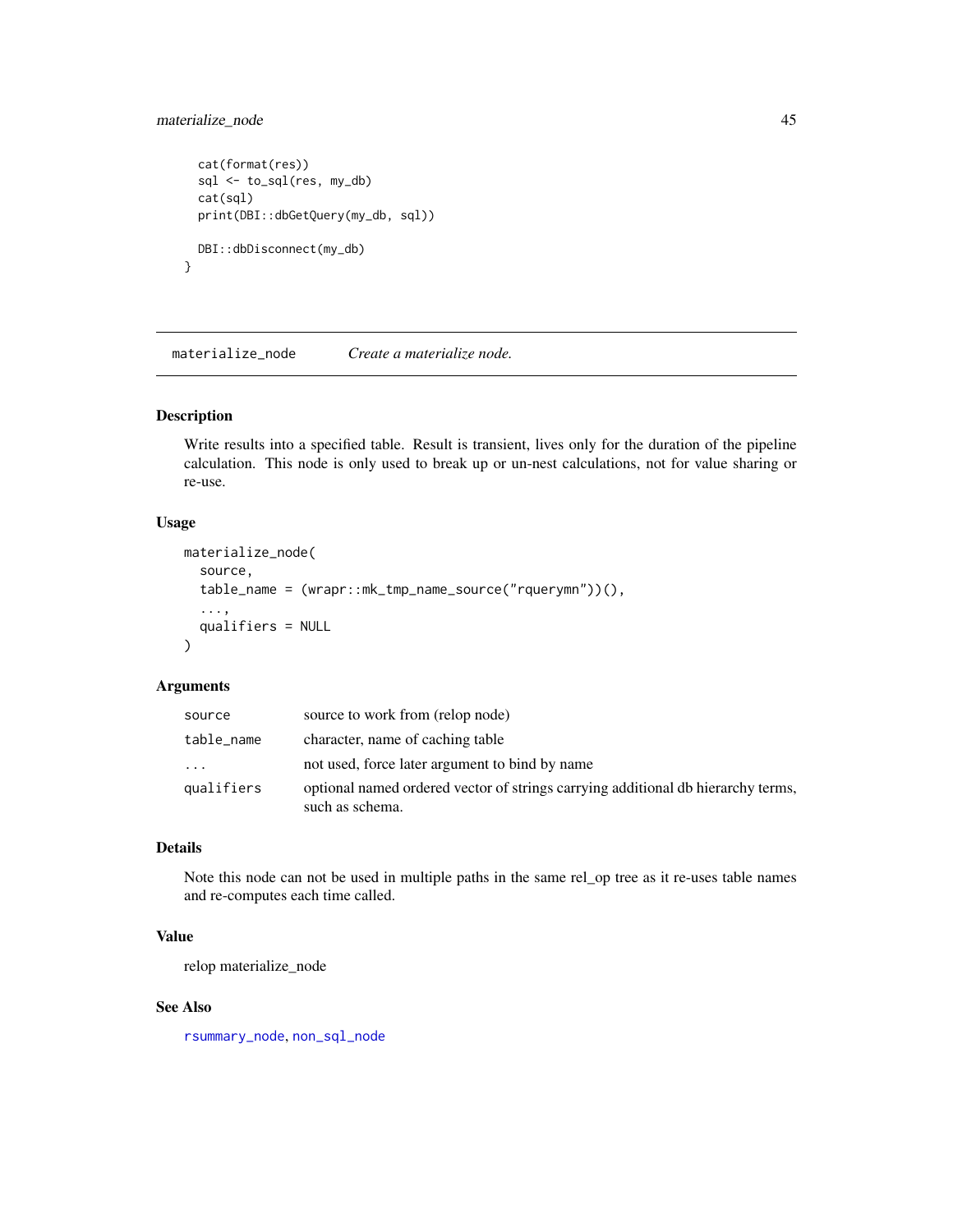# <span id="page-45-0"></span>Description

Build minimal structures (table name and column names) needed to represent data from a remote table.

# Usage

```
mk_td(
  table_name,
  columns,
  ...,
  qualifiers = NULL,
  q_table_name = NULL,
  head_sample = NULL,
  limit_was = NULL
)
table_source(
  table_name,
  columns,
  ...,
  qualifiers = NULL,
  q_table_name = NULL,
  head_sample = NULL,
  limit_was = NULL
)
```
#### Arguments

| character, name of table                                                                                  |
|-----------------------------------------------------------------------------------------------------------|
| character, column names of table (non-empty and unique values).                                           |
| not used, force later argument to bind by name                                                            |
| optional named ordered vector of strings carrying additional db hierarchy terms,<br>such as schema.       |
| optional character, qualified table name, note: has to be re-generated for differ-<br>ent DB connections. |
| optional, head sample of table as an example                                                              |
| optional, row limit used to produce head_sample.                                                          |
|                                                                                                           |

### Details

Generate a query that returns contents of a table, we could try to eliminate this (replace the query with the table name), but there are features one can work with with the query in place and SQL optimizers likely make this zero-cost anyway.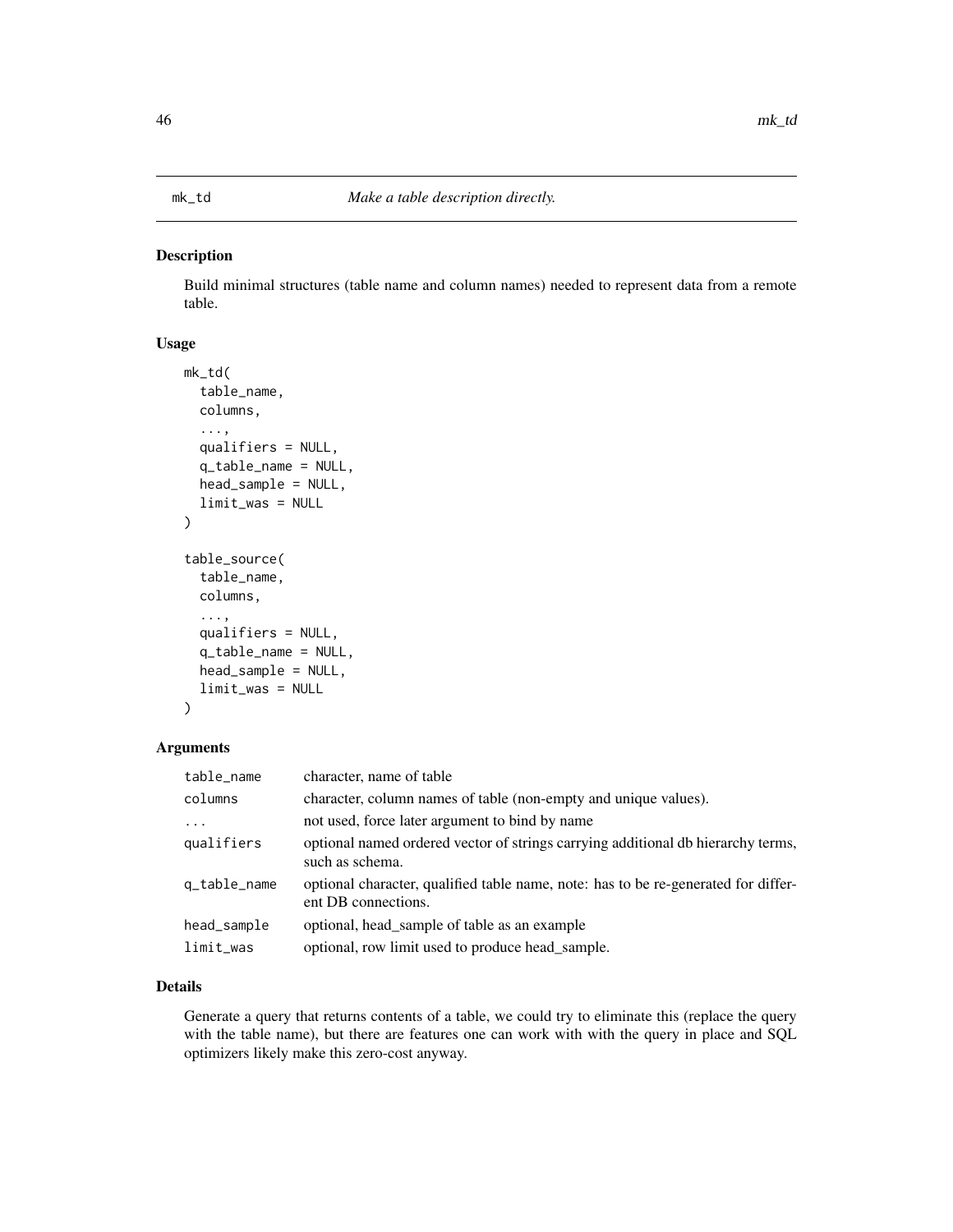# natural\_join 47

# Value

a relop representation of the data

# Functions

• table\_source: old name for mk\_td

### See Also

[db\\_td](#page-18-0), [local\\_td](#page-37-0)

[db\\_td](#page-18-0), [local\\_td](#page-37-0), [rq\\_copy\\_to](#page-74-0), [materialize](#page-42-0), [execute](#page-22-0), [to\\_sql](#page-95-0)

### Examples

```
if (requireNamespace("DBI", quietly = TRUE) && requireNamespace("RSQLite", quietly = TRUE)) {
 my_db <- DBI::dbConnect(RSQLite::SQLite(), ":memory:")
 rq_copy_to(my_db,
             'd',
             data.frame(AUC = 0.6, R2 = 0.2),
             overwrite = TRUE,
             temporary = TRUE)
 d <- mk_td('d',
                    columns = c("AUC", "R2"))
 print(d)
 sql <- to_sql(d, my_db)
 cat(sql)
 print(DBI::dbGetQuery(my_db, sql))
 DBI::dbDisconnect(my_db)
}
```
natural\_join *Make a natural\_join node.*

#### Description

Natural join is a join by identity on all common columns specified in the by argument. Any common columns not specified in the by argument are coalesced into a single column preferring the first or "a" table.

### Usage

```
natural_join(a, b, ..., by, jointype = "INNER", env = parent.frame())
```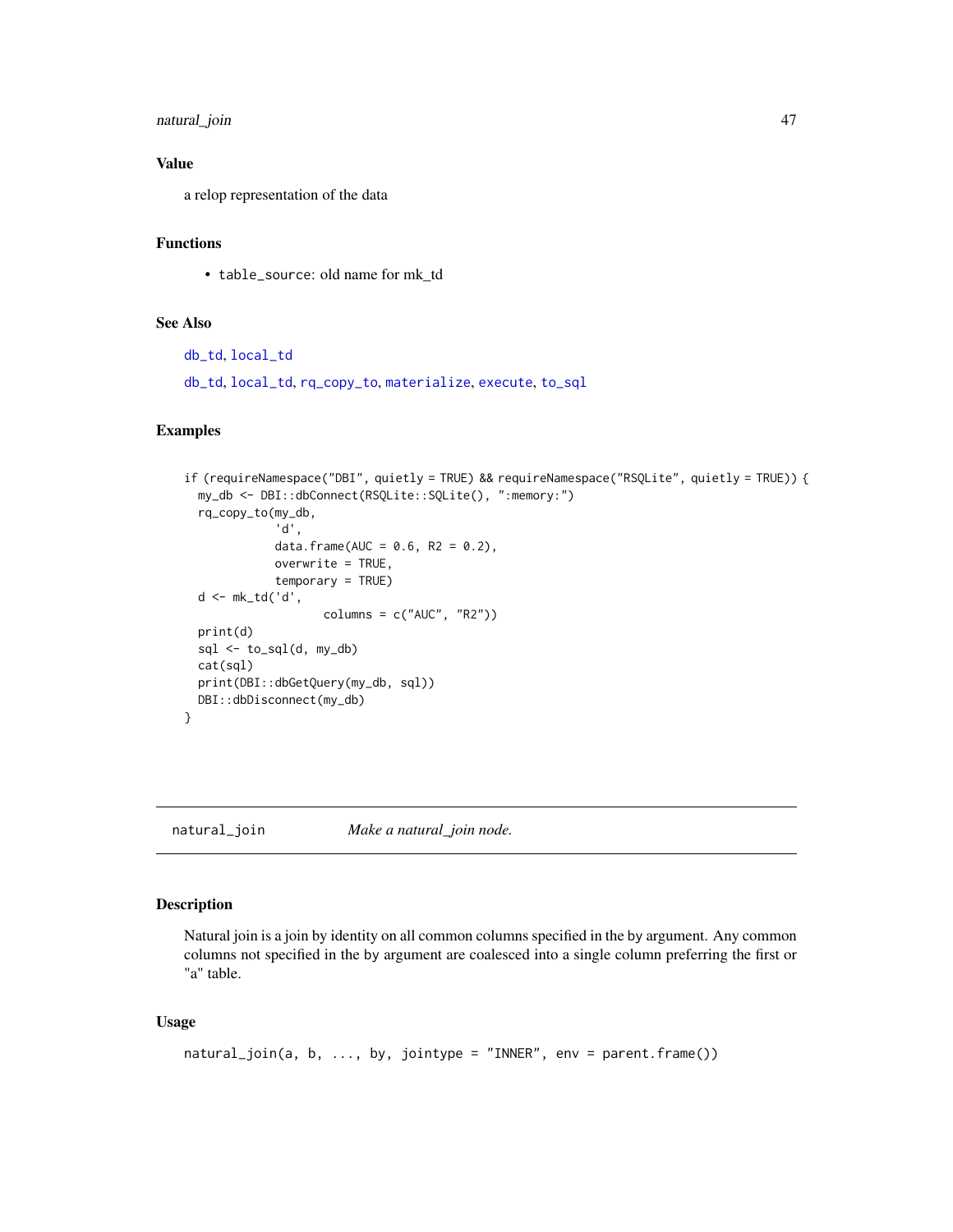### Arguments

| a           | source to select from.                                                                                              |
|-------------|---------------------------------------------------------------------------------------------------------------------|
| $\mathbf b$ | source to select from.                                                                                              |
| $\cdots$    | force later arguments to bind by name                                                                               |
| by          | character, set of columns to match. If by is a named character vector the right<br>table will have columns renamed. |
| jointype    | type of join ('INNER', 'LEFT', 'RIGHT', 'FULL').                                                                    |
| env         | environment to look to.                                                                                             |

### Value

natural\_join node.

#### Examples

```
if(requireNamespace("DBI", quietly = TRUE) &&
  requireNamespace("RSQLite", quietly = TRUE)) {
 my_db <- DBI::dbConnect(RSQLite::SQLite(),
                        ":memory:")
 d1 <- rq_copy_to(
   my_db, 'd1',
   build_frame(
     "key", "val", "val1" |
       "a" , 1 , 10 |
       nb", 2, 11 |
       "c" , 3 , 12 )
 d2 <- rq_copy_to(
   my_db, 'd2',
   build_frame(
     "key", "val", "val2" |
       "a" , 5 , 13 |
       "b" , 6 , 14 |
       "d" , 7 , 15 ))
 # key matching join
 optree <- natural_join(d1, d2,
                       jointype = "LEFT", by = 'key')
 execute(my_db, optree) %.>%
   print(.)
 DBI::dbDisconnect(my_db)
}
```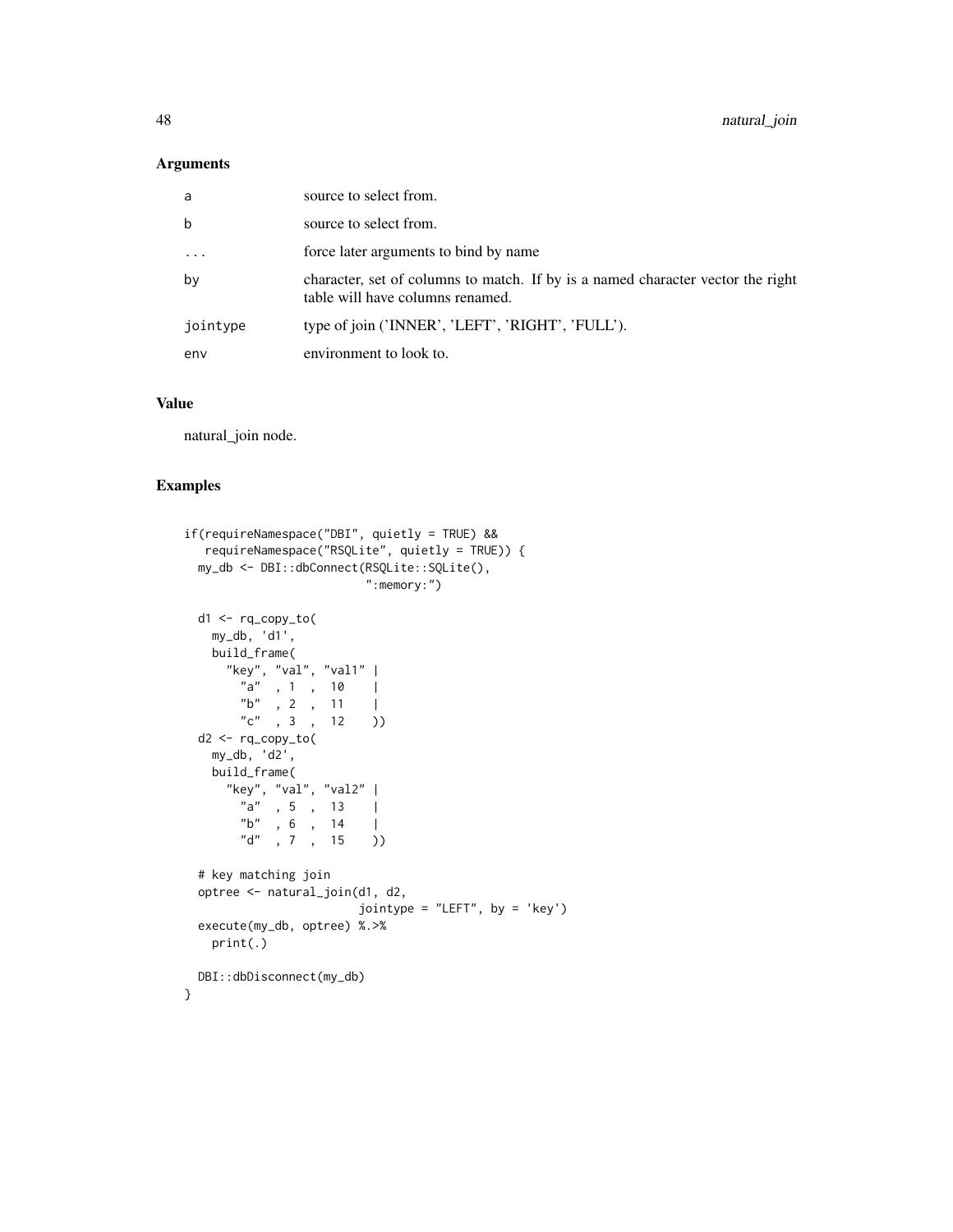<span id="page-48-0"></span>

#### Description

Note: non-SQL nodes are allowed to delete/overwrite both both the incoming and outgoing tables, so do not point them to non-temporary structures. Also they tend to land all columns (losing narrowing optimization), so can be expensive and should be used sparingly. Finally their result can only be used once in a pipeline (else they will try to clobber their own result).

#### Usage

```
non_sql_node(
  source,
  ...,
  f_d b = NULL,f_d f = NULL,f_d t = NULL,incoming_table_name,
  incoming_qualifiers = NULL,
  outgoing_table_name,
  outgoing_qualifiers = NULL,
  columns_produced,
  display_form = "non_sql_node",
  orig_columns = TRUE,
  temporary = TRUE,
  check_result_details = TRUE,
  env = parent.frame()
)
```

| source              | source to work from (data.frame or relop node)                                                                              |  |
|---------------------|-----------------------------------------------------------------------------------------------------------------------------|--|
| $\cdots$            | force later arguments to bind by name                                                                                       |  |
| $f$ _db             | database implementation signature: f_db(db, incoming_table_name, outgoing_table_name,<br>nd, ) (db being a database handle) |  |
| $f_d$               | data.frame implementation signature: f_df(data.frame, nd) (NULL defaults to<br>taking from database).                       |  |
| f dt                | data.table implementation signature: f_dt(data.table, nd) (NULL defaults f_df).                                             |  |
| incoming_table_name |                                                                                                                             |  |
|                     | character, name of incoming table                                                                                           |  |
| incoming_qualifiers |                                                                                                                             |  |
|                     | optional named ordered vector of strings carrying additional db hierarchy terms,<br>such as schema.                         |  |
| outgoing_table_name |                                                                                                                             |  |
|                     | character, name of produced table                                                                                           |  |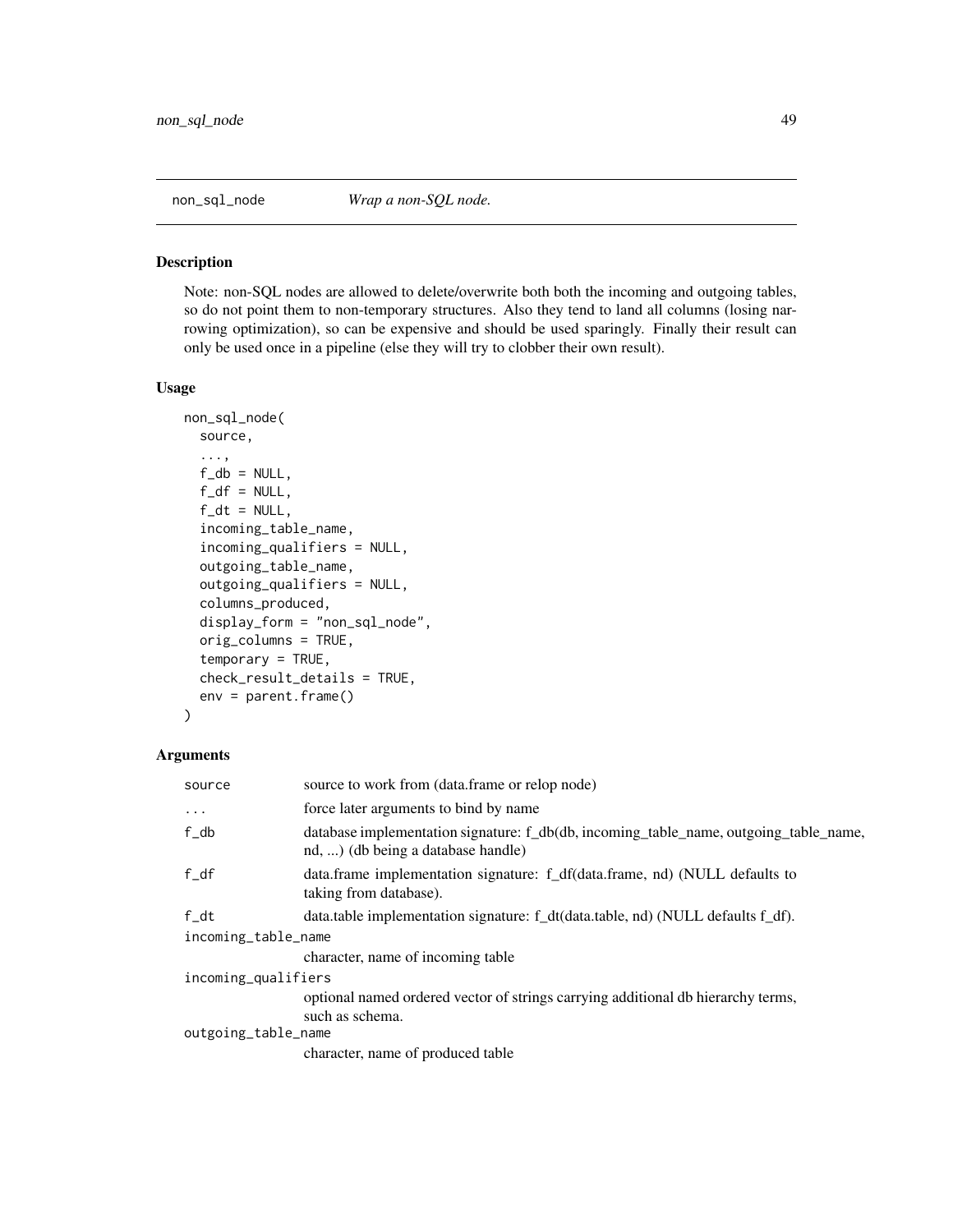| outgoing_qualifiers  |                                                                                                     |
|----------------------|-----------------------------------------------------------------------------------------------------|
|                      | optional named ordered vector of strings carrying additional db hierarchy terms,<br>such as schema. |
| columns_produced     |                                                                                                     |
|                      | character, names of additional columns produced                                                     |
| display_form         | character, how to print node                                                                        |
| orig_columns         | logical if TRUE select all original columns.                                                        |
| temporary            | logical, if TRUE mark tables temporary.                                                             |
| check result details |                                                                                                     |
|                      | logical, if TRUE enforce result type and columns.                                                   |
| env                  | environment to look to.                                                                             |

# Value

non-sql node.

# See Also

[rsummary\\_node](#page-81-0), [quantile\\_node](#page-61-0)

| normalize_cols | Build an optree pipeline that normalizes a set of columns so each col- |
|----------------|------------------------------------------------------------------------|
|                | umn sums to one in each partition.                                     |

# Description

This is an example of building up a desired pre-prepared pipeline fragment from relop nodes.

# Usage

```
normalize_cols(source, columns, ..., partitionby = NULL, env = parent.frame())
```

| source      | relop tree or data.frame source.                                  |
|-------------|-------------------------------------------------------------------|
| columns     | character, columns to normalize.                                  |
| $\cdots$    | force later arguments to bind by name.                            |
| partitionby | partitioning (window function) column names to define partitions. |
| env         | environment to look for values in.                                |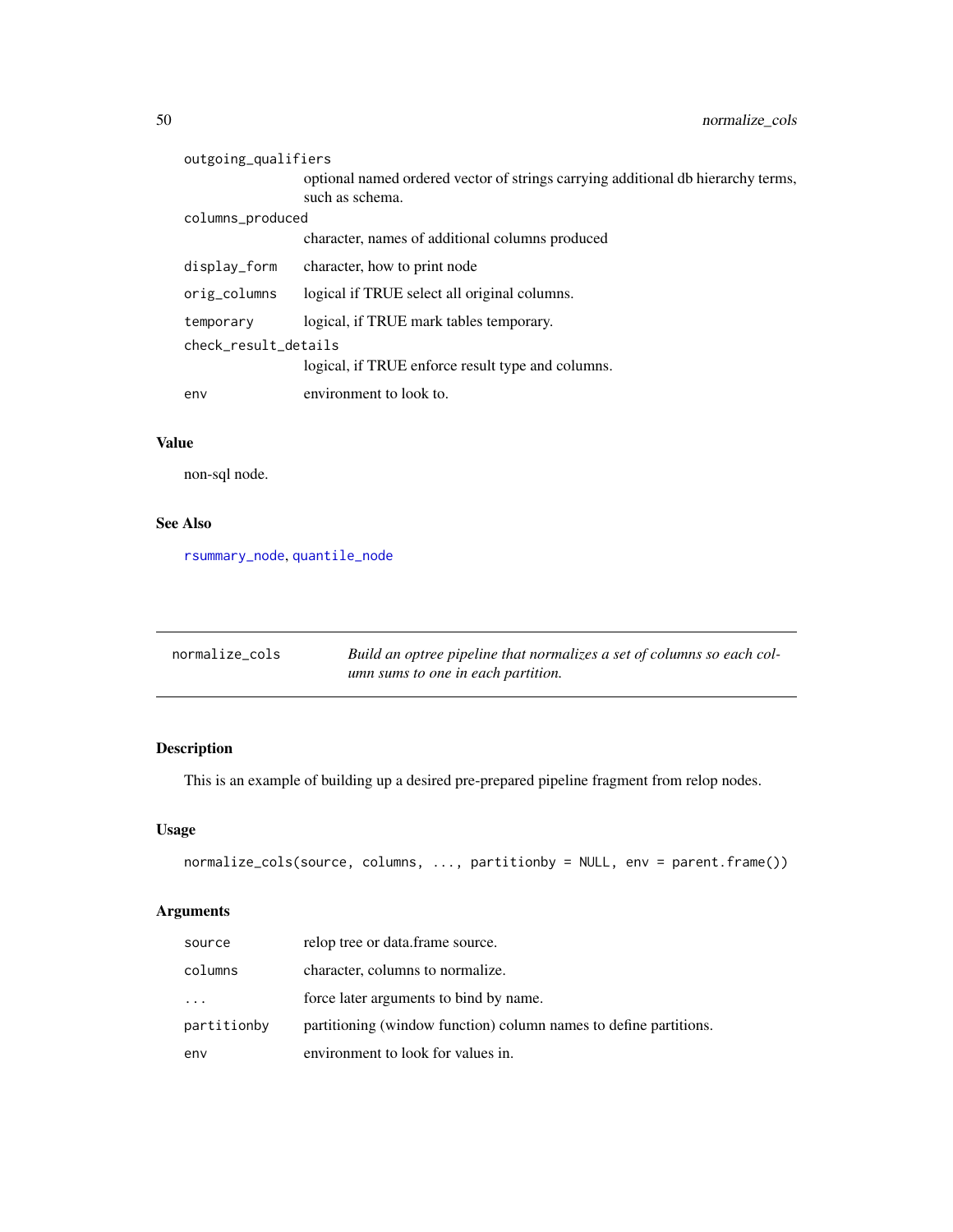# null\_replace 51

# Examples

```
# by hand logistic regression example
scale <- 0.237
d <- mk_td("survey_table",
                  c("subjectID", "surveyCategory", "assessmentTotal"))
optree <- d %.>%
  extend(.,
             probability %:=%
               exp(assessmentTotal * scale)) %.>%
  normalize_cols(.,
                 "probability",
                 partitionby = 'subjectID') %.>%
  pick_top_k(.,
             partitionby = 'subjectID',
             orderby = c('probability', 'surveyCategory'),
             reverse = c('probability')) %.>%
  rename_columns(., 'diagnosis' %:=% 'surveyCategory') %.>%
  select_columns(., c('subjectID',
                      'diagnosis',
                      'probability')) %.>%
  orderby(., 'subjectID')
cat(format(optree))
```
<span id="page-50-0"></span>

| null_replace | Create a null_replace node. |  |
|--------------|-----------------------------|--|
|--------------|-----------------------------|--|

### Description

Replace NA/NULL is specified columns with the given replacement value.

# Usage

```
null_replace(src, cols, value, ..., note_col = NULL, env = parent.frame())
```

| src        | relop or data.frame data source.                                                     |
|------------|--------------------------------------------------------------------------------------|
| cols       | character, columns to work on.                                                       |
| value      | scalar, value to write.                                                              |
| $\ddots$ . | force later arguments to bind by name.                                               |
| note_col   | character, if not NULL record number of columns altered per-row in this col-<br>umn. |
| env        | environment to look to.                                                              |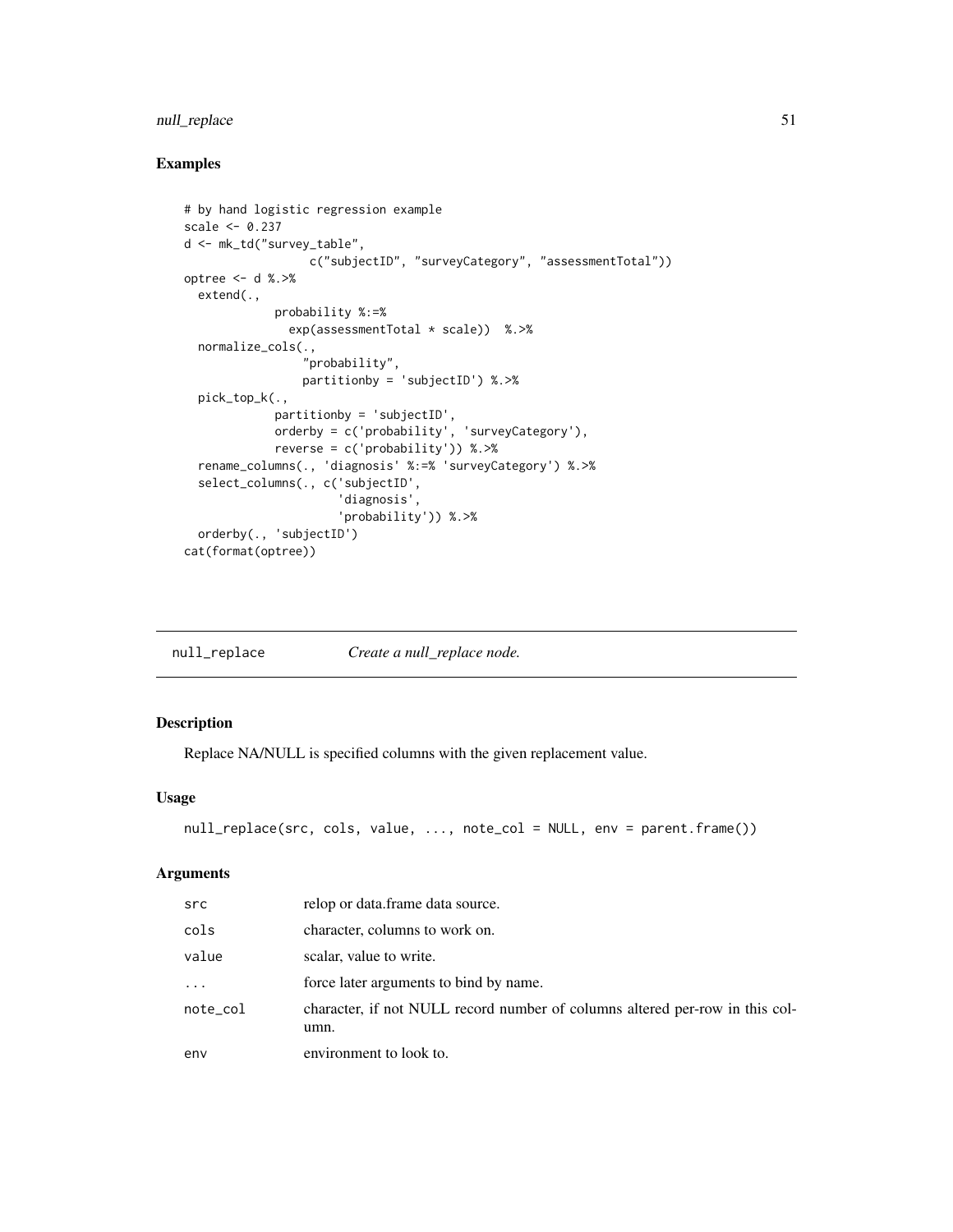# Value

null\_replace node or data.frame.

# See Also

[count\\_null\\_cols](#page-17-0), [mark\\_null\\_cols](#page-41-0)

# Examples

```
if (requireNamespace("DBI", quietly = TRUE) && requireNamespace("RSQLite", quietly = TRUE)) {
 my_db <- DBI::dbConnect(RSQLite::SQLite(), ":memory:")
 d1 <- rq_copy_to(my_db, 'd1',
                    data.frame(A = c(NA, 2, 3, NA), B = c(3, NA, 4, NA)))
 optree <- null_replace(d1, qc(A, B),
                         0.0, note_col = "alterations")
 cat(format(optree))
 sql <- to_sql(optree, my_db)
 cat(sql)
 print(DBI::dbGetQuery(my_db, sql))
 DBI::dbDisconnect(my_db)
}
```
op\_diagram *Build a diagram of a optree pipeline.*

# Description

Build a diagram of a optree pipeline.

# Usage

op\_diagram(optree, ..., merge\_tables = FALSE, show\_table\_columns = TRUE)

# Arguments

| optree             | operation tree pipeline (or list of such).                                                                                               |
|--------------------|------------------------------------------------------------------------------------------------------------------------------------------|
| $\cdot$            | force other argument to be by name.                                                                                                      |
| merge_tables       | logical, if TRUE merge all same table references into one node. rel op nodes<br>that declare a materialize as name will be cross-linked. |
| show_table_columns |                                                                                                                                          |
|                    | logical, if TRUE show table columns.                                                                                                     |

### Value

character DiagrammeR::grViz() ready text.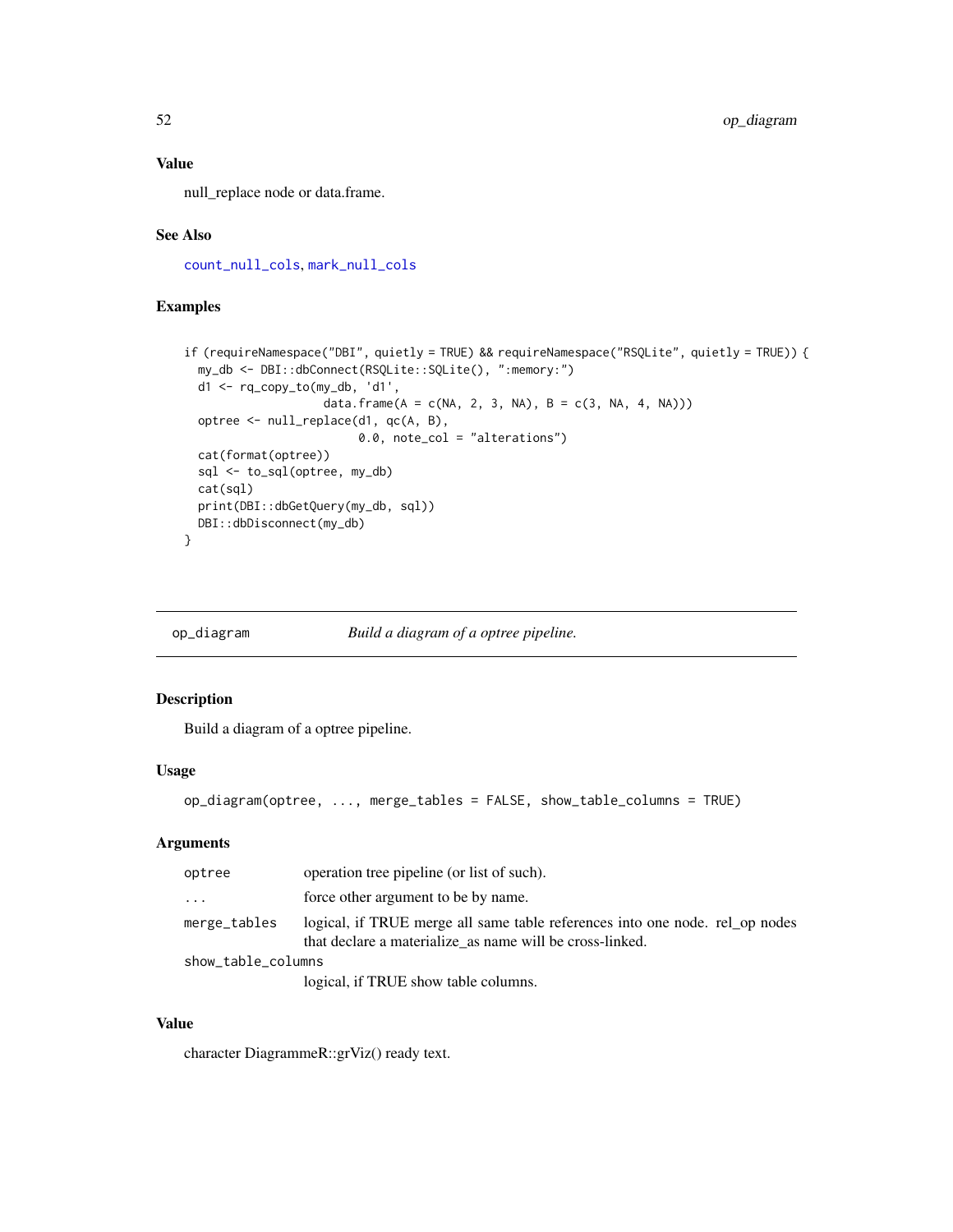#### orderby 53

# Examples

```
d <- mk_td('d',
            columns = qc(AUC, R2))optree <- d %.>%
 extend(., v %:=% ifelse(AUC>0.5, R2, 1.0)) %.>%
 quantile_node(.) %.>%
 natural_join(., d, jointype = "LEFT", by = "AUC") %.>%
 orderby(., "AUC")
cat(format(optree))
cat(op_diagram(optree))
# if(requireNamespace("DiagrammeR", quietly = TRUE)) {
# optree %.>%
# op_diagram(., merge_tables = TRUE) %.>%
# DiagrammeR::grViz(.) %.>%
# print(.)
# # # or to render to png
# # optree %.>%
# # op_diagram(., merge_tables = TRUE) %.>%
# # DiagrammeR::DiagrammeR(diagram = ., type = "grViz") %.>%
# # DiagrammeRsvg::export_svg(.) %.>%
# # charToRaw(.) %.>%
# # rsvg::rsvg_png(., file = "diagram1.png")
# }
```
orderby *Make an orderby node (not a relational operation).*

#### Description

Order a table by a set of columns (not general expressions) and limit number of rows in that order.

#### Usage

```
orderby(
  source,
  cols = NULL,
  ...,
 reverse = NULL,
 limit = NULL,
  env = parent.frame()
)
```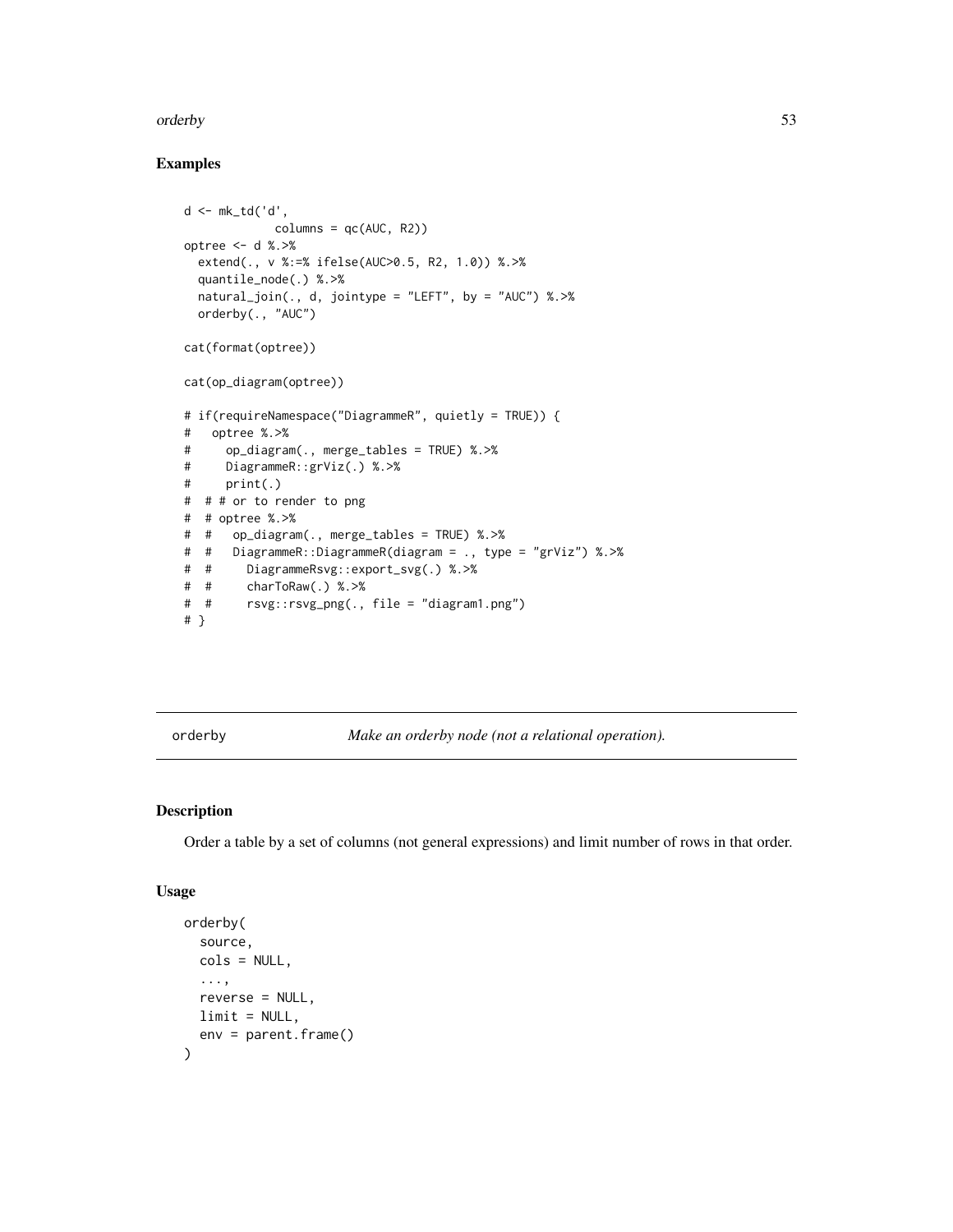#### Arguments

| source                  | source to select from.                                          |
|-------------------------|-----------------------------------------------------------------|
| cols                    | order by named columns ascending.                               |
| $\cdot$ $\cdot$ $\cdot$ | force later arguments to be bound by name                       |
| reverse                 | character, which columns to reverse ordering of top descending. |
| limit                   | number limit row count.                                         |
| env                     | environment to look to.                                         |

# Details

Note: this is a relational operator in that it takes a table that is a relation (has unique rows) to a table that is still a relation. However, most relational systems do not preserve row order in storage or between operations. So without the limit set this is not a useful operator except as a last step prior to pulling data to an in-memory data.frame ( which does preserve row order).

### Value

order\_by node.

#### Examples

```
if (requireNamespace("DBI", quietly = TRUE) && requireNamespace("RSQLite", quietly = TRUE)) {
 my_db <- DBI::dbConnect(RSQLite::SQLite(), ":memory:")
 d <- rq_copy_to(my_db, 'd',
                   data.frame(AUC = 0.6, R2 = 0.2))
 optree <- orderby(d, cols = "AUC", reverse = "AUC", limit=4)
 cat(format(optree))
 sql <- to_sql(optree, my_db)
 cat(sql)
 print(DBI::dbGetQuery(my_db, sql))
 DBI::dbDisconnect(my_db)
}
```
order\_expr *Make a order\_expr node.*

# Description

order\_expr() uses bquote() .()-style escaping.

#### Usage

```
order_expr(source, expr, env = parent.frame())
```
order\_expr\_nse(source, expr, env = parent.frame())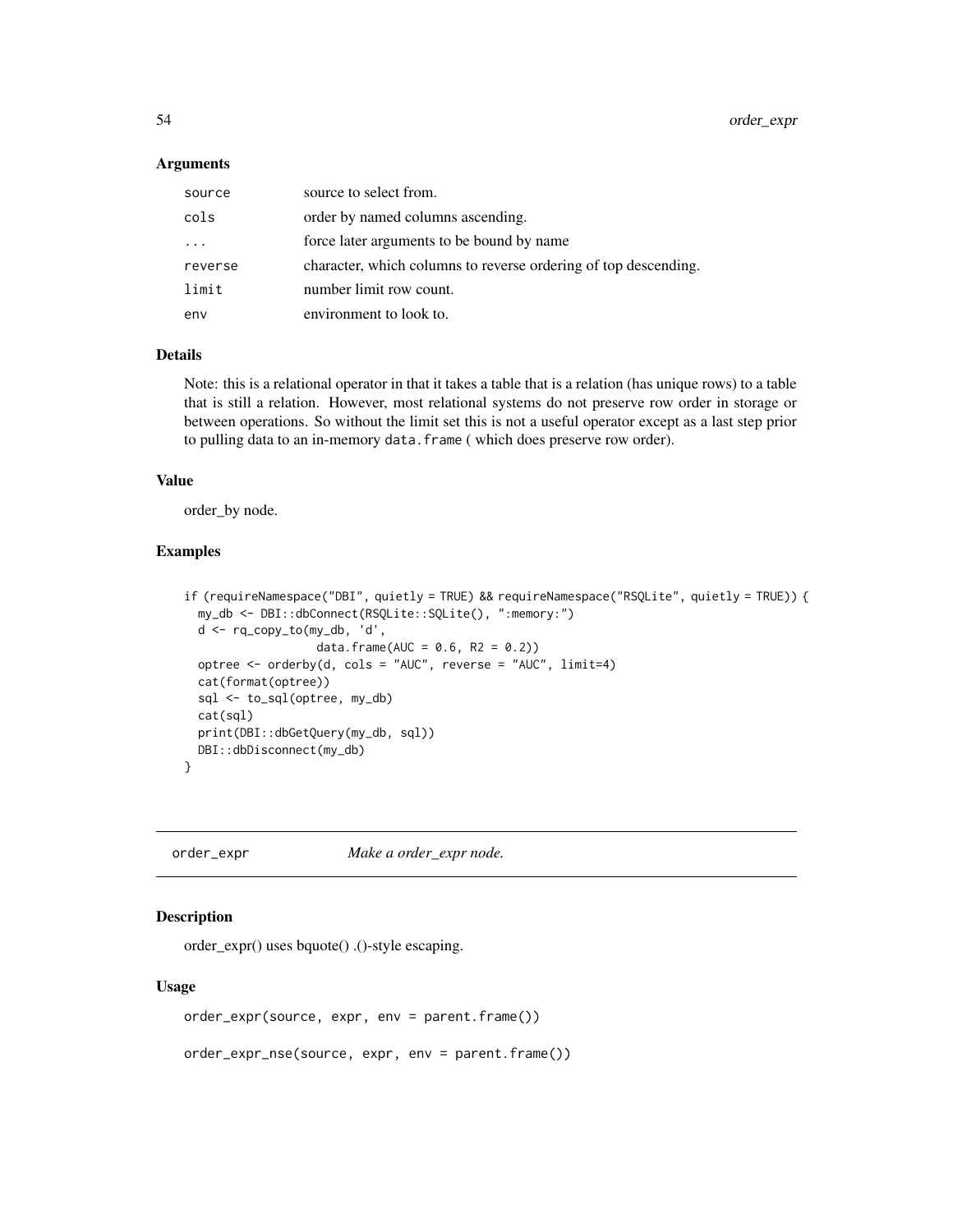# order\_expr\_se 55

### Arguments

| source | source to select from.    |
|--------|---------------------------|
| expr   | expression to order_expr. |
| env    | environment to look to.   |

# Value

select columns node.

# Examples

```
if (requireNamespace("DBI", quietly = TRUE) && requireNamespace("RSQLite", quietly = TRUE)) {
 my_db <- DBI::dbConnect(RSQLite::SQLite(), ":memory:")
 d <- rq_copy_to(my_db, 'd',
                   data.frame(AUC = 0.6, R2 = 0.2, z = 3))
 TARGETCOL = as.name("AUC")
 optree <- order_expr(d, .(TARGETCOL)/R2) %.>%
   select_columns(., "R2")
 cat(format(optree))
 sql <- to_sql(optree, my_db)
 cat(sql)
 print(DBI::dbGetQuery(my_db, sql))
 DBI::dbDisconnect(my_db)
}
```
order\_expr\_se *Make a order\_expr node.*

# Description

Make a order\_expr node.

### Usage

```
order_expr_se(source, expr, env = parent.frame())
```
#### Arguments

| source | source to select from.                       |
|--------|----------------------------------------------|
| expr   | expression to order_expr in ascending order. |
| env    | environment to look for values in.           |

# Value

select columns node.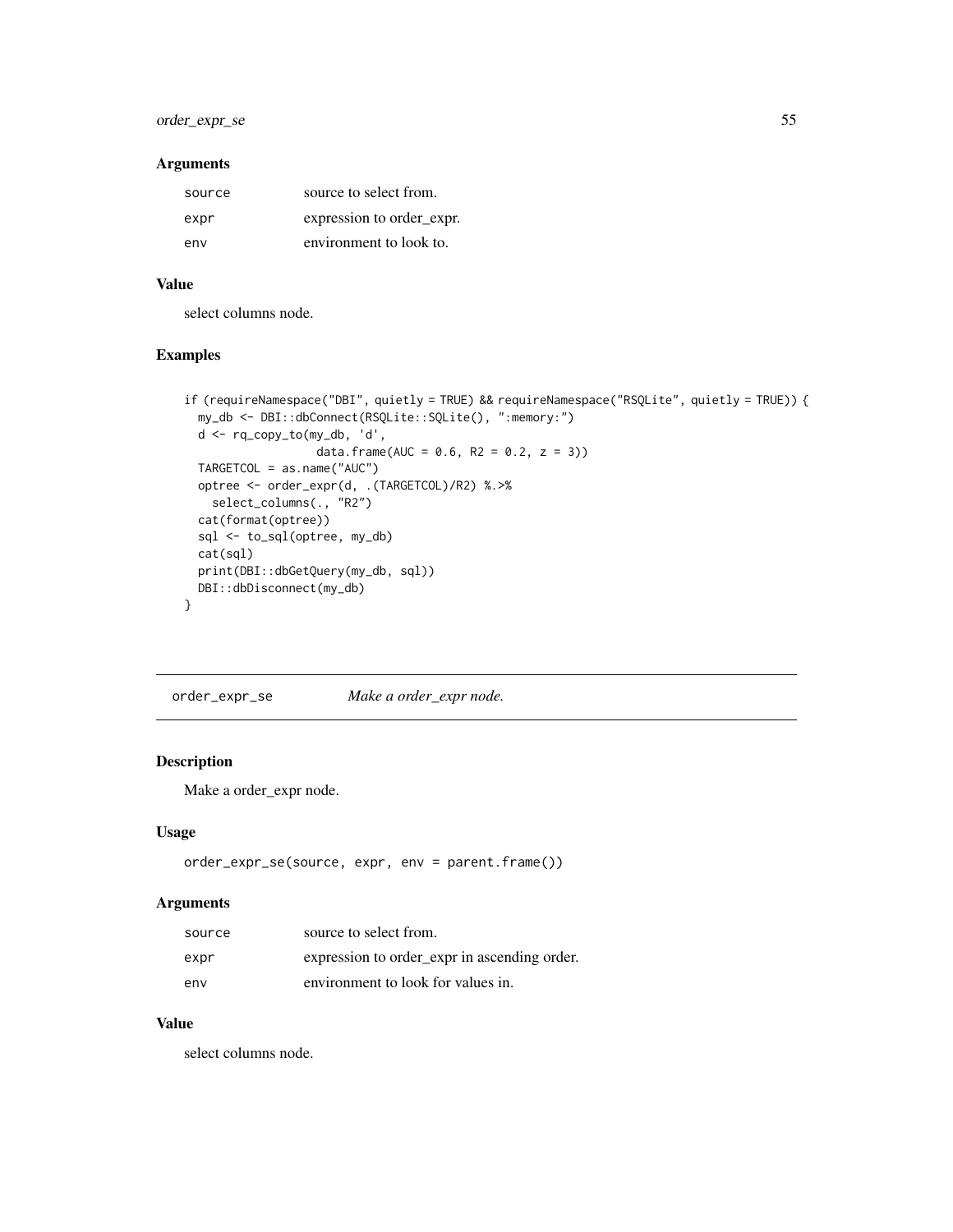### Examples

```
if (requireNamespace("DBI", quietly = TRUE) && requireNamespace("RSQLite", quietly = TRUE)) {
 my_db <- DBI::dbConnect(RSQLite::SQLite(), ":memory:")
 d <- rq_copy_to(my_db, 'd',
                   data.frame(AUC = 0.6, R2 = 0.2))
 optree <- order_expr_se(d, "AUC/R2")
 cat(format(optree))
 sql <- to_sql(optree, my_db)
 cat(sql)
 print(DBI::dbGetQuery(my_db, sql))
 DBI::dbDisconnect(my_db)
}
```
order\_rows *Make an orderby node (not a relational operation).*

#### Description

Order a table by a set of columns (not general expressions) and limit number of rows in that order.

#### Usage

```
order_rows(
  source,
  cols = NULL,
  ...,
  reverse = NULL,
 limit = NULL,
  env = parent.frame()
)
```
#### Arguments

| source  | source to select from.                                         |
|---------|----------------------------------------------------------------|
| cols    | order by columns ascending.                                    |
|         | force later arguments to be bound by name                      |
| reverse | character, which columns to reverse ordering of to descending. |
| limit   | number limit row count.                                        |
| env     | environment to look to.                                        |

### Details

Note: this is a relational operator in that it takes a table that is a relation (has unique rows) to a table that is still a relation. However, most relational systems do not preserve row order in storage or between operations. So without the limit set this is not a useful operator except as a last step prior to pulling data to an in-memory data.frame ( which does preserve row order).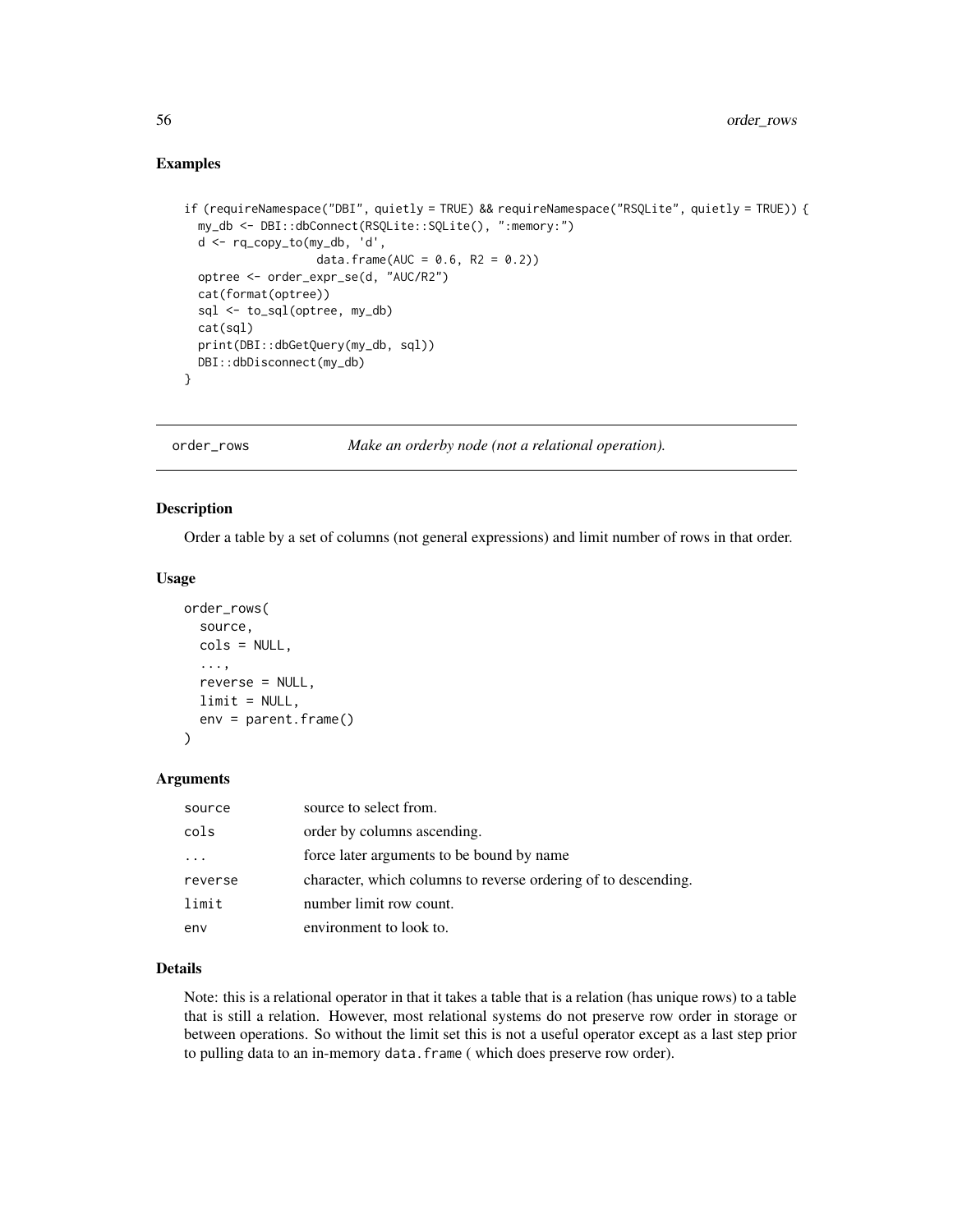$pick\_top_k$  57

### Value

order\_by node.

#### Examples

```
if (requireNamespace("DBI", quietly = TRUE) && requireNamespace("RSQLite", quietly = TRUE)) {
 my_db <- DBI::dbConnect(RSQLite::SQLite(), ":memory:")
 d <- rq_copy_to(my_db, 'd',
                   data.frame(AUC = 0.6, R2 = 0.2))
 optree <- order_rows(d, cols = "AUC", reverse = "AUC", limit=4)
 cat(format(optree))
 sql <- to_sql(optree, my_db)
 cat(sql)
 print(DBI::dbGetQuery(my_db, sql))
 DBI::dbDisconnect(my_db)
}
```

| pick_top_k | Build an optree pipeline that selects up to the top k rows from each |
|------------|----------------------------------------------------------------------|
|            | group in the given order.                                            |

#### Description

This is an example of building up a desired pre-prepared pipeline fragment from relop nodes.

### Usage

```
pick_top_k(
  source,
  ...,
 partitionby = NULL,
 orderby = NULL,
  reverse = NULL,
  k = 1L,
  order_expression = "row_number()",
 order_column = "row_number",
  keep_order_column = TRUE,
  env = parent.frame()
\lambda
```

| source                  | relop tree or data.frame source.             |
|-------------------------|----------------------------------------------|
| $\cdot$ $\cdot$ $\cdot$ | force later arguments to bind by name.       |
| partitionby             | partitioning (window function) column names. |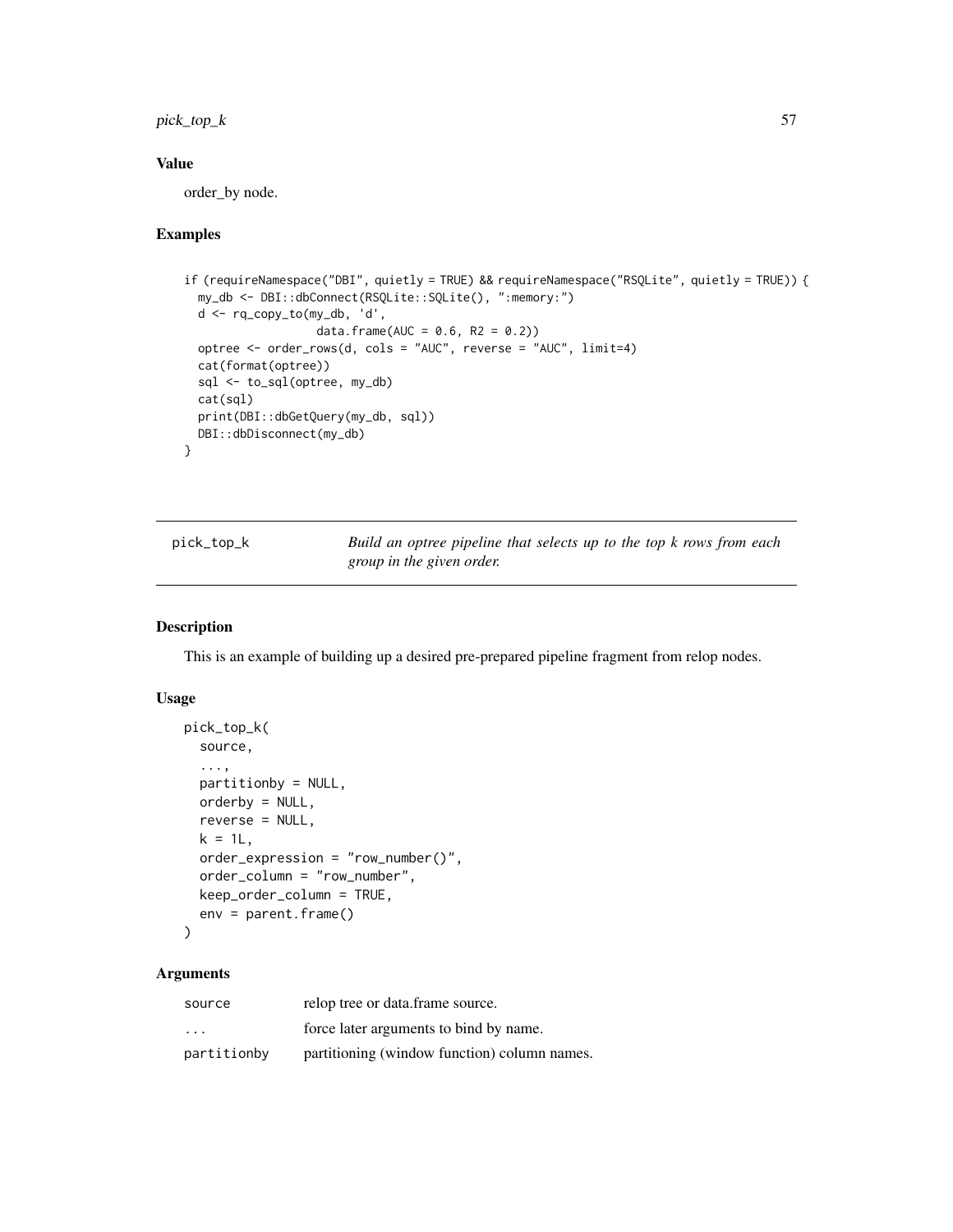| orderby           | character, ordering (in window function) column names.                  |  |
|-------------------|-------------------------------------------------------------------------|--|
| reverse           | character, reverse ordering (in window function) of these column names. |  |
| k                 | integer, number of rows to limit to in each group.                      |  |
| order_expression  |                                                                         |  |
|                   | character, command to compute row-order/rank.                           |  |
| order_column      | character, column name to write per-group rank in (no ties).            |  |
| keep_order_column |                                                                         |  |
|                   | logical, if TRUE retain the order column in the result.                 |  |
| env               | environment to look for values in.                                      |  |

### Examples

```
# by hand logistic regression example
scale <- 0.237
d <- mk_td("survey_table",
           c("subjectID", "surveyCategory", "assessmentTotal"))
optree <- d %.>%
  extend(.,
             probability %:=%
               exp(assessmentTotal * scale)) %.>%
  normalize_cols(.,
                 "probability",
                 partitionby = 'subjectID') %.>%
  pick_top_k(.,
             partitionby = 'subjectID',
             orderby = c('probability', 'surveyCategory'),
             reverse = c('probability', 'surveyCategory')) %.>%
  rename_columns(., 'diagnosis' %:=% 'surveyCategory') %.>%
  select_columns(., c('subjectID',
                      'diagnosis',
                      'probability')) %.>%
  orderby(., 'subjectID')
cat(format(optree))
```
pre\_sql\_sub\_expr *pre\_sql\_sub\_expr*

# Description

represents an expression. Unnamed list of pre\_sql\_terms and character.

### Usage

pre\_sql\_sub\_expr(terms, info = NULL)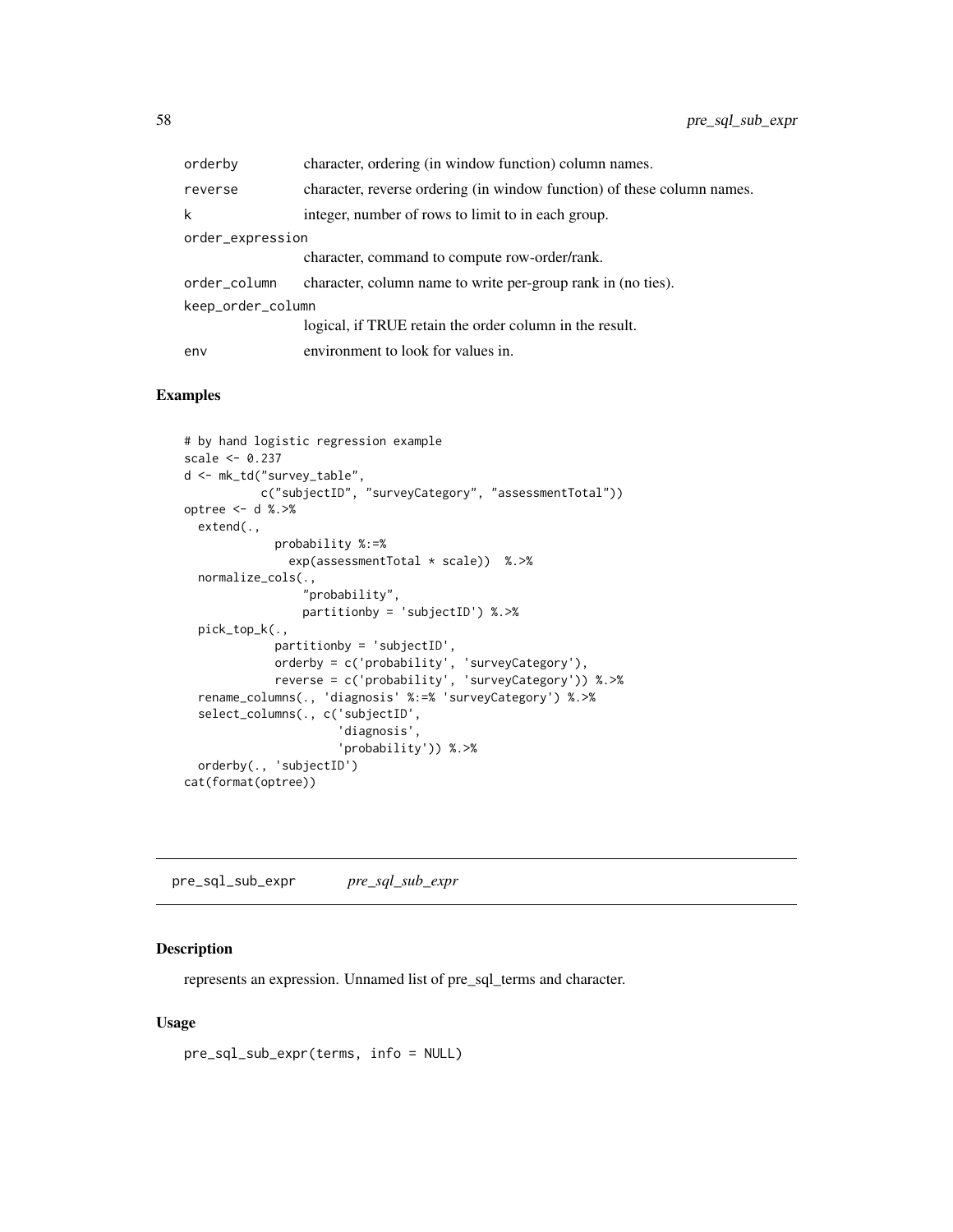#### project 59 and 59 and 59 and 59 and 59 and 59 and 59 and 59 and 59 and 59 and 59 and 59 and 59 and 59 and 59 and 59 and 59 and 59 and 59 and 59 and 59 and 59 and 59 and 59 and 59 and 59 and 59 and 59 and 59 and 59 and 59 a

### Arguments

| terms | list of pre sql tokens                                                       |
|-------|------------------------------------------------------------------------------|
| info  | named list of extra info with a name slot containing a single string without |
|       | spaces.                                                                      |

# Value

pre\_sql\_sub\_expr

project *project data by grouping, and adding aggregate columns.*

# Description

Supports bquote() .()-style name abstraction including .(-) notation to promote strings to names (please see here: [https://github.com/WinVector/rquery/blob/master/Examples/Substitut](https://github.com/WinVector/rquery/blob/master/Examples/Substitution/Substitution.md)ion/ [Substitution.md](https://github.com/WinVector/rquery/blob/master/Examples/Substitution/Substitution.md)).

# Usage

```
project(source, ..., groupby = c(), env = parent-frame())project_nse(source, ..., groupby = c(), env = parent.frame())
aggregate\_nse(source, ..., groupby = c(), env = parent-frame())
```
# Arguments

| source               | source to select from.             |
|----------------------|------------------------------------|
| $\sim$ $\sim$ $\sim$ | new column assignment expressions. |
| groupby              | grouping columns.                  |
| env                  | environment to look for values in. |

#### Value

project node.

# Examples

```
if (requireNamespace("DBI", quietly = TRUE) && requireNamespace("RSQLite", quietly = TRUE)) {
 my_db <- DBI::dbConnect(RSQLite::SQLite(),
                          ":memory:")
 d <- rq_copy_to(
   my_db, 'd',
   data.frame(group = c('a', 'a', 'b', 'b'),
              val = 1:4,
```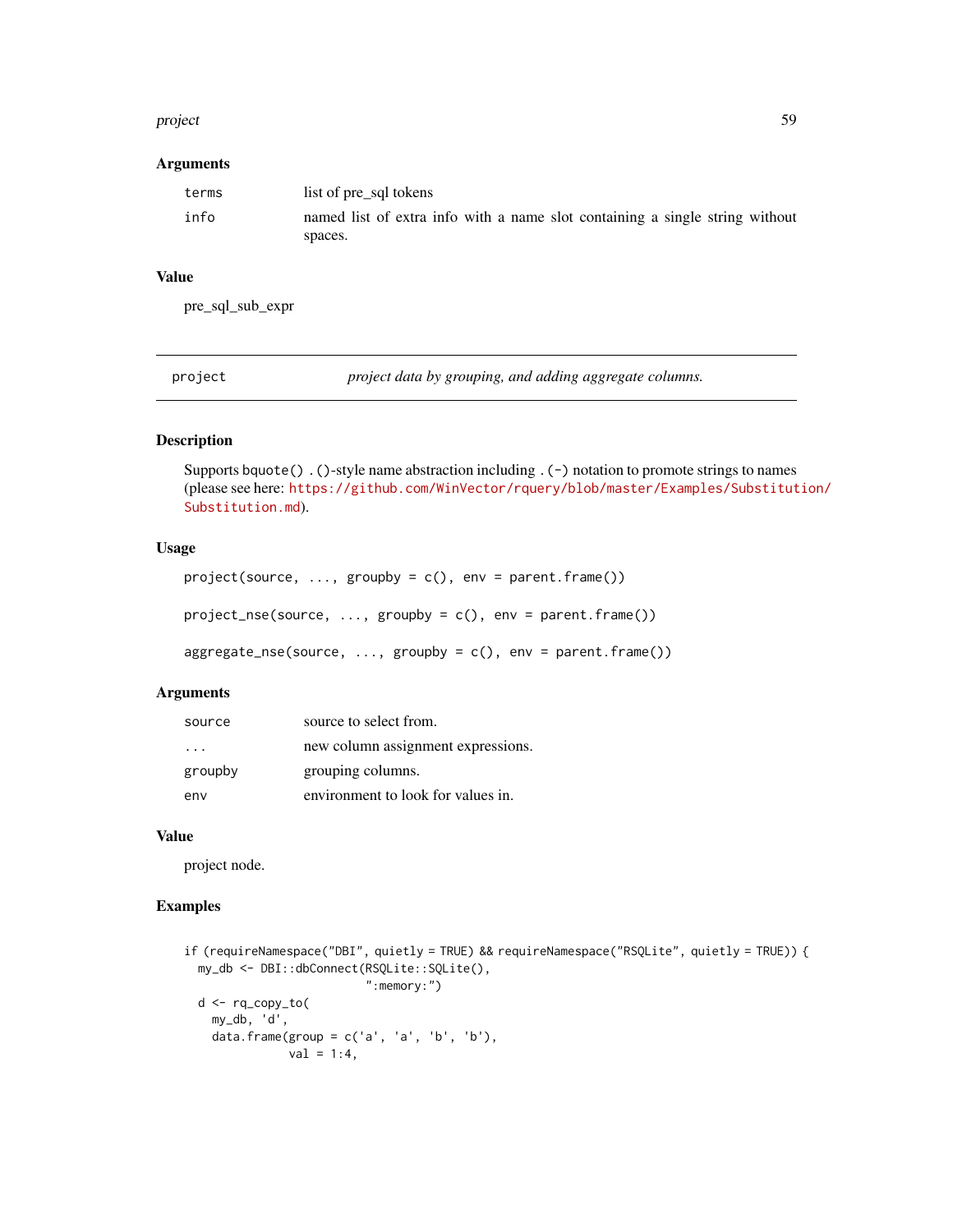```
stringsAsFactors = FALSE))
 op_tree <- d %.>%
   project(., groupby = "group", vmax %:=% max(val))
 cat(format(op_tree))
 sql <- to_sql(op_tree, my_db)
 cat(sql)
 execute(my_db, op_tree) %.>%
    print(.)
 op_tree <- d %.>%
   project(., groupby = NULL, vmax %:=% max(val))
 cat(format(op_tree))
 sql <- to_sql(op_tree, my_db)
 cat(sql)
 execute(my_db, op_tree) %.>%
   print(.)
 DBI::dbDisconnect(my_db)
}
```
project\_se *project data by grouping, and adding aggregate columns.*

# Description

project data by grouping, and adding aggregate columns.

# Usage

```
project_se(source, assignments, ..., groupby = c(), env = parent.frame())
```
aggregate\_se(source, assignments, ..., groupby = c(), env = parent.frame())

### Arguments

| source      | source to select from.                        |
|-------------|-----------------------------------------------|
| assignments | new column assignment expressions.            |
|             | not used, force later arguments to be by name |
| groupby     | grouping columns.                             |
| env         | environment to look for values in.            |

### Value

project node.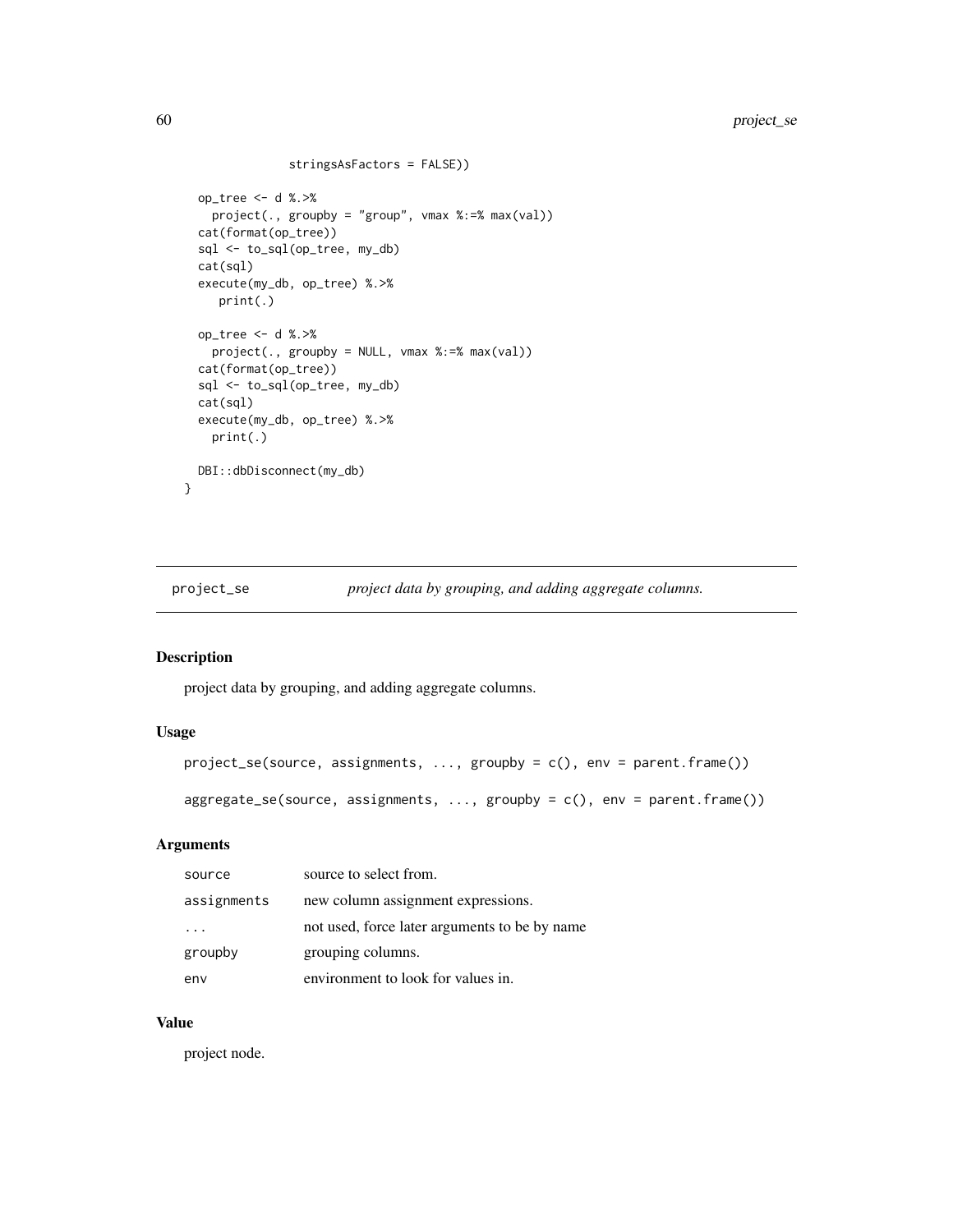# quantile\_cols 61

### Examples

```
if (requireNamespace("DBI", quietly = TRUE) && requireNamespace("RSQLite", quietly = TRUE)) {
 my_db <- DBI::dbConnect(RSQLite::SQLite(),
                          ":memory:")
 d <- rq_copy_to(
   my_db, 'd',
   data.frame(group = c('a', 'a', 'b', 'b'),
               val = 1:4,stringsAsFactors = FALSE))
 op_tree <- d %.>%
   project_se(., groupby = "group", "vmax" %:=% "max(val)")
 cat(format(op_tree))
 sql <- to_sql(op_tree, my_db)
 cat(sql)
 execute(my_db, op_tree) %.>%
    print(.)
 op_tree <- d %.>%
   project_se(., groupby = NULL, "vmax" %:=% "max(val)")
 cat(format(op_tree))
 sql <- to_sql(op_tree, my_db)
 cat(sql)
 execute(my_db, op_tree) %.>%
    print(.)
 DBI::dbDisconnect(my_db)
}
```
<span id="page-60-0"></span>

| quantile_cols | Compute quantiles of specified columns (without interpolation, needs |
|---------------|----------------------------------------------------------------------|
|               | <i>a database with window functions).</i>                            |

### Description

Compute quantiles of specified columns (without interpolation, needs a database with window functions).

#### Usage

```
quantile_cols(
  db,
 incoming_table_name,
  ...,
 probs = seq(0, 1, 0.25),
 probs_name = "quantile_probability",
 cols = rq_colnames(db, incoming_table_name),
```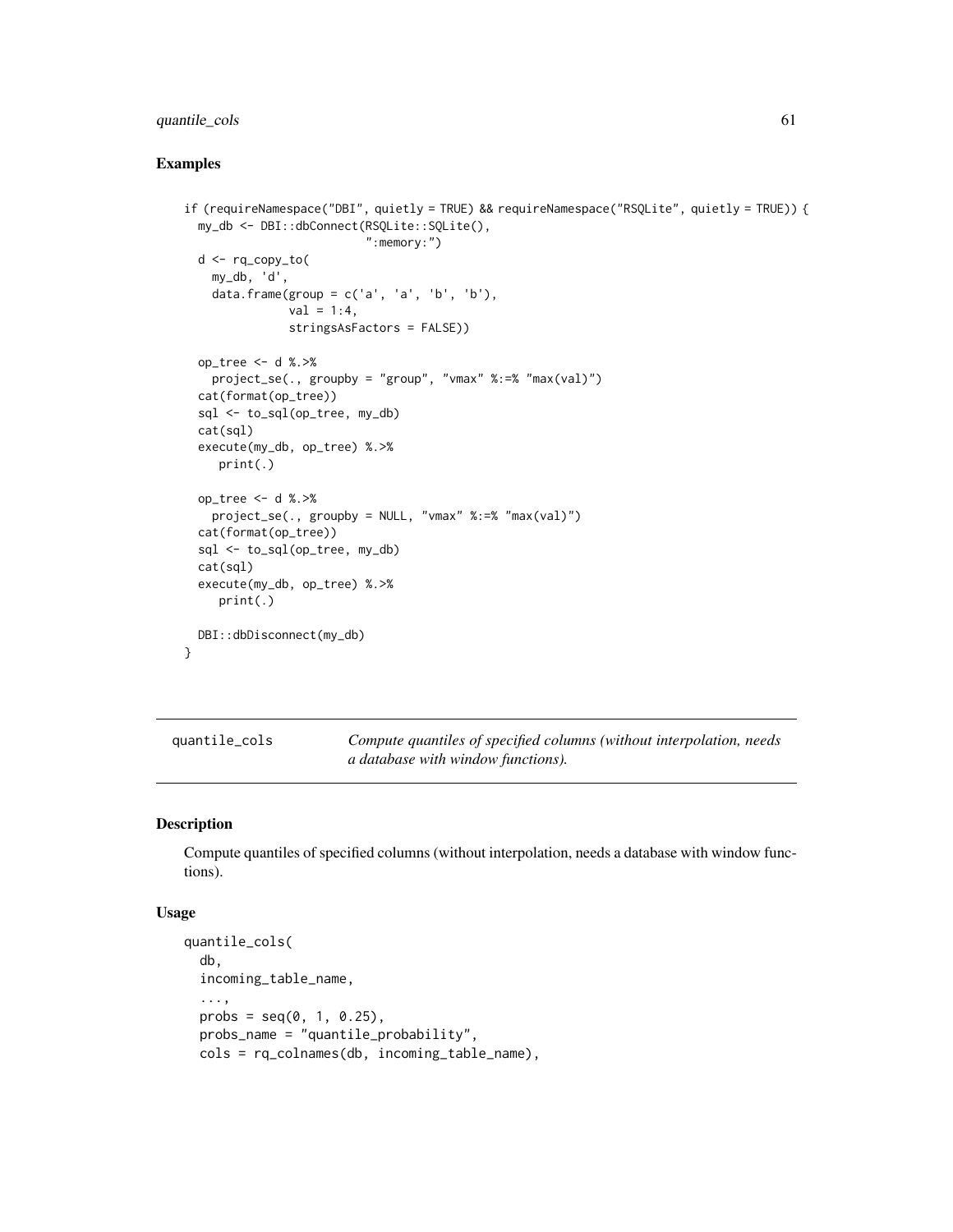```
qualifiers = NULL
\mathcal{L}
```
# Arguments

| db                  | database connection                                                                                 |  |
|---------------------|-----------------------------------------------------------------------------------------------------|--|
| incoming_table_name |                                                                                                     |  |
|                     | name of table to compute quantiles of                                                               |  |
| .                   | force later arguments to bind by name                                                               |  |
| probs               | numeric, probabilities to compute quantiles of                                                      |  |
| probs_name          | character name for probability column                                                               |  |
| cols                | character, columns to compute quantiles of                                                          |  |
| qualifiers          | optional named ordered vector of strings carrying additional db hierarchy terms,<br>such as schema. |  |

# Value

data.frame of quantiles

### See Also

[quantile\\_node](#page-61-0), [rsummary](#page-80-0)

<span id="page-61-0"></span>

| quantile_node | Compute quantiles over non-NULL values (without interpolation, |
|---------------|----------------------------------------------------------------|
|               | needs a database with window functions).                       |

# Description

Please see [https://github.com/WinVector/rquery/blob/master/extras/Summary\\_Example.](https://github.com/WinVector/rquery/blob/master/extras/Summary_Example.md) [md](https://github.com/WinVector/rquery/blob/master/extras/Summary_Example.md) for an example.

# Usage

```
quantile_node(
 source,
 cols = NULL,
  ...,
  probs_name = "quantile_probability",
 probs = seq(0, 1, 0.25),
  tmp_name_source = wrapr::mk_tmp_name_source("qn"),
  temporary = TRUE,
  qualifiers = NULL
\mathcal{E}
```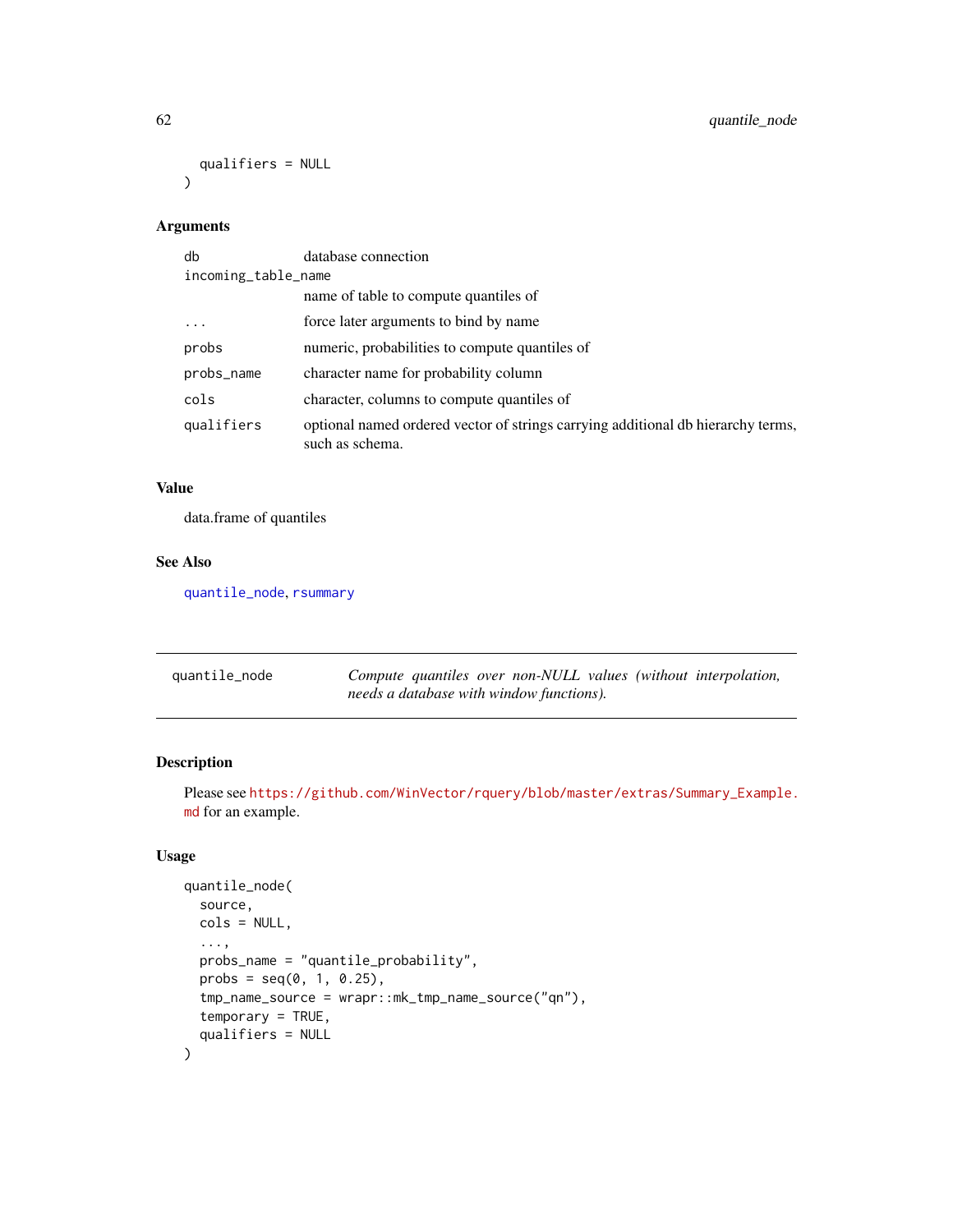# quote\_identifier 63

# Arguments

| source          | source to select from (relop or data.frame).                                                        |  |
|-----------------|-----------------------------------------------------------------------------------------------------|--|
| cols            | character, compute quantiles for these columns (NULL indicates all columns).                        |  |
| $\ddots$ .      | force later arguments to be bound by name                                                           |  |
| probs_name      | character, column name to write probs in.                                                           |  |
| probs           | numeric quantiles to compute                                                                        |  |
| tmp_name_source |                                                                                                     |  |
|                 | $w$ rapr::mk tmp name source $($ ), temporary name generator.                                       |  |
| temporary       | logical, if TRUE use temporary tables                                                               |  |
| qualifiers      | optional named ordered vector of strings carrying additional db hierarchy terms,<br>such as schema. |  |

# Details

This is a non\_sql\_node, so please see [non\\_sql\\_node](#page-48-0) for some of the issues for this node type.

# Value

table of quantiles

# See Also

[quantile\\_cols](#page-60-0), [rsummary](#page-80-0), [non\\_sql\\_node](#page-48-0)

quote\_identifier *Quote an identifier.*

# Description

Quote an identifier.

# Usage

quote\_identifier(x, id)

# Arguments

|    | database handle or rquery_db_info object. |
|----|-------------------------------------------|
| id | character to quote                        |

# Value

quoted identifier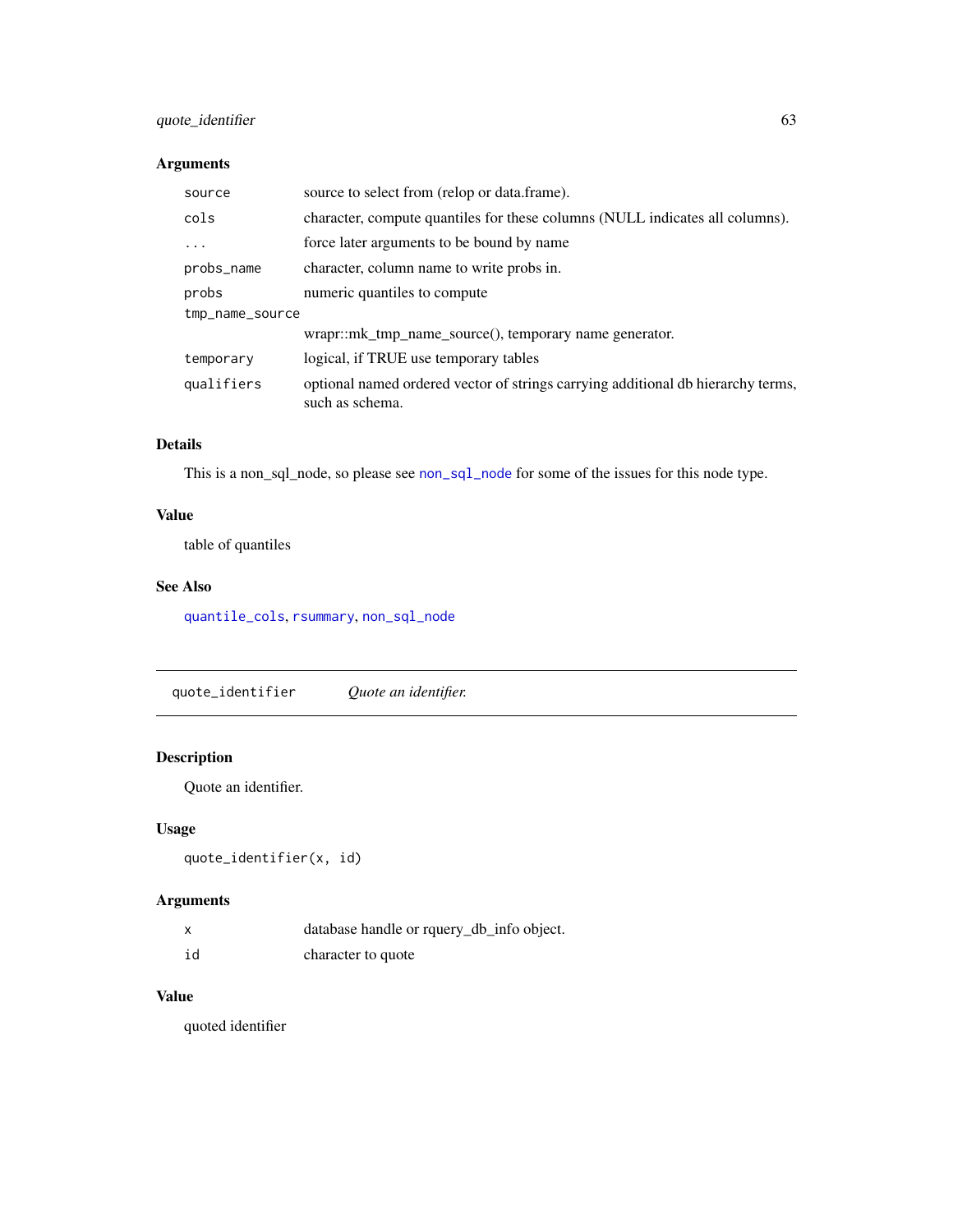quote\_literal *Quote a value*

# Description

Quote a value

# Usage

quote\_literal(x, o)

# Arguments

|   | database handle or rquery_db_info object. |
|---|-------------------------------------------|
| ο | value to quote                            |

# Value

quoted string

quote\_string *Quote a string*

# Description

Quote a string

# Usage

quote\_string(x, s)

# Arguments

|    | database handle or rquery_db_info object. |
|----|-------------------------------------------|
| -S | character to quote                        |

# Value

quoted string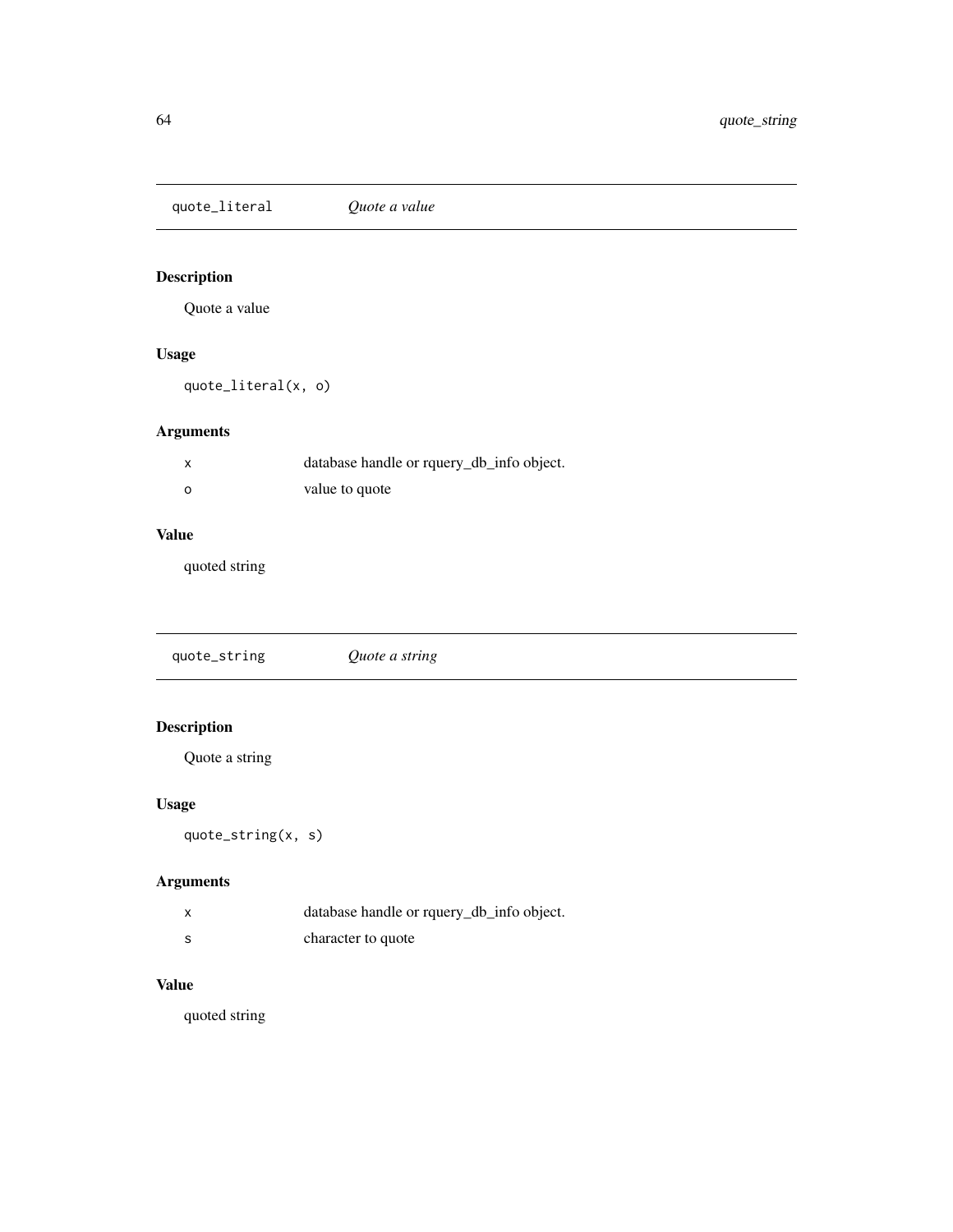quote\_table\_name *Quote a table name.*

# Description

Quote a table name.

# Usage

quote\_table\_name(x, id, ..., qualifiers = character(0))

# Arguments

| $\mathsf{x}$ | database handle or rquery_db_info object.                                                  |
|--------------|--------------------------------------------------------------------------------------------|
| id           | character to quote                                                                         |
| .            | not used, force later arguments to bind by name.                                           |
| qualifiers   | named ordered vector of strings carrying additional db hierarchy terms, such as<br>schema. |

# Value

quoted identifier

rename\_columns *Make a rename columns node (copies columns not renamed).*

# Description

Make a rename columns node (copies columns not renamed).

# Usage

```
rename_columns(source, cmap, env = parent.frame())
```
# Arguments

| source | source to rename from.                                                  |
|--------|-------------------------------------------------------------------------|
| cmap   | map written as new column names as keys and old column names as values. |
| env    | environment to look to.                                                 |

# Value

rename columns node.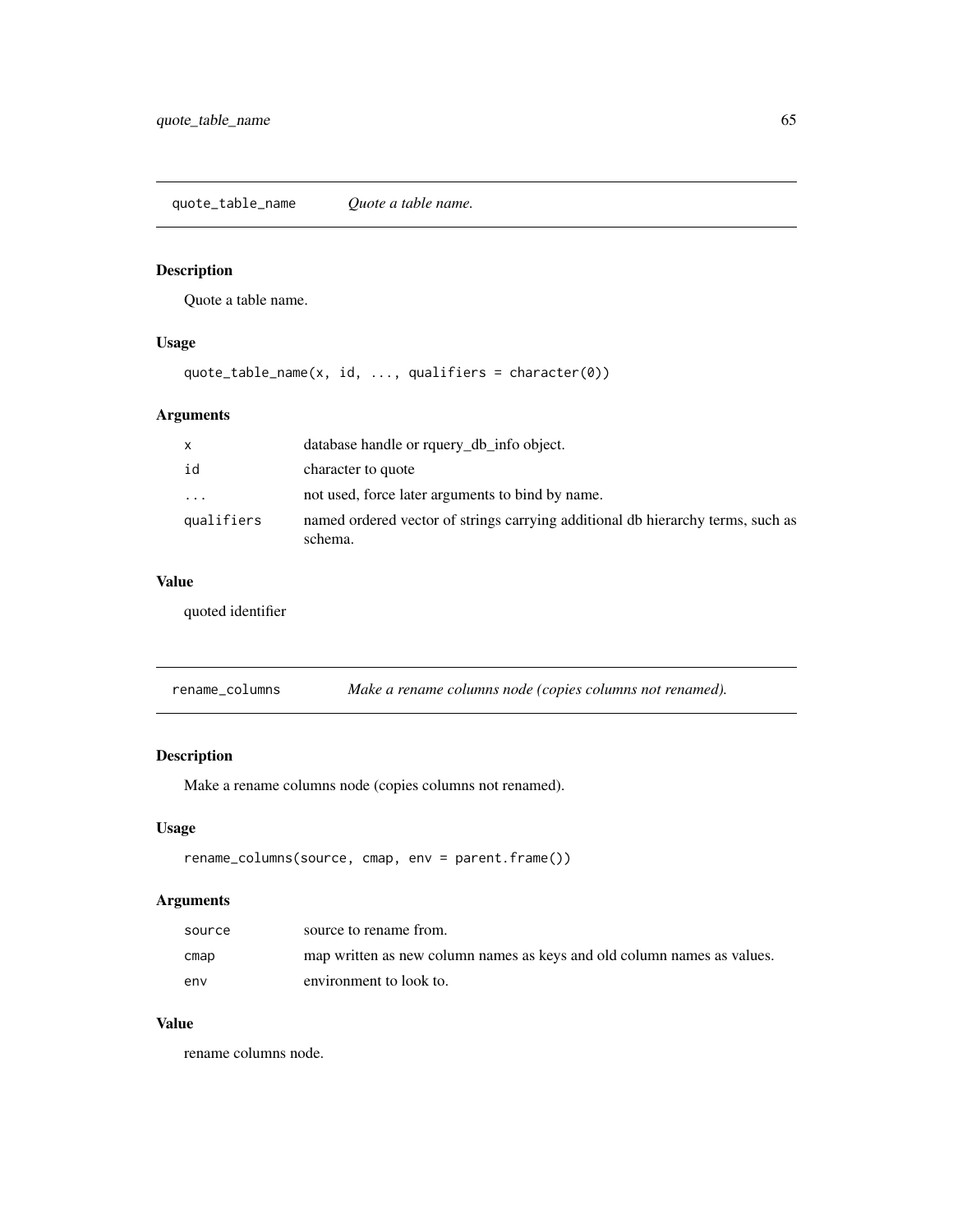# Examples

```
if (requireNamespace("DBI", quietly = TRUE) && requireNamespace("RSQLite", quietly = TRUE)) {
 my_db <- DBI::dbConnect(RSQLite::SQLite(), ":memory:")
 d <- rq_copy_to(my_db, 'd',
                   data.frame(AUC = 0.6, R2 = 0.2, z = 3))
 op_tree <- rename_columns(d, c('R2' %:=% 'AUC', 'AUC' %:=% 'R2'))
 cat(format(op_tree))
 sql <- to_sql(op_tree, my_db)
 cat(sql)
 print(DBI::dbGetQuery(my_db, sql))
 DBI::dbDisconnect(my_db)
}
```
row\_counts *Build an optree pipeline counts rows.*

### Description

This is an example of building up a desired pre-prepared pipeline fragment from relop nodes.

### Usage

```
row\_counts(source, ..., groupby = character(0), env = parent-frame())
```
#### Arguments

| source                  | relop tree or data.frame source.             |
|-------------------------|----------------------------------------------|
| $\cdot$ $\cdot$ $\cdot$ | force later arguments to bind by name.       |
| groupby                 | partitioning (window function) column names. |
| env                     | environment to look for values in.           |

### Examples

```
# by hand logistic regression example
d <- mk_td("survey_table",
           c("subjectID", "surveyCategory", "assessmentTotal"))
optree <- d %.>%
  row_counts(., groupby = "subjectID")
cat(format(optree))
```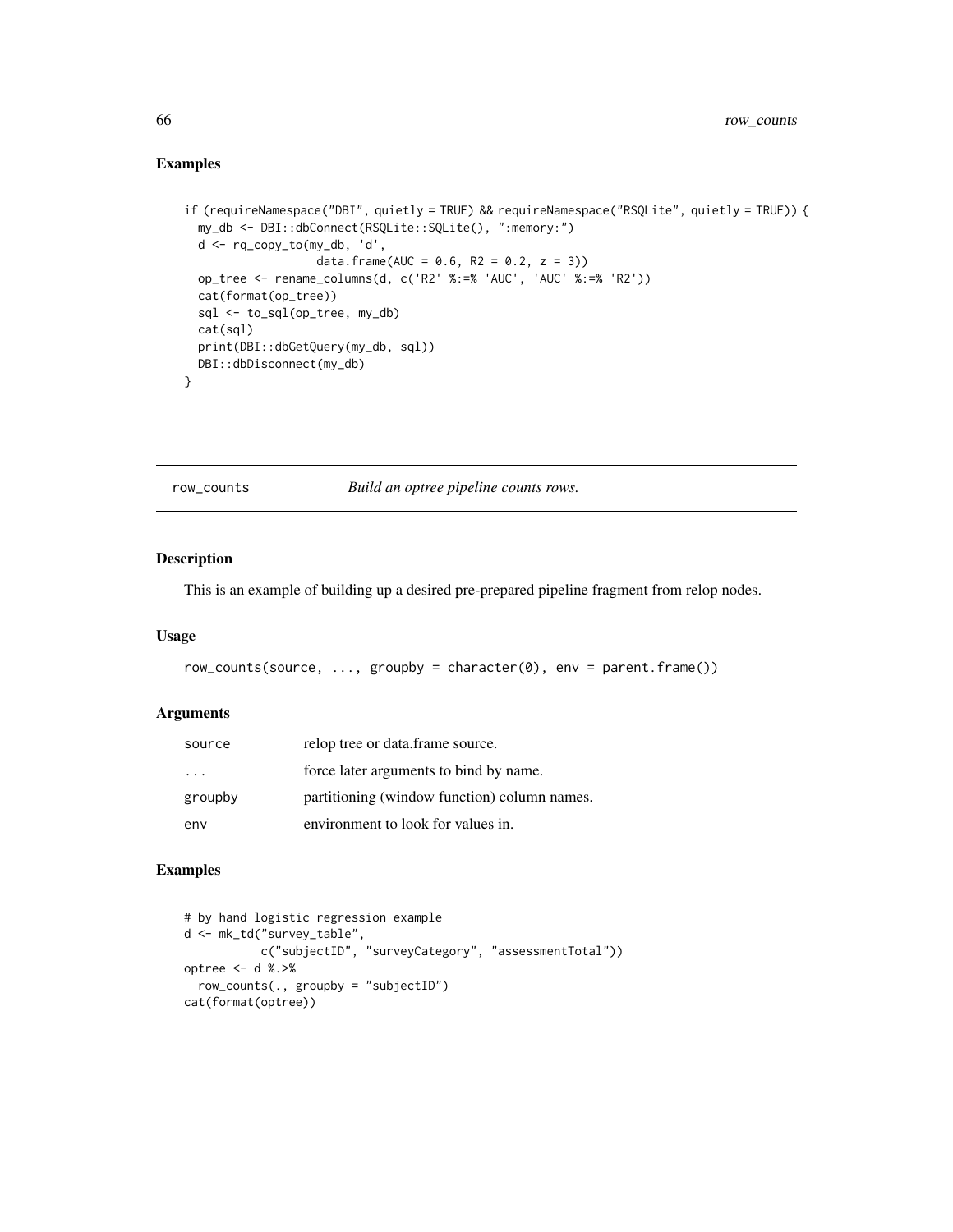rquery rquery*: Relational Query Generator for Data Manipulation*

### Description

rquery supplies a piped query generator based on Edgar F. Codd's relational algebra and operator names (plus experience using SQL and dplyr at big data scale). The design represents an attempt to make SQL more teachable by denoting composition a sequential pipeline notation instead of nested queries or functions. Package features include: data processing trees or pipelines as observable objects (able to report both columns produced and columns used), optimized SQL generation as an explicit user visible modeling step, and convenience methods for applying query trees to in-memory data.frames.

#### Details

Note: rquery is a "database first" design. This means choices are made that favor database implementation. These include: capturing the entire calculation prior to doing any work (and using recursive methods to inspect this object, which can limit the calculation depth to under 1000 steps at a time), preferring "tame column names" (which isn't a bad idea in 'R' anyway as columns and variables are often seen as cousins), and not preserving row or column order (or supporting numeric column indexing). Also, rquery does have a fast in-memory implementation: rqdatatable (thanks to the data.table, so one can in fact use 'rquery' without a database.

rquery\_apply\_to\_data\_frame

*Execute optree in an environment where d is the only data.*

### Description

Default DB uses RSQLite (so some functions are not supported).

### Usage

```
rquery_apply_to_data_frame(
  d,
  optree,
  ...,
  limit = NULL,sourcelimit = NULL,
  allow_executor = TRUE,
  env = parent.frame()
)
```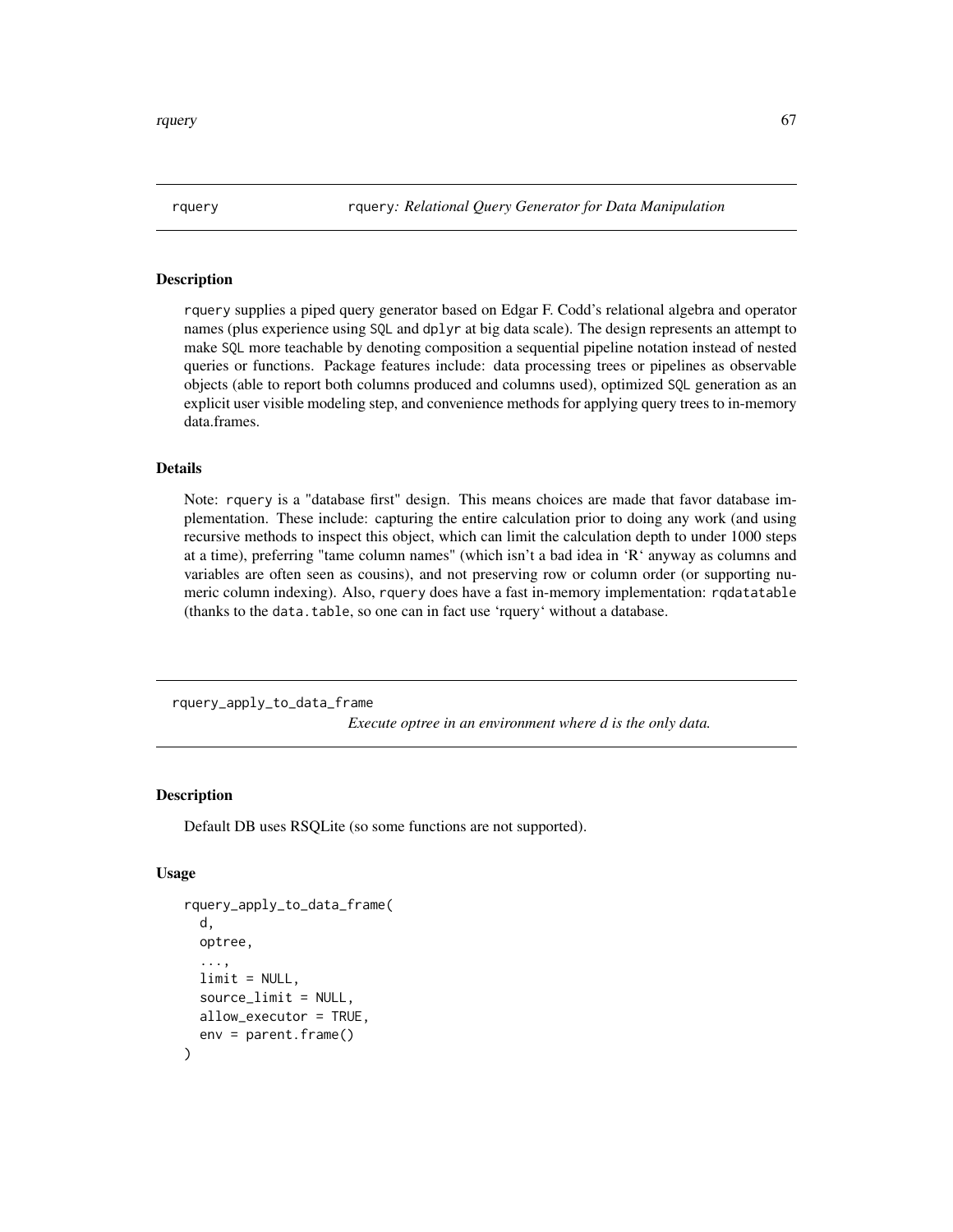### Arguments

| d            | data.frame or named list of data.frames.                                                      |
|--------------|-----------------------------------------------------------------------------------------------|
| optree       | rquery rel_op operation tree.                                                                 |
| $\ddots$ .   | force later arguments to bind by name.                                                        |
| limit        | integer, if not NULL limit result to no more than this many rows.                             |
| source_limit | numeric if not NULL limit sources to this many rows.                                          |
|              | allow_executor logical if TRUE allow any executor set as requery.requery_executor to be used. |
| env          | environment to look to.                                                                       |

### Value

data.frame result

#### Examples

```
# WARNING: example tries to change rquery.rquery_db_executor option to RSQLite and back.
if (requireNamespace("DBI", quietly = TRUE) && requireNamespace("RSQLite", quietly = TRUE)) {
  db <- DBI::dbConnect(RSQLite::SQLite(), ":memory:")
  RSQLite::initExtension(db)
  old_0 \leftarrow options(list("rquery.rquery_db\_execution" = list(db = db)))optree <- mk_td("d", c("AUC", "R2", "D")) %.>%
  extend(., c %:=% sqrt(R2)) %.>%
    orderby(., \text{cols} = \text{"R2"}, reverse = "R2")
  d <- data.frame(AUC = 0.6, R2 = c(0.1, 0.2), D = NA, z = 2)
  v <- rquery_apply_to_data_frame(d, optree)
  print(v)
  # now load up a table without an R2 column,
  # want to show this is caught
  d \le - data.frame(z = 1)tryCatch(
     rquery_apply_to_data_frame(d, optree),
     error = function(e) { as. character(e)}) %.>%
    print(.)
  options(old_o)
  DBI::dbDisconnect(db)
}
```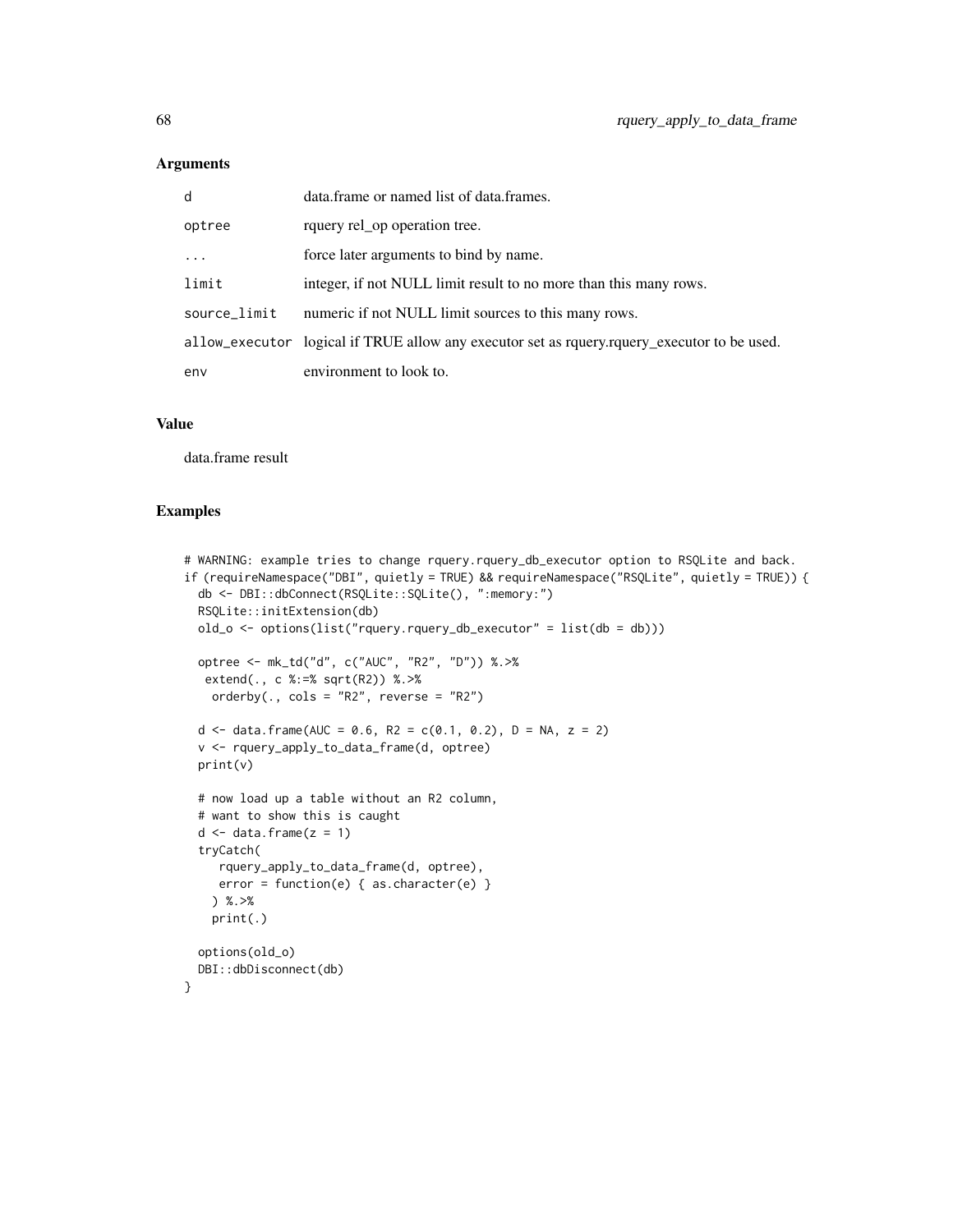# Description

Build a db information stand-in

# Usage

```
rquery_db_info(
  ...,
 connection = NULL,
 is\_dbi = FALSE,identifier_quote_char = "\"",
 string_quote_char = "'",
 overrides = NULL,
 note = ",
 connection_options = rq_connection_advice(connection),
 db_methods = rquery_default_methods()
)
```
# Arguments

|                       | force all arguments to be by name.                    |  |
|-----------------------|-------------------------------------------------------|--|
| connection            | connection handle to database or Spark.               |  |
| is_dbi                | if TRUE the database connection can be used with DBI. |  |
| identifier_quote_char |                                                       |  |
|                       | character, quote to put around identifiers.           |  |
| string_quote_char     |                                                       |  |
|                       | character, quote to put around strings.               |  |
| overrides             | named list of functions to place in info.             |  |
| note                  | character note to add to display form.                |  |
| connection_options    |                                                       |  |
|                       | named list of per-connection options.                 |  |
| db_methods            | named list of to sql methods.                         |  |

# Value

rquery\_db\_info object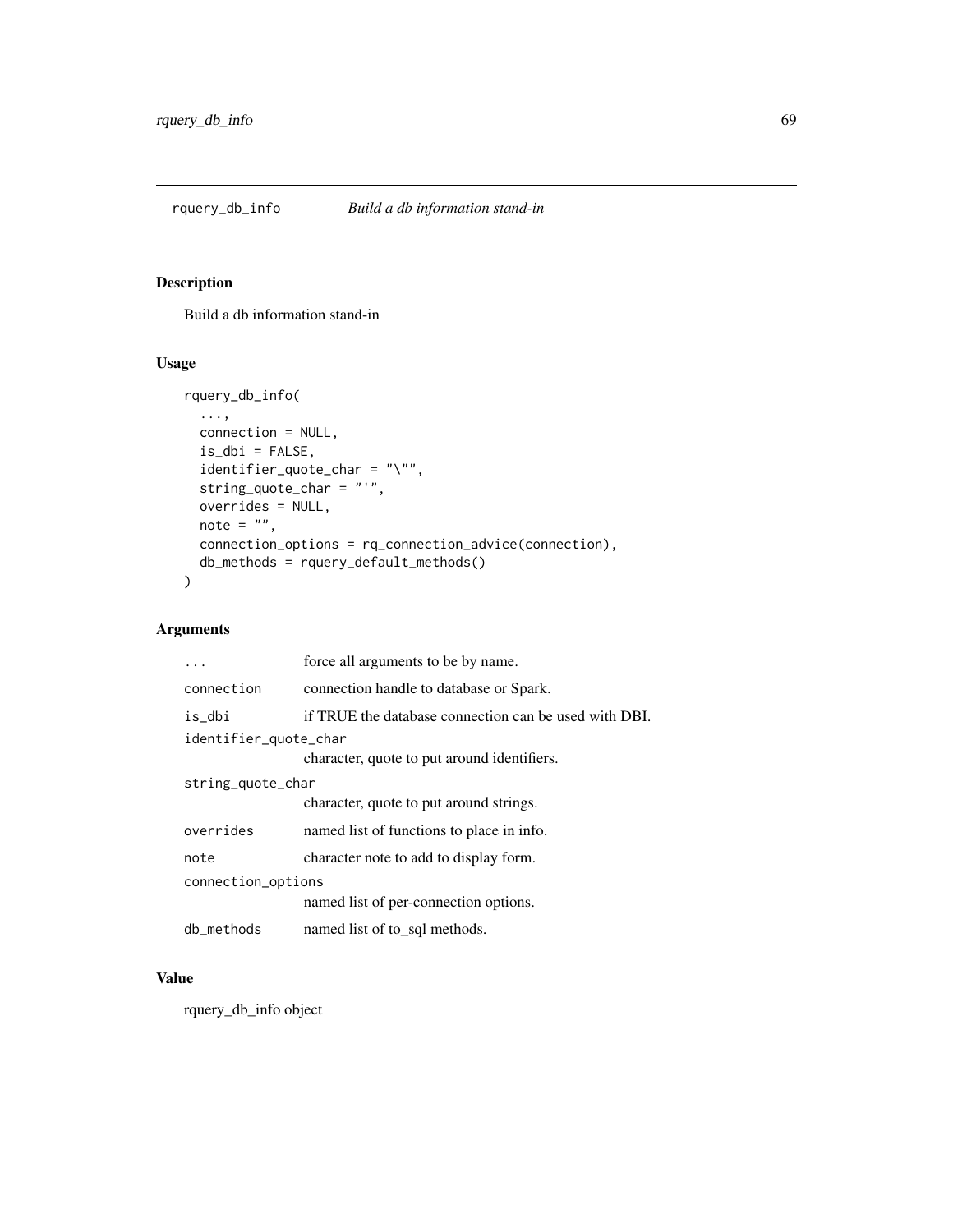```
rquery_default_db_info
```
*An example* rquery\_db\_info *object useful for formatting* SQL *without a database connection.*

# Description

An example rquery\_db\_info object useful for formatting SQL without a database connection.

# Usage

```
rquery_default_db_info()
```
# Value

a rquery\_db\_info without a connection and vanilla settings.

rq\_colnames *List table column names.*

# Description

List table column names.

# Usage

```
rq_colnames(db, table_name, ..., qualifiers = NULL)
```
# Arguments

| db         | Connection handle                                                                                   |
|------------|-----------------------------------------------------------------------------------------------------|
| table_name | character table name                                                                                |
| $\cdots$   | not used, force later argument to bind by name                                                      |
| qualifiers | optional named ordered vector of strings carrying additional db hierarchy terms,<br>such as schema. |

# Value

character list of column names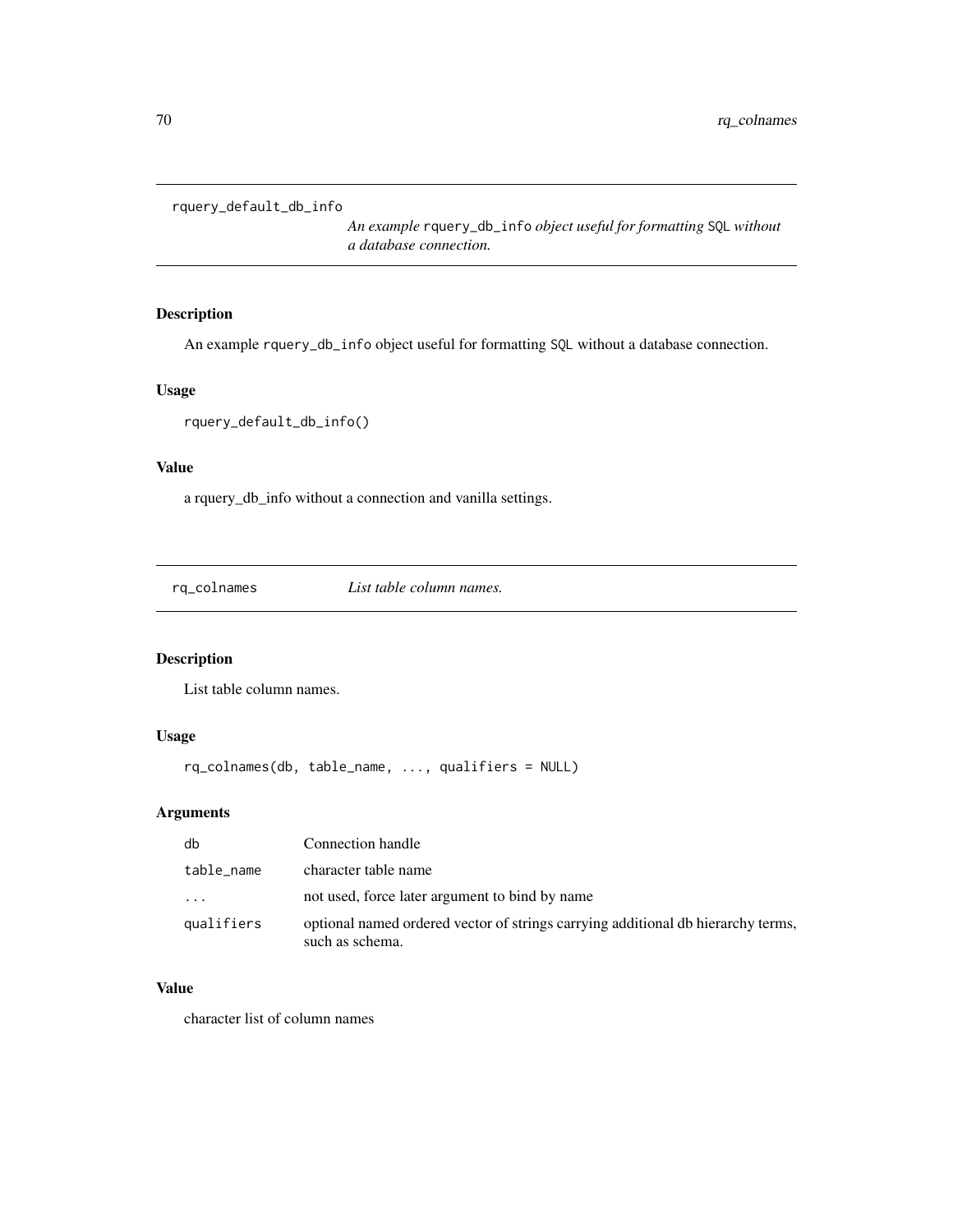### Description

Example values not necessarily all from same row. Taking values from different rows is to try to work around NA not carrying type/class info in many cases.

#### Usage

```
rq_coltypes(
  db,
  table_name,
  ...,
  qualifiers = NULL,
  prefer_not_NA = FALSE,
  force_check = FALSE
\mathcal{L}
```
#### Arguments

| db            | Connection handle.                                                                                  |
|---------------|-----------------------------------------------------------------------------------------------------|
| table_name    | character table name referring to a non-empty table.                                                |
| $\ddotsc$     | force later arguments to bind by name.                                                              |
| qualifiers    | optional named ordered vector of strings carrying additional db hierarchy terms,<br>such as schema. |
| prefer_not_NA | logical, if TRUE try to find an non-NA example for all columns (FALSE just for<br>logical columns). |
| force_check   | logical, if TRUE perform checks regardless of check_logical_column_types op-<br>tion setting.       |

### Value

single row data.frame with example values, not all values necessarily from same database row.

# Examples

```
if(requireNamespace("DBI", quietly = TRUE) && requireNamespace("RSQLite", quietly = TRUE)) {
 db <- DBI::dbConnect(RSQLite::SQLite(), ":memory:")
 # getDBOption(db, "check_logical_column_types", FALSE)
 # options(rq_connection_tests(db))
 # getDBOption(db, "check_logical_column_types", FALSE)
 d \leq - data.frame(w = c(NA, 1L),
                  x= c(NA, 2.0),
```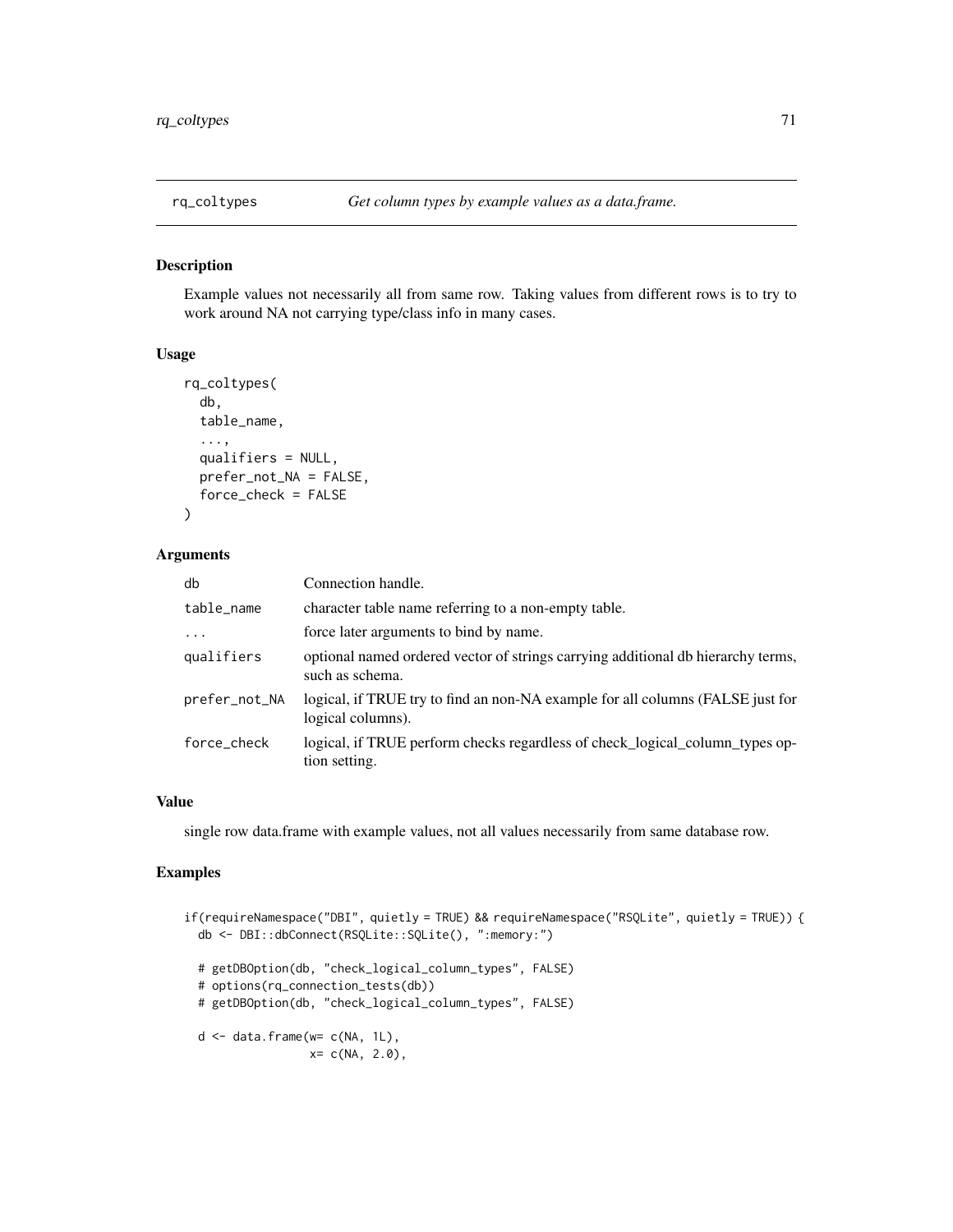```
y= factor(c(NA, "x")),
                  z= c(NA, "y"),
                  want = c(1, 0),stringsAsFactors=FALSE)
 d \leq rq_{\text{copy\_to}}(db, 'd', d')overwrite = TRUE,
                   temporary = TRUE)
 res <- d %.>%
   extend(.,
               wc %:=% ifelse(w>1, "x", "y"),
               wn %:=% ifelse(w>1, 1, 2),
               xc %:=% ifelse(x>1, "x", "y"),
               xn %:=% ifelse(x>1, 1, 2),
               yc %:=% ifelse(y=="a", "x", "y"),
               yn %:=% ifelse(y=="a", "x", "y")) %.>%
   materialize(db, .)
 resn <- DBI::dbQuoteIdentifier(db, res$table_name)
 print("full table types")
 print(str(DBI::dbGetQuery(db, paste("SELECT * FROM", resn))))
 print("single row mis-reported types")
 print(str(DBI::dbGetQuery(db, paste("SELECT * FROM", resn, "WHERE want=1"))))
 print("rq_coltypes correct synthetic example row types")
 print(str(rq_coltypes(db, res$table_name, force_check = TRUE)))
 DBI::dbDisconnect(db)
}
```
rq\_connection\_advice *Get advice for a DB connection (beyond tests).*

# Description

These settings are set by the package maintainers based on experience with specific databases.

#### Usage

```
rq_connection_advice(db)
```
#### Arguments

db database connection handle

#### Value

named list of options

#### See Also

[rq\\_connection\\_tests](#page-73-0)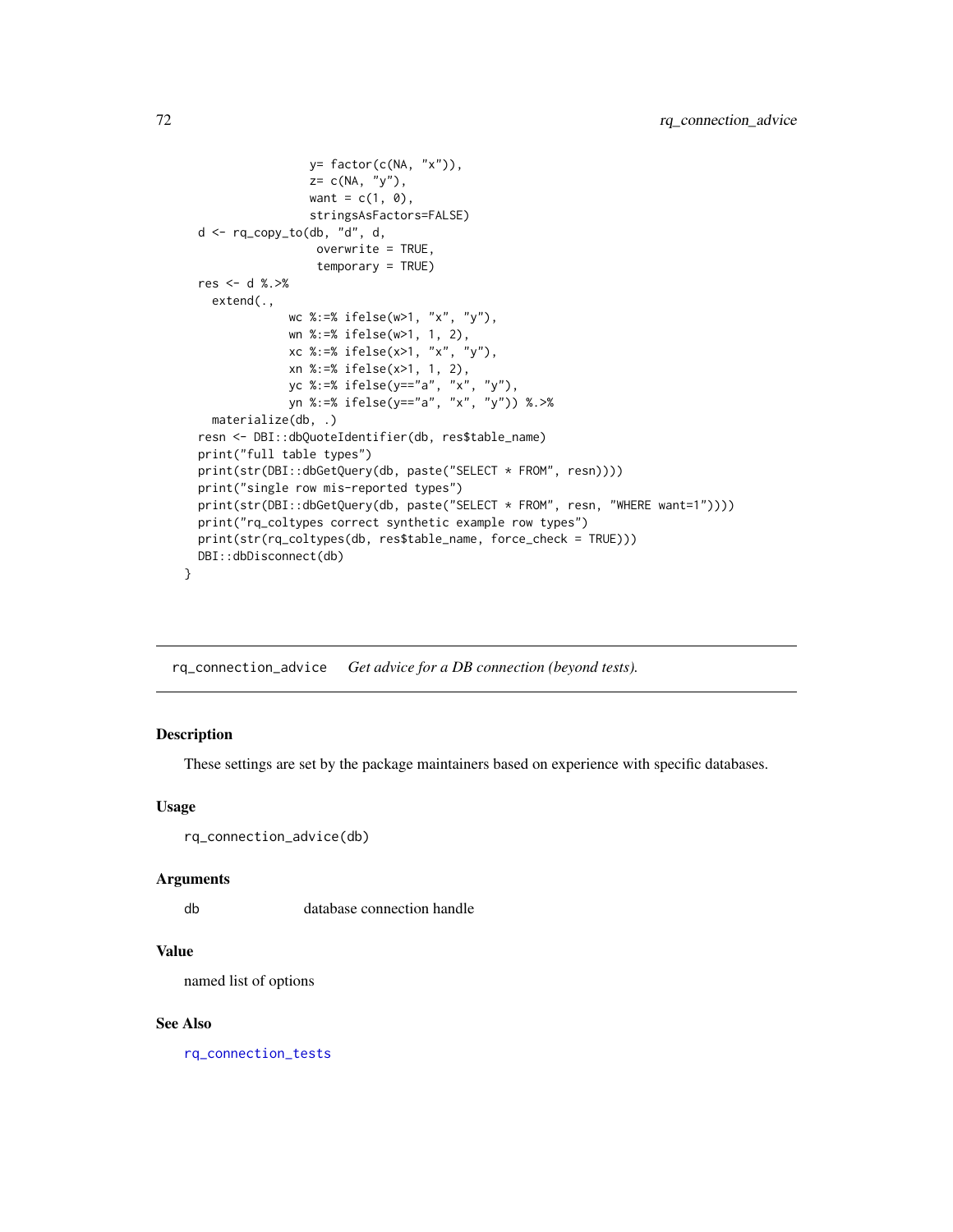# <span id="page-72-0"></span>rq\_connection\_name 73

# Examples

```
if(requireNamespace("DBI", quietly = TRUE) && requireNamespace("RSQLite", quietly = TRUE)) {
 my_db <- DBI::dbConnect(RSQLite::SQLite(), ":memory:")
 print(rq_connection_name(my_db))
 print(rq_connection_advice(my_db))
 DBI::dbDisconnect(my_db)
}
```
rq\_connection\_name *Build a canonical name for a db connection class.*

# Description

Build a canonical name for a db connection class.

#### Usage

```
rq_connection_name(db)
```
#### Arguments

db Database connection handle.

#### Value

character, key version of handle for option lookups.

```
if(requireNamespace("DBI", quietly = TRUE) && requireNamespace("RSQLite", quietly = TRUE)) {
 my_db <- DBI::dbConnect(RSQLite::SQLite(), ":memory:")
 print(rq_connection_name(my_db))
 DBI::dbDisconnect(my_db)
}
```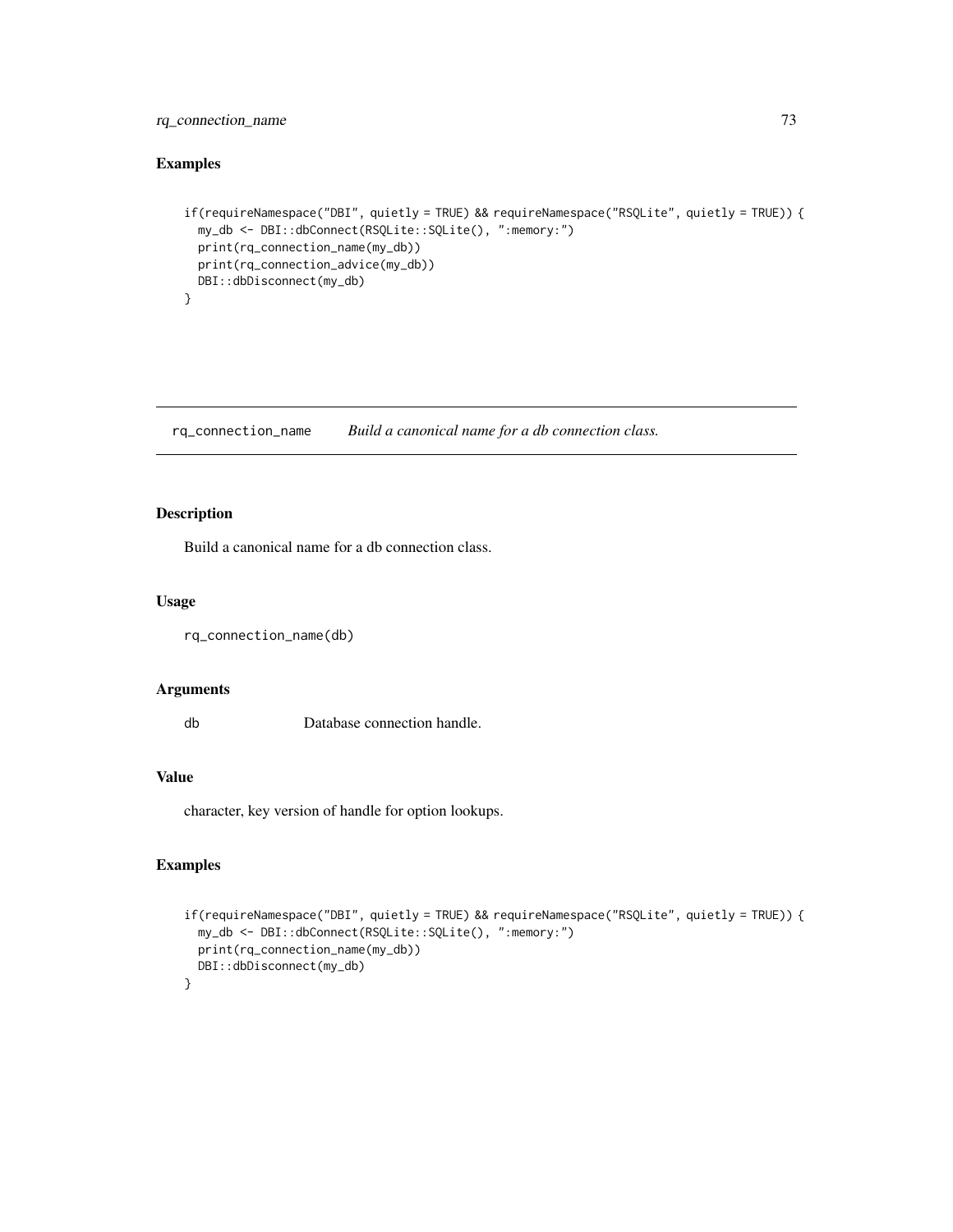<span id="page-73-0"></span>rq\_connection\_tests *Try and test database for some option settings.*

# Description

These settings are estimated by experiments. This is not the full set of options- but just the ones tested here.

#### Usage

```
rq_connection_tests(db, ..., overrides = NULL, use_advice = TRUE)
```
### Arguments

| db         | database connection handle.                                                        |
|------------|------------------------------------------------------------------------------------|
| $\ddotsc$  | force later arguments to bind by name.                                             |
| overrides  | named character vector or list, options (just name, not DB qualification) to force |
| use_advice | logical if TRUE incorporate hard-coded advice.                                     |

#### Details

Note: tests are currently run in the default schema. Also it is normal to see some warning/error messages as different database capabilities are tested.

#### Value

named list of options

# See Also

[rq\\_connection\\_advice](#page-71-0)

```
if(requireNamespace("DBI", quietly = TRUE) && requireNamespace("RSQLite", quietly = TRUE)) {
 my_db <- DBI::dbConnect(RSQLite::SQLite(), ":memory:")
 print(rq_connection_name(my_db))
 print(rq_connection_tests(my_db,
     overrides = c("use_DBI_dbExistsTable" = FALSE)))
 # the following would set options
 # print(options(rq_connection_tests(my_db)))
 DBI::dbDisconnect(my_db)
}
```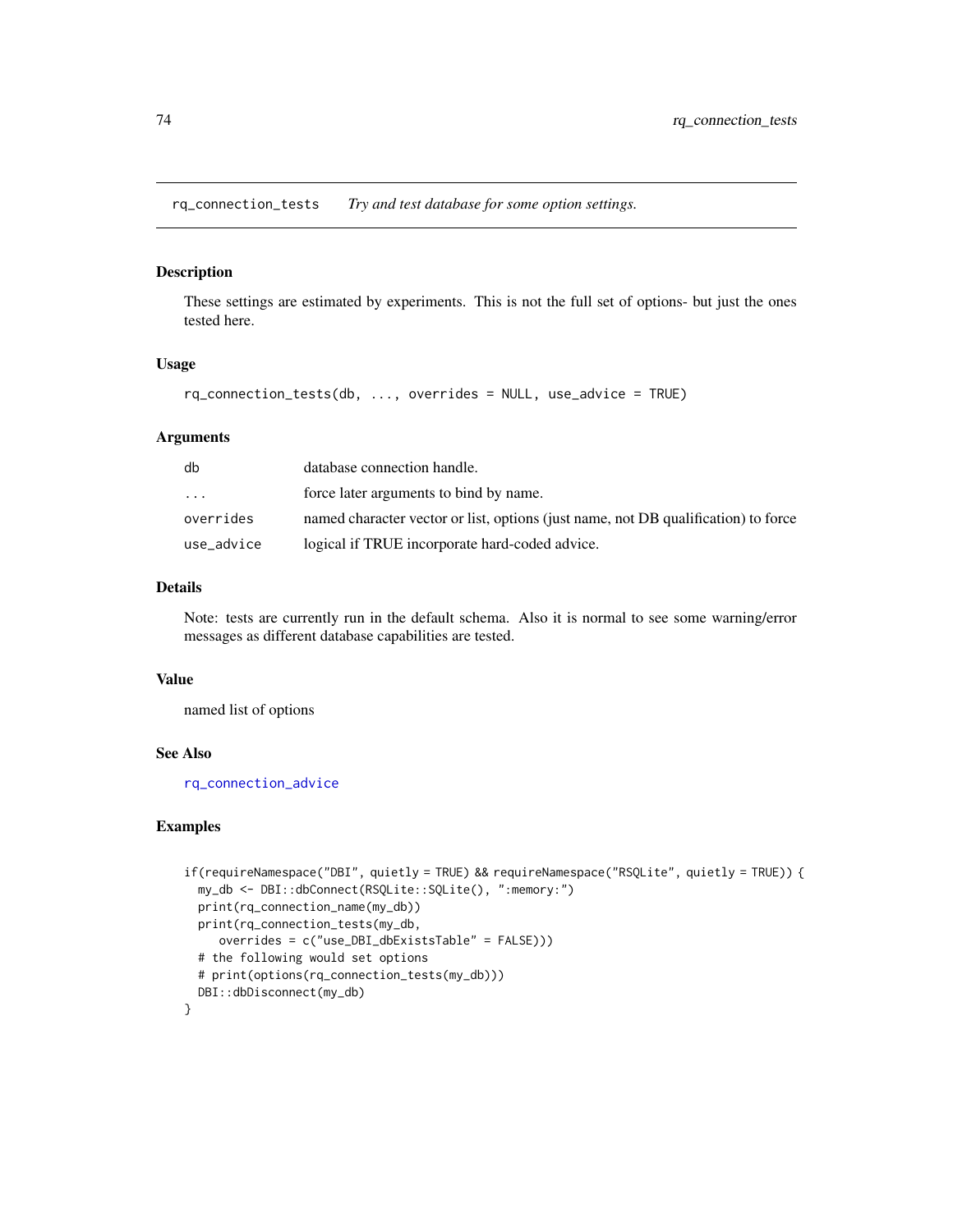<span id="page-74-1"></span><span id="page-74-0"></span>

# Description

Copy local R table to remote data handle.

# Usage

```
rq_copy_to(
  db,
  table_name,
 d,
  ...,
 qualifiers = NULL,
 overwrite = FALSE,
  temporary = TRUE,
  rowidcolumn = NULL
)
```
# Arguments

| db          | database connection handle.                                                                         |
|-------------|-----------------------------------------------------------------------------------------------------|
| table name  | name of table to create.                                                                            |
| d           | data. frame to copy to database.                                                                    |
| $\ddots$ .  | force later argument to be by name                                                                  |
| qualifiers  | optional named ordered vector of strings carrying additional db hierarchy terms,<br>such as schema. |
| overwrite   | logical, if TRUE try to overwrite existing table.                                                   |
| temporary   | logical, if TRUE try to mark table as temporary.                                                    |
| rowidcolumn | character, name to land row-ids.                                                                    |

# Value

a relop representation of the data

# See Also

[db\\_td](#page-18-0), [mk\\_td](#page-45-0), [materialize](#page-42-0), [execute](#page-22-0), [to\\_sql](#page-95-0)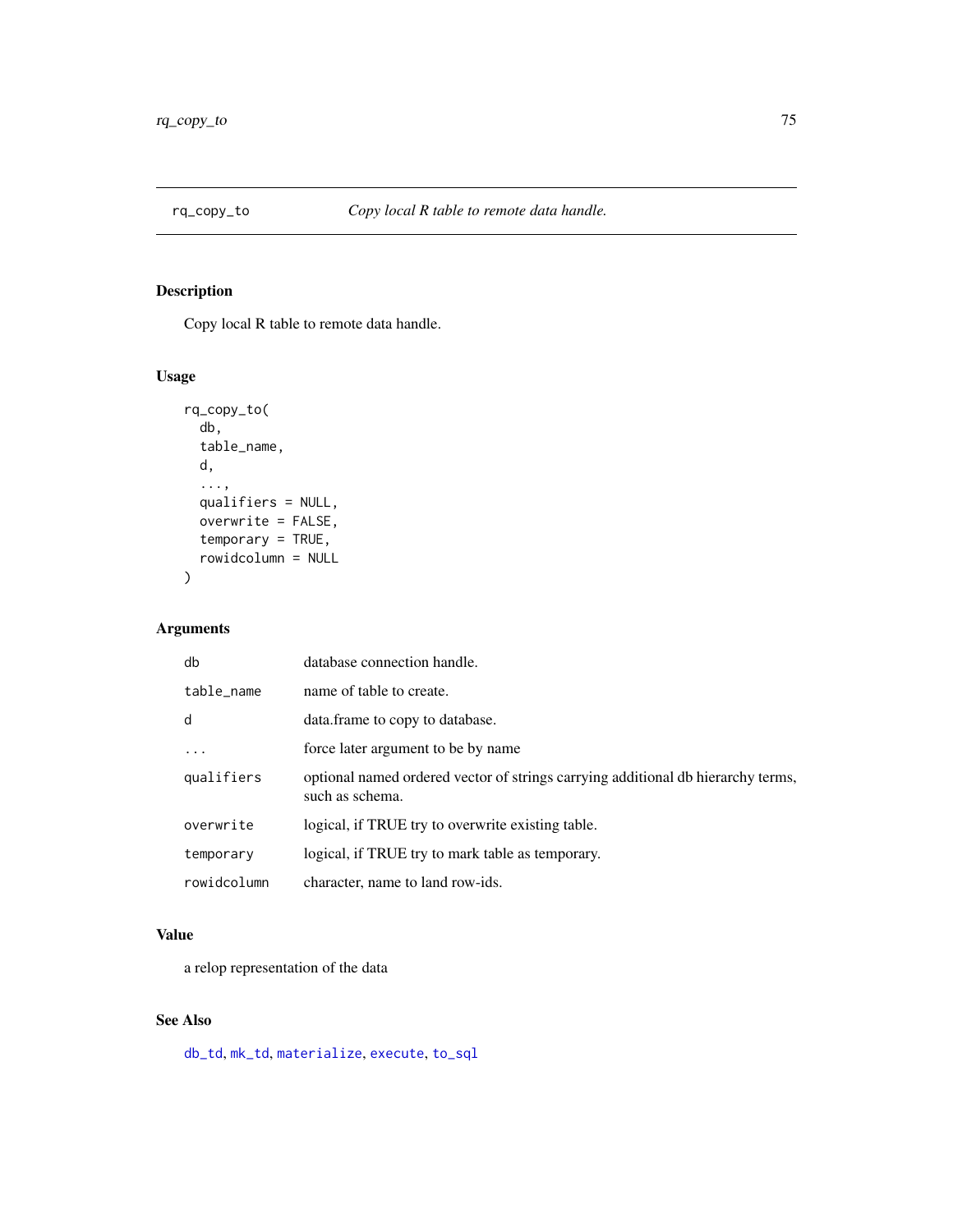# <span id="page-75-0"></span>Examples

```
if (requireNamespace("DBI", quietly = TRUE) && requireNamespace("RSQLite", quietly = TRUE)) {
 db <- DBI::dbConnect(RSQLite::SQLite(), ":memory:")
 d <- rq_copy_to(db, 'd',
                   data.frame(AUC = 0.6, R2 = 0.2))
 sql \leftarrow to_sql(d, db)cat(sql)
 print(DBI::dbGetQuery(db, "SELECT * FROM d"))
 DBI::dbDisconnect(db)
}
```

| rq_execute | Execute a query, typically an update that is not supposed to return |  |  |  |  |
|------------|---------------------------------------------------------------------|--|--|--|--|
|            | results.                                                            |  |  |  |  |

# Description

Execute a query, typically an update that is not supposed to return results.

#### Usage

rq\_execute(db, q)

# Arguments

| dh | database connection handle |
|----|----------------------------|
|    | character query            |

# Value

nothing

# See Also

[db\\_td](#page-18-0)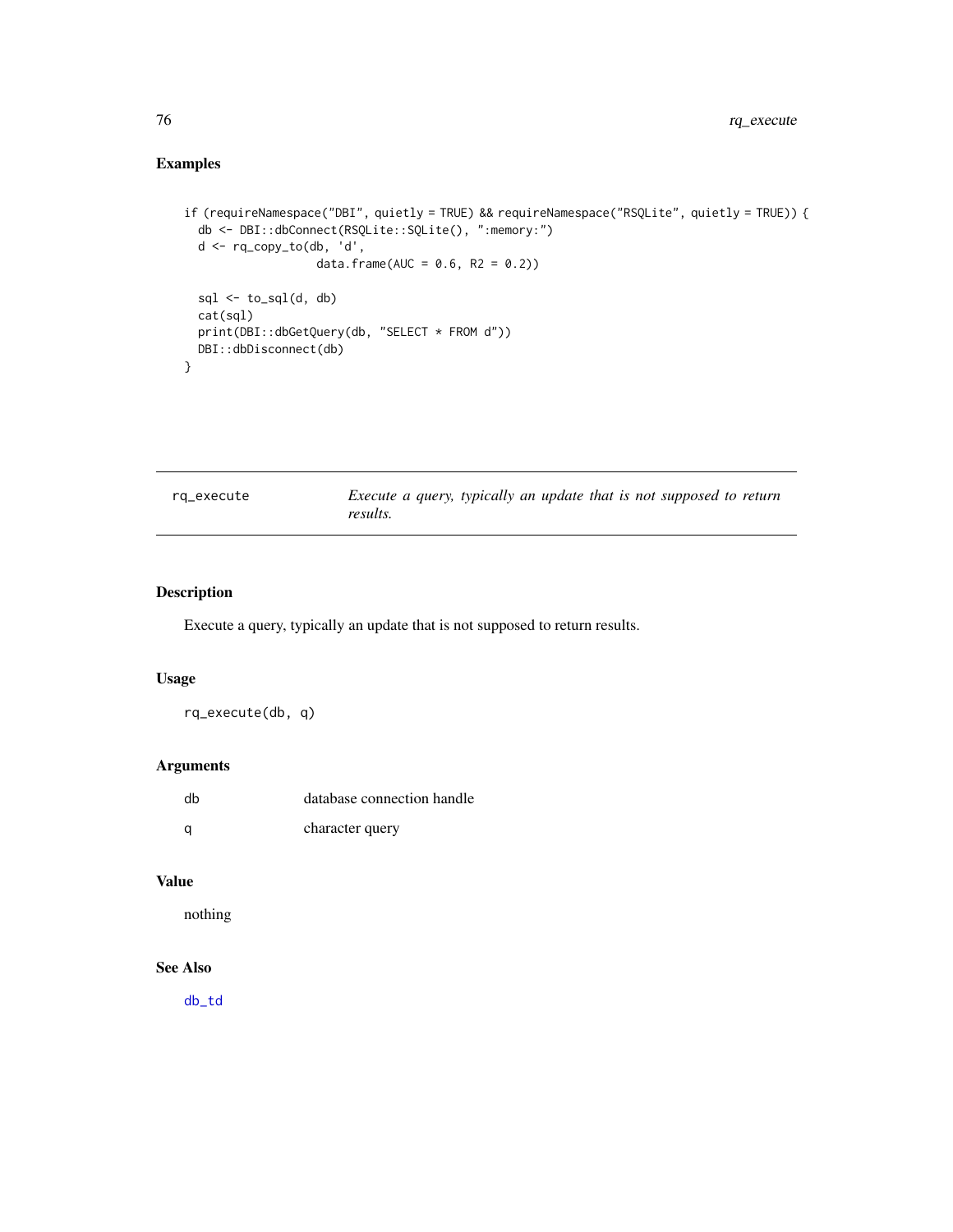<span id="page-76-0"></span>

# Description

Execute a get query, typically a non-update that is supposed to return results.

# Usage

rq\_get\_query(db, q)

# Arguments

| db | database connection handle |
|----|----------------------------|
| a  | character query            |

# Value

nothing

# See Also

[db\\_td](#page-18-0)

rq\_head *Get head of db table*

# Description

Get head of db table

# Usage

```
rq_head(db, table_name, ..., qualifiers = NULL, limit = 6L)
```
# Arguments

| db         | Connection handle                                                                                   |
|------------|-----------------------------------------------------------------------------------------------------|
| table_name | character table name                                                                                |
| $\ddots$   | not used, force later argument to bind by name                                                      |
| qualifiers | optional named ordered vector of strings carrying additional db hierarchy terms,<br>such as schema. |
| limit      | integer, how many rows to take                                                                      |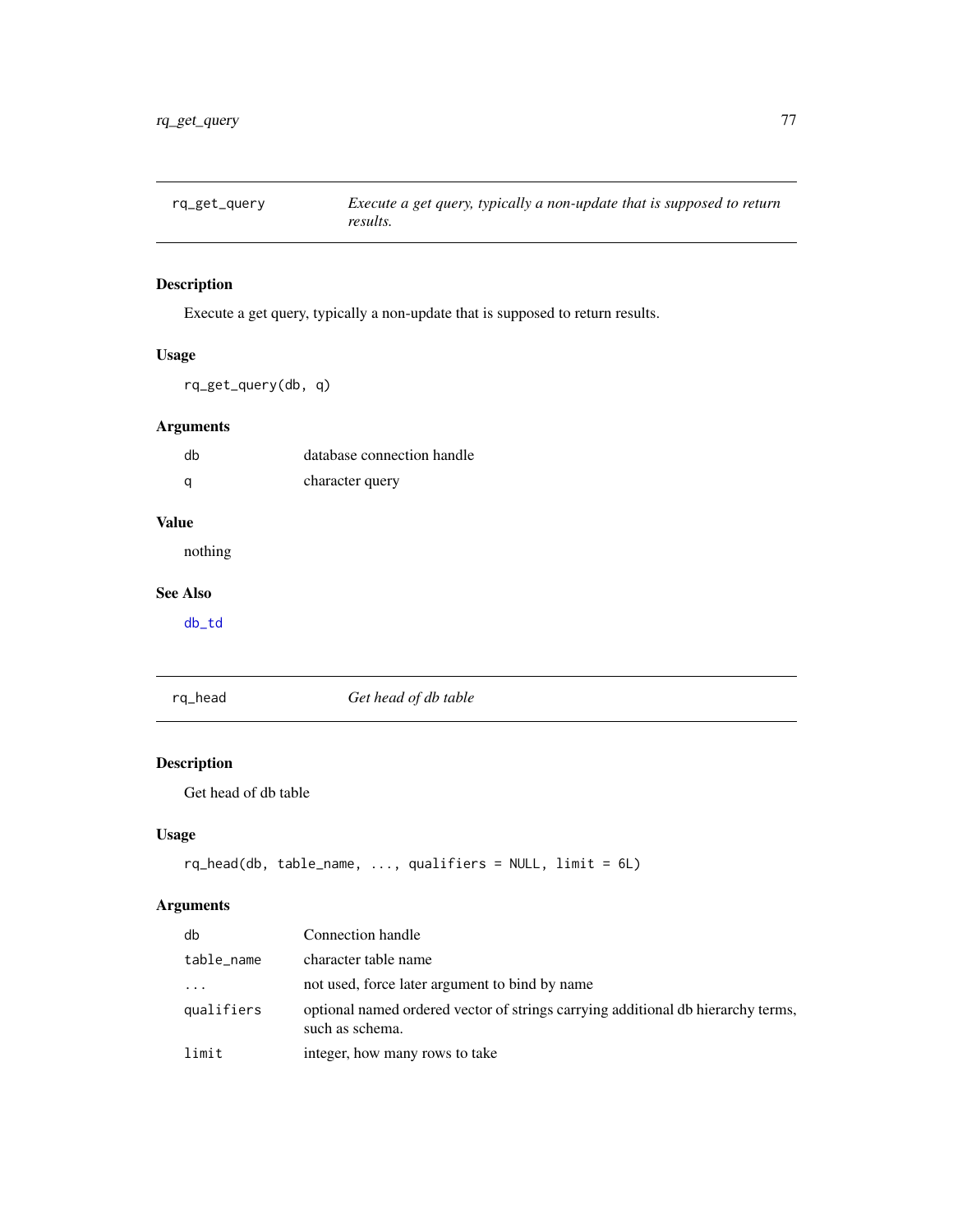# <span id="page-77-0"></span>Value

first few rows

rq\_nrow *Count rows and return as numeric*

# Description

Count rows and return as numeric

# Usage

```
rq_nrow(db, table_name, ..., qualifiers = NULL)
```
# Arguments

| db         | database connection                                                                                 |
|------------|-----------------------------------------------------------------------------------------------------|
| table_name | character, name of table                                                                            |
| $\cdots$   | not used, force later argument to bind by name                                                      |
| qualifiers | optional named ordered vector of strings carrying additional db hierarchy terms,<br>such as schema. |

# Value

numeric row count

#### See Also

[db\\_td](#page-18-0)

rq\_remove\_table *Remove table*

# Description

Remove table

# Usage

```
rq_remove_table(db, table_name, ..., qualifiers = NULL)
```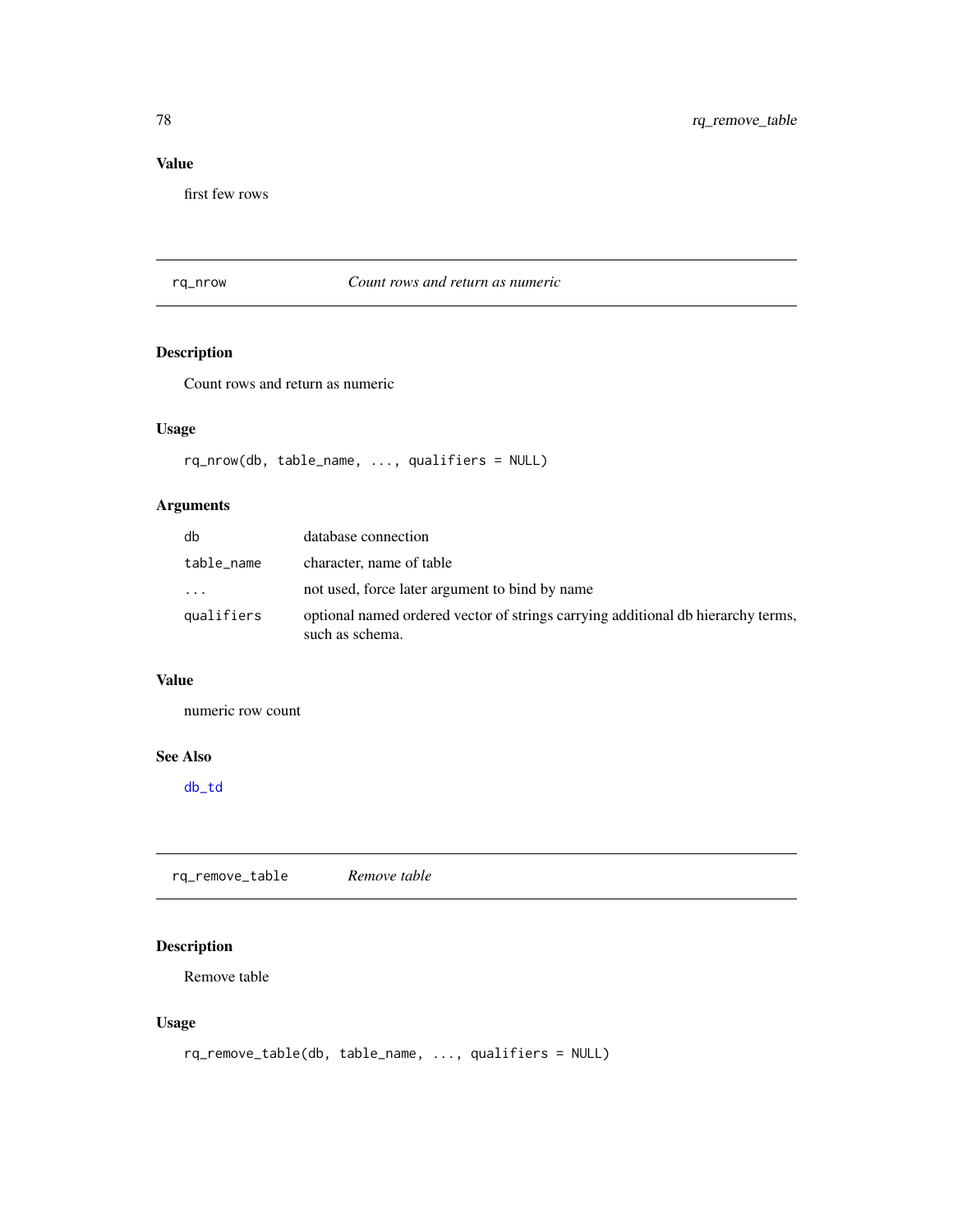# <span id="page-78-0"></span>rq\_table\_exists 79

# Arguments

| db         | database connection.                                                                                |
|------------|-----------------------------------------------------------------------------------------------------|
| table_name | character, name of table to create.                                                                 |
| $\cdot$    | not used, force later argument to bind by name                                                      |
| qualifiers | optional named ordered vector of strings carrying additional db hierarchy terms,<br>such as schema. |

# Value

logical TRUE if table existed, else FALSE

# See Also

[db\\_td](#page-18-0)

rq\_table\_exists *Check if a table exists.*

# Description

Check if a table exists.

# Usage

```
rq_table_exists(db, table_name, ..., qualifiers = NULL)
```
# Arguments

| db         | Connection handle                                                                                   |
|------------|-----------------------------------------------------------------------------------------------------|
| table_name | character table name                                                                                |
| .          | not used, force later argument to bind by name                                                      |
| qualifiers | optional named ordered vector of strings carrying additional db hierarchy terms,<br>such as schema. |

# Value

logical TRUE if table exists.

# See Also

[db\\_td](#page-18-0)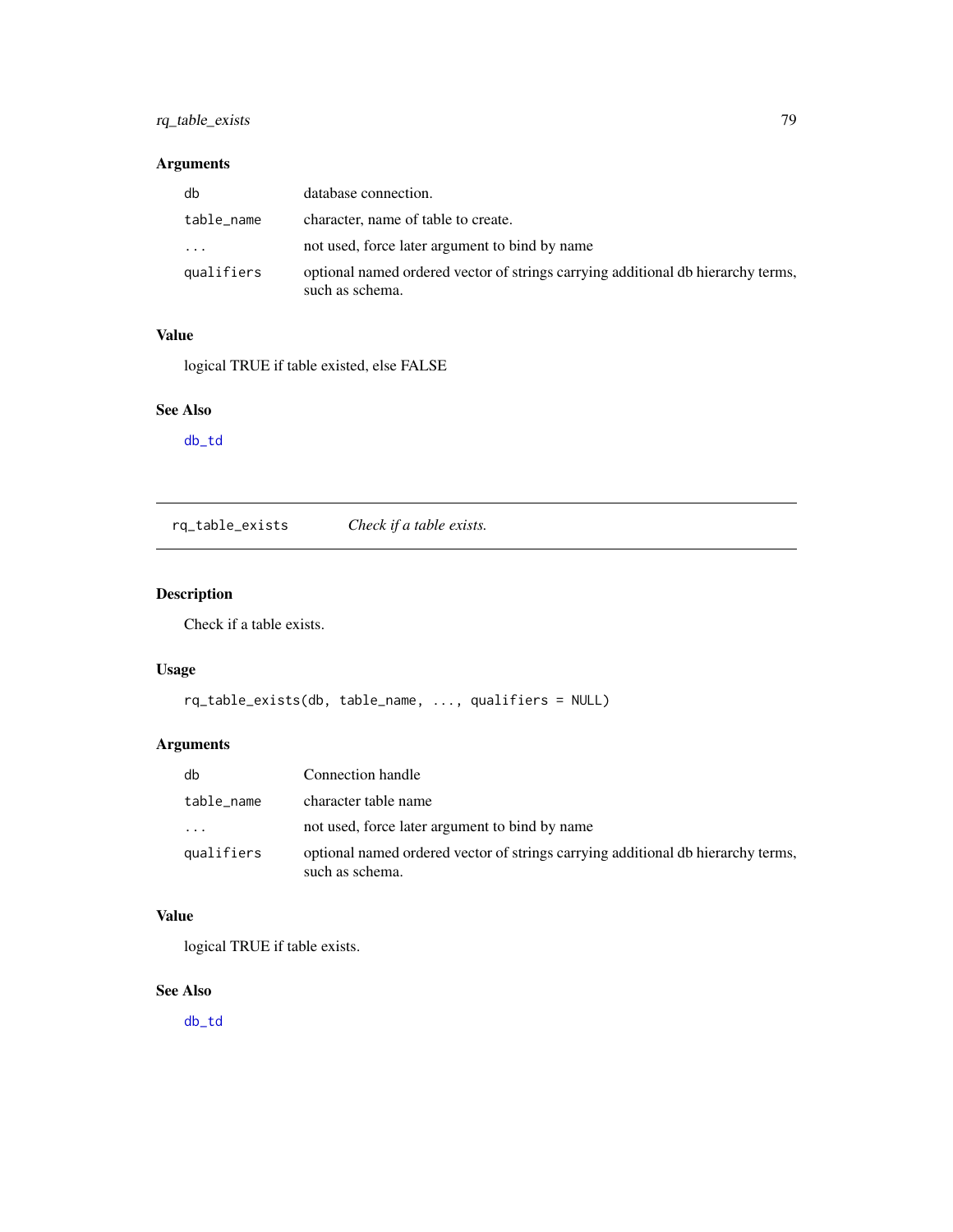# Description

Quick look at remote data

# Usage

```
rstr(
 my_db,
  tableName,
  ...,
 displayRows = 10,
 countRows = TRUE,
  qualifiers = NULL
\mathcal{L}rlook(
 my_db,
  tableName,
  ...,
 displayRows = 10,
 countRows = TRUE,
  qualifiers = NULL
)
```
# Arguments

| $my_d$                  | database handle                                                                                     |
|-------------------------|-----------------------------------------------------------------------------------------------------|
| tableName               | name of table to look at                                                                            |
| $\cdot$ $\cdot$ $\cdot$ | not used, force later arguments to bind by name                                                     |
| displayRows             | number of rows to sample                                                                            |
| countRows               | logical, if TRUE return row count.                                                                  |
| qualifiers              | optional named ordered vector of strings carrying additional db hierarchy terms,<br>such as schema. |

# Value

str view of data

# Examples

```
if ( requireNamespace("DBI", quietly = TRUE) &&
 requireNamespace("RSQLite", quietly = TRUE)) {
```
<span id="page-79-0"></span>80 rstr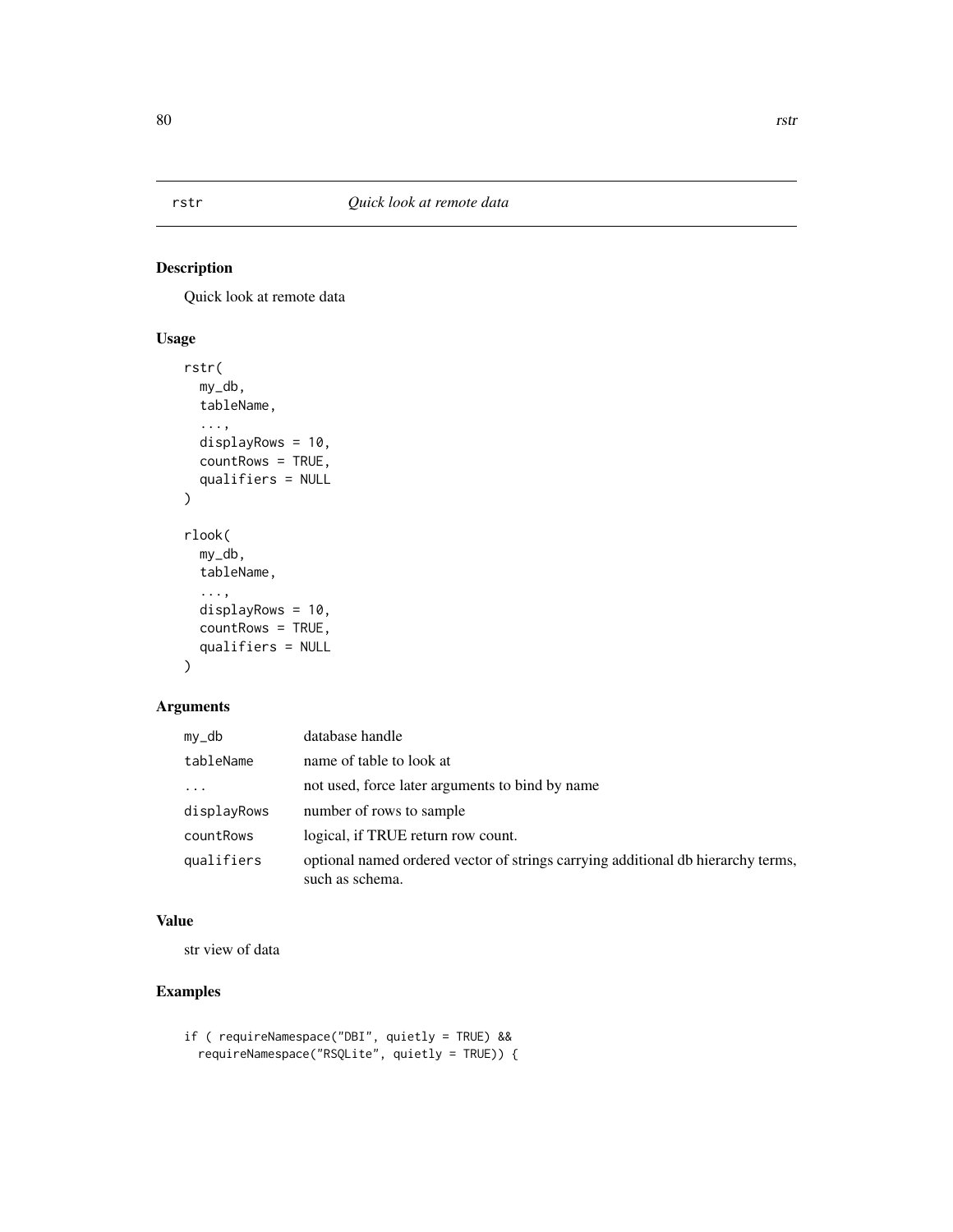#### <span id="page-80-0"></span>rsummary 81

```
my_db <- DBI::dbConnect(RSQLite::SQLite(), ":memory:")
DBI::dbWriteTable(my_db,
                  'd',
                  data.frame(AUC = 0.6, R2 = 0.2),
                  overwrite = TRUE,
                  temporary = TRUE)
rlook(my_db, 'd')
DBI::dbDisconnect(my_db)
```
}

rsummary *Compute usable summary of columns of remote table.*

# Description

Compute per-column summaries and return as a data.frame. Warning: can be an expensive operation.

# Usage

```
rsummary(
  db,
  tableName,
  ...,
 countUniqueNum = FALSE,
 quartiles = FALSE,
 cols = NULL,
 qualifiers = NULL
)
```
# Arguments

| db         | database connection.                                                                                |
|------------|-----------------------------------------------------------------------------------------------------|
| tableName  | name of table.                                                                                      |
| $\cdots$   | force additional arguments to be bound by name.                                                     |
|            | countUniqueNum logical, if TRUE include unique non-NA counts for numeric cols.                      |
| quartiles  | logical, if TRUE add Q1 $(25\%)$ , median $(50\%)$ , Q3 $(75\%)$ quartiles.                         |
| cols       | if not NULL set of columns to restrict to.                                                          |
| qualifiers | optional named ordered vector of strings carrying additional db hierarchy terms,<br>such as schema. |

# Details

For numeric columns includes NaN in nna count (as is typical for R, e.g., is.na(NaN)).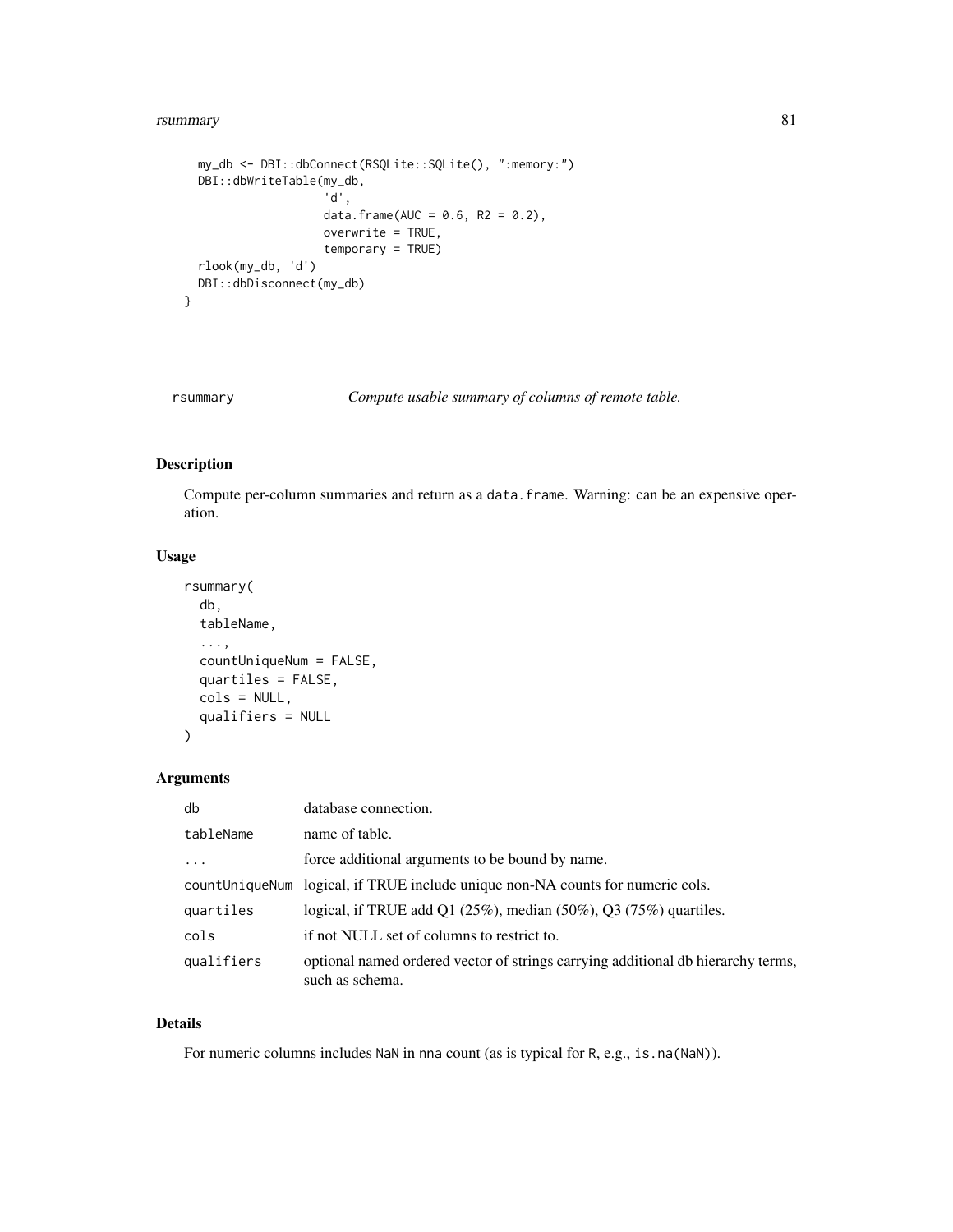# Value

data.frame summary of columns.

#### Examples

```
if (requireNamespace("DBI", quietly = TRUE) &&
  requireNamespace("RSQLite", quietly = TRUE)) {
  d <- data.frame(p= c(TRUE, FALSE, NA),
                  s= NA,
                  w= 1:3,
                  x= c(NA, 2, 3),y= factor(c(3,5,NA)),
                  z= c('a',NA,'a'),
                  stringsAsFactors=FALSE)
 db <- DBI::dbConnect(RSQLite::SQLite(), ":memory:")
 RSQLite::initExtension(db)
 rq_copy_to(db, "dRemote", d,
              overwrite = TRUE, temporary = TRUE)
 print(rsummary(db, "dRemote"))
 DBI::dbDisconnect(db)
}
```
rsummary\_node *Create an rsumary relop operator node.*

#### Description

This is a [non\\_sql\\_node](#page-48-0), so please see non\_sql\_node for some of the issues for this node type.

# Usage

```
rsummary_node(
 source,
  ...,
 quartiles = FALSE,
  tmp_name_source = wrapr::mk_tmp_name_source("sn"),
  temporary = TRUE
\lambda
```
#### Arguments

| source          | incoming source (relop node or data.frame).                           |
|-----------------|-----------------------------------------------------------------------|
| $\cdots$        | force later arguments to be by name                                   |
| quartiles       | logical, if TRUE add $Q1(25\%)$ , median (50%), $Q3(75\%)$ quartiles. |
| tmp_name_source |                                                                       |
|                 | wrapr::mk_tmp_name_source(), temporary name generator.                |
| temporary       | logical, if TRUE use temporary tables                                 |

<span id="page-81-0"></span>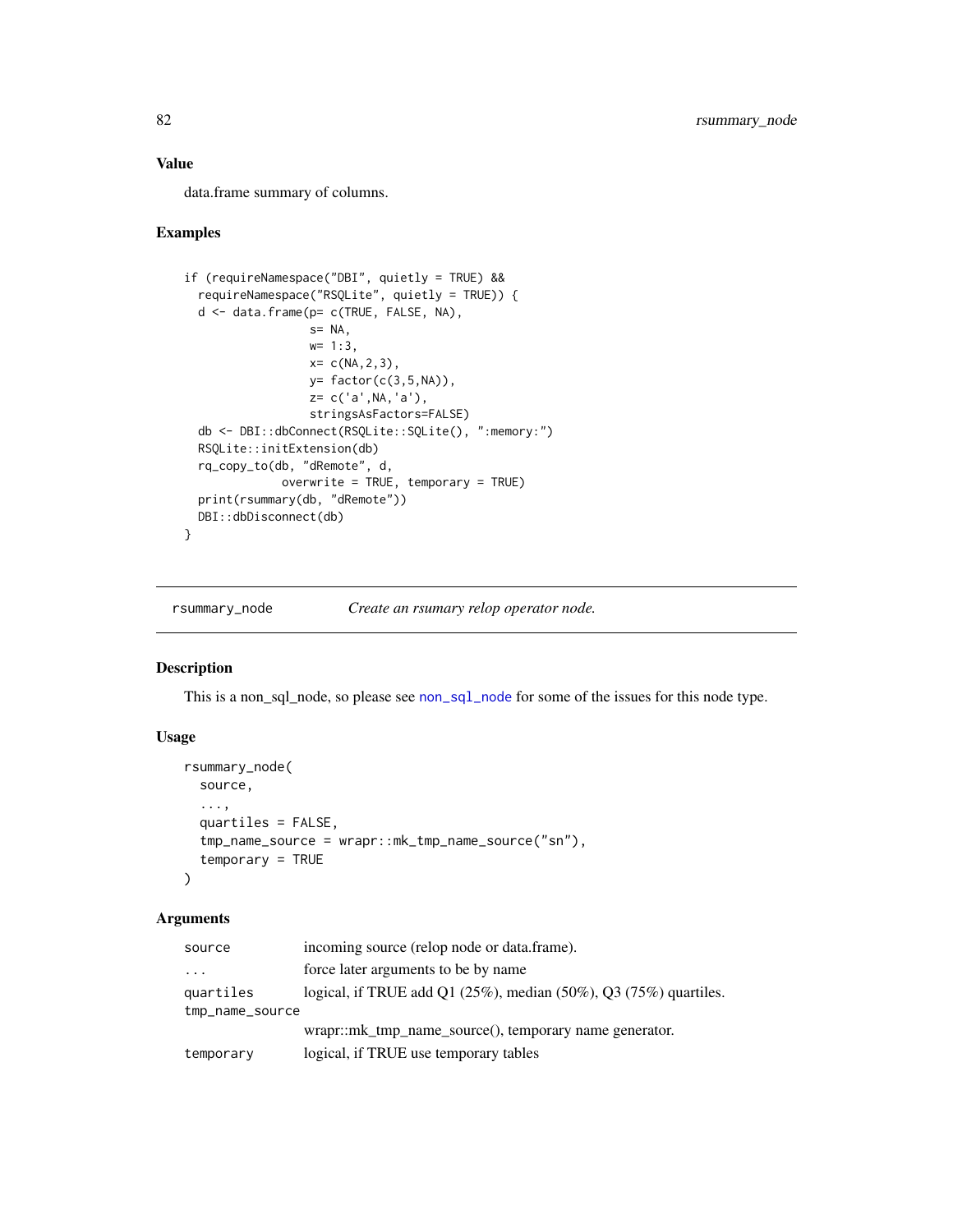<span id="page-82-0"></span>select\_columns 83

#### Value

rsummary node

#### See Also

[quantile\\_node](#page-61-0), [non\\_sql\\_node](#page-48-0)

#### Examples

```
if (requireNamespace("DBI", quietly = TRUE) && requireNamespace("RSQLite", quietly = TRUE)) {
 d <- data.frame(p= c(TRUE, FALSE, NA),
                  s= NA,
                  w= 1:3,
                  x= c(NA, 2, 3),y= factor(c(3,5,NA)),
                  z= c('a',NA,'a'),
                  stringsAsFactors=FALSE)
 db <- DBI::dbConnect(RSQLite::SQLite(), ":memory:")
 RSQLite::initExtension(db)
 rq_copy_to(db, "dRemote", d,
              overwrite = TRUE,
              temporary = TRUE)
 ops <- db_td(db, "dRemote") %.>%
   extend(., v %:=% ifelse(x>2, "x", "y")) %.>%
   rsummary_node(.)
 cat(format(ops))
 print(to_sql(ops, db))
 reshdl <- materialize(db, ops)
 print(DBI::dbGetQuery(db, to_sql(reshdl, db)))
 DBI::dbDisconnect(db)
}
```

| select_columns |  |  | Make a select columns node (not a relational operation). |  |
|----------------|--|--|----------------------------------------------------------|--|
|----------------|--|--|----------------------------------------------------------|--|

# Description

Make a select columns node (not a relational operation).

#### Usage

```
select_columns(source, columns, env = parent.frame())
```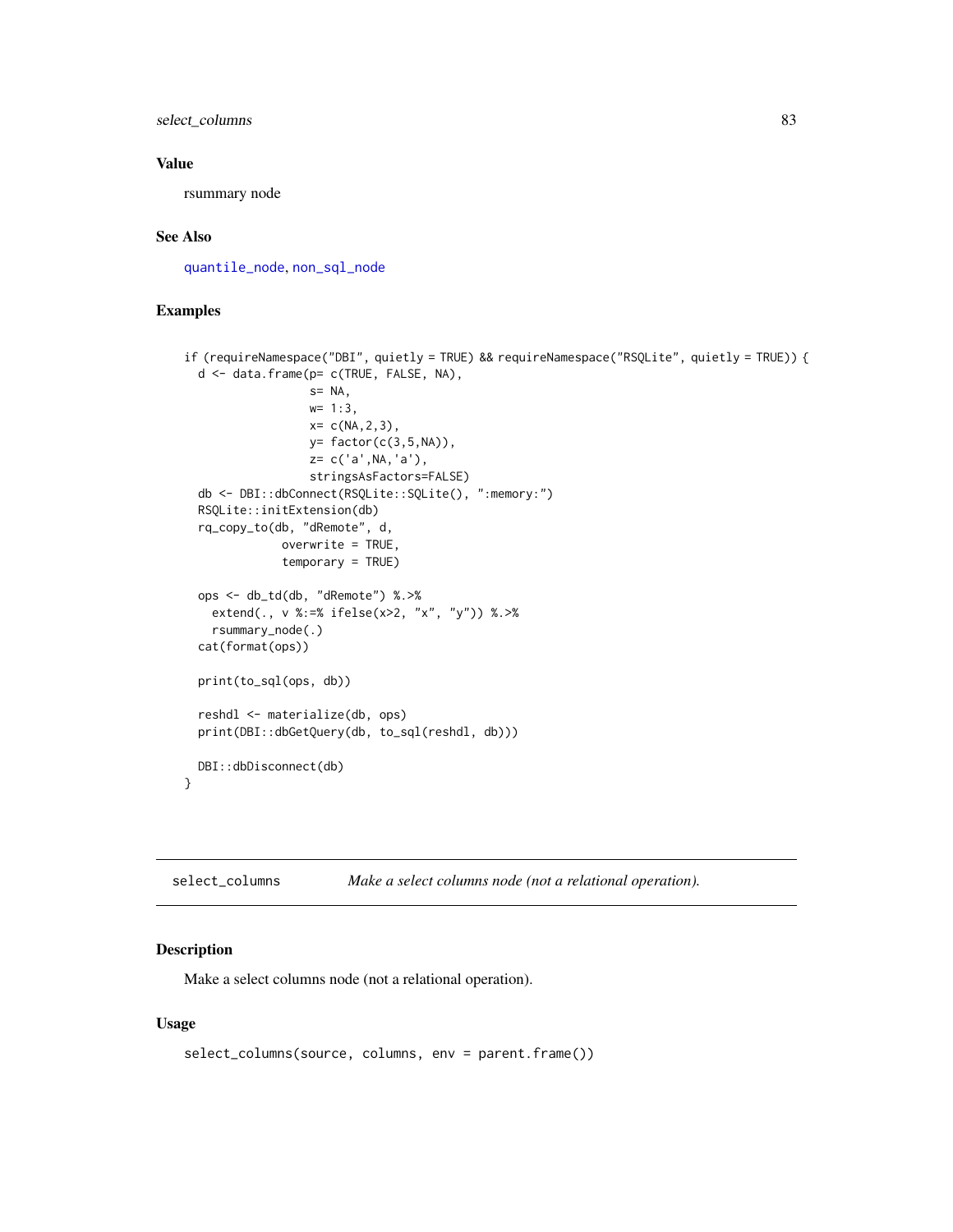#### Arguments

| source  | source to select from.         |
|---------|--------------------------------|
| columns | list of distinct column names. |
| env     | environment to look to.        |

#### Value

select columns node.

#### Examples

```
if (requireNamespace("DBI", quietly = TRUE) && requireNamespace("RSQLite", quietly = TRUE)) {
 my_db <- DBI::dbConnect(RSQLite::SQLite(), ":memory:")
 d <- rq_copy_to(my_db, 'd',
                  data.frame(AUC = 0.6, R2 = 0.2))
 optree <- select_columns(d, 'AUC')
 cat(format(optree))
 sql <- to_sql(optree, my_db)
 cat(sql)
 print(DBI::dbGetQuery(my_db, sql))
 DBI::dbDisconnect(my_db)
}
```

| select_rows | Make a select rows node. |
|-------------|--------------------------|
|-------------|--------------------------|

## Description

Supports bquote() .()-style name abstraction including .(-) notation to promote strings to names (please see here: [https://github.com/WinVector/rquery/blob/master/Examples/Substitut](https://github.com/WinVector/rquery/blob/master/Examples/Substitution/Substitution.md)ion/ [Substitution.md](https://github.com/WinVector/rquery/blob/master/Examples/Substitution/Substitution.md)).

# Usage

```
select_rows(source, expr, env = parent.frame())
```
select\_rows\_nse(source, expr, env = parent.frame())

#### Arguments

| source | source to select from.     |
|--------|----------------------------|
| expr   | expression to select rows. |
| env    | environment to look to.    |

<span id="page-83-0"></span>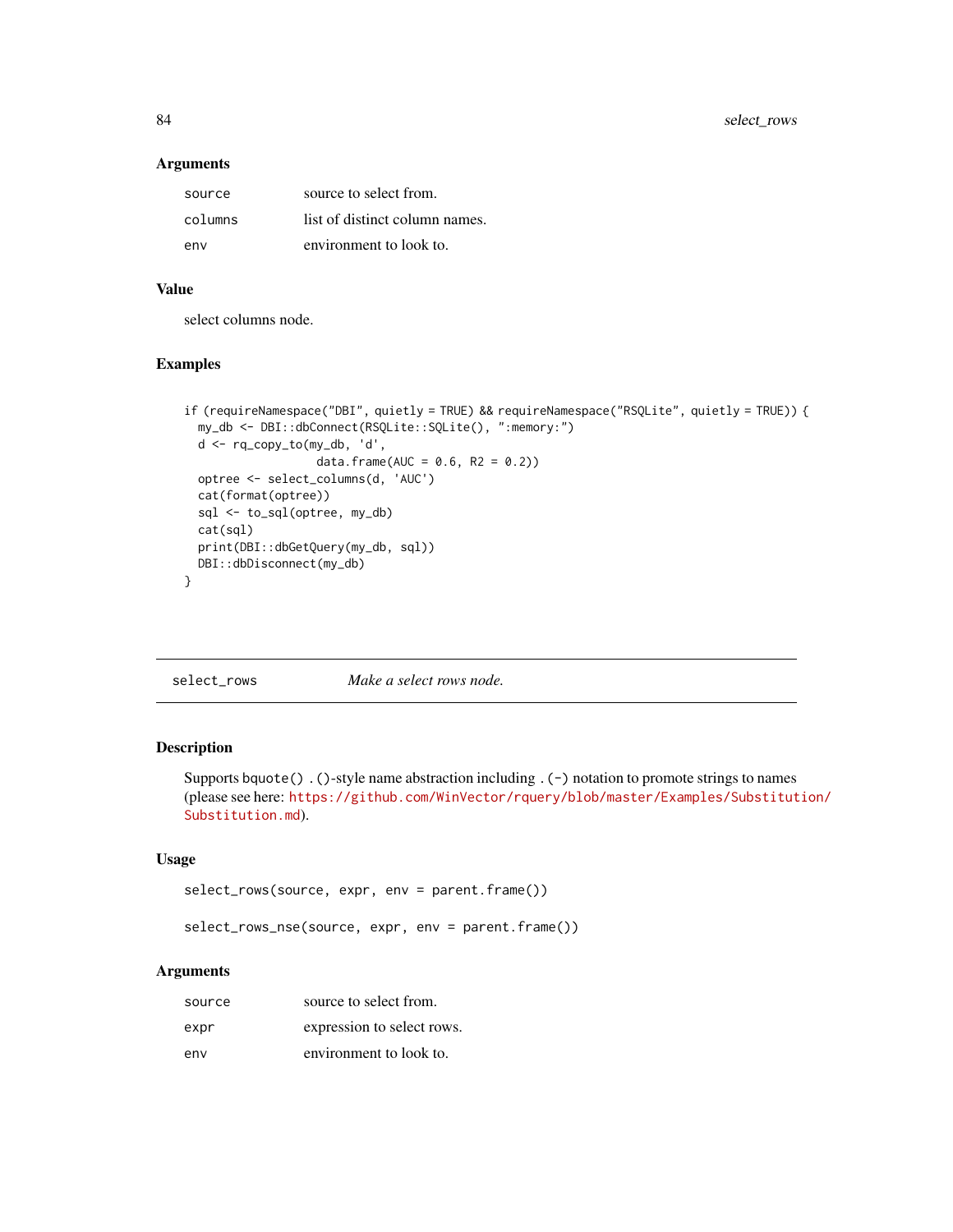<span id="page-84-0"></span>select\_rows\_se 85

# Value

select rows node.

# Examples

```
if (requireNamespace("DBI", quietly = TRUE) && requireNamespace("RSQLite", quietly = TRUE)) {
 my_db <- DBI::dbConnect(RSQLite::SQLite(), ":memory:")
 d <- rq_copy_to(my_db, 'd',
                  data.frame(AUC = 0.6, R2 = 0.2, z = 3))
 TARGETCOL = as.name("AUC")
 optree <- select_rows(d, .(TARGETCOL) >= 0.5) %.>%
   select_columns(., "R2")
 cat(format(optree))
 sql <- to_sql(optree, my_db)
 cat(sql)
 print(DBI::dbGetQuery(my_db, sql))
 DBI::dbDisconnect(my_db)
}
```
select\_rows\_se *Make a select rows node.*

### Description

Make a select rows node.

#### Usage

```
select_rows_se(source, expr, env = parent.frame())
```
#### Arguments

| source | source to select from.             |
|--------|------------------------------------|
| expr   | expression to select rows.         |
| env    | environment to look for values in. |

# Value

select rows node.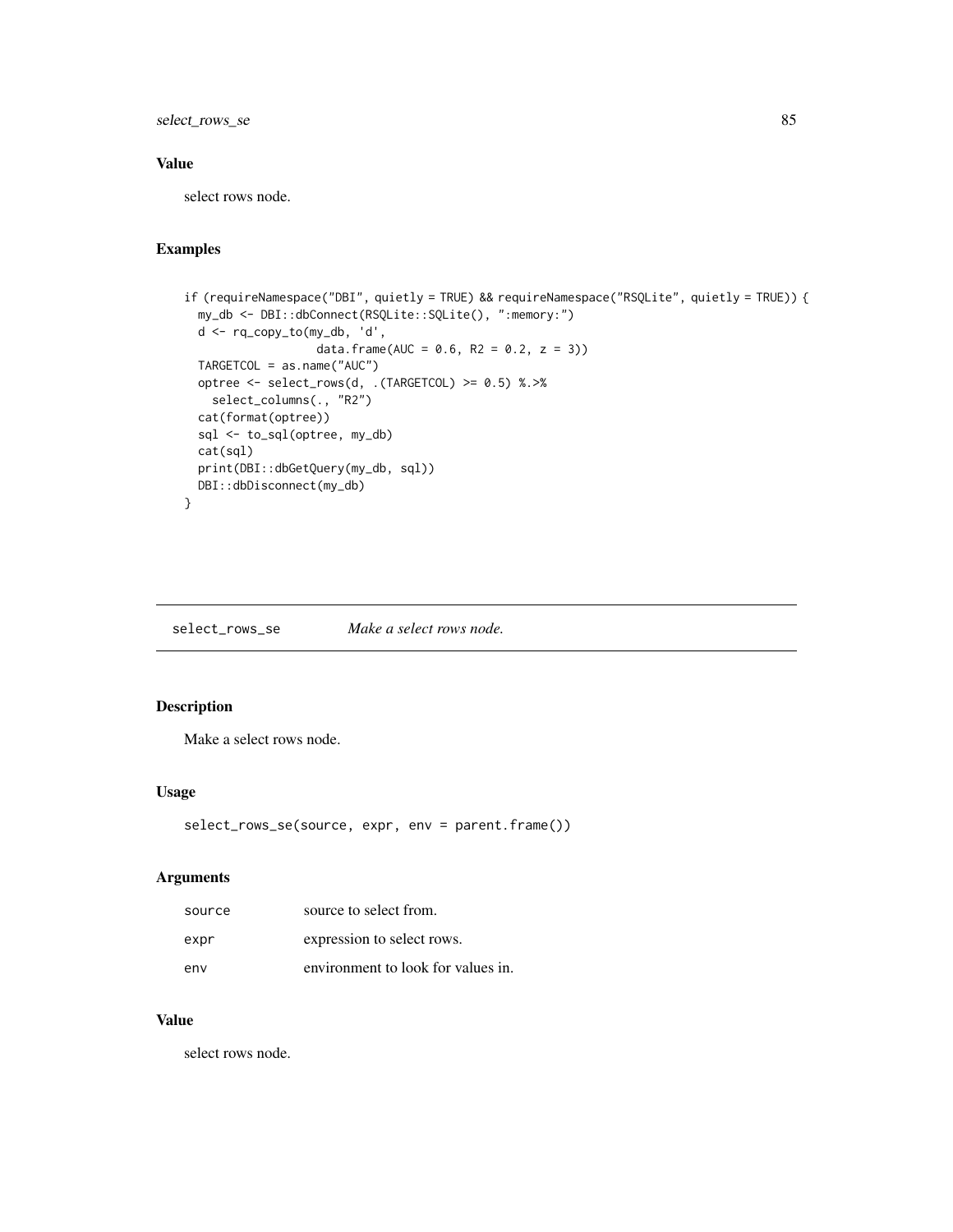# Examples

```
if (requireNamespace("DBI", quietly = TRUE) && requireNamespace("RSQLite", quietly = TRUE)) {
 my_db <- DBI::dbConnect(RSQLite::SQLite(), ":memory:")
 d <- rq_copy_to(my_db, 'd',
                   data.frame(AUC = 0.6, R2 = 0.2))
 optree <- select_rows_se(d, "AUC >= 0.5")
 cat(format(optree))
 sql <- to_sql(optree, my_db)
 cat(sql)
 print(DBI::dbGetQuery(my_db, sql))
 DBI::dbDisconnect(my_db)
}
```
<span id="page-85-0"></span>setDBOpt *Set a database connection option.*

#### Description

If db is of class rquery\_db\_info it sets the appropriate connection option, not the global state.

#### Usage

setDBOpt(db, optname, val)

#### Arguments

| db      | rquery_db_info instance        |
|---------|--------------------------------|
| optname | character, single option name. |
| val     | value to set                   |

#### Value

db

| setDBOption | Set a database connection option. |
|-------------|-----------------------------------|
|             |                                   |

#### Description

Note: we are moving away from global options to options in the DB handle. Prefer [setDBOpt](#page-85-0).

#### Usage

setDBOption(db, optname, val)

<span id="page-85-1"></span>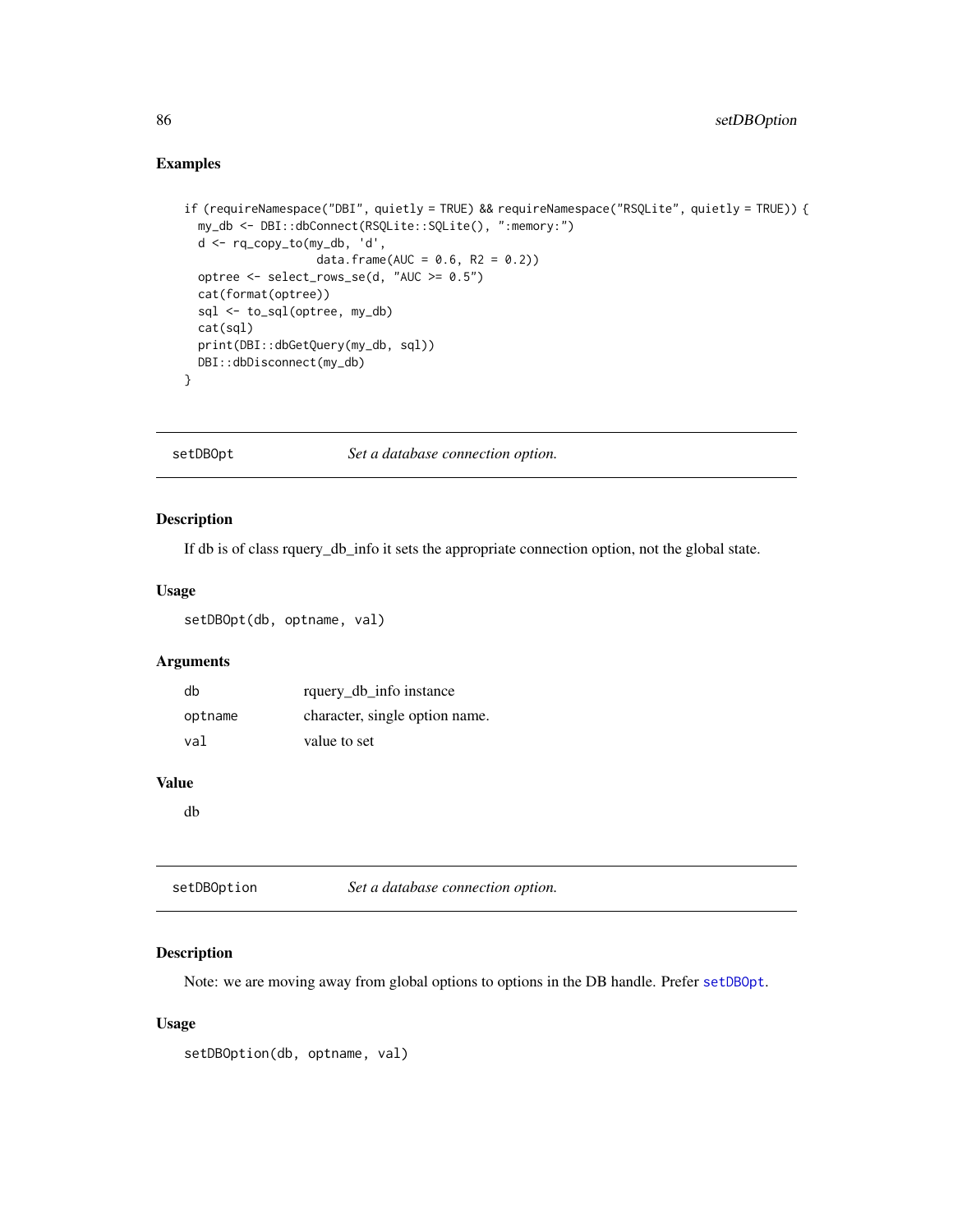# <span id="page-86-0"></span>set\_indicator 87

# Arguments

| dh      | database connection handle.    |
|---------|--------------------------------|
| optname | character, single option name. |
| val     | value to set                   |

# Value

original options value

set\_indicator *Make a set indicator node.*

# Description

Create a new column indicating the membership of another column in a given set.

# Usage

```
set_indicator(
 source,
 rescol,
  testcol,
  testvalues,
  ...,
  translate_quotes = FALSE,
 env = parent.frame()
)
```
# Arguments

| source           | source to select from.                                                                 |  |
|------------------|----------------------------------------------------------------------------------------|--|
| rescol           | name of column to land indicator in.                                                   |  |
| testcol          | name of column to check.                                                               |  |
| testvalues       | values to check for.                                                                   |  |
| .                | force later arguments to bind by name                                                  |  |
| translate_quotes |                                                                                        |  |
|                  | logical if TRUE translate quotes to SQL choice (simple replacement, no escap-<br>ing). |  |
| env              | environment to look to.                                                                |  |

#### Value

set\_indicator node.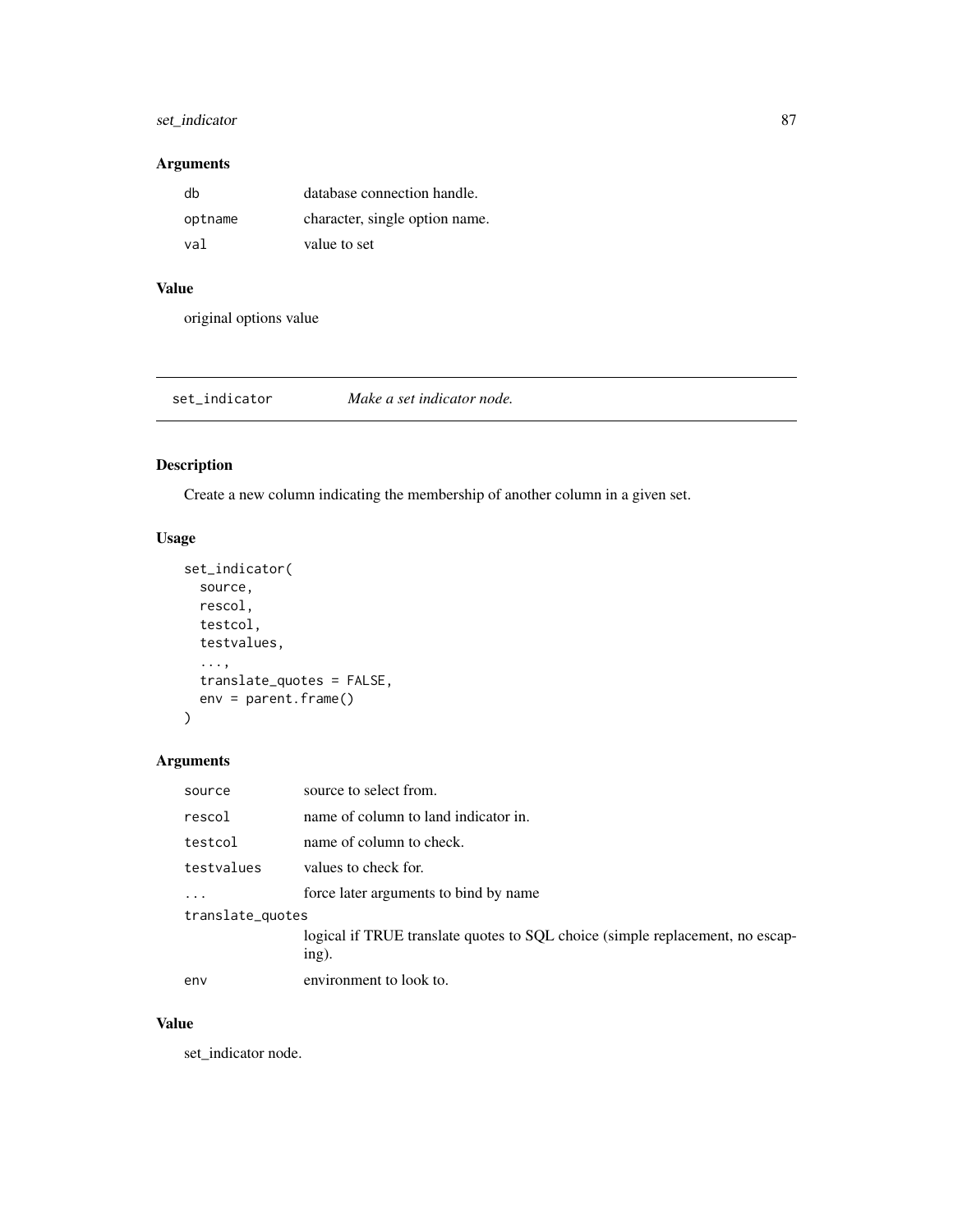#### <span id="page-87-0"></span>Examples

```
if (requireNamespace("DBI", quietly = TRUE) && requireNamespace("RSQLite", quietly = TRUE)) {
 my_db <- DBI::dbConnect(RSQLite::SQLite(),
                          ":memory:")
 d <- rq_copy_to(my_db, 'd',
                   data.frame(a = c("1", "2", "1", "3"),
                              b = c("1", "1", "3", "2"),q = 1,
                              stringsAsFactors = FALSE),
                   temporary = TRUE,
                   overwrite = TRUE)
 # example
 set <- c("1", "2")
 op_tree <- d %.>%
   set_indicator(., "one_two", "a", set) %.>%
   set_indicator(., "z", "a", c())
 print(column_names(op_tree))
 print(columns_used(op_tree))
 cat(format(op_tree))
 sql <- to_sql(op_tree, my_db)
 cat(sql)
 print(DBI::dbGetQuery(my_db, sql))
 op_tree2 <- d %.>%
   set_indicator(., "one_two", "a", set) %.>%
   set_indicator(., "z", "b", c()) %.>%
   select_columns(., c("z", "one_two"))
 print(column_names(op_tree2))
 print(columns_used(op_tree2))
 # cleanup
 DBI::dbDisconnect(my_db)
}
```

```
sql_expr_set Build a query that applies a SQL expression to a set of columns.
```
# Description

Build a query that applies a SQL expression to a set of columns.

#### Usage

sql\_expr\_set(source, cols, expr)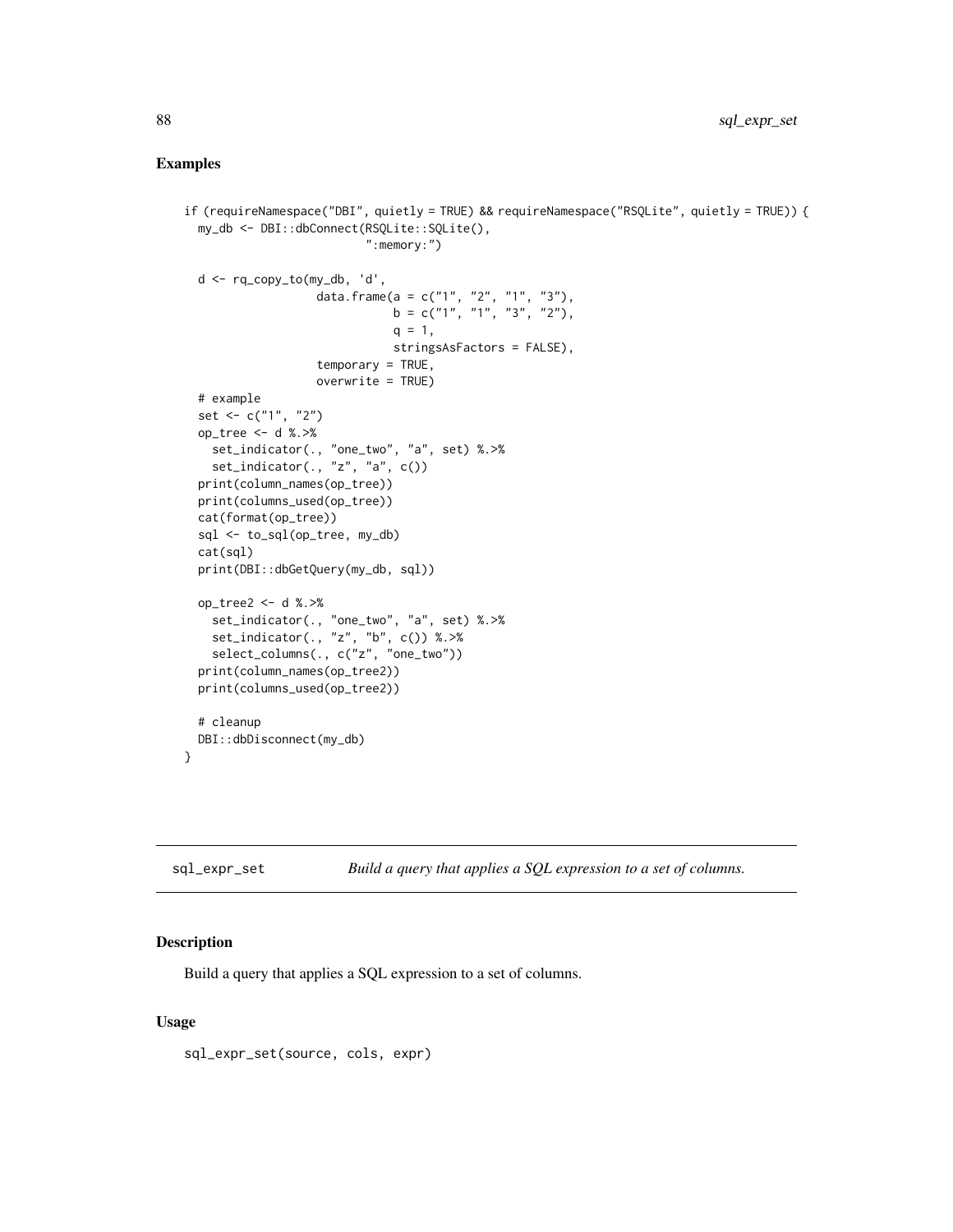# <span id="page-88-0"></span>sql\_expr\_set 89

#### **Arguments**

| source | incoming rel_op tree or data.frame.                                                                                      |
|--------|--------------------------------------------------------------------------------------------------------------------------|
| cols   | character, columns to operate in. If a named array names are where results are<br>landed, values names of value columns. |
| expr   | character or list of character and names, expression to apply to columns "."<br>stands for column value to use.          |

#### Value

rel\_op node or data.frame (depending on input).

#### See Also

[null\\_replace](#page-50-0), [count\\_null\\_cols](#page-17-0), [mark\\_null\\_cols](#page-41-0)

```
# WARNING: example tries to change rquery.rquery_db_executor option to RSQLite and back.
if (requireNamespace("DBI", quietly = TRUE) && requireNamespace("RSQLite", quietly = TRUE)) {
 my_db <- DBI::dbConnect(RSQLite::SQLite(), ":memory:")
 RSQLite::initExtension(my_db)
 old_o <- options(list("rquery.rquery_db_executor" = list(db = my_db)))
 d <- rq_copy_to(my_db, 'd',
                  data.frame(AUC = c(NA, 0.5, NA),
                             R2 = c(1.0, 0.9, NA),
                             delta = 3,
                             cat = c("a", NA, "c"),stringsAsFactors = FALSE))
 # example
 op_tree <- d %.>% sql_expr_set(., qc(AUC, R2), ". + 1")
 cat(format(op_tree))
 sql <- to_sql(op_tree, my_db)
 cat(sql)
 print(DBI::dbGetQuery(my_db, sql))
 # ex2 names (but not marked as names)
 op_tree2 <- d %.>% sql_expr_set(., qc(AUC, R2),
     ". + 1 + delta")cat(to_sql(op_tree2, my_db))
 # ex3 names (also so marked)
 op_tree3 <- d %.>% sql_expr_set(., qc(AUC, R2),
    list(" + 1 +", as.name("delta"))cat(to_sql(op_tree3, my_db))
 # cleanup
 options(old_o)
 DBI::dbDisconnect(my_db)
```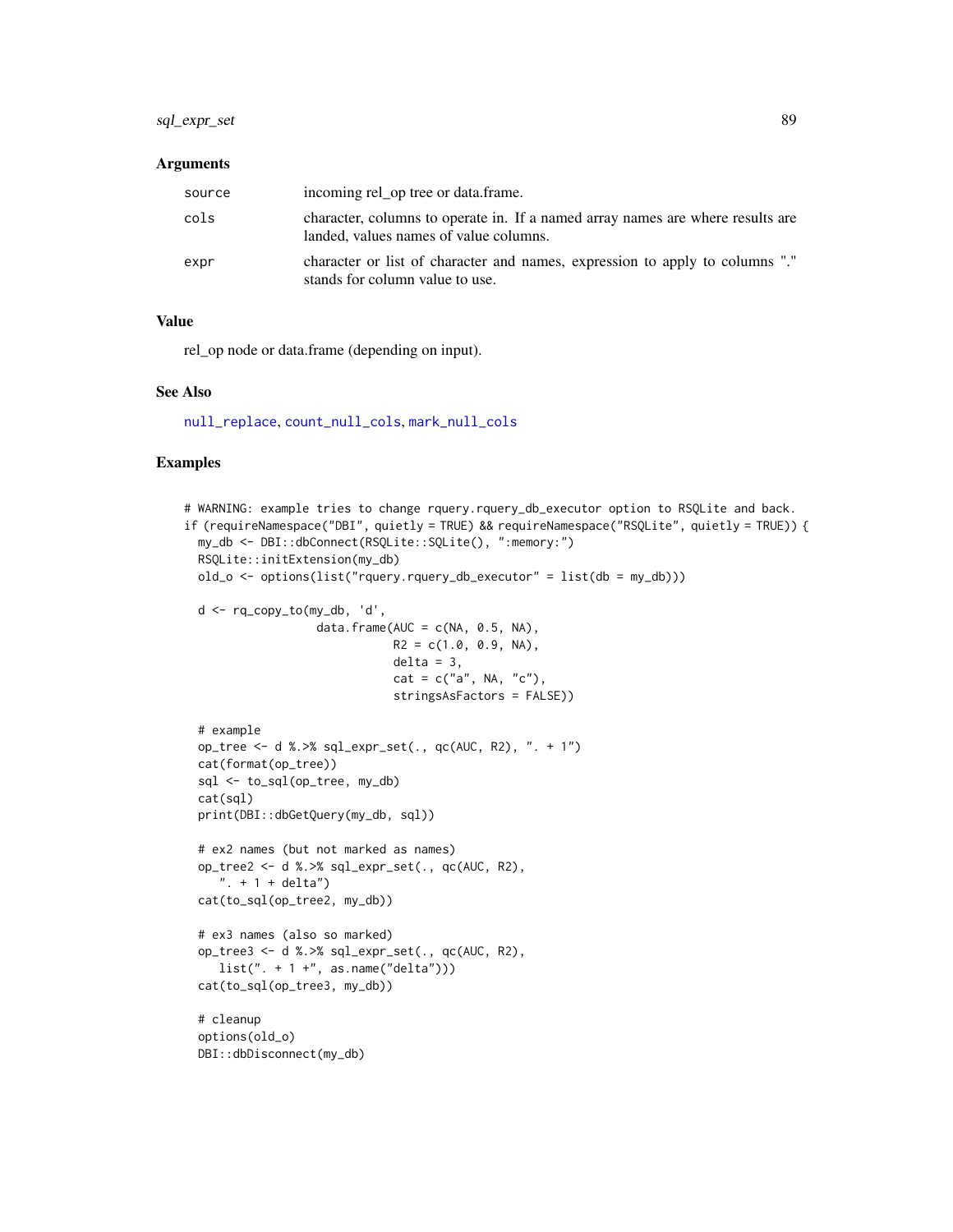<span id="page-89-0"></span>}

sql\_node *Make a general SQL node.*

# Description

Make a general SQL node.

# Usage

```
sql_node(
  source,
 exprs,
  ...,
 mods = NULL,orig_columns = TRUE,
 expand_braces = TRUE,
 translate_quotes = TRUE,
 env = parent.frame()
\mathcal{L}
```
# Arguments

| source           | source to work from.                                                                   |
|------------------|----------------------------------------------------------------------------------------|
| exprs            | SQL expressions                                                                        |
|                  | force later arguments to bind by name                                                  |
| mods             | SQL modifiers (GROUP BY, ORDER BY, and so on)                                          |
| orig_columns     | logical if TRUE select all original columns.                                           |
| expand_braces    | logical if TRUE use col notation to ensure col is a column name.                       |
| translate_quotes | logical if TRUE translate quotes to SQL choice (simple replacement, no escap-<br>ing). |
| env              | environment to look to.                                                                |

# Value

sql node.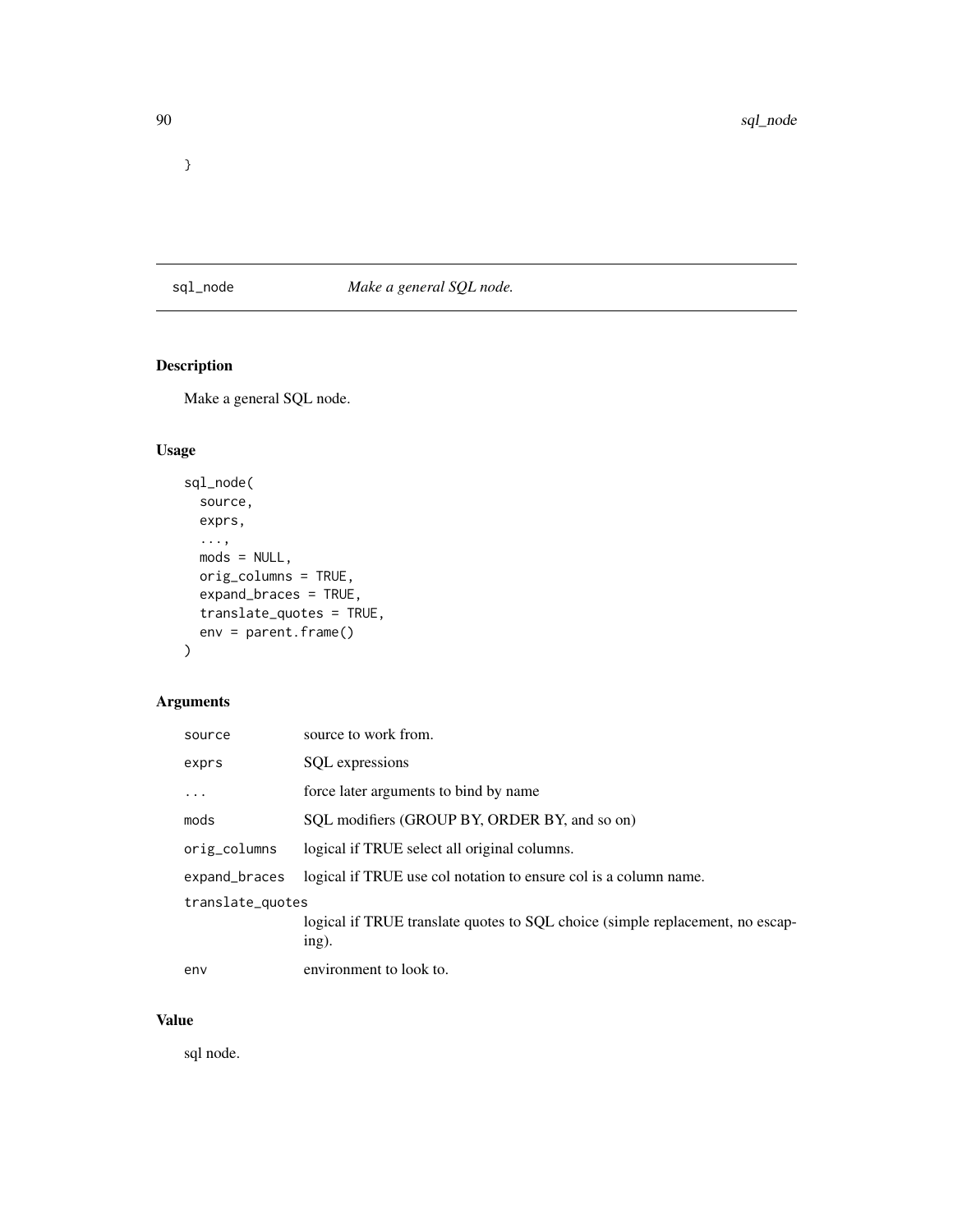#### sql\_node 91

```
if (requireNamespace("DBI", quietly = TRUE) && requireNamespace("RSQLite", quietly = TRUE)) {
 # example database connection
 my_db <- DBI::dbConnect(RSQLite::SQLite(),
                          ":memory:")
 # load up example data
 d <- rq_copy_to(
   my_db, 'd',
   data.frame(v1 = c(1, 2, NA, 3),
              v2 = c(NA, "b", NA, "c"),v3 = c(NA, NA, 7, 8),stringsAsFactors = FALSE))
 # look at table
 execute(my_db, d)
 # get list of columns
 vars <- column_names(d)
 print(vars)
 # build a NA/NULLs per-row counting expression.
 # names are "quoted" by wrapping them with as.name().
 # constants can be quoted by an additional list wrapping.
 expr <- lapply(vars,
                 function(vi) {
                  list("+ (CASE WHEN (",
                        as.name(vi),
                        "IS NULL ) THEN 1.0 ELSE 0.0 END)")
                 })
 expr <- unlist(expr, recursive = FALSE)
 expr < c(list(0.0), expr)cat(paste(unlist(expr), collapse = " "))
 # instantiate the operator node
 op_tree <- d %.>%
    sql_node(., "num_missing" %:=% list(expr))
 cat(format(op_tree))
 # examine produced SQL
 sql <- to_sql(op_tree, my_db)
 cat(sql)
 # execute
 execute(my_db, op_tree) %.>%
    print(.)
 # whole process wrapped in convenience node
 op_tree2 <- d %.>%
    count_null_cols(., vars, "nnull")
 execute(my_db, op_tree2) %.>%
   print(.)
```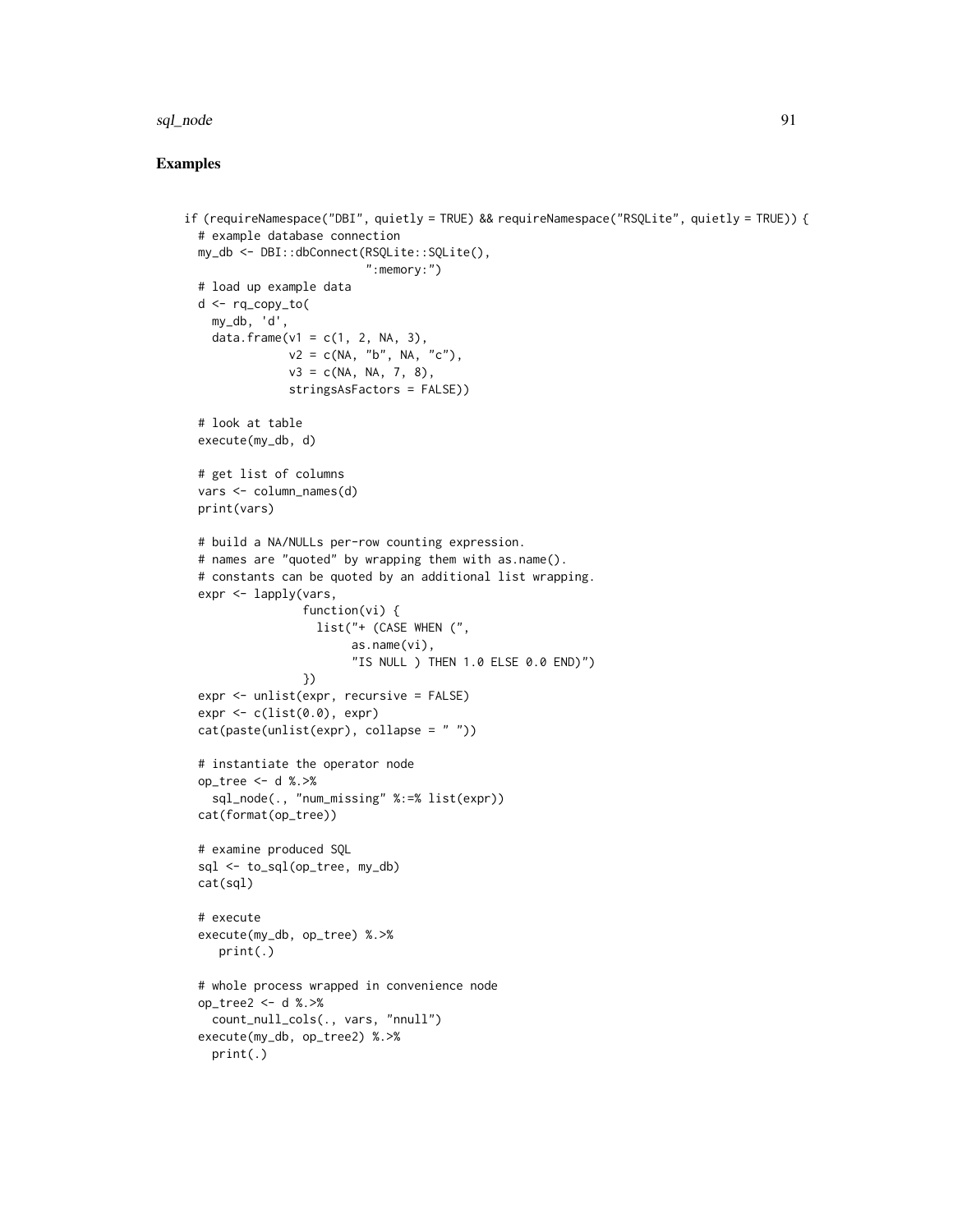```
# sql_node also allows marking variable in quoted expressions
ops <- d %.>%
   sql\_node(., qae(sqrt_v1 = sqrt(.[v1])))execute(my_db, ops) %.>%
  print(.)
# marking variables allows for error-checking of column names
tryCatch({
  ops <- d %.>%
    sql\_node(., qae(sqrt_v1 = sqrt(.[v1_misspellled]))},
 error = function(e) {print(e)})
DBI::dbDisconnect(my_db)
```
tables\_used *Return vector of table names used.*

#### Description

}

Return vector of table names used.

#### Usage

tables\_used(node, ...)

#### Arguments

| node     | rquery tree to examine. |
|----------|-------------------------|
| $\cdots$ | (not used)              |

#### Value

names of tables used.

```
if (requireNamespace("DBI", quietly = TRUE) && requireNamespace("RSQLite", quietly = TRUE)) {
 my_db <- DBI::dbConnect(RSQLite::SQLite(), ":memory:")
 d1 <- rq_copy_to(my_db, 'd1',
                    data.frame(AUC = 0.6, R2 = 0.2))
 d2 <- rq_copy_to(my_db, 'd2',
                    data.frame(AUC = 0.6, D = 0.3))
 optree <- natural_join(d1, d2, by = "AUC")
 cat(format(optree))
 print(tables_used(optree))
```
<span id="page-91-0"></span>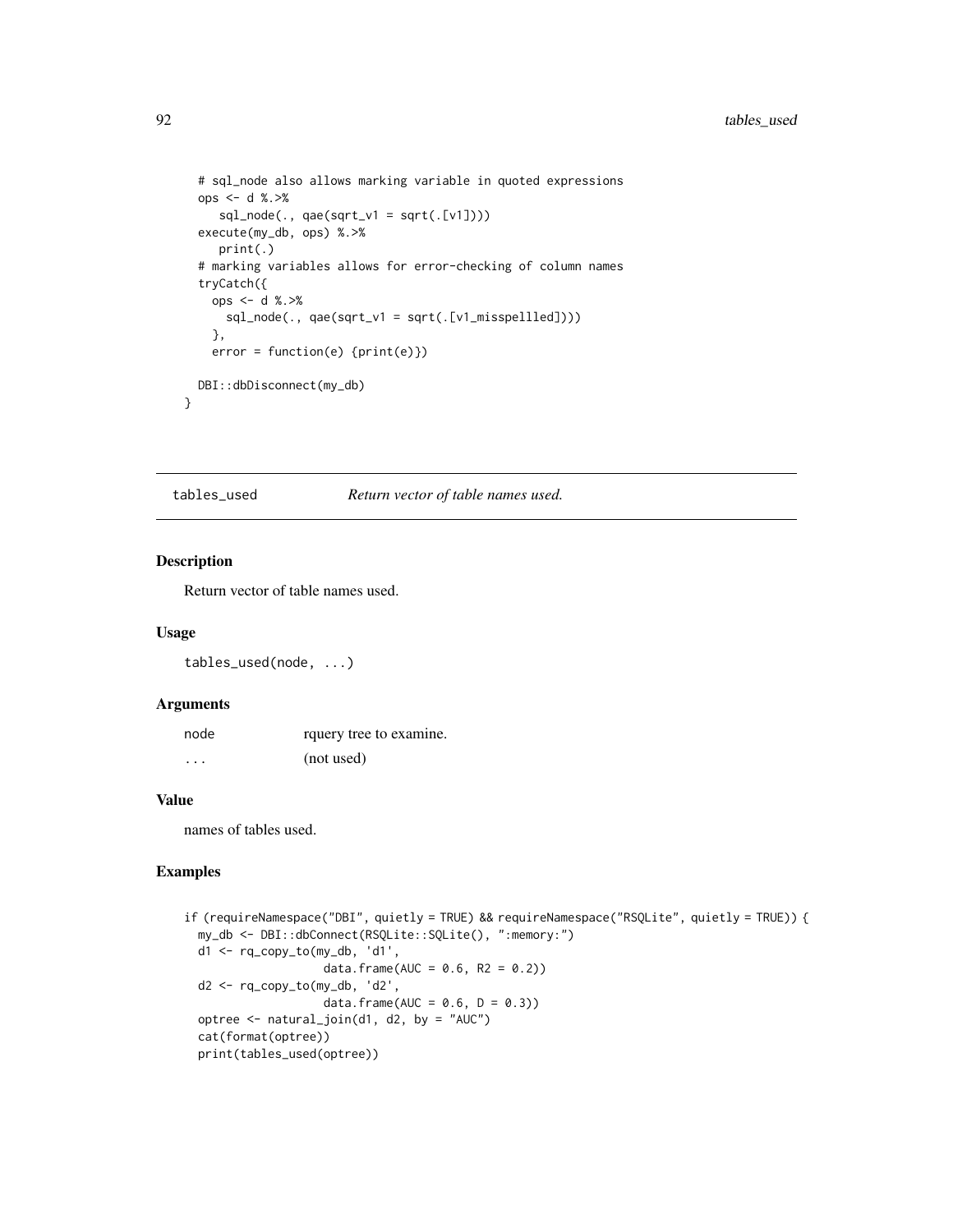#### <span id="page-92-0"></span>theta\_join 93

```
DBI::dbDisconnect(my_db)
}
```
theta\_join *Make a theta\_join node.*

# Description

Theta join is a join on an arbitrary predicate.

# Usage

```
theta_join(
 a,
 b,
 expr,
  ...,
 jointype = "INNER",
 sufficient = c("_a", "_b"),env = parent.frame()
)
theta_join_nse(
 a,
 b,
 expr,
  ...,
 jointype = "INNER",
 sufficient = c("_a", "_b"),env = parent.frame()
)
```
# Arguments

| a        | source to select from.                                |
|----------|-------------------------------------------------------|
| h        | source to select from.                                |
| expr     | unquoted join condition                               |
| .        | force later arguments to be by name                   |
| jointype | type of join ('INNER', 'LEFT', 'RIGHT', 'FULL').      |
| suffix   | character length 2, suffices to disambiguate columns. |
| env      | environment to look for values in.                    |

#### Value

theta\_join node.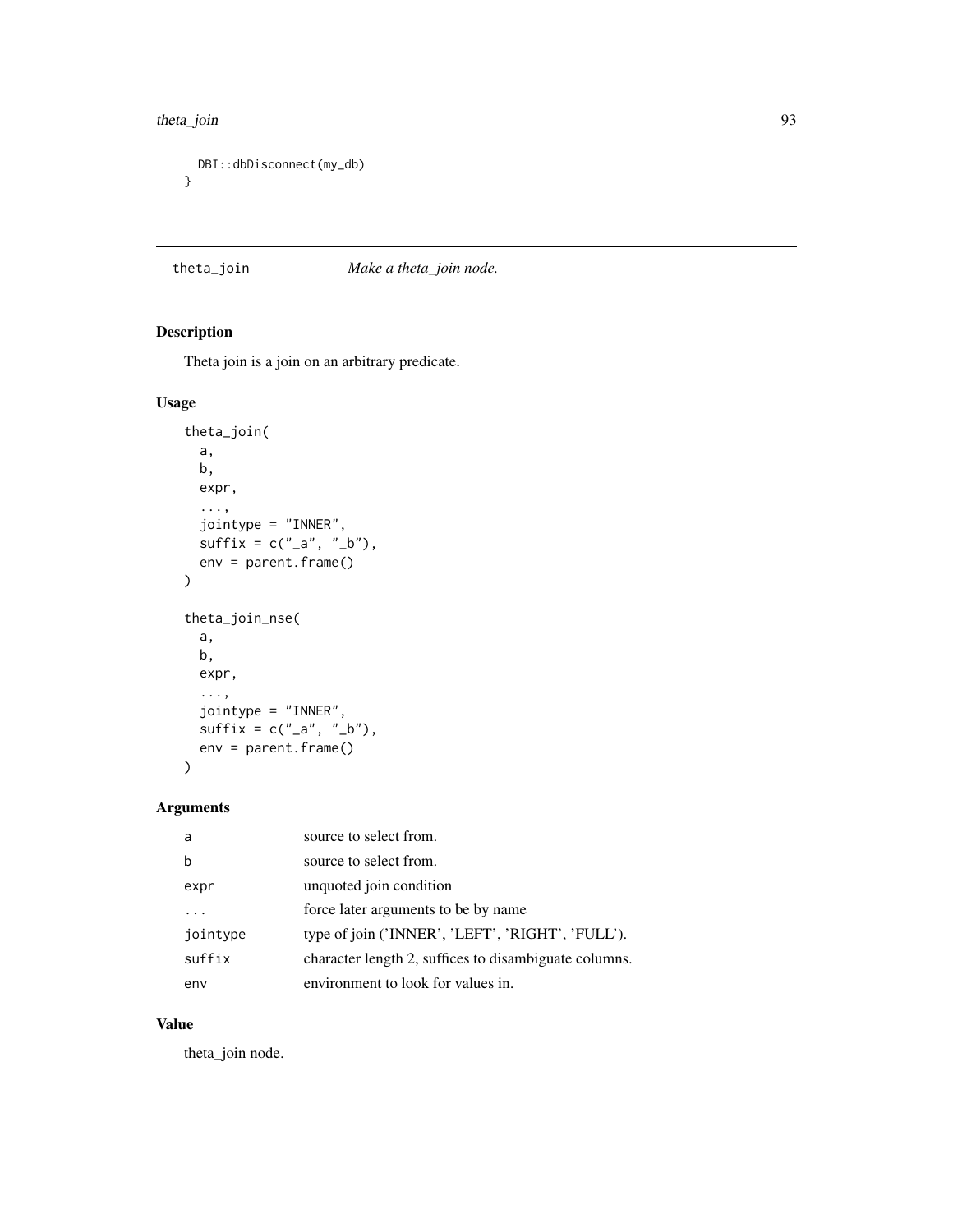# Examples

```
if (requireNamespace("DBI", quietly = TRUE) && requireNamespace("RSQLite", quietly = TRUE)) {
 my_db <- DBI::dbConnect(RSQLite::SQLite(), ":memory:")
 d1 <- rq_copy_to(my_db, 'd1',
                    data.frame(AUC = 0.6, R2 = 0.2))
 d2 <- rq_copy_to(my_db, 'd2',
                    data.frame(AUC2 = 0.4, R2 = 0.3))
 optree <- theta_join(d1, d2, AUC >= AUC2)
 cat(format(optree))
 sql <- to_sql(optree, my_db)
 cat(sql)
 print(DBI::dbGetQuery(my_db, sql))
 DBI::dbDisconnect(my_db)
}
```
theta\_join\_se *Make a theta\_join node.*

# Description

Theta join is a join on an arbitrary predicate.

# Usage

```
theta_join_se(
  a,
 b,
 expr,
  ...,
  jointype = "INNER",
 sufficient + c("_a", "_b"),env = parent.frame()
)
```
# Arguments

| a        | source to select from.                                |
|----------|-------------------------------------------------------|
| h        | source to select from.                                |
| expr     | quoted join conditions                                |
|          | force later arguments to be by name                   |
| jointype | type of join ('INNER', 'LEFT', 'RIGHT', 'FULL').      |
| suffix   | character length 2, suffices to disambiguate columns. |
| env      | environment to look for values in.                    |

<span id="page-93-0"></span>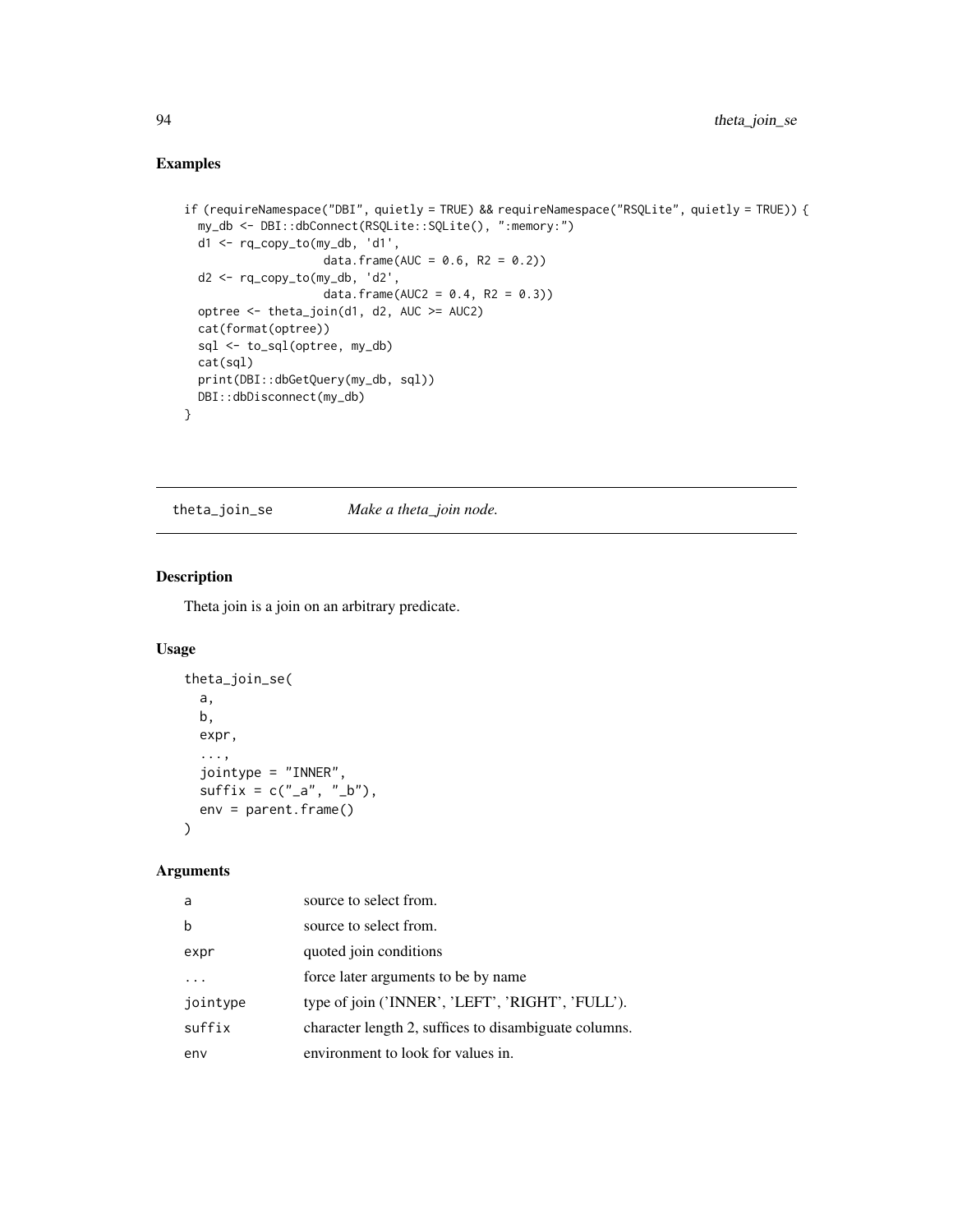<span id="page-94-0"></span>topo\_sort\_tables 95

#### Value

theta\_join node.

#### Examples

```
if (requireNamespace("DBI", quietly = TRUE) && requireNamespace("RSQLite", quietly = TRUE)) {
 my_db <- DBI::dbConnect(RSQLite::SQLite(), ":memory:")
 d1 <- rq_copy_to(my_db, 'd1',
                    data.frame(AUC = 0.6, R2 = 0.2))
 d2 <- rq_copy_to(my_db, 'd2',
                    data.frame(AUC2 = 0.4, R2 = 0.3))
 optree <- theta_join_se(d1, d2, "AUC >= AUC2")
 cat(format(optree))
 sql <- to_sql(optree, my_db)
 cat(sql)
 print(DBI::dbGetQuery(my_db, sql))
 DBI::dbDisconnect(my_db)
}
```
topo\_sort\_tables *Topologically sort join plan so values are available before uses.*

#### Description

Depends on igraph package. Please see vignette('DependencySorting',package = 'rquery') and vignette('joinController',package= 'rquery') for more details.

#### Usage

```
topo_sort_tables(columnJoinPlan, leftTableName, ...)
```
#### Arguments

| columnJoinPlan join plan |                                       |
|--------------------------|---------------------------------------|
|                          | leftTableName which table is left     |
|                          | force later arguments to bind by name |

# Value

list with dependencyGraph and sorted columnJoinPlan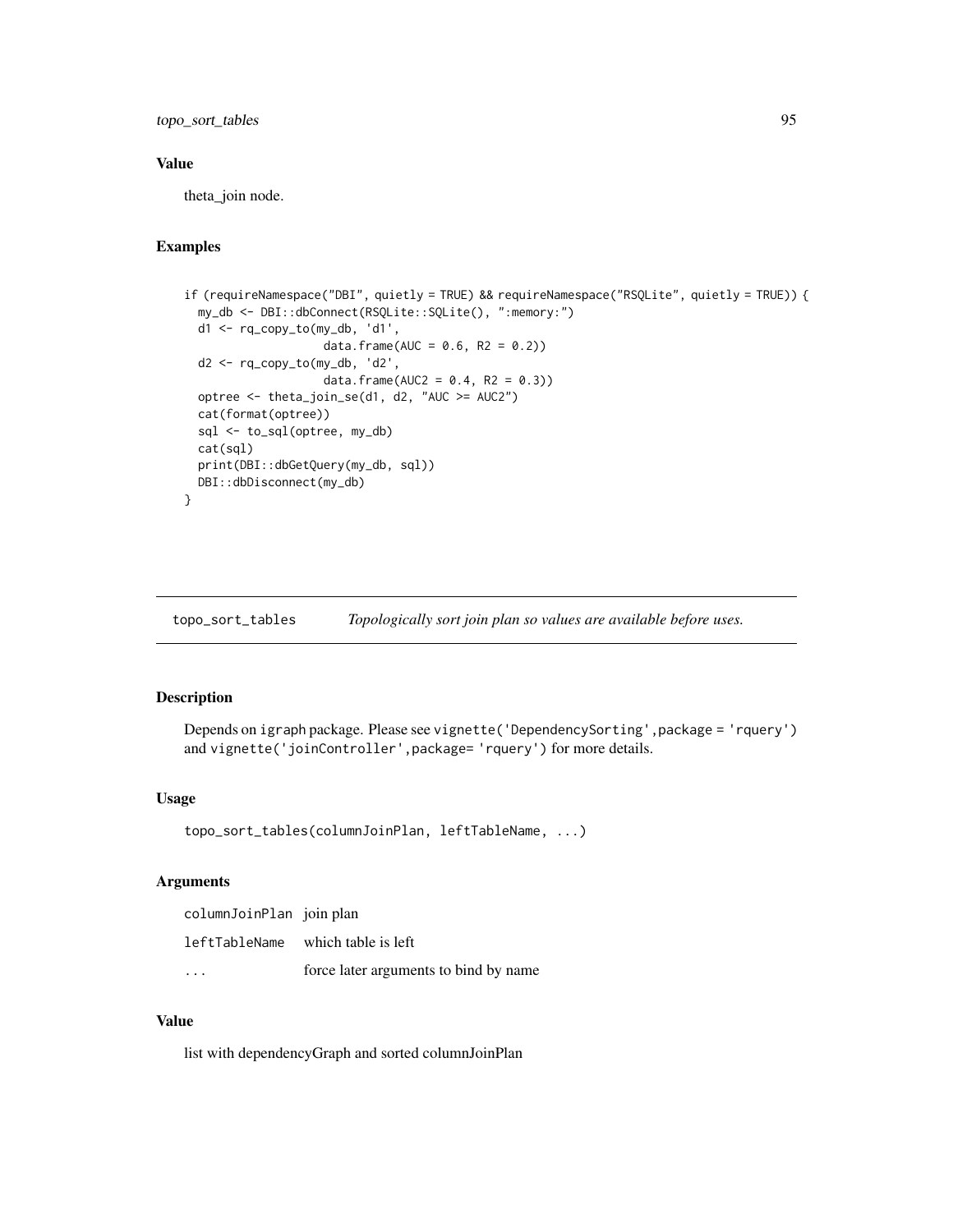#### <span id="page-95-1"></span>Examples

```
if (requireNamespace("DBI", quietly = TRUE) && requireNamespace("RSQLite", quietly = TRUE) &&
   requireNamespace('igraph', quietly = TRUE)) {
 # note: employeeanddate is likely built as a cross-product
 # join of an employee table and set of dates of interest
 # before getting to the join controller step. We call
 # such a table "row control" or "experimental design."
 my_db <- DBI::dbConnect(RSQLite::SQLite(), ":memory:")
 RSQLite::initExtension(my_db)
 tDesc <- example_employee_date(my_db)
 columnJoinPlan <- build_join_plan(tDesc, check= FALSE)
 # unify keys
 columnJoinPlan$resultColumn[columnJoinPlan$resultColumn=='id'] <- 'eid'
 # look at plan defects
 print(paste('problems:',
             inspect_join_plan(tDesc, columnJoinPlan)))
 # fix plan
 sorted <- topo_sort_tables(columnJoinPlan, 'employeeanddate')
 print(paste('problems:',
             inspect_join_plan(tDesc, sorted$columnJoinPlan)))
 print(plot(sorted$dependencyGraph))
 DBI::dbDisconnect(my_db)
 my_db <- NULL
}
```
<span id="page-95-0"></span>

to\_sql *Return SQL implementation of operation tree.*

# Description

Add to last argument and pass all others through.

#### Usage

```
to_sql(
  x,
  db,
  ...,
  limit = NULL,
  source_limit = NULL,
  indent\_level = 0,
  tnum = mk_tmp_name_source("tsql"),
  append\_cr = TRUE,using = NULL
)
```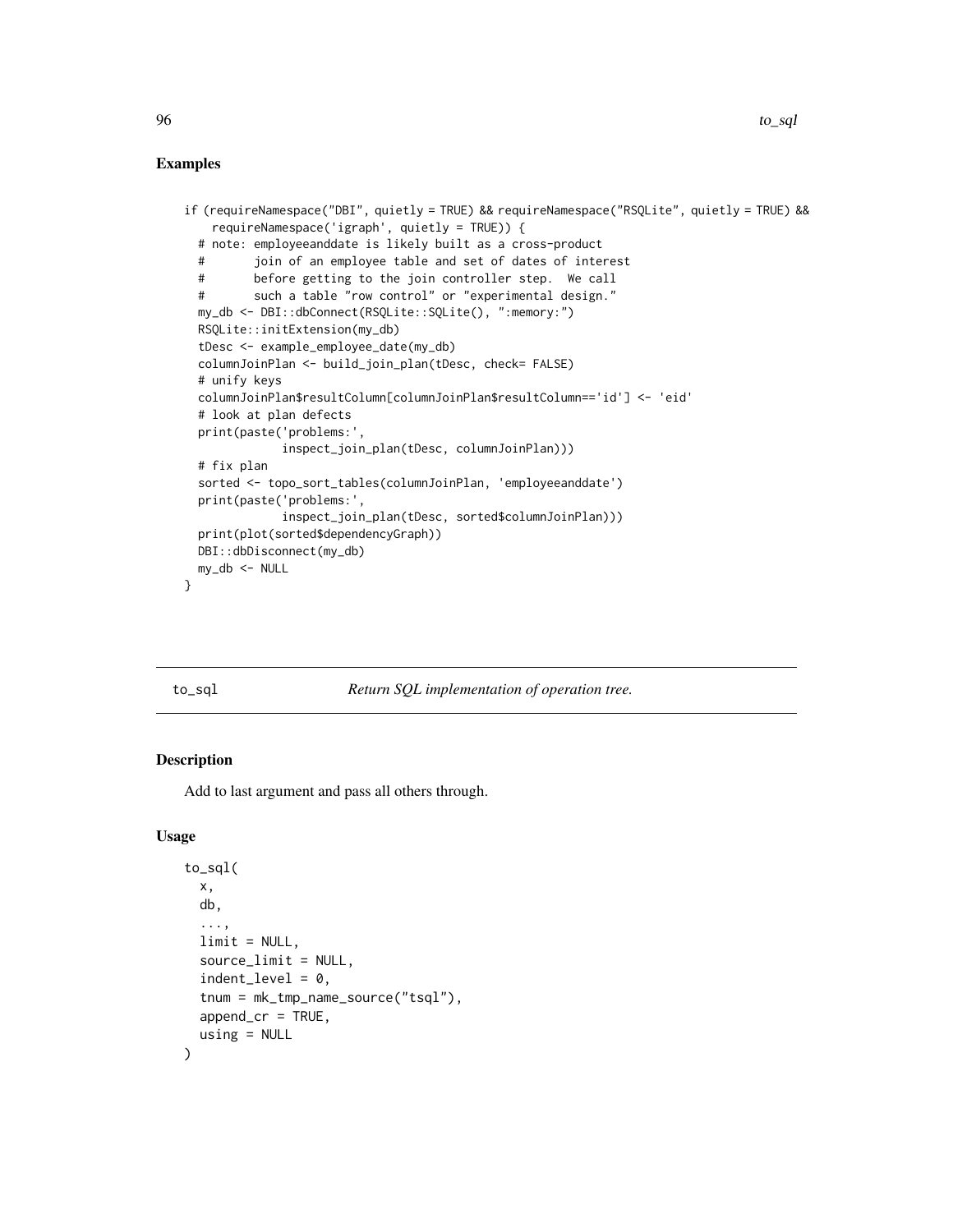#### <span id="page-96-0"></span>Arguments

| X            | rquery operation tree.                                 |
|--------------|--------------------------------------------------------|
| db           | DBI database handle or rquery_db_info object.          |
|              | generic additional arguments (not used).               |
| limit        | numeric if not NULL limit result to this many rows.    |
| source_limit | numeric if not NULL limit sources to this many rows.   |
| indent_level | level to indent.                                       |
| tnum         | temp sub-query name generator.                         |
| append_cr    | logical if TRUE end with CR.                           |
| using        | character, if not NULL set of columns used from above. |

### Value

SQL command

#### See Also

[db\\_td](#page-18-0), [materialize](#page-42-0), [execute](#page-22-0), [rq\\_copy\\_to](#page-74-0), [mk\\_td](#page-45-0)

# Examples

```
if (requireNamespace("DBI", quietly = TRUE) && requireNamespace("RSQLite", quietly = TRUE)) {
 my_db <- DBI::dbConnect(RSQLite::SQLite(), ":memory:")
 d1 <- rq_copy_to(my_db, 'd1',
                    data.frame(AUC = 0.6, R2 = 0.2))
 d2 <- rq_copy_to(my_db, 'd2',
                    data.frame(AUC = 0.6, D = 0.3))
 optree <- natural_join(d1, d2, by = "AUC")
 cat(format(optree))
 print(to_sql(optree, my_db))
 DBI::dbDisconnect(my_db)
}
```
to\_transport\_representation

*Convert an rquery op diagram to a simple representation, appropriate for conversion to YAML.*

#### Description

Convert an rquery op diagram to a simple representation, appropriate for conversion to YAML.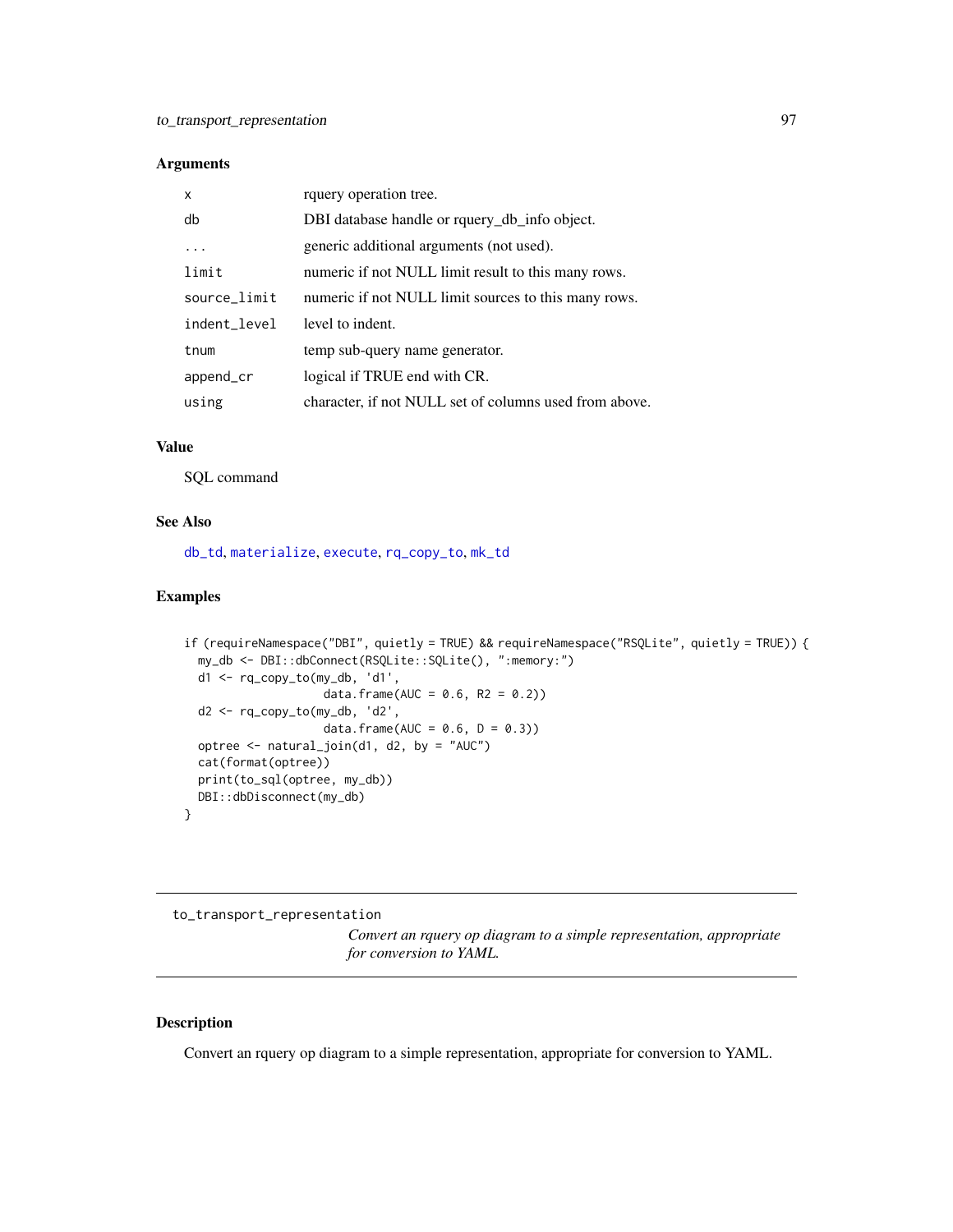# <span id="page-97-0"></span>Usage

```
to_transport_representation(ops, ..., convert_named_vectors_to_lists = TRUE)
```
#### Arguments

| ops                            | rquery operator dag                             |
|--------------------------------|-------------------------------------------------|
| $\cdot$ $\cdot$ $\cdot$        | not used, force later arguments to be by name   |
| convert_named_vectors_to_lists |                                                 |
|                                | logical, if TRUE convert named vectors to lists |

# Value

represenation structure

| Make an unionall node (not a relational operation).<br>unionall |  |
|-----------------------------------------------------------------|--|
|-----------------------------------------------------------------|--|

# Description

Concatenate tables by rows.

# Usage

unionall(sources, env = parent.frame())

# Arguments

| sources | list of relop trees or list of data.frames |
|---------|--------------------------------------------|
| env     | environment to look to.                    |

#### Value

order\_by node or altered data.frame.

```
if (requireNamespace("DBI", quietly = TRUE) && requireNamespace("RSQLite", quietly = TRUE)) {
 my_db <- DBI::dbConnect(RSQLite::SQLite(), ":memory:")
 d <- rq_copy_to(my_db, 'd',
                  data.frame(AUC = 0.6, R2 = 0.2))
 optree <- unionall(list(d, d, d))
 cat(format(optree))
 sql <- to_sql(optree, my_db, limit = 2)
 cat(sql)
 print(DBI::dbGetQuery(my_db, sql))
 DBI::dbDisconnect(my_db)
}
```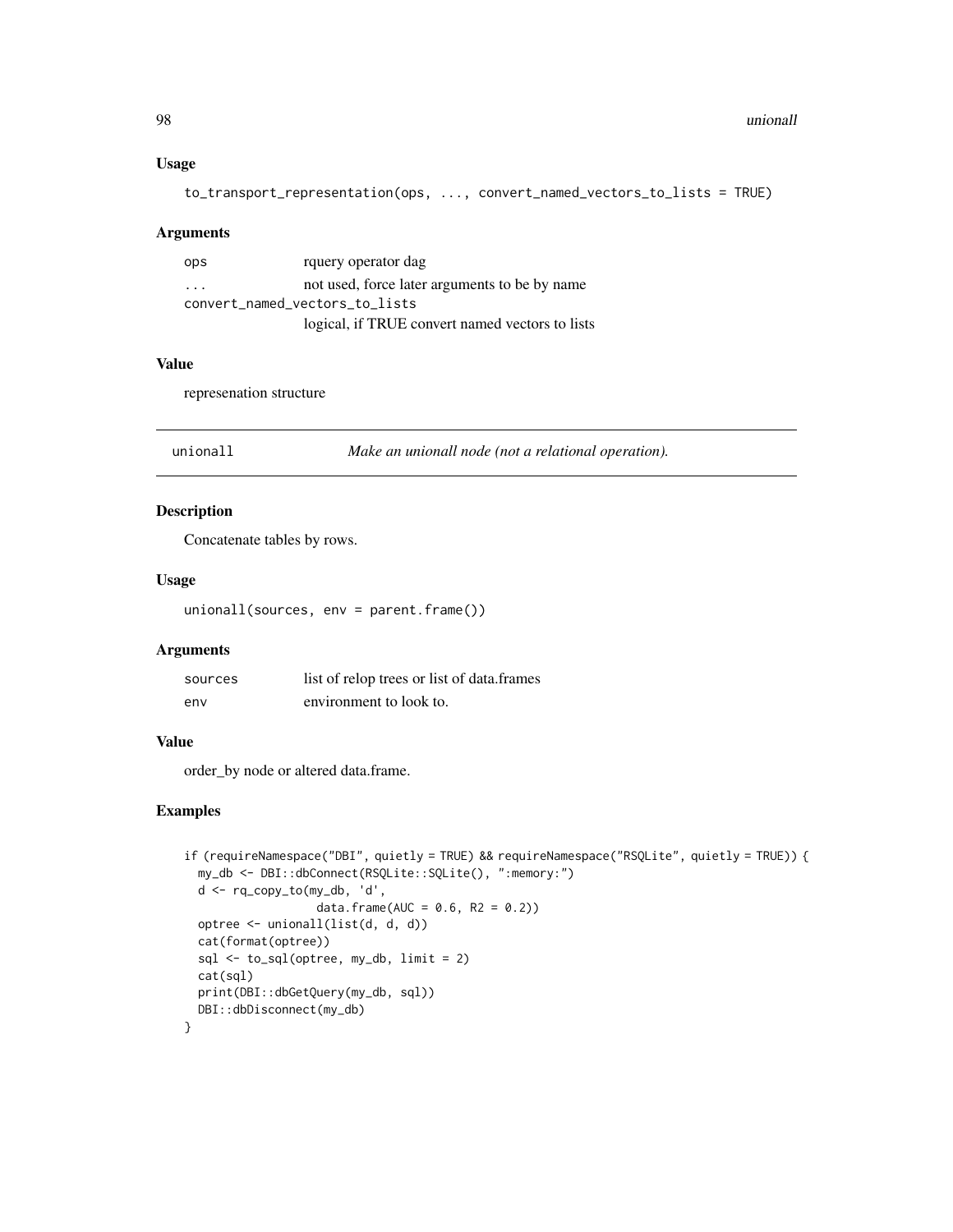# <span id="page-98-0"></span>Description

Create a table description that includes the actual data. Prevents wastefull table copies in immediate pipelines. Used with ex().

#### Usage

 $wrap(d, ..., table_name = NULL, env = parent-frame())$ 

# Arguments

| d          | data.frame                                            |
|------------|-------------------------------------------------------|
| .          | not used, force later argument to be referred by name |
| table_name | character, name of table                              |
| env        | environment to work in.                               |

# Value

a table description, with data attached

```
if(requireNamespace('rqdatatable')) {
d <- data.frame(x = 1:3, y = 4:6)d %.>%
  wrap(.) %.>%
  extend(., z := x + y) %. >%
  ex(.)
}
```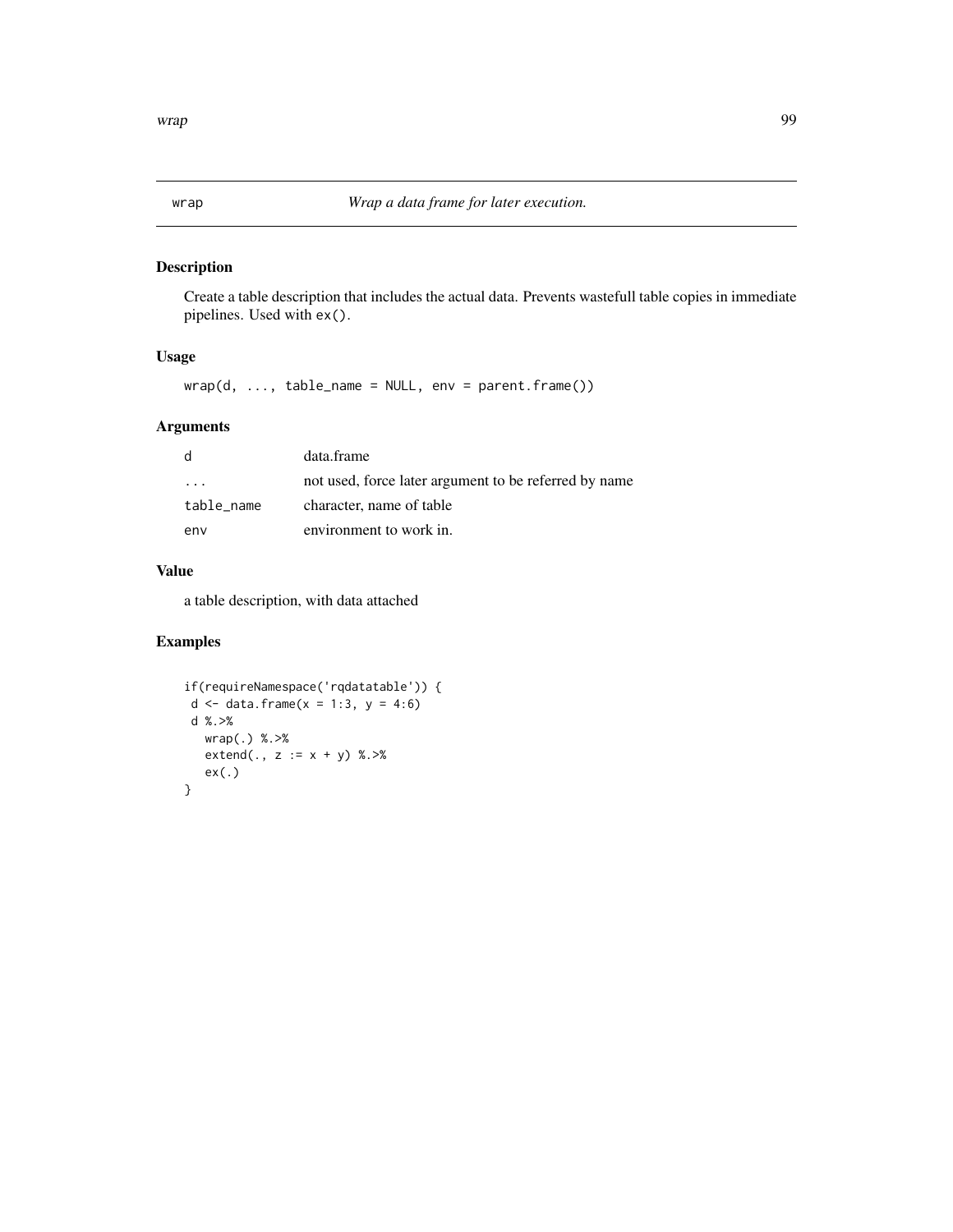# **Index**

actualize\_join\_plan, [4,](#page-3-0) *[13](#page-12-0)*, *[21](#page-20-0)*, *[30](#page-29-0)*, *[35](#page-34-0)* affine\_transform, [5](#page-4-0) aggregate\_nse *(*project*)*, [59](#page-58-0) aggregate\_se *(*project\_se*)*, [60](#page-59-0) apply\_right.relop, [6](#page-5-0) apply\_right\_S4,ANY,rquery\_db\_info-method, [8](#page-7-0) apply\_right\_S4,data.frame,relop\_arrow-method, local\_td, *[20](#page-19-0)*, [38,](#page-37-0) *[47](#page-46-0)*  $\mathbf Q$ apply\_right\_S4,relop\_arrow,relop\_arrow-method, make\_assignments, [40](#page-39-0) [10](#page-9-0) arrow, [10](#page-9-0) assign\_slice, [11](#page-10-0) build\_join\_plan, *[4](#page-3-0)*, [12,](#page-11-0) *[21](#page-20-0)*, *[30](#page-29-0)*, *[35](#page-34-0)* column\_names, [14](#page-13-0) columns\_used, [13](#page-12-0) commencify, [15](#page-14-0) complete\_design, [16](#page-15-0) convert\_yaml\_to\_pipeline, [18](#page-17-1) count\_null\_cols, [18,](#page-17-1) *[43](#page-42-1)*, *[52](#page-51-0)*, *[89](#page-88-0)* db\_td, [19,](#page-18-1) *[24](#page-23-0)*, *[39](#page-38-0)*, *[44](#page-43-0)*, *[47](#page-46-0)*, *[75–](#page-74-1)[79](#page-78-0)*, *[97](#page-96-0)* dbi\_table *(*db\_td*)*, [19](#page-18-1) describe\_tables, *[4](#page-3-0)*, *[12,](#page-11-0) [13](#page-12-0)*, [21,](#page-20-0) *[30](#page-29-0)*, *[35](#page-34-0)* drop\_columns, [22](#page-21-0) ex, [23](#page-22-1) execute, *[15](#page-14-0)*, *[20](#page-19-0)*, [23,](#page-22-1) *[44](#page-43-0)*, *[47](#page-46-0)*, *[75](#page-74-1)*, *[97](#page-96-0)* expand\_grid, [25](#page-24-0) extend, [26](#page-25-0) extend\_nse *(*extend*)*, [26](#page-25-0) extend\_se, [27,](#page-26-0) *[31](#page-30-0)*, *[33](#page-32-0)* format\_node, [29](#page-28-0) getDBOption, [29](#page-28-0) graph\_join\_plan, *[4](#page-3-0)*, *[13](#page-12-0)*, *[21](#page-20-0)*, [30,](#page-29-0) *[35](#page-34-0)* if\_else\_block, [31,](#page-30-0) *[34](#page-33-0)* if\_else\_op, *[32](#page-31-0)*, [33](#page-32-0) inspect\_join\_plan, *[4](#page-3-0)*, *[13](#page-12-0)*, [34](#page-33-0) key\_inspector\_all\_cols, [36](#page-35-0) key\_inspector\_postgresql, [37](#page-36-0) key\_inspector\_sqlite, [37](#page-36-0) lookup\_by\_column, [39](#page-38-0) map\_column\_values, [41](#page-40-0) mark\_null\_cols, *[19](#page-18-1)*, [42,](#page-41-1) *[52](#page-51-0)*, *[89](#page-88-0)* materialize, *[20](#page-19-0)*, *[24](#page-23-0)*, [43,](#page-42-1) *[47](#page-46-0)*, *[75](#page-74-1)*, *[97](#page-96-0)* materialize\_node, [45](#page-44-0) mk\_td, *[20](#page-19-0)*, *[24](#page-23-0)*, *[39](#page-38-0)*, *[44](#page-43-0)*, [46,](#page-45-1) *[75](#page-74-1)*, *[97](#page-96-0)* natural\_join, [47](#page-46-0) non\_sql\_node, *[45](#page-44-0)*, [49,](#page-48-1) *[63](#page-62-0)*, *[82,](#page-81-0) [83](#page-82-0)* normalize\_cols, [50](#page-49-0) null\_replace, *[19](#page-18-1)*, *[43](#page-42-1)*, [51,](#page-50-1) *[89](#page-88-0)* op\_diagram, [52](#page-51-0) order\_expr, [54](#page-53-0) order\_expr\_nse *(*order\_expr*)*, [54](#page-53-0) order\_expr\_se, [55](#page-54-0) order\_rows, [56](#page-55-0) orderby, [53](#page-52-0) pick\_top\_k, [57](#page-56-0) pre\_sql\_sub\_expr, [58](#page-57-0) project, [59](#page-58-0) project\_nse *(*project*)*, [59](#page-58-0) project\_se, [60](#page-59-0) quantile\_cols, [61,](#page-60-0) *[63](#page-62-0)* quantile\_node, *[50](#page-49-0)*, *[62](#page-61-1)*, [62,](#page-61-1) *[83](#page-82-0)* quote\_identifier, [63](#page-62-0) quote\_literal, [64](#page-63-0) quote\_string, [64](#page-63-0) quote\_table\_name, [65](#page-64-0)